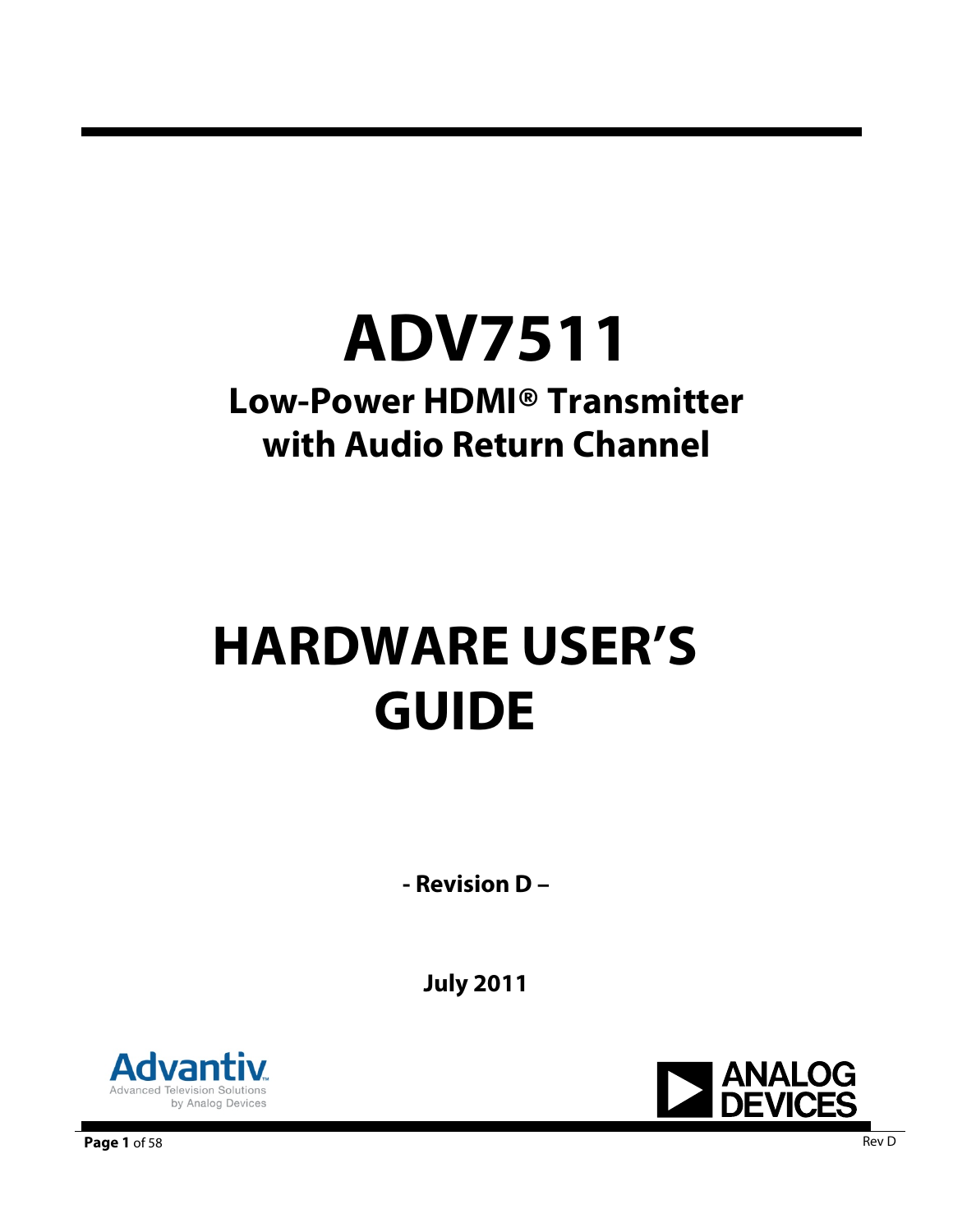## REVISION HISTORY

2/10Rev 0 5/10 Rev A

| <b>Section</b>              | <b>Change Description</b>                                                                          |  |  |  |  |
|-----------------------------|----------------------------------------------------------------------------------------------------|--|--|--|--|
|                             | Throughout document S/PDIF to SPDIF for consistency                                                |  |  |  |  |
| Section 4:                  | Table 1 - under DIGITAL OUTPUTS, listed SPDIF_OUT referenced to 3.3V MVDD                          |  |  |  |  |
| Section 5:                  | Figure 6 - Changed DVDD_3V to MVDD                                                                 |  |  |  |  |
| Section 5:                  | Table 3 - Add description to SPDIF_OUT showing it to be 3.3V logic                                 |  |  |  |  |
| Section 6.1.3               | Edited to add mention of AES3 support                                                              |  |  |  |  |
| Section 6.1.3.3             | Expanded description of MCLK internal generation                                                   |  |  |  |  |
| Section 6.2.1               | Edited to indicate that SPDIF_OUT is 3.3V logic level.                                             |  |  |  |  |
| Section 6.8                 | Moved Power Supply Domain figure to this section. Edited description to add PVDD, BGVDD and PLVDD. |  |  |  |  |
| Section 6.8.2               | Edited to explain SPDIF high power and low power                                                   |  |  |  |  |
| Section 7.4,<br>Section 7.5 | Added text to show that both pins require pull up.                                                 |  |  |  |  |
| Section 7.7                 | Figure 26 - edited to correct CEC pin name.                                                        |  |  |  |  |

#### Rev B 8/10

| Section            | Change Description                                  |  |  |  |
|--------------------|-----------------------------------------------------|--|--|--|
| Front page         | Add ® after HDMI; remove reference to HDMI revision |  |  |  |
| Last page          | Add statement regarding I2C, Philips, NXT and HDMI  |  |  |  |
| Rev C 3/11         |                                                     |  |  |  |
| Section            | Change Description                                  |  |  |  |
| All document       | Removed ADI Confidential reference                  |  |  |  |
| Table <sub>1</sub> | Added footnote to setup and hold times              |  |  |  |
| Rev D 7/11         |                                                     |  |  |  |
| Section            | <b>Change Description</b>                           |  |  |  |
| Figure 19          | Corrected Mux select bit table                      |  |  |  |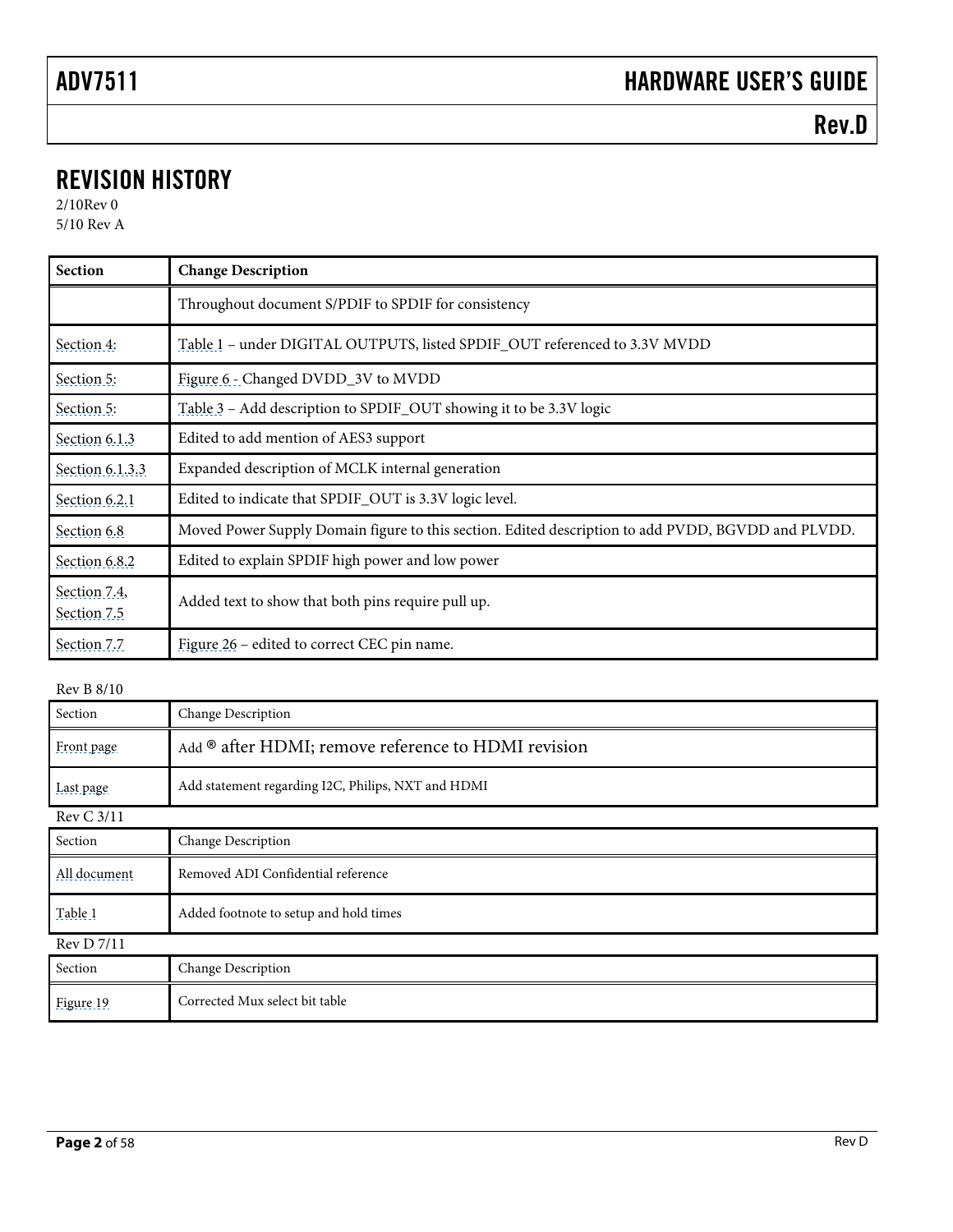## **HARDWARE USER'S GUIDE**

Rev. D

## **TABLE OF CONTENTS**

| 1.1     |  |
|---------|--|
| 1.1.1   |  |
| 1.1.2   |  |
| 1.1.3   |  |
| 1.2     |  |
| 1.3     |  |
| 1.4     |  |
| 1.5     |  |
|         |  |
| 2.1     |  |
| 2.2     |  |
|         |  |
|         |  |
| 4.1     |  |
| 4.2     |  |
|         |  |
| 5.1     |  |
|         |  |
| 6.1     |  |
| 6.1.1   |  |
| 6.1.2   |  |
| 6.1.2.1 |  |
| 6.1.3   |  |
| 6.1.3.1 |  |
| 6.1.3.2 |  |
| 6.1.3.3 |  |
| 6.1.3.4 |  |
| 6.1.3.5 |  |
| 6.1.3.6 |  |
| 6.1.4   |  |
| 6.1.5   |  |
| 6.1.6   |  |
| 6.2     |  |
| 6.2.1   |  |
| 6.3     |  |
| 6.3.1   |  |
|         |  |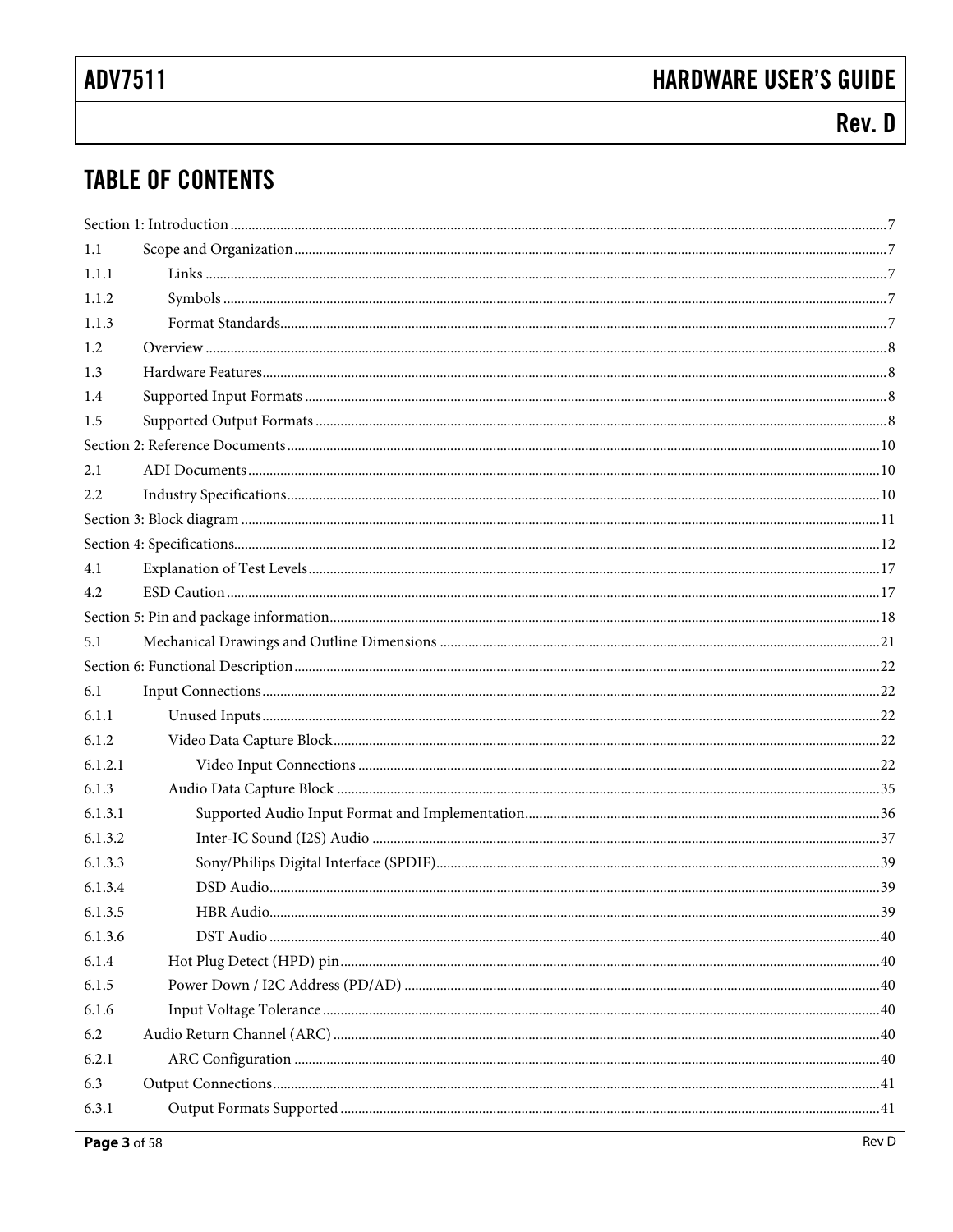## **HARDWARE USER'S GUIDE**

## Rev.D

| 6.3.2   |  |
|---------|--|
| 6.3.2.1 |  |
| 6.3.2.2 |  |
| 6.3.3   |  |
| 6.3.4   |  |
| 6.3.5   |  |
| 6.4     |  |
| 6.4.1   |  |
| 6.4.2   |  |
| 6.5     |  |
| 6.5.1   |  |
| 6.5.2   |  |
| 6.5.3   |  |
| 6.6     |  |
| 6.7     |  |
| 6.7.1   |  |
| 6.7.2   |  |
| 6.7.3   |  |
| 6.8     |  |
| 6.8.1   |  |
| 6.8.2   |  |
|         |  |
| 7.1     |  |
| 7.2     |  |
| 7.3     |  |
| 7.4     |  |
| 7.5     |  |
| 7.6     |  |
| 7.7     |  |
| 7.8     |  |
|         |  |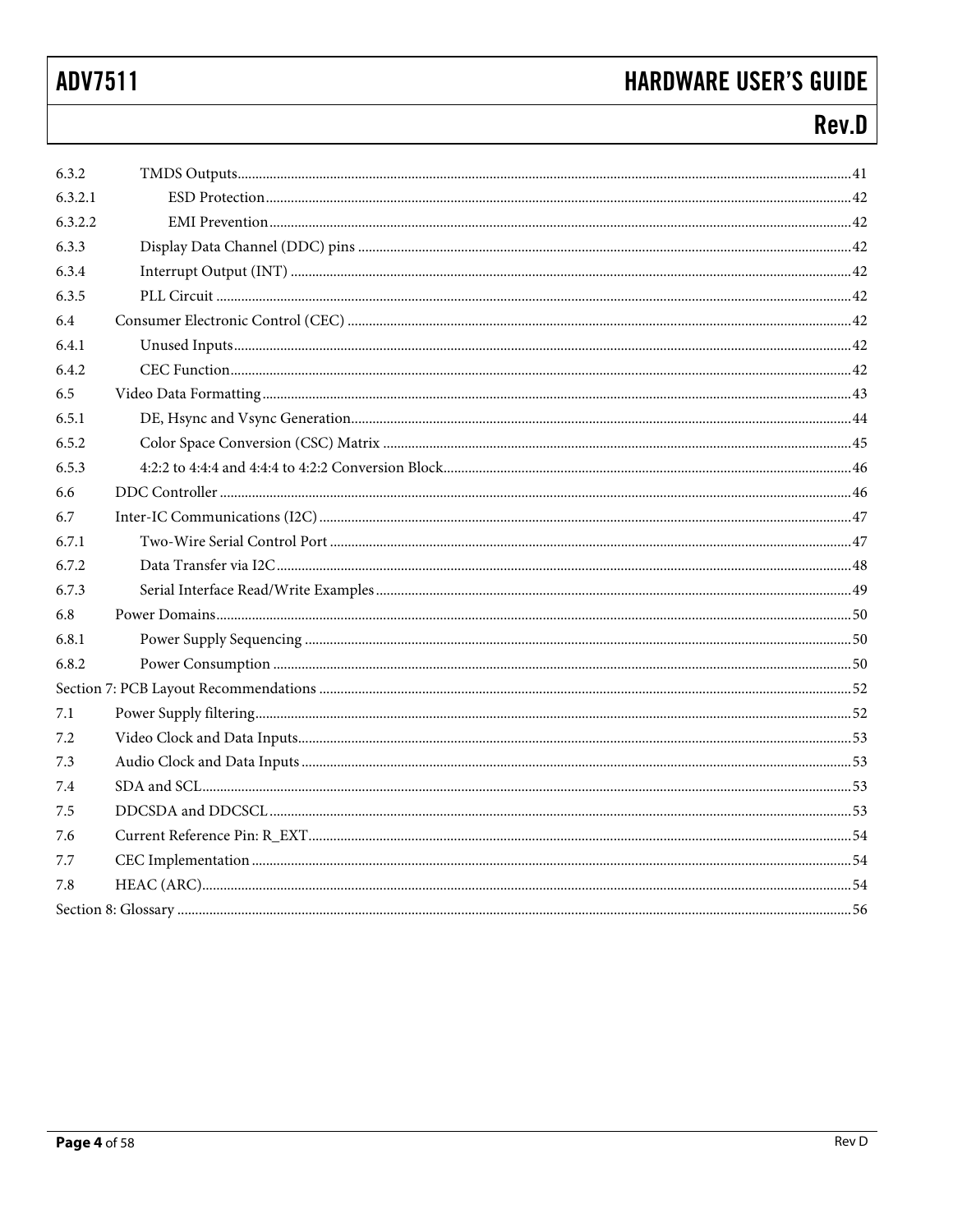## **HARDWARE USER'S GUIDE**

## **TABLE OF FIGURES**

| Figure 1  |  |
|-----------|--|
| Figure 2  |  |
| Figure 3  |  |
| Figure 4  |  |
| Figure 5  |  |
| Figure 6  |  |
| Figure 7  |  |
| Figure 8  |  |
| Figure 9  |  |
| Figure 10 |  |
| Figure 11 |  |
| Figure 12 |  |
| Figure 13 |  |
| Figure 14 |  |
| Figure 15 |  |
| Figure 16 |  |
| Figure 17 |  |
| Figure 18 |  |
| Figure 19 |  |
| Figure 20 |  |
| Figure 21 |  |
| Figure 22 |  |
| Figure 23 |  |
| Figure 24 |  |
| Figure 25 |  |
| Figure 26 |  |
| Figure 27 |  |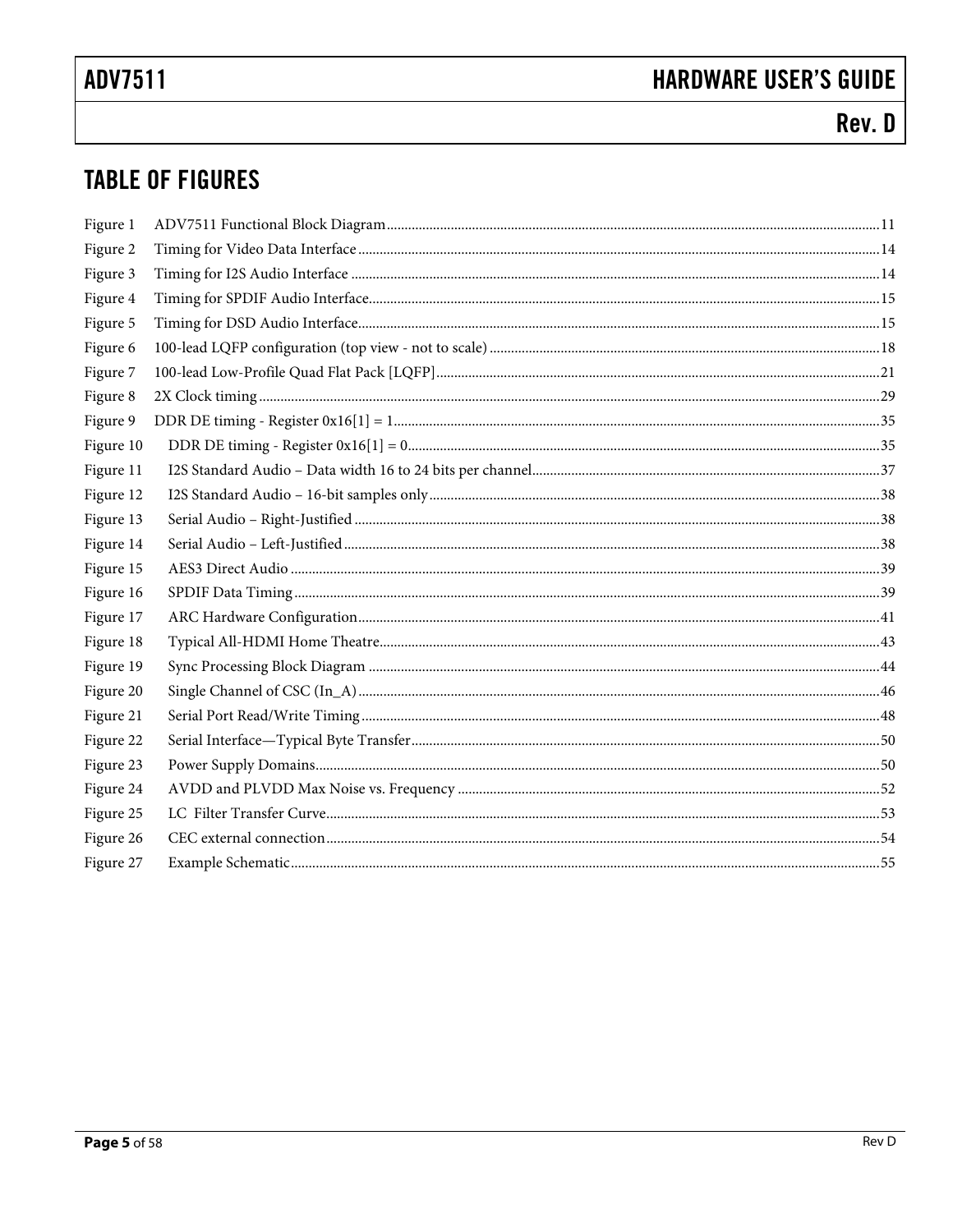## ADV7511 **HARDWARE USER'S GUIDE**

## Rev.D

## TABLE OF TABLES

| Table 1  |                                                                                                                                       |  |
|----------|---------------------------------------------------------------------------------------------------------------------------------------|--|
| Table 2  |                                                                                                                                       |  |
| Table 3  |                                                                                                                                       |  |
| Table 4  |                                                                                                                                       |  |
| Table 5  |                                                                                                                                       |  |
| Table 6  | YCbCr 4:2:2 Formats (24, 20, or 16 bits) Input Data Mapping: R0x48[4:3] = '10' (left justified) Input ID = 1 or 2 23                  |  |
| Table 7  | YCbCr 4:2:2 Formats (24, 20, or 16 bits) Input Data Mapping: R0x48[4:3] = '01' (right justified) Input ID = 1 or 2  24                |  |
| Table 8  | YCbCr 4:2:2 Formats (24, 20, or 16 bits) Input Data Mapping: $R0x48[4:3] = 0$ <sup>o</sup> (evenly distributed) Input ID = 1 or 2  25 |  |
| Table 9  | YCbCr 4:2:2 Formats (12, 10, or 8 bits) Input Data Mapping: $R0x48[4:3] = 10'$ (left justified) Input ID = 3, 4, 7, or 8  26          |  |
| Table 10 | YCbCr 4:2:2 Formats (12, 10, or 8 bits) Input Data Mapping: R0x48[4:3] = '01' (right justified) Input ID = 3, 4, 7, or 8  27          |  |
| Table 11 | YCbCr 4:2:2 Formats (12, 10, or 8 bits) Input Data Mapping: R0x48[4:3] = '00' (evenly distributed) Input ID = 3, 4, 7, or 8.28        |  |
| Table 12 |                                                                                                                                       |  |
| Table 13 |                                                                                                                                       |  |
| Table 14 |                                                                                                                                       |  |
| Table 15 |                                                                                                                                       |  |
| Table 16 |                                                                                                                                       |  |
| Table 17 |                                                                                                                                       |  |
| Table 18 |                                                                                                                                       |  |
| Table 19 |                                                                                                                                       |  |
| Table 20 |                                                                                                                                       |  |
| Table 21 |                                                                                                                                       |  |
| Table 22 |                                                                                                                                       |  |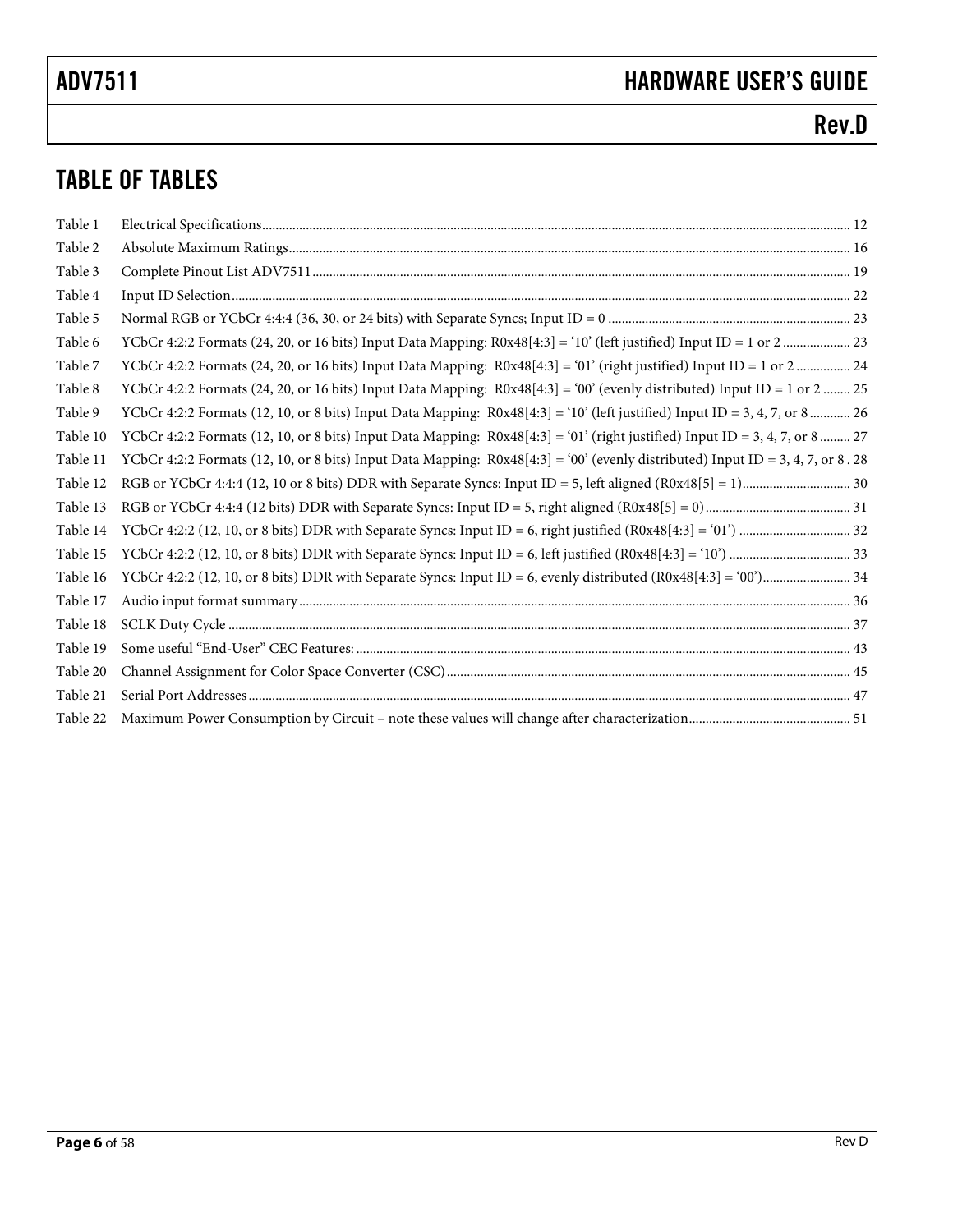## <span id="page-6-2"></span><span id="page-6-1"></span><span id="page-6-0"></span>SECTION 1: INTRODUCTION

## 1.1 **Scope and Organization**

This document is intended to help the hardware designer understand what is necessary to design for the ADV7511 and maintain the highest levels of performance. The *ADV7511 Hardware User's Guide* (HUG) provides guidelines to design the schematics and board layout. Included are sections on the 100-lead LQFP package and an overview of the functional blocks (including a brief description for each block) to provide an understanding of the ADV7511 functional and performance capabilities. The *ADV7511 Programming Guide (PG)* is available as a separate document and should be used to gain a complete understanding on how to configure the ADV7511 within a system application.

It is divided into the following sections:

[Section 2:](#page-9-1) **Reference Documents** is a list of other references, which will be helpful when designing with the ADV7511 HDMI Transmitter.

[Section 3:](#page-10-1) **Block Diagram** gives an overall functional view of the HDMI transmitter.

[Section 4:](#page-11-0)**Specifications** give all pertinent data such as: timing, power and testing.

[Section 5:](#page-17-0)**Pin and Package Information** give the mechanical details of the interface.

[Section 6:](#page-21-1)**Functional Description** serves to elaborate on input, output and internal operations.

[Section 7:](#page-51-1) **PCB Layout Recommendations** are an aid to low noise operation.

### <span id="page-6-4"></span><span id="page-6-3"></span>1.1.1 **Links**

There are many links in this document to help with navigation. Use a mouse click to follow a link, and use the Alt key + left arrow key to return. Active links can be identified by the dotted blue underline.

### <span id="page-6-5"></span>1.1.2 **Symbols**

Symbols are used to indicate internal and external document references as follows:

- ▶ Indicates a linked reference to another section of this document.
- $\triangleright$  Indicates a reference to another document, either an ADI document or an external specification.

### 1.1.3 **Format Standards**

In this document, ADI has chosen to represent data in the following ways:

- **0xNN** Hexadecimal (base-16) numbers are represented using the "C" language notation, preceded by 0x.
- **0bNN** Binary (base-2) numbers are represented using "C" language notation, preceded by 0b.
- **NN** Decimal (base-10) numbers are represented using no additional prefixes or suffixes.
- **Bit** Bits are numbered in little-endian format; i.e., the least-significant bit of a byte or word is referred to as bit 0.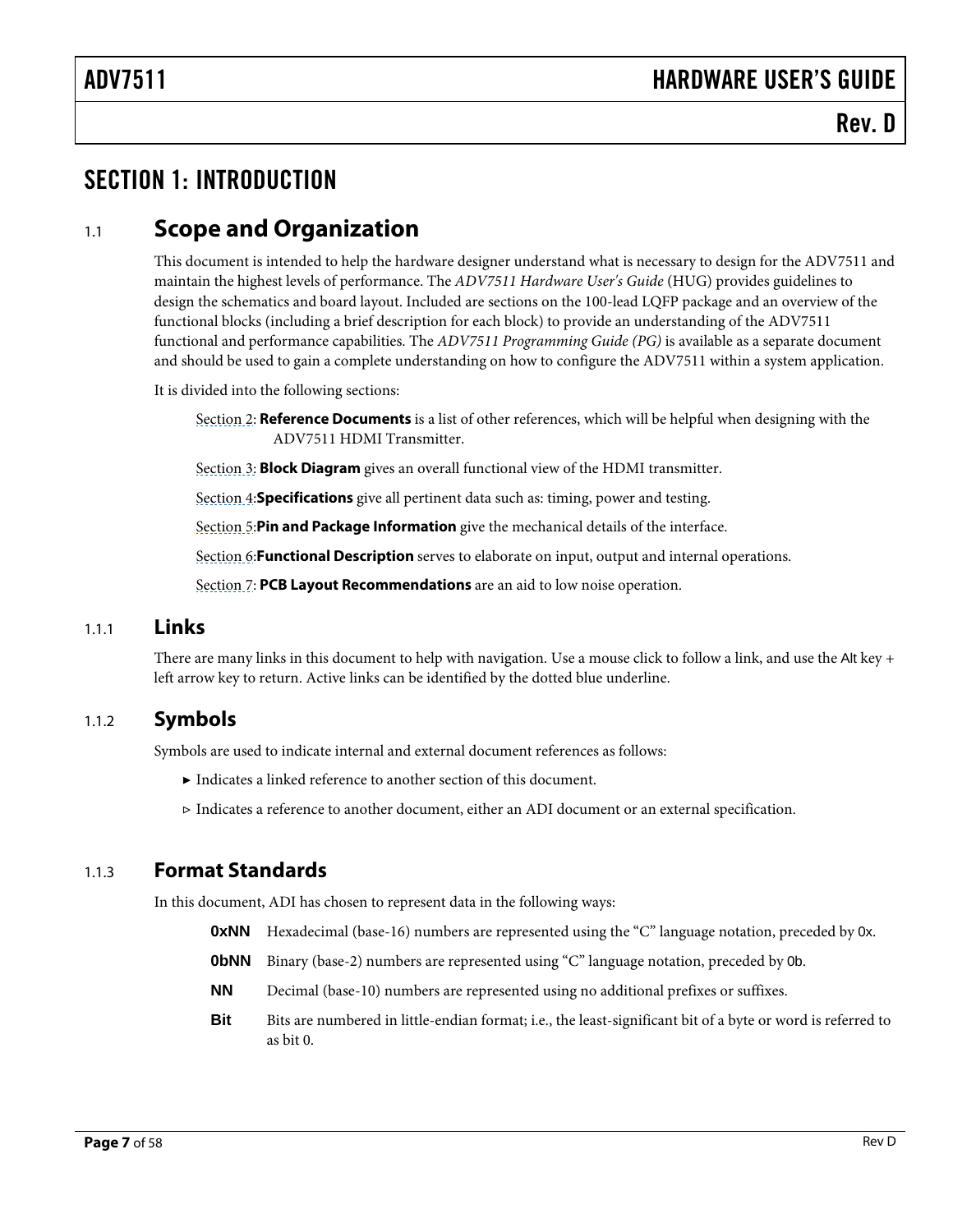## <span id="page-7-2"></span><span id="page-7-1"></span><span id="page-7-0"></span>1.2 **Overview**

The ADV7511 is a high speed High Definition Multimedia Interface (HDMI) transmitter that is capable of supporting an input data rate up to 165MHz (1080p @ 60Hz, UXGA @ 60Hz) and an output data rate up to 225MHz. Deep Color to 36 bits per pixel is supported to 1080p at 60Hz. Careful hardware design (schematics and PCB layout) is recommended to optimize the performance and to ensure HDMI compliance.

▷ The *ADV7511 Programming Guide* and *ADV7511 Software Driver User Guide* are also available if required.

## 1.3 **Hardware Features**

- HDMI v1.4 features supported
	- $HEAC(ARC)$
	- 3D video
	- Advanced Colorimetry
		- $\blacksquare$  sYCC601
			- Adobe RGB
		- Adobe YCC601
- Supports Deep Color
- Operation up to 225MHz (TMDS link frequency)
- Integrated CEC support with 3 message buffers
- Supports x.v.Color™ (Gamut Metadata)
- Internal HDCP key storage
- Interrupt (INT) output pin eliminates constant I2C monitoring
- Supports I2S, SPDIF, DSD, DST and HBR audio input formats
- No audio Master Clock (MCLK) required for SPDIF
- Requires 1.8V and 3.3V supply
- EDID buffered on chip
- Color Space Converter (CSC) with video range clipping
- 100-lead LQFP package
- $\bullet$  0°C to +70°C temperature range

## <span id="page-7-3"></span>1.4 **Supported Input Formats**

- 36, 30, or 24 bit RGB 4:4:4 (separate syncs)
- 36, 30, or 24 bit YCbCr 4:4:4 (separate syncs)
- 24, 20, or 16 bit YCbCr 4:2:2 (embedded or separate syncs)
- 12, 10, or 8 bit YCbCr 4:2:2 (2x pixel clock with embedded or separate syncs)
- 12, 10, or 8 bit YCbCr 4:2:2 (DDR with embedded or separate syncs)
- 12 bit RGB 4:4:4 (DDR with separate syncs)
- 12 bit YCbCr 4:4:4 (DDR with separate syncs)

## <span id="page-7-4"></span>1.5 **Supported Output Formats**

- 36, 30, or 24 bit RGB 4:4:4
- 36, 30, or 24 bit YCbCr 4:4:4
- 24 bit YCbCr 4:2:2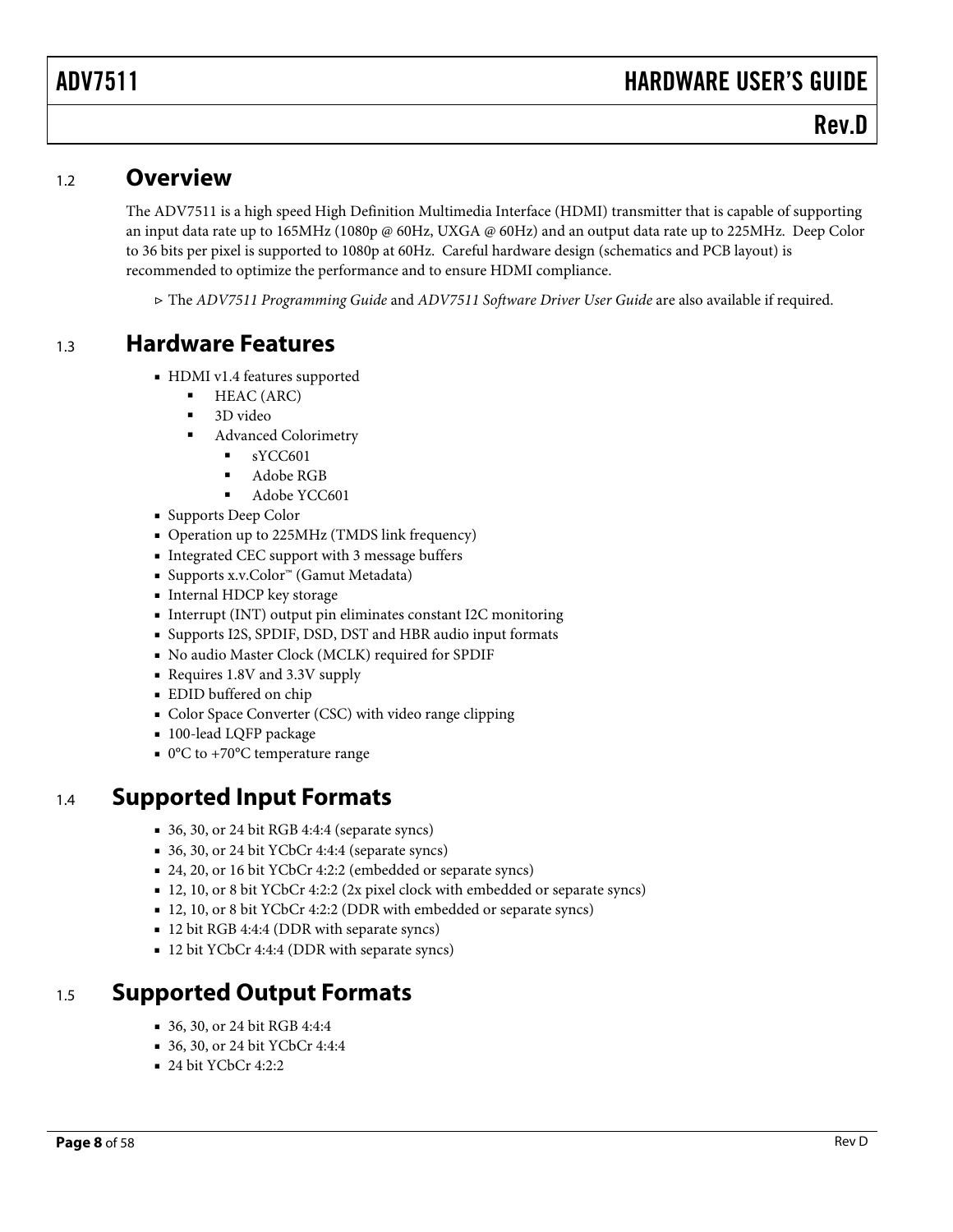## ADV7511 **HARDWARE USER'S GUIDE**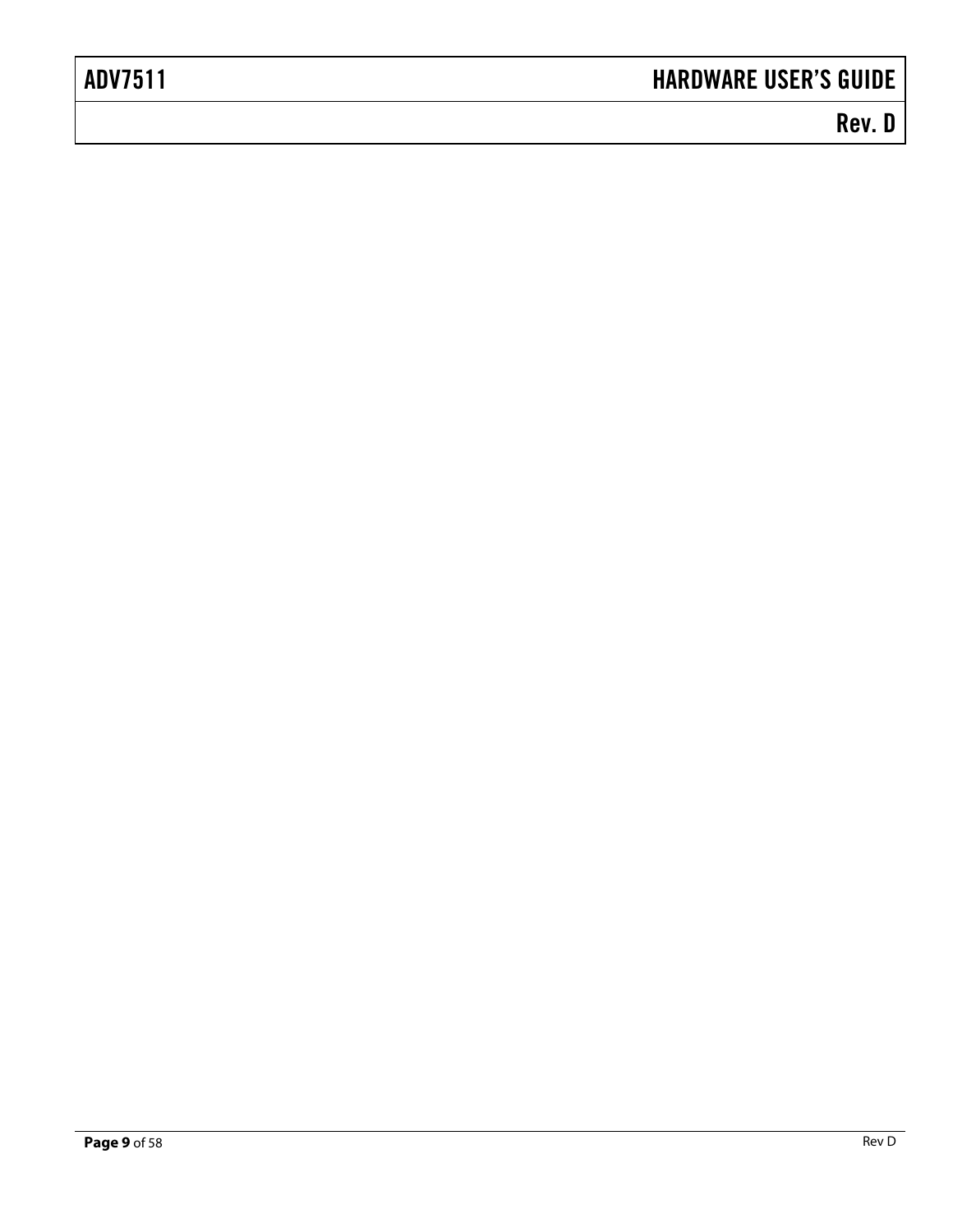## <span id="page-9-2"></span><span id="page-9-1"></span><span id="page-9-0"></span>SECTION 2: REFERENCE DOCUMENTS

## <span id="page-9-3"></span>2.1 **ADI Documents**

- ADV7511 Data Sheet
- ADV7511 Programming Guide
- AN-810 EDID/HDCP Controller Application Note

## 2.2 **Industry Specifications**

- EIA/CEA-861-E
- HDMI Specification 1.4
- HDCP 1.4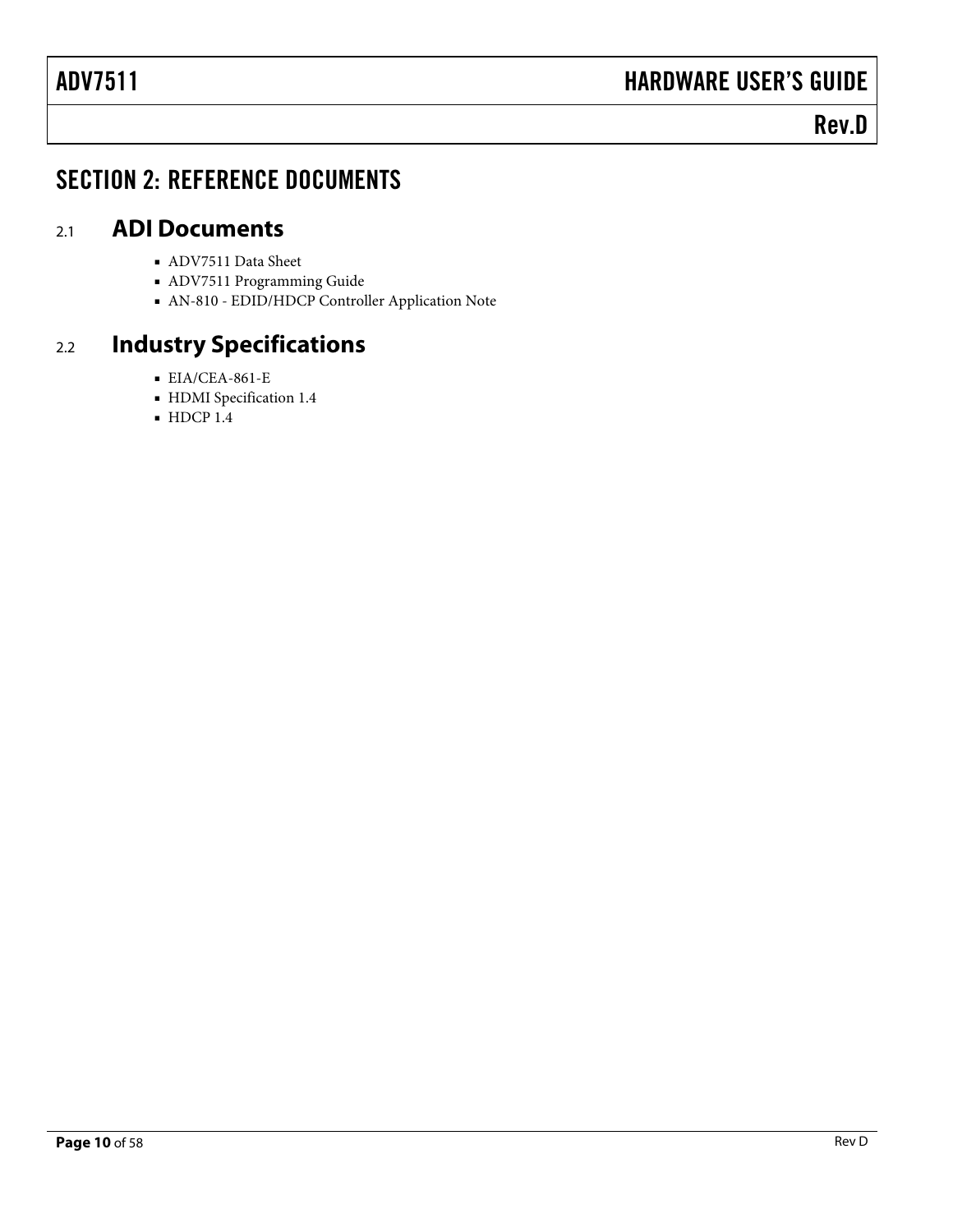## <span id="page-10-2"></span><span id="page-10-1"></span><span id="page-10-0"></span>SECTION 3: BLOCK DIAGRAM

#### Figure 1 ADV7511 Functional Block Diagram

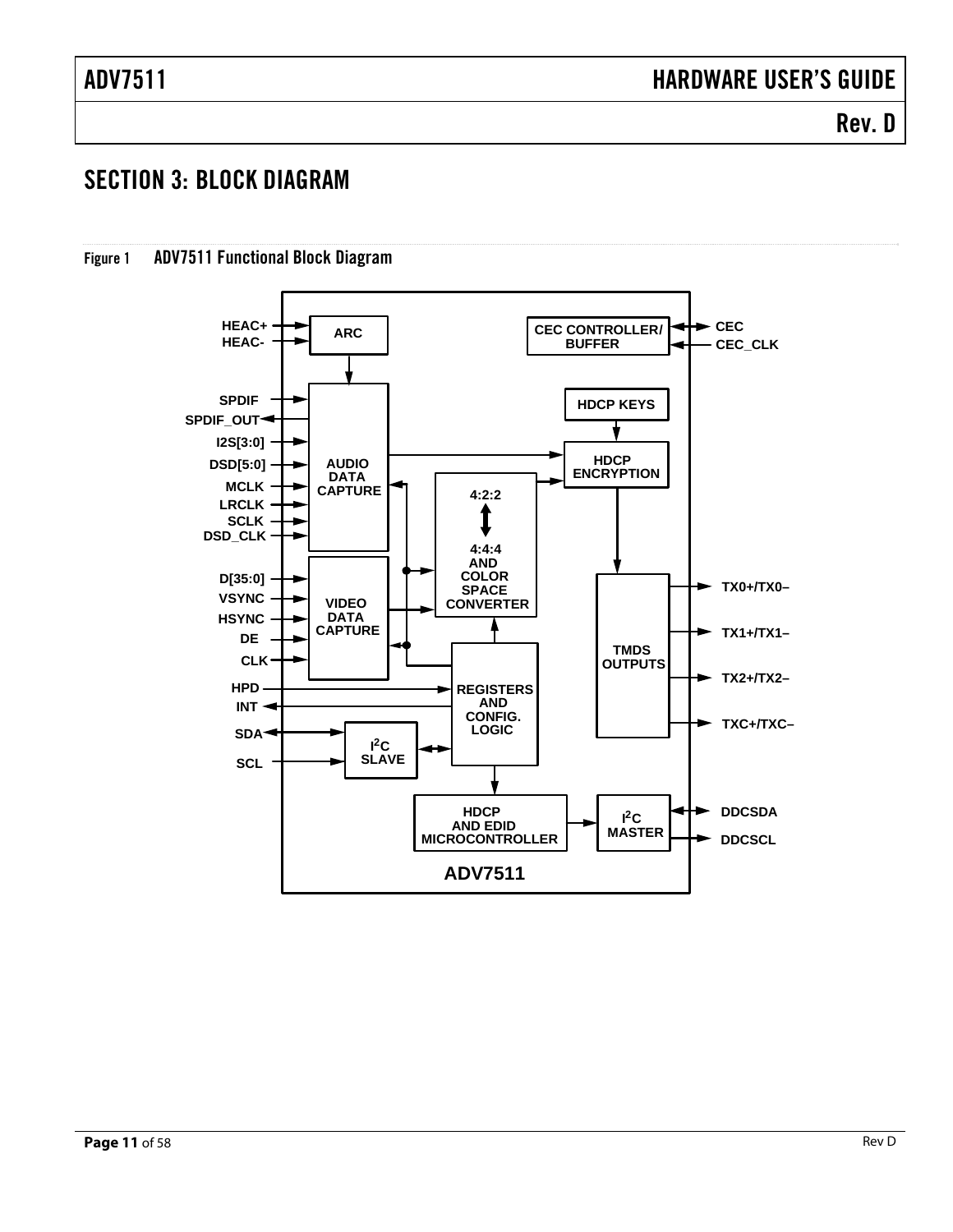## <span id="page-11-2"></span><span id="page-11-1"></span><span id="page-11-0"></span>SECTION 4: SPECIFICATIONS

## Table 1 Electrical Specifications

| <b>Parameter</b>                                        | <b>Conditions</b>                         | ADV7511KSTZ/ADV7511KSTZ-P |                         |          |            |          |              |
|---------------------------------------------------------|-------------------------------------------|---------------------------|-------------------------|----------|------------|----------|--------------|
|                                                         |                                           | <b>Temp</b>               | Test Level <sup>1</sup> | Min      | <b>Typ</b> | Max      | Unit         |
| <b>DIGITAL INPUTS</b>                                   |                                           |                           |                         |          |            |          |              |
| Data Inputs - Video, Audio and<br>CEC_CLK               |                                           |                           |                         |          |            |          |              |
| Input Voltage, High (VIH)                               |                                           | Full                      | VI                      | 1.35     |            | 3.5      | $\vee$       |
| Input Voltage, Low (VIL)                                |                                           | Full                      | VI                      | $-0.3$   |            | 0.7      | $\mathsf{V}$ |
| Input Capacitance                                       |                                           | $25^{\circ}$ C            | VIII                    |          | 1.0        | 1.5      | pF           |
| I2C Lines (DDCSDA, DDCSCL, SDA,<br>SCL)                 |                                           |                           |                         |          |            |          |              |
| Input Voltage, High (VIH)                               |                                           | Full                      | VI                      | 1.19     |            | 5.5      | v            |
| Input Voltage, Low (VIL)                                |                                           | Full                      | VI                      | $-0.3$   |            | 0.8      | v            |
| CEC                                                     |                                           |                           |                         |          |            |          |              |
| Input Voltage, High (VIH)                               |                                           | Full                      | VI                      | 2.0      |            |          | $\vee$       |
| Input Voltage, Low (VIL)                                |                                           | Full                      | VI                      |          |            | 0.8      | v            |
| Output Voltage, High (VIH)                              |                                           | Full                      | VI                      | 2.5      |            | 3.63     | v            |
| Output Voltage, Low (VIL)                               |                                           | Full                      | VI                      | $-0.3$   |            | 0.6      | v            |
| <b>HPD</b>                                              |                                           |                           |                         |          |            |          |              |
| Input Voltage, High (VIH)                               |                                           | Full                      | VI                      | 1.3      |            | 5.5      | V            |
| Input Voltage, Low (VLL)                                |                                           | Full                      | VI                      | $-0.3$   |            | 0.8      | $\vee$       |
| <b>DIGITAL OUTPUTS</b>                                  |                                           |                           |                         |          |            |          |              |
| SPDIF_OUT                                               |                                           |                           |                         |          |            |          |              |
| Output Voltage, High (V <sub>OH</sub> )                 | $Load = 5pF$                              | Full                      | VI                      | 0.8*MVdd |            |          | v            |
| Output Voltage, Low (V <sub>OL</sub> )                  | $Load = 5pF$                              | Full                      | VI                      |          |            | 0.2*MVdd | V            |
| THERMAL CHARACTERISTICS                                 |                                           |                           |                         |          |            |          |              |
| <b>Thermal Resistance</b>                               |                                           |                           |                         |          |            |          |              |
| $\theta$ <sub>IC</sub> Junction-to-Case                 |                                           | Full                      | $\mathsf{V}$            |          | 20         |          | °C/W         |
| $\theta_{JA}$ Junction-to-Ambient                       |                                           | Full                      | $\mathsf{V}$            |          | 43         |          | °C/W         |
| Ambient Temperature                                     |                                           | Full                      | $\vee$                  | 0        | $+25$      | $+70$    | °C           |
| DC SPECIFICATIONS                                       |                                           |                           |                         |          |            |          |              |
| Input Leakage Current, ILL                              |                                           | $25^{\circ}$ C            | VI                      | $-1$     |            | $+1$     | μA           |
| POWER SUPPLY                                            |                                           |                           |                         |          |            |          |              |
| 1.8V Supply Voltage (DVdd, AVdd,<br>PVdd, PLVdd, BGVdd) |                                           | Full                      | IV                      | 1.71     | 1.8        | 1.90     | $\vee$       |
| 1.8V Supply Voltage Noise Limit                         |                                           |                           |                         |          |            |          |              |
| DVdd - HDMI Digital Core                                |                                           | Full                      | V                       |          |            | 64       | mV RMS       |
| AVdd - HDMI Analog Core                                 | Refer to ► Section 7.1                    | Full                      | V                       |          |            |          | mV RMS       |
| PLVdd - HDMI PLL - Analog                               | Refer to ► Section 7.1                    | Full                      | $\sf V$                 |          |            |          | mV RMS       |
| PVdd - HDMI PLL - Digital                               |                                           | Full                      | $\mathsf{V}$            |          |            | 64       | mV RMS       |
| BGVdd - Band-gap                                        |                                           | Full                      | $\vee$                  |          |            | 64       | mV RMS       |
| 3.3V Supply Voltage (MVdd)                              |                                           | Full                      |                         | 3.15     | 3.3        | 3.45     | $\sf V$      |
| Power-Down Current - level 1                            | Refer to the ADV7511<br>Programming Guide | $25^{\circ}$ C            | $\mathsf{IV}$           |          |            | 20       | mA           |
| Power-Down Current - level 2                            | Refer to the ADV7511<br>Programming Guide | $25^{\circ}$ C            | IV                      |          |            | 300      | μA           |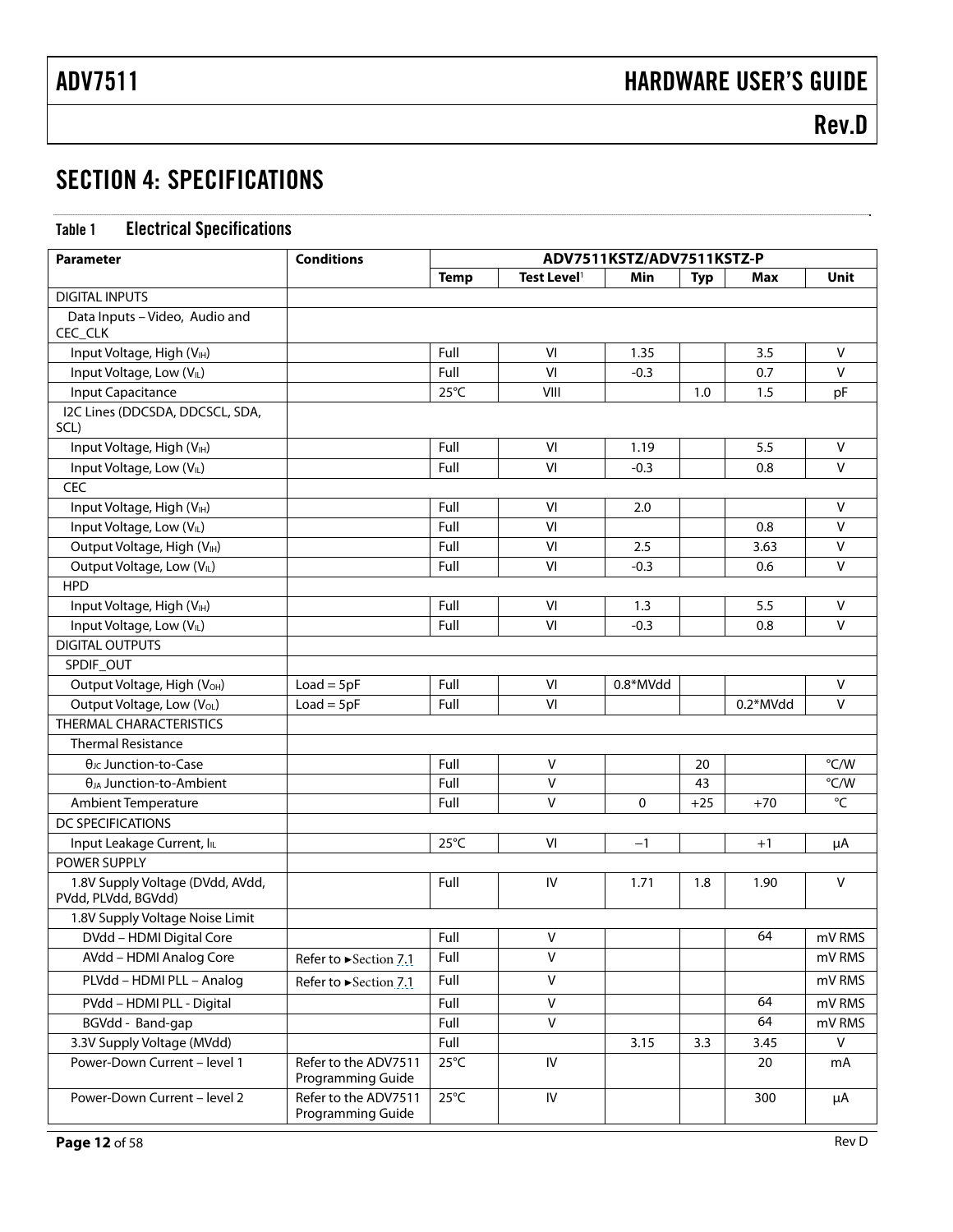## ADV7511 **HARDWARE USER'S GUIDE**

## Rev. D

| <b>Parameter</b>                                                      | <b>Conditions</b>      | ADV7511KSTZ/ADV7511KSTZ-P |                         |                |                 |      |                |
|-----------------------------------------------------------------------|------------------------|---------------------------|-------------------------|----------------|-----------------|------|----------------|
|                                                                       |                        | <b>Temp</b>               | Test Level <sup>1</sup> | Min            | <b>Typ</b>      | Max  | Unit           |
| <b>Transmitter Total Power</b>                                        | 1080p, 36 bit, typical | Full                      | VI                      |                |                 | 326  | mW             |
| $1.8V$ power = 325mW                                                  | random pattern         |                           |                         |                |                 |      |                |
| $3.3V$ power = 1mW                                                    |                        |                           |                         |                |                 |      |                |
| <b>AC SPECIFICATIONS</b>                                              |                        |                           |                         |                |                 |      |                |
| <b>TMDS Output Clock Frequency</b>                                    |                        | $25^{\circ}$ C            | IV                      | 20             |                 | 225  | MHz            |
| <b>TMDS Output Clock Duty Cycle</b>                                   |                        | $25^{\circ}$ C            | IV                      | 48             |                 | 52   | $\%$           |
| Input Video Clock Frequency                                           |                        | Full                      |                         |                |                 | 165  | <b>MHz</b>     |
| Input Video Data Setup Time - tvsu <sup>2</sup>                       |                        | Full                      | IV                      | $\mathbf{1}$   |                 |      | nS             |
| Input Video Data Hold Time - tvHLD <sup>2</sup>                       |                        | Full                      | IV                      | 0.7            |                 |      | nS             |
| <b>TMDS Differential Swing</b>                                        |                        | $25^{\circ}$ C            | VII                     | 800            | 1000            | 1200 | mV             |
| <b>Differential Output Timing</b>                                     |                        |                           |                         |                |                 |      |                |
| Low-to-High Transition Time                                           |                        | $25^{\circ}$ C            | VII                     | 75             | 95              |      | pS             |
| High-to-Low Transition Time                                           |                        | $25^{\circ}$ C            | VII                     | 75             | 95              |      | pS             |
| V <sub>SYNC</sub> and H <sub>SYNC</sub> Delay from DE Falling<br>Edge |                        | $25^{\circ}$ C            | IV                      |                | $\mathbf{1}$    |      | U <sup>3</sup> |
| V <sub>SYNC</sub> and H <sub>SYNC</sub> Delay to DE Rising<br>Edge    |                        | $25^{\circ}$ C            | IV                      |                | 1               |      | UI             |
| AUDIO AC TIMING (see ► Figure 3 to                                    |                        |                           |                         |                |                 |      |                |
| $\triangleright$ Figure 5)                                            |                        |                           |                         |                |                 |      |                |
| SCLK Duty Cycle See ▶ Table 18                                        |                        |                           |                         |                |                 |      |                |
| When $N/2$ = even number                                              |                        | Full                      | IV                      | 40             | 50              | 60   | $\frac{0}{0}$  |
| When $N/2 =$ odd number                                               |                        | Full                      | IV                      | 49             | 50              | 51   | $\%$           |
| I <sup>2</sup> S[3:0], SPDIF, DSD[5:0] Setup - tASU                   |                        | Full                      | IV                      | $\overline{2}$ |                 |      | nS             |
| I <sup>2</sup> S[3:0], SPDIF, DSD[5:0] Hold Time -                    |                        | Full                      | IV                      | $\overline{2}$ |                 |      | nS             |
| <b>t</b> AHLD                                                         |                        |                           |                         |                |                 |      |                |
| LRCLK Setup Time - tASU                                               |                        | Full                      | IV                      | $\overline{2}$ |                 |      | nS             |
| <b>LRCLK Hold Time - tAHLD</b>                                        |                        | Full                      | IV                      | $\overline{2}$ |                 |      | nS             |
| CEC                                                                   |                        |                           |                         |                |                 |      |                |
| <b>CEC_CLK Frequency</b>                                              |                        | Full                      | VIII                    | 3              | 12 <sup>4</sup> | 100  | <b>MHz</b>     |
| <b>CEC_CLK Accuracy</b>                                               |                        | Full                      | VIII                    | $-2$           |                 | $+2$ | $\%$           |
| I2C Interface (see ►Figure 21)                                        |                        |                           |                         |                |                 |      |                |
| <b>SCL Clock Frequency</b>                                            |                        | Full                      |                         |                |                 | 400  | kHz            |
| SDA Setup Time - t <sub>DSU</sub>                                     |                        | Full                      |                         | 100            |                 |      | nS             |
| SDA Hold Time - t <sub>DHO</sub>                                      |                        | Full                      |                         | 100            |                 |      | nS             |
| Setup for Start - tstasu                                              |                        | Full                      |                         | 0.6            |                 |      | uS             |
| Hold Time for Start - t <sub>STAH</sub>                               |                        | Full                      |                         | 0.6            |                 |      | uS             |
| Setup for Stop - tstosu                                               |                        | Full                      |                         | 0.6            |                 |      | uS             |

1. See [Explanation of Test Levels](#page-16-1) section.<br>
2. Measured at 0.9V. Setup and hold time<br>
3. UI = unit interval. Measured at 0.9V. Setup and hold times can be altered by +/-1.2ns in 400ps steps.

 $3.$  UI = unit interval.

4. 12MHz crystal oscillator for default register settings.

I2C data rates of 100KHz and 400KHz supported.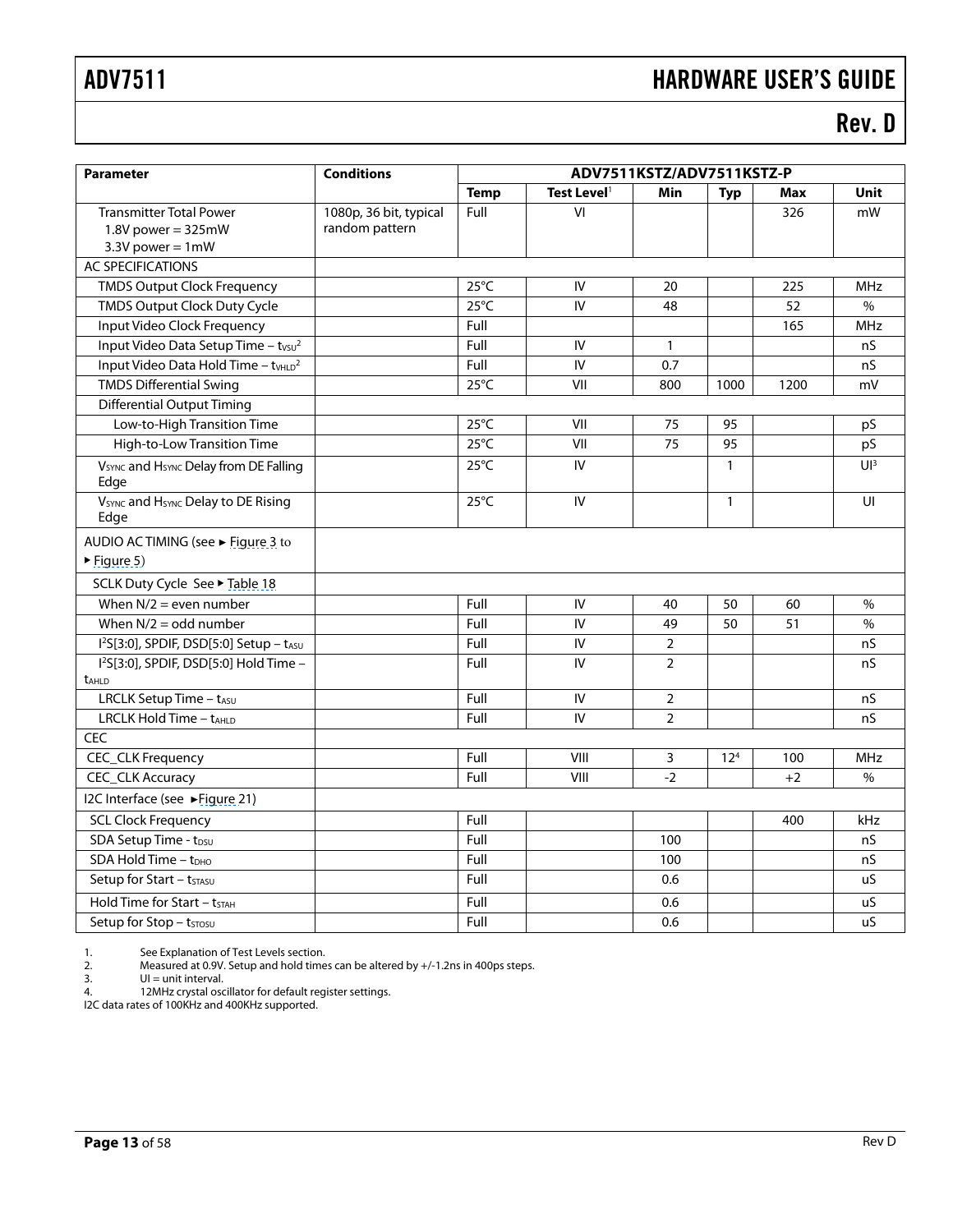<span id="page-13-2"></span><span id="page-13-1"></span><span id="page-13-0"></span>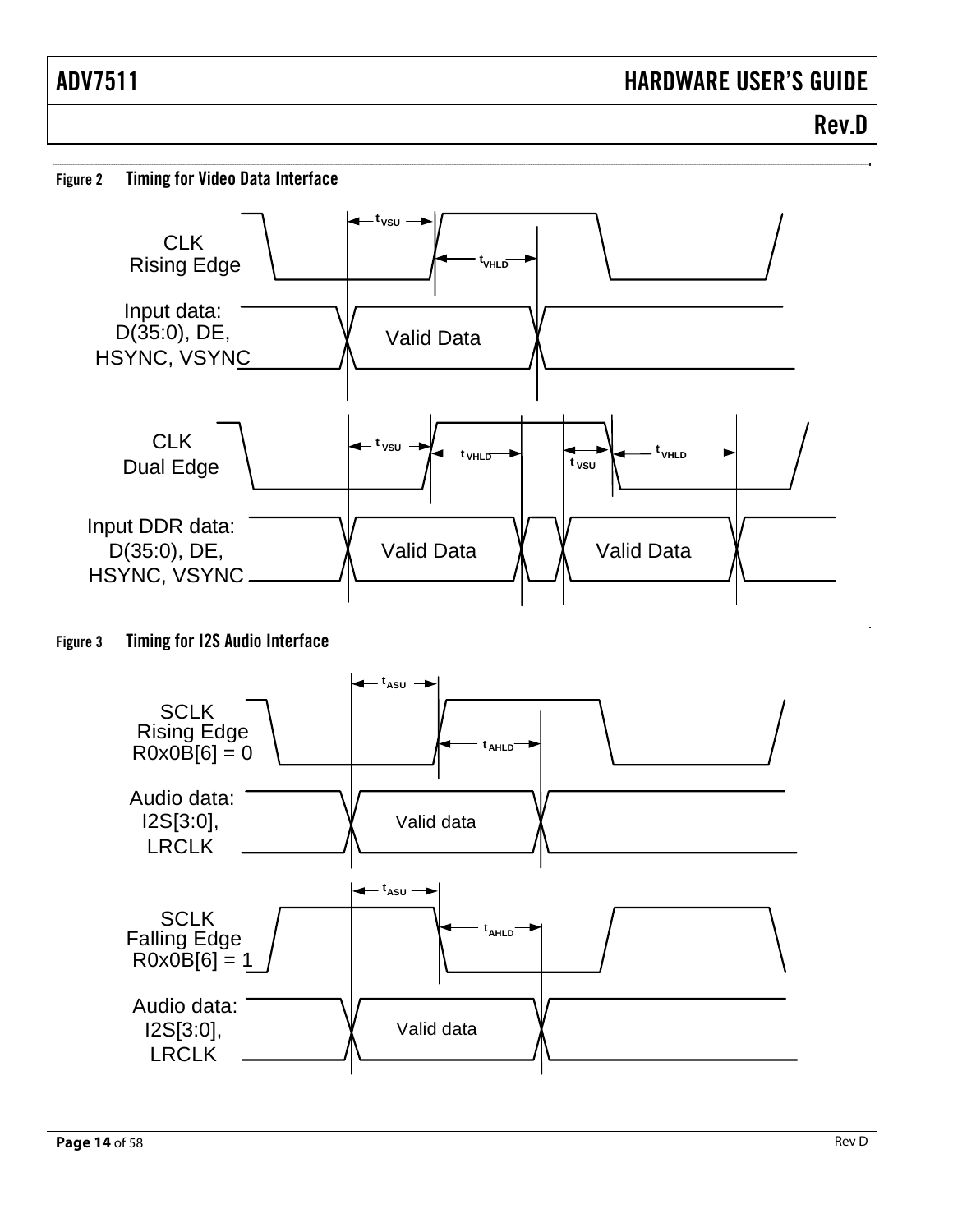<span id="page-14-2"></span><span id="page-14-1"></span><span id="page-14-0"></span>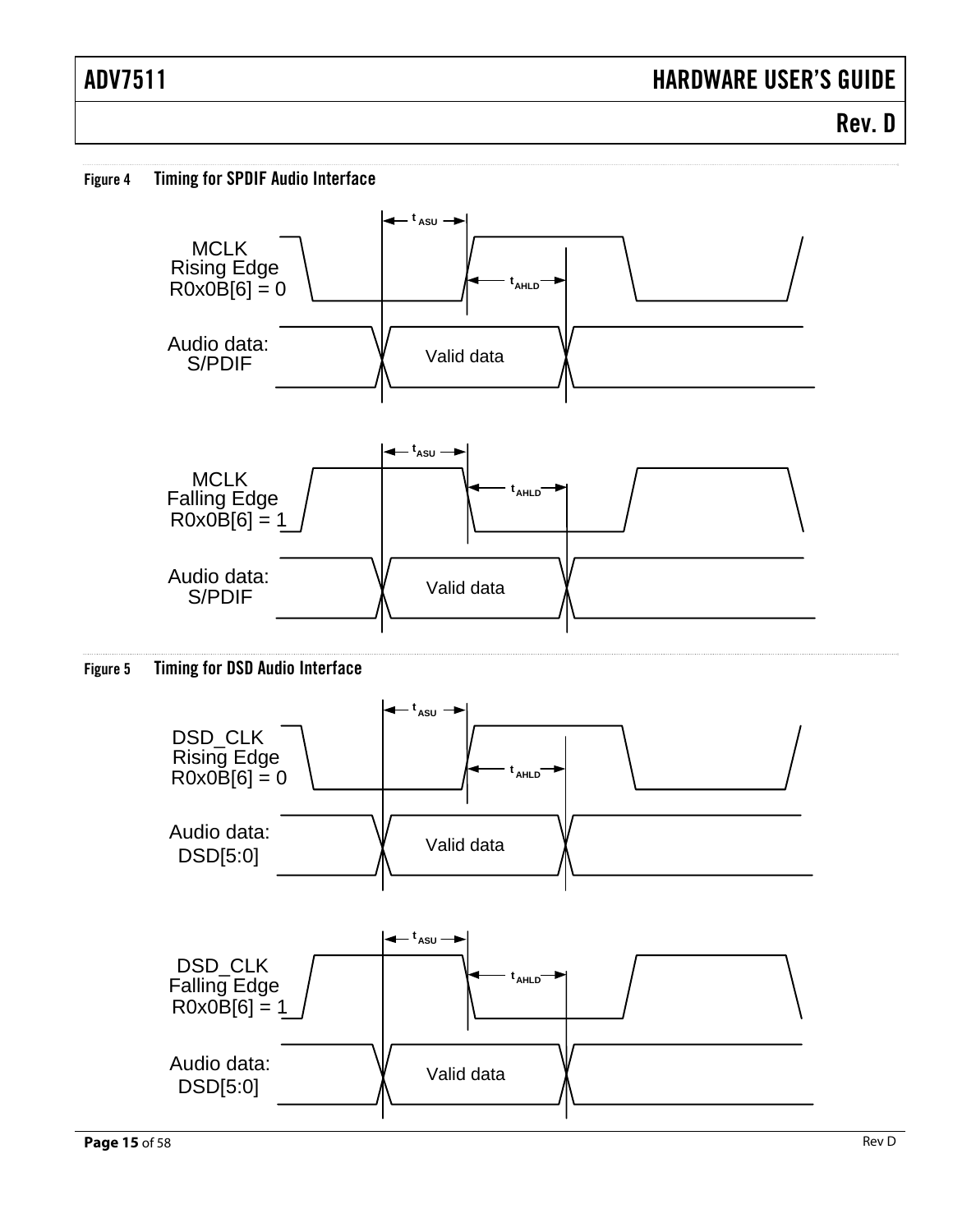#### <span id="page-15-1"></span><span id="page-15-0"></span>Table 2 Absolute Maximum Ratings

| <b>Parameter</b>                    | Rating          |
|-------------------------------------|-----------------|
| Digital Inputs – I2C, HPD and CEC   | 5.5V to -0.3V   |
| Digital Inputs - video/audio inputs | 3.63V to -0.3V  |
| Digital Output Current              | 20 mA           |
| Operating Temperature Range         | -40°C to +100°C |
| Storage Temperature Range           | -65°C to +150°C |
| Maximum Junction Temperature        | $150^{\circ}$ C |
| Maximum Case Temperature            | $150^{\circ}$ C |

Stresses above those listed under Absolute Maximum Ratings may cause permanent damage to the device. This is a stress rating only; functional operation of the device at these or any other conditions above those indicated in the operational section of this specification is not implied. Exposure to absolute maximum rating conditions for extended periods may affect device reliability. Voltage ratings assume that all power supplies are at nominal levels.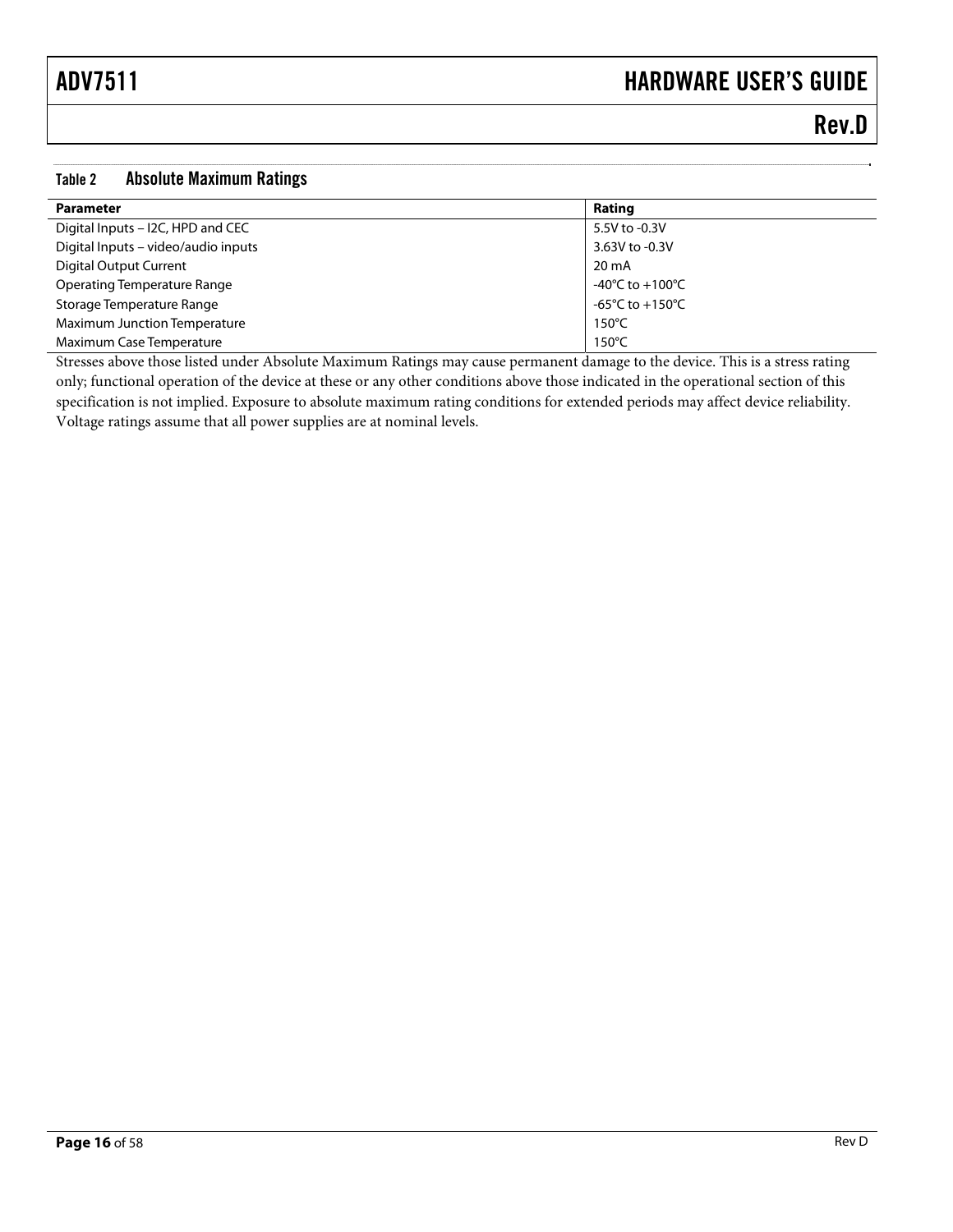## <span id="page-16-1"></span><span id="page-16-0"></span>4.1 **Explanation of Test Levels**

<span id="page-16-2"></span>

|       | 100% production tested.                                                                  |
|-------|------------------------------------------------------------------------------------------|
| II.   | 100% production tested at 25°C and sample tested at specified temperatures.              |
| III.  | Sample tested only.                                                                      |
| IV.   | Parameter is guaranteed by design and characterization testing.                          |
|       | Parameter is a typical value only.                                                       |
| VI.   | 100% production tested at 25°C; guaranteed by design and characterization testing.       |
| VII.  | Limits defined by HDMI specification; guaranteed by design and characterization testing. |
| VIII. | Parameter is guaranteed by design.                                                       |

## 4.2 **ESD Caution**



**ESD (electrostatic discharge) sensitive device.**<br>Charged devices and circuit boards can discharge without detection. Although this product features patented or proprietary protection circuitry, damage may occur on devices subjected to high energy ESD. Therefore, proper ESD precautions should be taken to avoid performance degradation or loss of functionality.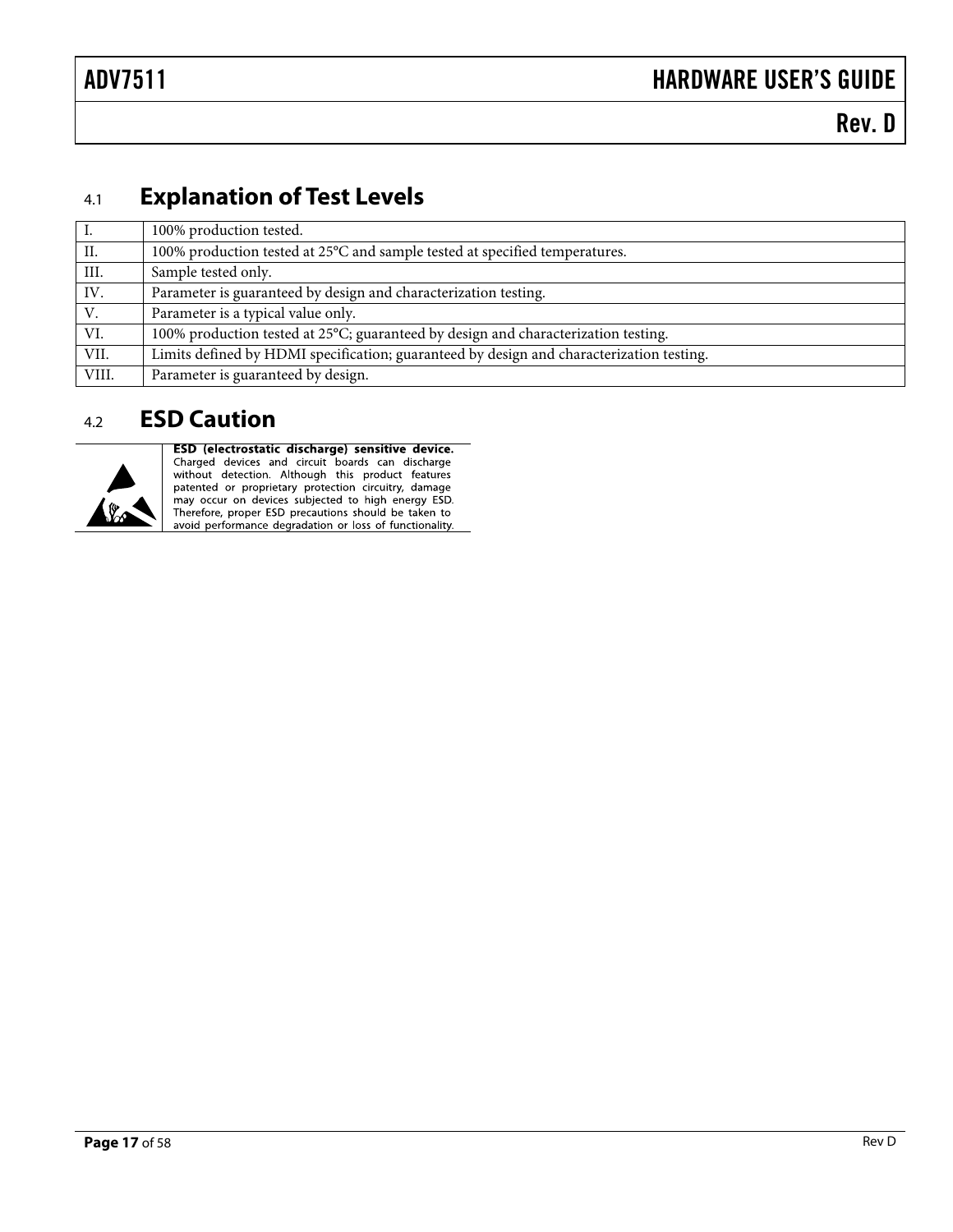## <span id="page-17-2"></span><span id="page-17-1"></span><span id="page-17-0"></span>SECTION 5: PIN AND PACKAGE INFORMATION

This section shows the pinout of the ADV7511 100-lead LQFP package. This section also contains a brief description of the different pins as well as the mechanical drawings



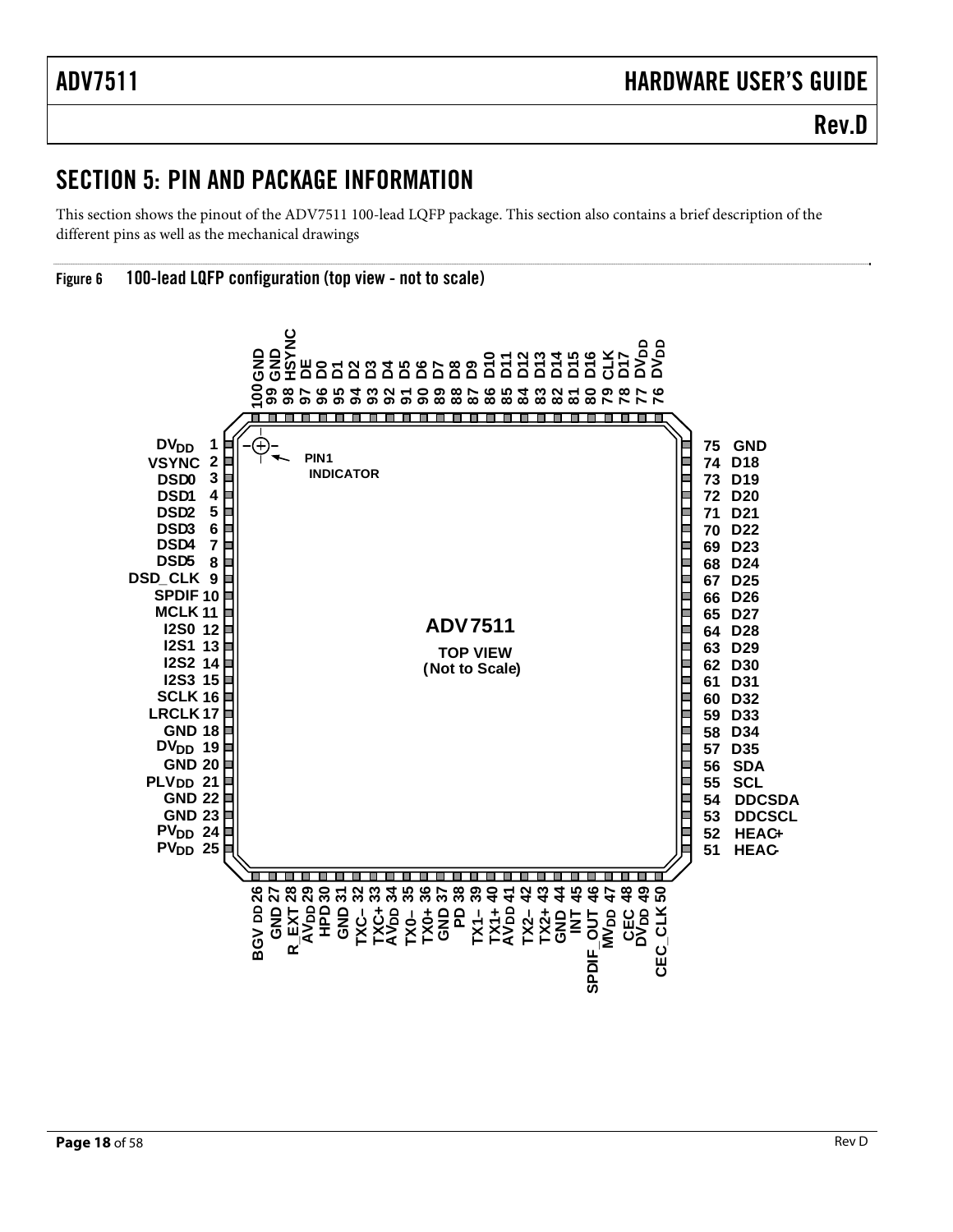## <span id="page-18-1"></span><span id="page-18-0"></span>Table 3 Complete Pinout List ADV7511

| Pin No.              | <b>Mnemonic</b>       | Type <sup>1</sup> | <b>Description</b>                                                                                                                                                                                                                                                                                   |
|----------------------|-----------------------|-------------------|------------------------------------------------------------------------------------------------------------------------------------------------------------------------------------------------------------------------------------------------------------------------------------------------------|
| 57-74, 78, 80-<br>96 | D[35:0]               |                   | Video Data Input. Digital input in RGB or YCbCr format. Supports typical CMOS logic<br>levels from 1.8V up to 3.3V. See ► Figure 2 for timing details.                                                                                                                                               |
| 79                   | <b>CLK</b>            | <b>I</b>          | Video Clock Input. Supports typical CMOS logic levels from 1.8V up to 3.3V.                                                                                                                                                                                                                          |
| 97                   | DE.                   | $\mathbf{I}$      | Data Enable signal input for Digital Video. Supports typical CMOS logic levels from<br>1.8V up to 3.3V.                                                                                                                                                                                              |
| 98                   | <b>HSYNC</b>          |                   | Horizontal Sync Input. Supports typical CMOS logic levels from 1.8V up to 3.3V.                                                                                                                                                                                                                      |
| 2                    | <b>VSYNC</b>          |                   | Vertical Sync Input. Supports typical CMOS logic levels from 1.8V up to 3.3V.                                                                                                                                                                                                                        |
| 28                   | R_EXT                 | <b>I</b>          | Sets internal reference currents. Place 887 $\Omega$ resistor (1% tolerance) between this<br>pin and ground.                                                                                                                                                                                         |
| 51                   | HEAC-                 | $\mathbf{I}$      | HEAC- is one of a pair of differential lines for the ARC (Audio Return Channel)                                                                                                                                                                                                                      |
| 52                   | HEAC+                 | $\mathbf{I}$      | HEAC+ is one of a pair of differential lines for the ARC (Audio Return Channel)                                                                                                                                                                                                                      |
| 30                   | <b>HPD</b>            | I                 | Hot Plug Detect signal input. This indicates to the interface whether the sink is<br>connected. 1.8V to 5.0 V CMOS logic level.                                                                                                                                                                      |
| 10                   | <b>SPDIF</b>          | J.                | SPDIF (Sony/Philips Digital Interface) Audio Input. This pin is typically used as the<br>audio input from a Sony/Philips digital interface. Supports typical CMOS logic<br>levels from 1.8V up to 3.3V. See ► Figure 4 for timing details.                                                           |
| 46                   | SPDIF_OUT             | $\circ$           | SPDIF Audio Output from ARC receiver. 3.3V CMOS logic levels supported.                                                                                                                                                                                                                              |
| 11                   | <b>MCLK</b>           |                   | Audio Reference Clock input. $128 \times N \times f_5$ with N = 1, 2, 3, or 4. Set to 128 $\times$<br>sampling frequency (f <sub>S</sub> ), 256 $\times$ f <sub>S</sub> , 384 $\times$ f <sub>S</sub> , or 512 $\times$ f <sub>S</sub> . Supports typical CMOS logic<br>levels from 1.8V up to 3.3V. |
| $15 - 12$            | I <sup>2</sup> S[3:0] | $\mathbf{I}$      | 12S Audio Data Inputs. These represent the eight channels of audio (two per<br>input) available through I <sup>2</sup> S. Supports typical CMOS logic levels from 1.8V up to<br>3.3V. See Figure 3 for timing details.                                                                               |
| 16                   | <b>SCLK</b>           | 1                 | I <sup>2</sup> S Audio Clock input. Supports typical CMOS logic levels from 1.8V up to 3.3V.                                                                                                                                                                                                         |
| 17                   | <b>LRCLK</b>          | <b>I</b>          | Left/Right Channel signal input. Supports typical CMOS logic levels from 1.8V up to<br>3.3V.                                                                                                                                                                                                         |
| $8 - 3$              | DSD[5:0]              | $\mathbf{I}$      | DSD audio data inputs. See ► Figure 5 for timing details.                                                                                                                                                                                                                                            |
| 9                    | DSD_CLK               | $\mathbf{I}$      | DSD Clock input. This is a 2.8224MHz clock for the DSD audio inputs.                                                                                                                                                                                                                                 |
| 38                   | PD/AD                 | $\mathbf{I}$      | Power-Down Control and I <sup>2</sup> C Address Selection. The I <sup>2</sup> C address and the PD<br>polarity are set by the PD/AD pin state when the supplies are applied to the<br>ADV7511. Supports typical CMOS logic levels from 1.8V up to 3.3V.                                              |
| 32, 33               | $TxC - /TxC +$        | O                 | Differential TMDS Clock Output. Differential clock output at pixel clock rate;<br>TMDS logic level.                                                                                                                                                                                                  |
| 42, 43               | $Tx2 - Tx2 +$         | O                 | Differential TMDS Output Channel 2. Differential output of the red data at 10x<br>the pixel clock rate; TMDS logic level.                                                                                                                                                                            |
| 39, 40               | $Tx1 - Tx1 +$         | O                 | Differential TMDS Output Channel 1. Differential output of the green data at 10x<br>the pixel clock rate; TMDS logic level.                                                                                                                                                                          |
| 35, 36               | $Tx0 - /Tx0 +$        | O                 | Differential TMDS Output Channel 0. Differential output of the blue data at 10x<br>the pixel clock rate; TMDS logic level.                                                                                                                                                                           |
| 45                   | <b>INT</b>            | O                 | Interrupt signal output. CMOS logic level. A 2 k $\Omega$ pull-up resistor (10%) to<br>interrupt the microcontroller IO supply is recommended.                                                                                                                                                       |
| 29, 34, 41           | <b>AVDD</b>           | P                 | 1.8V Power Supply for TMDS Outputs.                                                                                                                                                                                                                                                                  |
| 1, 19, 49, 76,<br>77 | <b>DVDD</b>           | P                 | 1.8V Power Supply for Digital and I/O Power Supply. These pins supply power to<br>the digital logic and I/Os. They should be filtered and as quiet as possible.                                                                                                                                      |
| 24, 25               | <b>PVDD</b>           | P                 | 1.8V PLL Power Supply. These pins provide power to the digital portion of the<br>clock PLL. The designer should provide quiet, noise-free power to these pins.                                                                                                                                       |
| 21                   | PLVDD                 | P                 | 1.8V PLL Power Supply. The most sensitive portion of the ADV7511 is the clock<br>generation circuitry. These pins provide power to the analog portion of the clock<br>PLL (VCO). The designer should provide quiet, noise-free power to these pins.                                                  |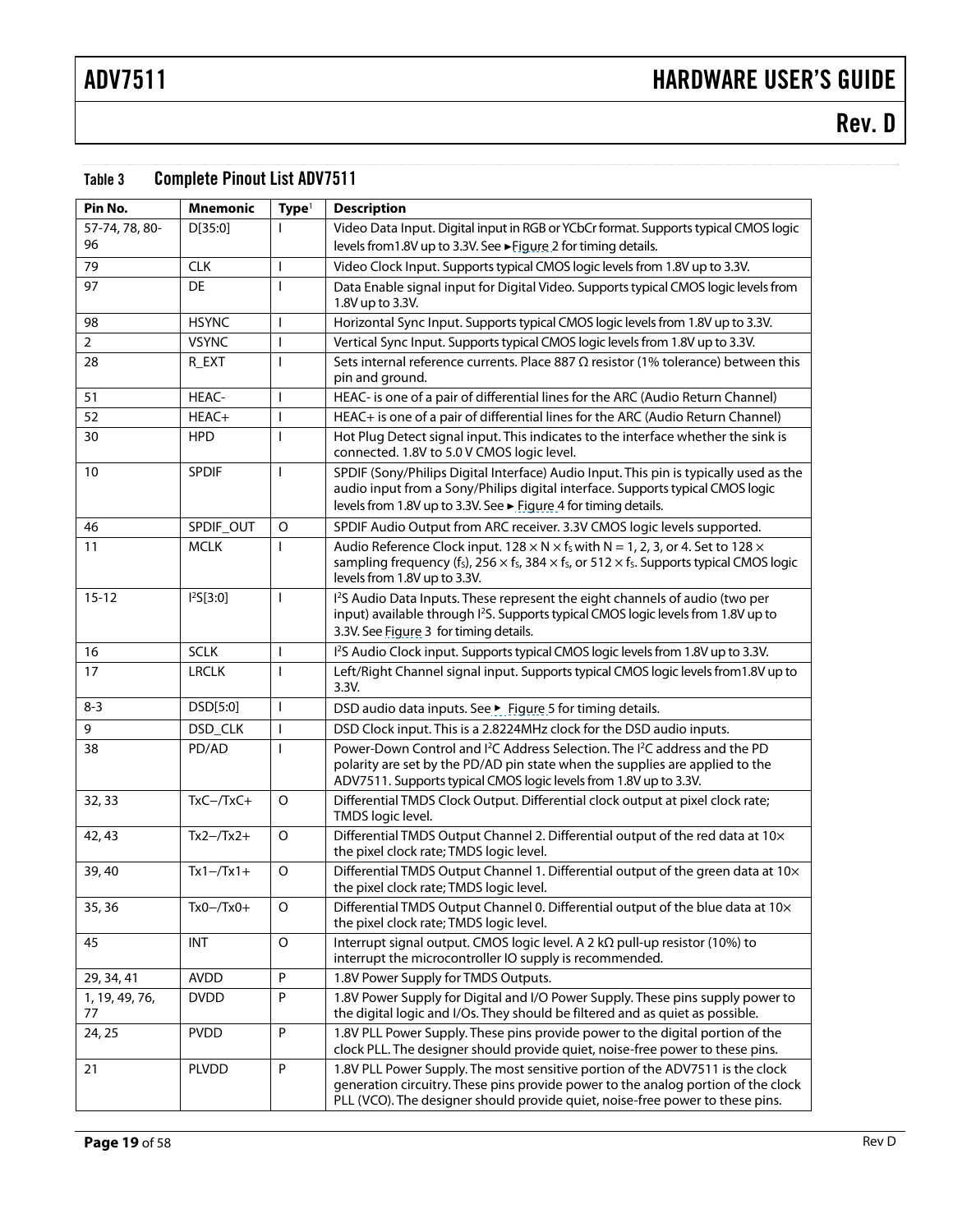## ADV7511 **HARDWARE USER'S GUIDE**

## Rev.D

| 26                                                | <b>BGVDD</b>  | P   | Band Gap Vdd.                                                                                                                                                                                    |
|---------------------------------------------------|---------------|-----|--------------------------------------------------------------------------------------------------------------------------------------------------------------------------------------------------|
| 47                                                | <b>MVDD</b>   | P   | 3.3V Power Supply.                                                                                                                                                                               |
| 18, 20, 22, 23,<br>27, 31, 37, 44,<br>75, 99, 100 | <b>GND</b>    | P   | Ground. The ground return for all circuitry on-chip. It is recommended that the<br>ADV7511 be assembled on a single, solid ground plane with careful attention<br>given to ground current paths. |
| 56                                                | <b>SDA</b>    |     | Serial Port Data I/O. This pin serves as the serial port data I/O slave for register<br>access. Supports CMOS logic levels from 1.8V to 3.3V.                                                    |
| 55                                                | SCL           |     | Serial Port Data Clock input. This pin serves as the serial port data clock slave for<br>register access. Supports CMOS logic levels from 1.8V to 3.3V.                                          |
| 54                                                | <b>DDCSDA</b> |     | Serial Port Data I/O to Sink. This pin serves as the master to the DDC bus. Tolerant<br>of 5 V CMOS logic levels.                                                                                |
| 53                                                | <b>DDCSCL</b> |     | Serial Port Data Clock to Sink. This pin serves as the master clock for the DDC<br>bus. Tolerant of 5 V CMOS logic levels.                                                                       |
| 50                                                | CEC CLK       |     | CEC clock. From 3MHz to 100Mhz. Supports CMOS logic levels from 1.8V to 5V.                                                                                                                      |
| 48                                                | <b>CEC</b>    | 1/O | CEC data signal. Supports CMOS logic levels from 1.8V to 5V.                                                                                                                                     |

1.  $I = input, O = output, P = power supply, C = control$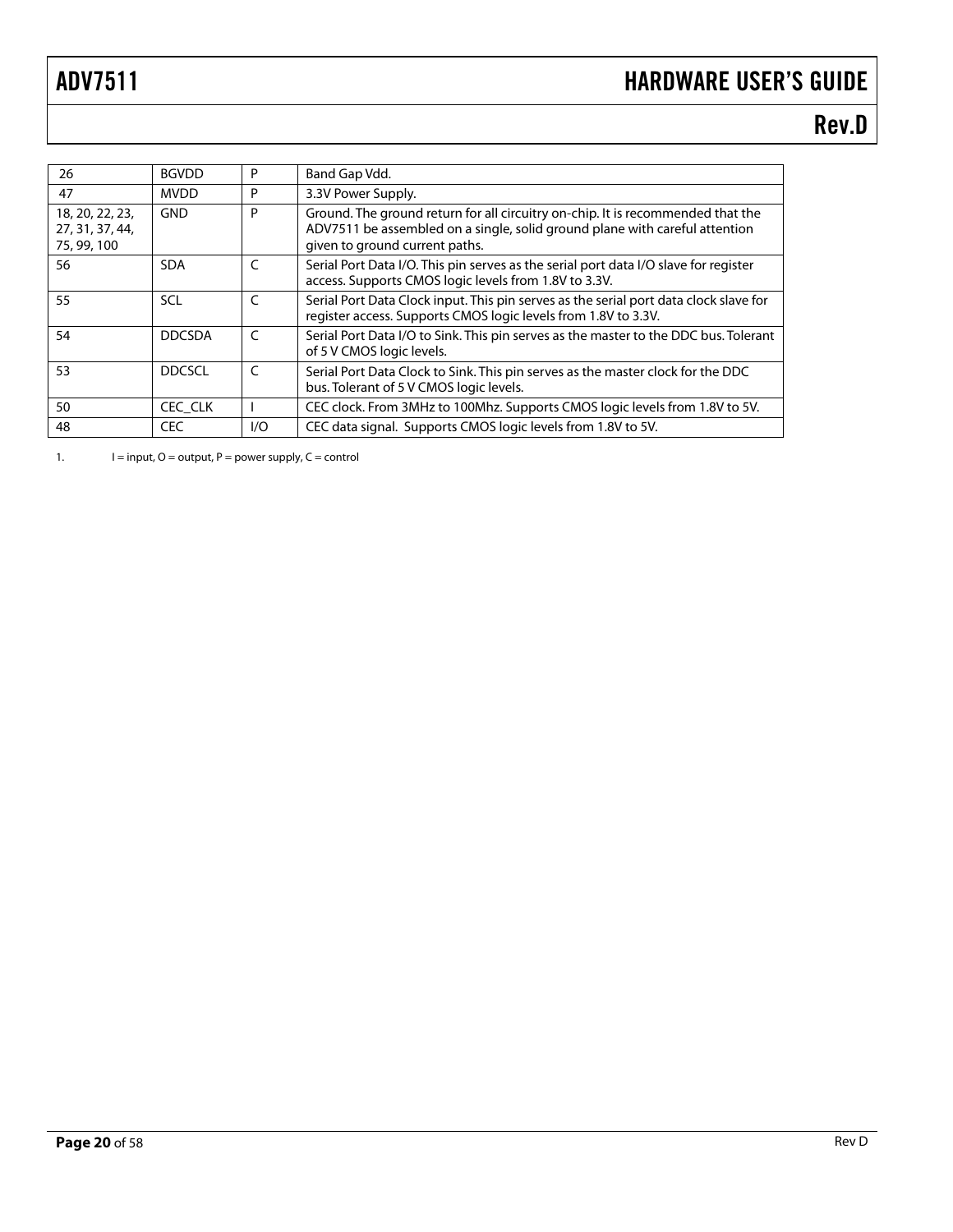## <span id="page-20-2"></span><span id="page-20-1"></span><span id="page-20-0"></span>5.1 **Mechanical Drawings and Outline Dimensions**

#### Figure 7 100-lead Low-Profile Quad Flat Pack [LQFP]

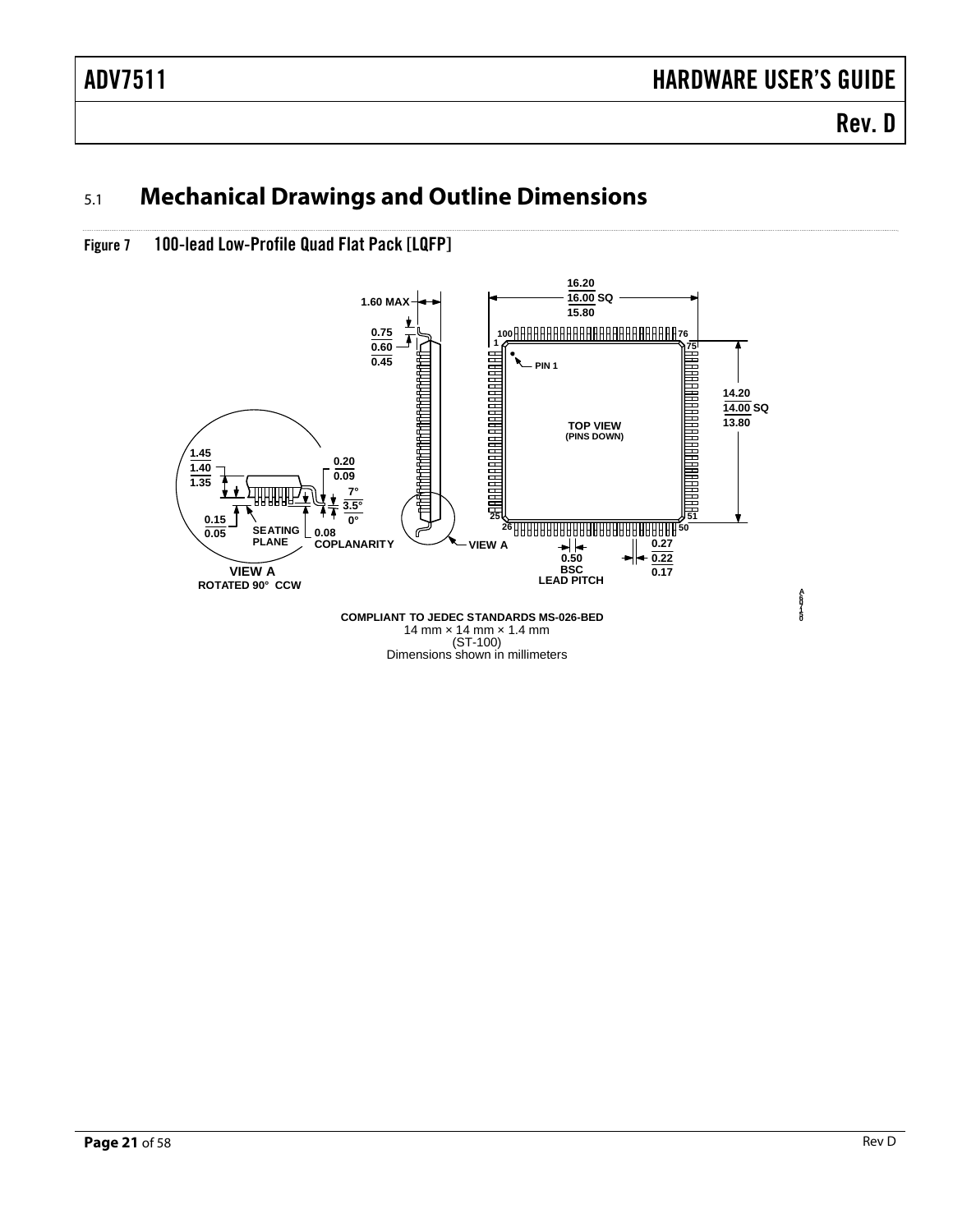## <span id="page-21-3"></span><span id="page-21-2"></span><span id="page-21-1"></span><span id="page-21-0"></span>SECTION 6: FUNCTIONAL DESCRIPTION

## <span id="page-21-4"></span>6.1 **Input Connections**

### 6.1.1 **Unused Inputs**

Any input data signals which are not used should be connected to ground.

## 6.1.2 **Video Data Capture Block**

The ADV7511 can accept video data from as few as eight pins (either YCbCr 4:2:2 double data rate [DDR] or YCbCr 4:2:2 with 2x pixel clock) to as many as 36 pins (RGB 4:4:4 or YCbCr 4:4:4). In addition it can accept HSYNC, VSYNC and DE (Data Enable). The ADV7511 can detect all of the 59 video formats defined in the EIA/CEA-861D specification. Either separate HSYNC, VSYNC, and DE, or embedded syncs in the style of the ITU BT.656, SMPTE 274M, and SMPTE 296M specifications are accepted. If less than 36 input pins are used, the alignment of the data can be defined as left-justified (all data begins from D35), right-justified (all data ends at D0), or center-justified. In the case of center justification, the channel data is left-justified in their respective 12-bit fields. For example a centerjustified 24-bit RGB signal would have R[7:0] mapped to D[35:28]; G[7:0] mapped to D[23:16]; and B[7:0] mapped to D[11:4]. For timing details for video capture, see [Figure 2](#page-13-1). For complete details on how to set these, refer to the ADV7511 Programming Guide.

The ADV7511 can accept HSYNC, VSYNC and DE (Data Enable) signals separately or as an embedded data (ITU 656 based) on the data inputs. If using separate syncs and DE is not available, the DE signal can be generated internally in the ADV7511.

The tables in section [6.1.2.1](#page-21-5) define how the many different formats are accepted on the input data lines.

#### <span id="page-21-6"></span><span id="page-21-5"></span>6.1.2.1 **Video Input Connections**

The following table is a summary of the input options which are shown in detail in [Table 5](#page-22-1) through [Table 16](#page-33-1).

| Tadie 4        | <b>IIIDUL ID SEIECUUII</b> |                                                                 |                    |                            |                |
|----------------|----------------------------|-----------------------------------------------------------------|--------------------|----------------------------|----------------|
| Input          | Bits per                   | Pin Assignment Table                                            | Maximum            | Format Name                | Sync Type      |
| ID             | Color                      |                                                                 | Input Clock        |                            |                |
| $\Omega$       | 8, 10                      | $\blacktriangleright$ Table 5                                   | 165.0 MHz          | RGB 4:4:4, YCbCr 4:4:4     | Separate syncs |
|                | 12                         | $\blacktriangleright$ Table 5                                   | 150.0 MHz          | RGB 4:4:4, YCbCr 4:4:4     | Separate syncs |
| $\mathbf{L}$   | 8, 10, 12                  | $\blacktriangleright$ Table 6 - $\blacktriangleright$ Table 8   | 165.0 MHz          | YCbCr $4:2:2$              | Separate syncs |
| 2              | 8, 10, 12                  |                                                                 | 165.0 MHz          | YChCr 4:2:2                | Embedded syncs |
| 3              | 8, 10, 12                  | ►Table 9- ►Table 11                                             | MHz<br>82.5        | YCbCr 4:2:2 2X clock       | Separate syncs |
| $\overline{4}$ | 8, 10, 12                  |                                                                 | MHz<br>82.5        | YCbCr 4:2:2 2X clock       | Embedded syncs |
| 5              | 8, 10, 12                  | $\blacktriangleright$ Table 12 - $\blacktriangleright$ Table 13 | MHz<br>82.5        | RGB 4:4:4, YCbCr 4:4:4 DDR | Separate syncs |
| 6              | 8, 10, 12                  | ►Table 14- ►Table 16                                            | <b>MHz</b><br>82.5 | YCbCr 4:2:2 DDR            | Separate syncs |
| 7              | 8, 10, 12                  | ►Table 9- ►Table 11                                             | MHz<br>82.5        | YCbCr 4:2:2 DDR            | Separate syncs |
| 8              | 8, 10, 12                  |                                                                 | MHz<br>82.5        | YCbCr 4:2:2 DDR            | Embedded syncs |

| Table 4 |  | <b>Input ID Selection</b> |
|---------|--|---------------------------|
|---------|--|---------------------------|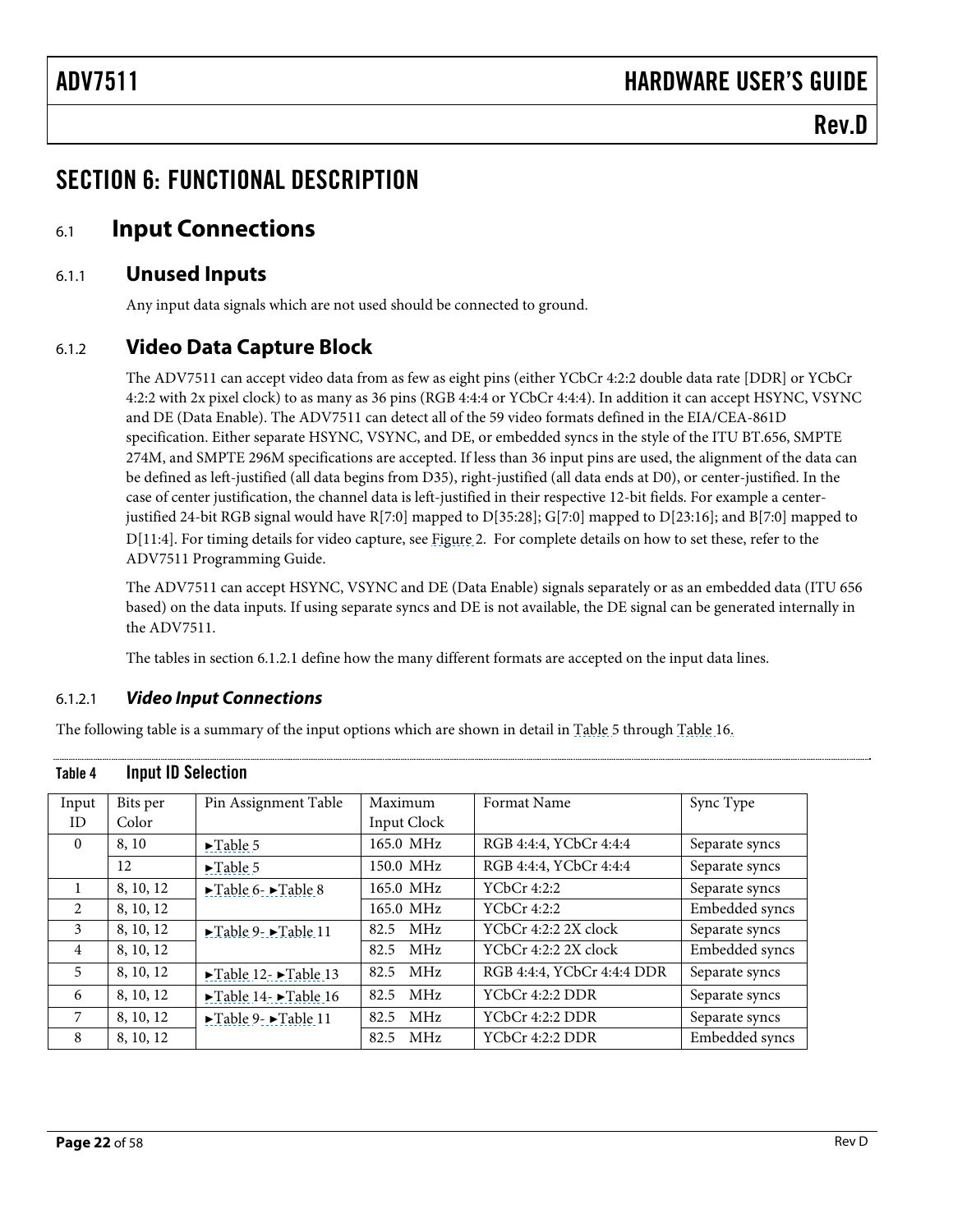### <span id="page-22-1"></span><span id="page-22-0"></span>Table 5 Normal RGB or YCbCr 4:4:4 (36, 30, or 24 bits) with Separate Syncs; Input ID = 0

|              | orma                     |                                                                                                                                            |  |  |         | Input Data D[35:0] |  |  |          |  |  |  |  |  |  |  |
|--------------|--------------------------|--------------------------------------------------------------------------------------------------------------------------------------------|--|--|---------|--------------------|--|--|----------|--|--|--|--|--|--|--|
| Mode         | $\overline{\phantom{0}}$ | 35 34 33 32 31 30 29 28 27 26 25 24 23 22 21 20 19 18 17 16 15 14 13 12 11 10 09 08 07 06 05 04 03 02 01 00                                |  |  |         |                    |  |  |          |  |  |  |  |  |  |  |
| 36           | <b>RGB</b>               | R[11:0]                                                                                                                                    |  |  | G[11:0] |                    |  |  | B[11:0]  |  |  |  |  |  |  |  |
| bit          | YCr<br>Ch                | Cr[11:0]                                                                                                                                   |  |  | Y[11:0] |                    |  |  | Cb[11:0] |  |  |  |  |  |  |  |
| 30           | RGB                      | R[9:0]<br>G[9:0]<br>B[9:0]<br>Cb[9:0]<br>Y[9:0]<br>Cr[9:0]                                                                                 |  |  |         |                    |  |  |          |  |  |  |  |  |  |  |
| bit          | YCr<br>Cb                | R[7:0]<br>B[7:0]<br>G[7:0]                                                                                                                 |  |  |         |                    |  |  |          |  |  |  |  |  |  |  |
| 24           | RGB                      |                                                                                                                                            |  |  |         |                    |  |  |          |  |  |  |  |  |  |  |
| bit          | YCr<br>Ch                | Cr[7:0]                                                                                                                                    |  |  | Y[7:0]  |                    |  |  | Cb[7:0]  |  |  |  |  |  |  |  |
| Pins D[35:0] |                          | 35 34 33 32 31 30 29 28 27 26 25 24 23 22 21 20 19 18 17 16 15 14 13 12 11 10 09 08 07 06 05 04 03 02 01 00                                |  |  |         |                    |  |  |          |  |  |  |  |  |  |  |
|              |                          | An input format of RGB 4:4:4 or YCbCr 4:4:4 can be selected by setting the input ID (R0x15 [3:0]) to 0x0. There is no need to set          |  |  |         |                    |  |  |          |  |  |  |  |  |  |  |
|              |                          | the Input Style (R0x16[3:2]) or channel alignment (R0x48[4:3]). For timing details see the $\triangleright$ ADV7511 Hardware User's Guide. |  |  |         |                    |  |  |          |  |  |  |  |  |  |  |

### <span id="page-22-2"></span>Table 6 YCbCr 4:2:2 Formats (24, 20, or 16 bits) Input Data Mapping:  $R0x48[4:3] = '10'$  (left justified) Input ID = 1 or 2

|                 |                 |                                                                                                                                                                                                                                                                                                                                              |         |         |          |                   | Input Data D[35:0] |         |         |  |                                                      |        |  |  |  |  |  |    |  |  |                   |  |
|-----------------|-----------------|----------------------------------------------------------------------------------------------------------------------------------------------------------------------------------------------------------------------------------------------------------------------------------------------------------------------------------------------|---------|---------|----------|-------------------|--------------------|---------|---------|--|------------------------------------------------------|--------|--|--|--|--|--|----|--|--|-------------------|--|
| Mode            | Pixel           | 35<br>34 33 32 31 30 29 28 27 26 25                                                                                                                                                                                                                                                                                                          |         |         |          | 24 23 22 21 20 19 |                    | 18      |         |  | 17   16   15   14   13   12   11   10   09   08   07 |        |  |  |  |  |  | 06 |  |  | 05 04 03 02 01 00 |  |
|                 |                 |                                                                                                                                                                                                                                                                                                                                              |         |         |          |                   |                    |         | Style 1 |  |                                                      |        |  |  |  |  |  |    |  |  |                   |  |
| 24              | 1 <sup>st</sup> | Cb[11:4]                                                                                                                                                                                                                                                                                                                                     | Y[11:4] |         |          |                   |                    | Cb[3:0] |         |  |                                                      | Y[3:0] |  |  |  |  |  |    |  |  |                   |  |
| bit             | 2 <sup>nd</sup> | Cr[11:4]                                                                                                                                                                                                                                                                                                                                     | Y[11:4] |         |          |                   |                    | Cr[3:0] |         |  |                                                      | Y[3:0] |  |  |  |  |  |    |  |  |                   |  |
| 20              | 1 <sup>st</sup> | Cb[9:2]                                                                                                                                                                                                                                                                                                                                      | Y[9:2]  |         |          |                   | Cb                 |         |         |  | $\mathbf Y$                                          |        |  |  |  |  |  |    |  |  |                   |  |
| bit             |                 |                                                                                                                                                                                                                                                                                                                                              |         |         |          |                   | Cr                 | $[1:0]$ |         |  | [1:0]<br>Y                                           |        |  |  |  |  |  |    |  |  |                   |  |
|                 | 2 <sub>nd</sub> | Cr[9:2]                                                                                                                                                                                                                                                                                                                                      | Y[9:2]  |         |          |                   |                    | $[1:0]$ |         |  | $[1:0]$                                              |        |  |  |  |  |  |    |  |  |                   |  |
| 16              | 1 <sup>st</sup> | Cb[7:0]                                                                                                                                                                                                                                                                                                                                      | Y[7:0]  |         |          |                   |                    |         |         |  |                                                      |        |  |  |  |  |  |    |  |  |                   |  |
| bit             | 2 <sup>nd</sup> | Cr[7:0]                                                                                                                                                                                                                                                                                                                                      | Y[7:0]  |         |          |                   |                    |         |         |  |                                                      |        |  |  |  |  |  |    |  |  |                   |  |
|                 |                 |                                                                                                                                                                                                                                                                                                                                              |         |         |          |                   | Style 2            |         |         |  |                                                      |        |  |  |  |  |  |    |  |  |                   |  |
| 24 <sub>b</sub> | 1 <sup>st</sup> | Cb[11:0]<br>Y[11:0]<br>Cr[11:0]<br>Y[11:0]<br>Cb[9:0]<br>Y[9:0]                                                                                                                                                                                                                                                                              |         |         |          |                   |                    |         |         |  |                                                      |        |  |  |  |  |  |    |  |  |                   |  |
| it              | 2 <sup>nd</sup> | Cr[9:0]<br>Y[9:0]                                                                                                                                                                                                                                                                                                                            |         |         |          |                   |                    |         |         |  |                                                      |        |  |  |  |  |  |    |  |  |                   |  |
| 20              | 1 <sup>st</sup> |                                                                                                                                                                                                                                                                                                                                              |         |         |          |                   |                    |         |         |  |                                                      |        |  |  |  |  |  |    |  |  |                   |  |
| bit             | 2 <sub>nd</sub> | Cb[7:0]<br>Y[7:0]                                                                                                                                                                                                                                                                                                                            |         |         |          |                   |                    |         |         |  |                                                      |        |  |  |  |  |  |    |  |  |                   |  |
| 16              | 1 <sup>st</sup> | Cr[7:0]<br>Y[7:0]                                                                                                                                                                                                                                                                                                                            |         |         |          |                   |                    |         |         |  |                                                      |        |  |  |  |  |  |    |  |  |                   |  |
| bit             | 2 <sup>nd</sup> |                                                                                                                                                                                                                                                                                                                                              |         |         |          |                   |                    |         |         |  |                                                      |        |  |  |  |  |  |    |  |  |                   |  |
|                 |                 | Style 3                                                                                                                                                                                                                                                                                                                                      |         |         |          |                   |                    |         |         |  |                                                      |        |  |  |  |  |  |    |  |  |                   |  |
| 24              | 1 <sup>st</sup> | Y[11:0]                                                                                                                                                                                                                                                                                                                                      |         |         | Cb[11:0] |                   |                    |         |         |  |                                                      |        |  |  |  |  |  |    |  |  |                   |  |
| bit             | 2 <sub>nd</sub> | Y[11:0]                                                                                                                                                                                                                                                                                                                                      |         |         | Cr[11:0] |                   |                    |         |         |  |                                                      |        |  |  |  |  |  |    |  |  |                   |  |
| 20              | 1 <sup>st</sup> | Y[9:0]                                                                                                                                                                                                                                                                                                                                       |         | Cb[9:0] |          |                   |                    |         |         |  |                                                      |        |  |  |  |  |  |    |  |  |                   |  |
| bit             | 2 <sup>nd</sup> | Y[9:0]                                                                                                                                                                                                                                                                                                                                       |         | Cr[9:0] |          |                   |                    |         |         |  |                                                      |        |  |  |  |  |  |    |  |  |                   |  |
| 16              | 1 <sup>st</sup> | Y[7:0]                                                                                                                                                                                                                                                                                                                                       | Cb[7:0] |         |          |                   |                    |         |         |  |                                                      |        |  |  |  |  |  |    |  |  |                   |  |
| bit             | 2 <sup>nd</sup> | Y[7:0]                                                                                                                                                                                                                                                                                                                                       |         |         |          |                   |                    |         |         |  |                                                      |        |  |  |  |  |  |    |  |  |                   |  |
| Pins D[35:0]    |                 | 35 34 33 32 31 30                                                                                                                                                                                                                                                                                                                            |         |         |          |                   |                    |         |         |  |                                                      |        |  |  |  |  |  |    |  |  |                   |  |
|                 |                 | Cr[7:0]<br>29 28 27 26 25<br>  17   16   15   14   13   12   11   10   09   08   07   06  <br>24 23 22 21 20 19 18<br>05 04 03 02 01 00<br>Input ID = 1: An input with YCbCr 4:2:2 with separate syncs can be selected by setting the Input ID (R0x15[3:0]) to 0x1. The data bit width (24, 20, or 16 bits)                                  |         |         |          |                   |                    |         |         |  |                                                      |        |  |  |  |  |  |    |  |  |                   |  |
|                 |                 | must be set with R0x16 [5:4]. The three input pin assignment styles are shown in the table. The Input Style can be set in R0x16 [3:2].                                                                                                                                                                                                       |         |         |          |                   |                    |         |         |  |                                                      |        |  |  |  |  |  |    |  |  |                   |  |
|                 |                 | Input ID = 2: An input with YCbCr 4:2:2 with embedded syncs (SAV [Start of Active Video] and EAV [End of Active Video]) can be selected by setting the Input<br>ID (R0x15[3:0]) to 0x2. The data bit width ( $24 = 12$ bits, $20 = 10$ bits, or $16 = 8$ bits) must be set with R0x16 [5:4]. The three input pin assignment styles are shown |         |         |          |                   |                    |         |         |  |                                                      |        |  |  |  |  |  |    |  |  |                   |  |
|                 |                 | in the table. The Input Style can be set in R0x16[3:2]. The only difference between Input ID 1 and Input ID 2 is that the syncs on ID 2 are embedded in the data                                                                                                                                                                             |         |         |          |                   |                    |         |         |  |                                                      |        |  |  |  |  |  |    |  |  |                   |  |
|                 |                 | much like an ITU 656 style bus running at 1X clock and double width.                                                                                                                                                                                                                                                                         |         |         |          |                   |                    |         |         |  |                                                      |        |  |  |  |  |  |    |  |  |                   |  |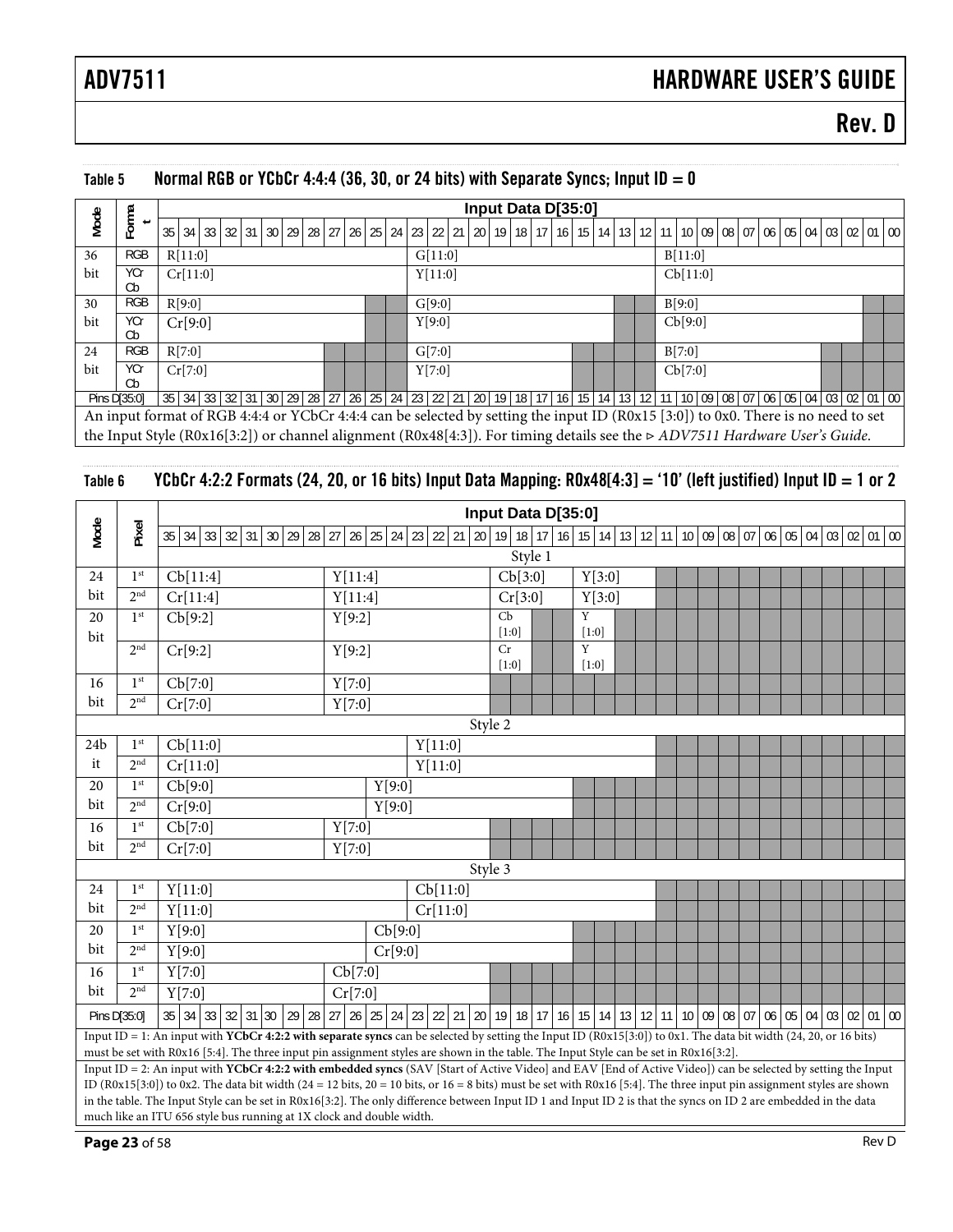|              |                       |  |  |  |  |  | $\mu$ is the particle in the contract $\mu$ is the contract $\mu$ |                    |         |                                                                                                                                                                            |                     |  |                           |  |
|--------------|-----------------------|--|--|--|--|--|-------------------------------------------------------------------|--------------------|---------|----------------------------------------------------------------------------------------------------------------------------------------------------------------------------|---------------------|--|---------------------------|--|
|              |                       |  |  |  |  |  |                                                                   | Input Data D[35:0] |         |                                                                                                                                                                            |                     |  |                           |  |
| Mode         | Pixel                 |  |  |  |  |  |                                                                   |                    |         | 35 34 33 32 31 30 29 28 27 26 25 24 23 22 21 20 19 18 17 16 15 14 13 12 11 10 09 08 07 06 05 04 03 02 01 00                                                                |                     |  |                           |  |
|              |                       |  |  |  |  |  |                                                                   | Style 1            |         |                                                                                                                                                                            |                     |  |                           |  |
| 24           | 1 <sup>st</sup>       |  |  |  |  |  | Cb[11:4]                                                          |                    | Y[11:4] |                                                                                                                                                                            | Cb[3:0]             |  | Y[3:0]                    |  |
| bit          | 2 <sup>nd</sup>       |  |  |  |  |  | Cr[11:4]                                                          |                    | Y[11:4] |                                                                                                                                                                            | Cr[3:0]             |  | Y[3:0]                    |  |
| 20           | $1^\mathrm{st}$       |  |  |  |  |  | Cb[9:2]                                                           |                    | Y[9:2]  |                                                                                                                                                                            | Cb                  |  | $\mathbf Y$               |  |
| bit          | 2 <sub>nd</sub>       |  |  |  |  |  | Cr[9:2]                                                           |                    | Y[9:2]  |                                                                                                                                                                            | $[1:0]$<br>Cr [1:0] |  | $[1:0]$<br>$\overline{Y}$ |  |
|              |                       |  |  |  |  |  |                                                                   |                    |         |                                                                                                                                                                            |                     |  | [1:0]                     |  |
| 16           | 1 <sup>st</sup>       |  |  |  |  |  | Cb[7:0]                                                           |                    | Y[7:0]  |                                                                                                                                                                            |                     |  |                           |  |
| bit          | 2 <sup>nd</sup>       |  |  |  |  |  | Cr[7:0]                                                           |                    | Y[7:0]  |                                                                                                                                                                            |                     |  |                           |  |
|              |                       |  |  |  |  |  | $\overline{Style}$ 2                                              |                    |         |                                                                                                                                                                            |                     |  |                           |  |
| 24           | 1 <sup>st</sup>       |  |  |  |  |  | Cb[11:0]                                                          |                    |         | Y[11:0]                                                                                                                                                                    |                     |  |                           |  |
| bit          | 2 <sup>nd</sup>       |  |  |  |  |  | Cr[11:0]                                                          |                    |         | Y[11:0]                                                                                                                                                                    |                     |  |                           |  |
| 20           | 1 <sup>st</sup>       |  |  |  |  |  | Cb[9:0]                                                           |                    |         | Y[9:0]                                                                                                                                                                     |                     |  |                           |  |
| bit          | 2 <sup>nd</sup>       |  |  |  |  |  | Cr[9:0]                                                           |                    |         | Y[9:0]                                                                                                                                                                     |                     |  |                           |  |
| 16           | 1 <sup>st</sup>       |  |  |  |  |  | Y[7:0]                                                            |                    | Cb[7:0] |                                                                                                                                                                            |                     |  |                           |  |
| bit          | 2 <sup>nd</sup>       |  |  |  |  |  | Y[7:0]                                                            |                    | Cr[7:0] |                                                                                                                                                                            |                     |  |                           |  |
|              |                       |  |  |  |  |  | Style 3                                                           |                    |         |                                                                                                                                                                            |                     |  |                           |  |
| 24           | 1 <sup>st</sup>       |  |  |  |  |  | Y[11:0]                                                           |                    |         | Cb[11:0]                                                                                                                                                                   |                     |  |                           |  |
| bit          | 2 <sup>nd</sup>       |  |  |  |  |  | Y[11:0]                                                           |                    |         | Cr[11:0]                                                                                                                                                                   |                     |  |                           |  |
| 20           | 1 <sup>st</sup>       |  |  |  |  |  | Y[9:0]                                                            |                    |         | Cb[9:0]                                                                                                                                                                    |                     |  |                           |  |
| bit          | 2 <sup>nd</sup>       |  |  |  |  |  | Y[9:0]                                                            |                    |         | Cr[9:0]                                                                                                                                                                    |                     |  |                           |  |
| 16           | 1 <sup>st</sup>       |  |  |  |  |  | Y[7:0]                                                            |                    | Cb[7:0] |                                                                                                                                                                            |                     |  |                           |  |
| bit          | 2 <sub>nd</sub>       |  |  |  |  |  | Y[7:0]                                                            |                    | Cr[7:0] |                                                                                                                                                                            |                     |  |                           |  |
| Pins D[35:0] |                       |  |  |  |  |  |                                                                   |                    |         | 35 34 33 32 31 30 29 28 27 26 25 24 23 22 21 20 19 18 17 16 15 14 13 12 11 10 09 08 07 06 05 04 03 02 01 00                                                                |                     |  |                           |  |
|              |                       |  |  |  |  |  |                                                                   |                    |         | Input ID = 1: An input with YCbCr 4:2:2 with separate syncs can be selected by setting the Input ID (R0x15[3:0]) to 0x1. The data bit                                      |                     |  |                           |  |
|              | be set in R0x16[3:2]. |  |  |  |  |  |                                                                   |                    |         | width (24, 20, or 16 bits) must be set with R0x16 [5:4]. The three input pin assignment styles are shown in the table. The Input Style can                                 |                     |  |                           |  |
|              |                       |  |  |  |  |  |                                                                   |                    |         | Input ID = 2: An input with YCbCr 4:2:2 with embedded syncs (SAV and EAV) can be selected by setting the Input ID                                                          |                     |  |                           |  |
|              |                       |  |  |  |  |  |                                                                   |                    |         | $(R0x15[3:0])$ to 0x2. The data bit width $(24 = 12 \text{ bits}, 20 = 10 \text{ bits}, \text{or } 16 = 8 \text{ bits})$ must be set with R0x16 [5:4]. The three input pin |                     |  |                           |  |
|              |                       |  |  |  |  |  |                                                                   |                    |         | assignment styles are shown in the table. The Input Style can be set in R0x16[3:2]. The only difference between Input ID 1 and                                             |                     |  |                           |  |
|              |                       |  |  |  |  |  |                                                                   |                    |         | Input ID 2 is that the syncs on ID 2 are embedded in the data much like an ITU 656 style bus running at 1X clock and double                                                |                     |  |                           |  |
| width.       |                       |  |  |  |  |  |                                                                   |                    |         |                                                                                                                                                                            |                     |  |                           |  |

### <span id="page-23-1"></span><span id="page-23-0"></span>Table 7 YCbCr 4:2:2 Formats (24, 20, or 16 bits) Input Data Mapping:  $\text{R0x48}[4:3] = \text{`01' (right justified) Input ID} = 1 or 2$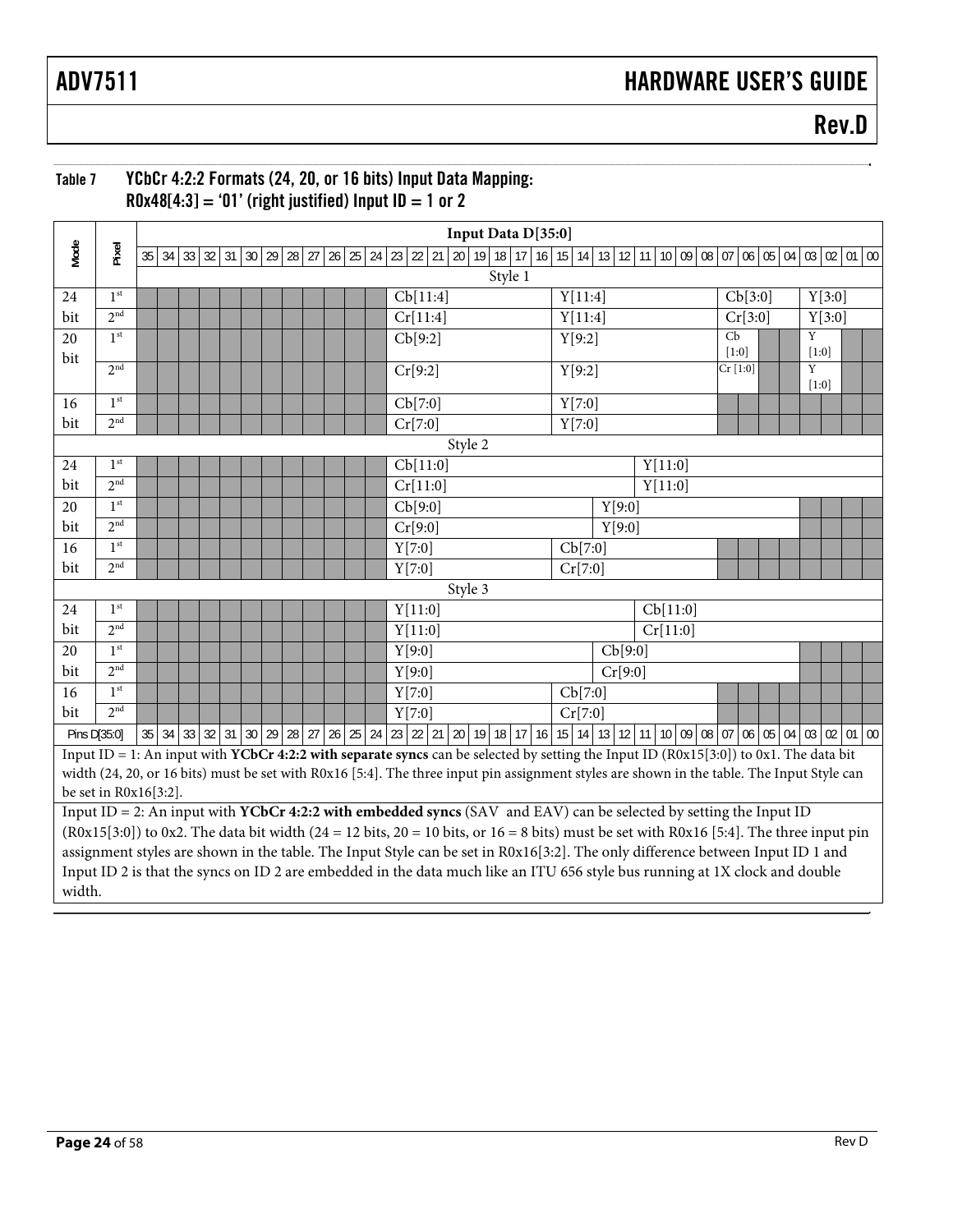## <span id="page-24-1"></span><span id="page-24-0"></span>Table 8 YCbCr 4:2:2 Formats (24, 20, or 16 bits) Input Data Mapping:  $R0x48[4:3] = '00'$  (evenly distributed) Input ID = 1 or 2

|              |                                                                                                                                                                                                                                                                                   |                                                                                                                                                                            |  |  |  |                       |         |  |                             |          |         | Input Data D[35:0] |  |  |  |               |                                                                      |  |              |  |  |             |  |
|--------------|-----------------------------------------------------------------------------------------------------------------------------------------------------------------------------------------------------------------------------------------------------------------------------------|----------------------------------------------------------------------------------------------------------------------------------------------------------------------------|--|--|--|-----------------------|---------|--|-----------------------------|----------|---------|--------------------|--|--|--|---------------|----------------------------------------------------------------------|--|--------------|--|--|-------------|--|
| Mode         | Pixel                                                                                                                                                                                                                                                                             | 35 34 33 32 31 30 29 28 27                                                                                                                                                 |  |  |  |                       |         |  |                             |          |         |                    |  |  |  |               | 26 25 24 23 22 21 20 19 18 17 16 15 14 13 12 11 10 09 08 07 06 05 04 |  |              |  |  | 03 02 01 00 |  |
|              |                                                                                                                                                                                                                                                                                   |                                                                                                                                                                            |  |  |  |                       |         |  |                             |          | Style 1 |                    |  |  |  |               |                                                                      |  |              |  |  |             |  |
| 24           | 1 <sup>st</sup>                                                                                                                                                                                                                                                                   | Cb[11:4]                                                                                                                                                                   |  |  |  |                       | Y[11:4] |  |                             |          |         |                    |  |  |  |               | Cb[3:0]                                                              |  | Y[3:0]       |  |  |             |  |
| bit          | 2 <sup>nd</sup>                                                                                                                                                                                                                                                                   | Cr[11:4]                                                                                                                                                                   |  |  |  |                       | Y[11:4] |  |                             |          |         |                    |  |  |  |               | Cr[3:0]                                                              |  | Y[3:0]       |  |  |             |  |
| 20           | 1 <sup>st</sup>                                                                                                                                                                                                                                                                   | Cb[9:2]                                                                                                                                                                    |  |  |  |                       | Y[9:2]  |  |                             |          |         |                    |  |  |  | Cb            |                                                                      |  | $\mathbf Y$  |  |  |             |  |
| bit          | 2 <sup>nd</sup>                                                                                                                                                                                                                                                                   | Cr[9:2]                                                                                                                                                                    |  |  |  |                       | Y[9:2]  |  |                             |          |         |                    |  |  |  | $[1:0]$<br>Cr |                                                                      |  | $[1:0]$<br>Y |  |  |             |  |
|              |                                                                                                                                                                                                                                                                                   |                                                                                                                                                                            |  |  |  |                       |         |  |                             |          |         |                    |  |  |  | [1:0]         |                                                                      |  | [1:0]        |  |  |             |  |
| 16           | 1 <sup>st</sup>                                                                                                                                                                                                                                                                   | Cb[7:0]                                                                                                                                                                    |  |  |  |                       | Y[7:0]  |  |                             |          |         |                    |  |  |  |               |                                                                      |  |              |  |  |             |  |
| bit          | 2 <sup>nd</sup>                                                                                                                                                                                                                                                                   | Cr[7:0]                                                                                                                                                                    |  |  |  |                       | Y[7:0]  |  |                             |          |         |                    |  |  |  |               |                                                                      |  |              |  |  |             |  |
|              |                                                                                                                                                                                                                                                                                   |                                                                                                                                                                            |  |  |  |                       |         |  | Style $2$                   |          |         |                    |  |  |  |               |                                                                      |  |              |  |  |             |  |
| 24           | 1 <sup>st</sup><br>Cb[11:4]<br>Cb[3:0]<br>Y[11:8]<br>Y[7:0]<br>2 <sup>nd</sup><br>Cr[11:4]<br>Cr[3:0]<br>Y[11:8]<br>Y[7:0]<br>1 <sup>st</sup><br>Cb<br>Cb[9:2]<br>Y[9:4]<br>Y[3:0]<br>[1:0]<br>Cr<br>2 <sub>nd</sub><br>Cr[9:2]<br>Y[9:4]<br>Y[3:0]<br>$[1:0]$<br>1 <sup>st</sup> |                                                                                                                                                                            |  |  |  |                       |         |  |                             |          |         |                    |  |  |  |               |                                                                      |  |              |  |  |             |  |
| bit          |                                                                                                                                                                                                                                                                                   |                                                                                                                                                                            |  |  |  |                       |         |  |                             |          |         |                    |  |  |  |               |                                                                      |  |              |  |  |             |  |
| 20           | Cb[7:0]<br>Y[7:0]                                                                                                                                                                                                                                                                 |                                                                                                                                                                            |  |  |  |                       |         |  |                             |          |         |                    |  |  |  |               |                                                                      |  |              |  |  |             |  |
| bit          |                                                                                                                                                                                                                                                                                   |                                                                                                                                                                            |  |  |  |                       |         |  |                             |          |         |                    |  |  |  |               |                                                                      |  |              |  |  |             |  |
|              | 2 <sup>nd</sup><br>$\overline{Cr}[7:0]$<br>Y[7:0]                                                                                                                                                                                                                                 |                                                                                                                                                                            |  |  |  |                       |         |  |                             |          |         |                    |  |  |  |               |                                                                      |  |              |  |  |             |  |
| 16           |                                                                                                                                                                                                                                                                                   |                                                                                                                                                                            |  |  |  |                       |         |  |                             |          |         |                    |  |  |  |               |                                                                      |  |              |  |  |             |  |
| bit          | Style 3                                                                                                                                                                                                                                                                           |                                                                                                                                                                            |  |  |  |                       |         |  |                             |          |         |                    |  |  |  |               |                                                                      |  |              |  |  |             |  |
|              | 1 <sup>st</sup><br>Y[11:4]<br>Y[3:0]<br>Cb[11:8]<br>Cb[7:0]                                                                                                                                                                                                                       |                                                                                                                                                                            |  |  |  |                       |         |  |                             |          |         |                    |  |  |  |               |                                                                      |  |              |  |  |             |  |
| 24           |                                                                                                                                                                                                                                                                                   |                                                                                                                                                                            |  |  |  |                       |         |  |                             |          |         |                    |  |  |  |               |                                                                      |  |              |  |  |             |  |
| bit          | 2 <sup>nd</sup>                                                                                                                                                                                                                                                                   | Y[11:4]                                                                                                                                                                    |  |  |  |                       | Y[3:0]  |  |                             | Cr[11:8] |         |                    |  |  |  |               | Cr[7:0]                                                              |  |              |  |  |             |  |
| 20           | 1 <sup>st</sup>                                                                                                                                                                                                                                                                   | Y[9:2]                                                                                                                                                                     |  |  |  | Y                     |         |  | $\overline{\text{Cb}[9:4]}$ |          |         |                    |  |  |  |               | Cb[3:0]                                                              |  |              |  |  |             |  |
| bit          | 2 <sub>nd</sub>                                                                                                                                                                                                                                                                   | Y[9:2]                                                                                                                                                                     |  |  |  | $\overline{\text{Y}}$ | $[1:0]$ |  | Cr[9:4]                     |          |         |                    |  |  |  |               | Cr[3:0]                                                              |  |              |  |  |             |  |
|              |                                                                                                                                                                                                                                                                                   |                                                                                                                                                                            |  |  |  | $[10]$                |         |  |                             |          |         |                    |  |  |  |               |                                                                      |  |              |  |  |             |  |
| 16           | 1 <sup>st</sup>                                                                                                                                                                                                                                                                   | Y[7:0]                                                                                                                                                                     |  |  |  |                       | Cb[7:0] |  |                             |          |         |                    |  |  |  |               |                                                                      |  |              |  |  |             |  |
| bit          | 2 <sup>nd</sup>                                                                                                                                                                                                                                                                   | Y[7:0]                                                                                                                                                                     |  |  |  |                       | Cr[7:0] |  |                             |          |         |                    |  |  |  |               |                                                                      |  |              |  |  |             |  |
| Pins D[35:0] |                                                                                                                                                                                                                                                                                   | 35 34 33 32 31 30 29 28 27 26 25 24 23 22 21 20 19 18 17 16 15 14 13 12 11 10 09 08 07 06 05 04 03 02 01 00                                                                |  |  |  |                       |         |  |                             |          |         |                    |  |  |  |               |                                                                      |  |              |  |  |             |  |
|              |                                                                                                                                                                                                                                                                                   | Input ID = 1: An input with YCbCr 4:2:2 with separate syncs can be selected by setting the Input ID ( $R0x15[3:0]$ ) to $0x1$ . The                                        |  |  |  |                       |         |  |                             |          |         |                    |  |  |  |               |                                                                      |  |              |  |  |             |  |
|              |                                                                                                                                                                                                                                                                                   | data bit width (24, 20, or 16 bits) must be set with R0x16 [5:4]. The three input pin assignment styles are shown in the table. The                                        |  |  |  |                       |         |  |                             |          |         |                    |  |  |  |               |                                                                      |  |              |  |  |             |  |
|              |                                                                                                                                                                                                                                                                                   | Input Style can be set in R0x16[3:2].                                                                                                                                      |  |  |  |                       |         |  |                             |          |         |                    |  |  |  |               |                                                                      |  |              |  |  |             |  |
|              |                                                                                                                                                                                                                                                                                   | Input ID = 2: An input with YCbCr 4:2:2 with embedded syncs (SAV and EAV) can be selected by setting the Input ID                                                          |  |  |  |                       |         |  |                             |          |         |                    |  |  |  |               |                                                                      |  |              |  |  |             |  |
|              |                                                                                                                                                                                                                                                                                   | $(R0x15[3:0])$ to 0x2. The data bit width $(24 = 12 \text{ bits}, 20 = 10 \text{ bits}, \text{or } 16 = 8 \text{ bits})$ must be set with R0x16 [5:4]. The three input pin |  |  |  |                       |         |  |                             |          |         |                    |  |  |  |               |                                                                      |  |              |  |  |             |  |
|              |                                                                                                                                                                                                                                                                                   | assignment styles are shown in the table. The Input Style can be set in R0x16[3:2]. The only difference between Input ID 1 and                                             |  |  |  |                       |         |  |                             |          |         |                    |  |  |  |               |                                                                      |  |              |  |  |             |  |
|              |                                                                                                                                                                                                                                                                                   | Input ID 2 is that the syncs on ID 2 are embedded in the data much like an ITU 656 style bus running at 1X clock and double                                                |  |  |  |                       |         |  |                             |          |         |                    |  |  |  |               |                                                                      |  |              |  |  |             |  |
| width.       |                                                                                                                                                                                                                                                                                   |                                                                                                                                                                            |  |  |  |                       |         |  |                             |          |         |                    |  |  |  |               |                                                                      |  |              |  |  |             |  |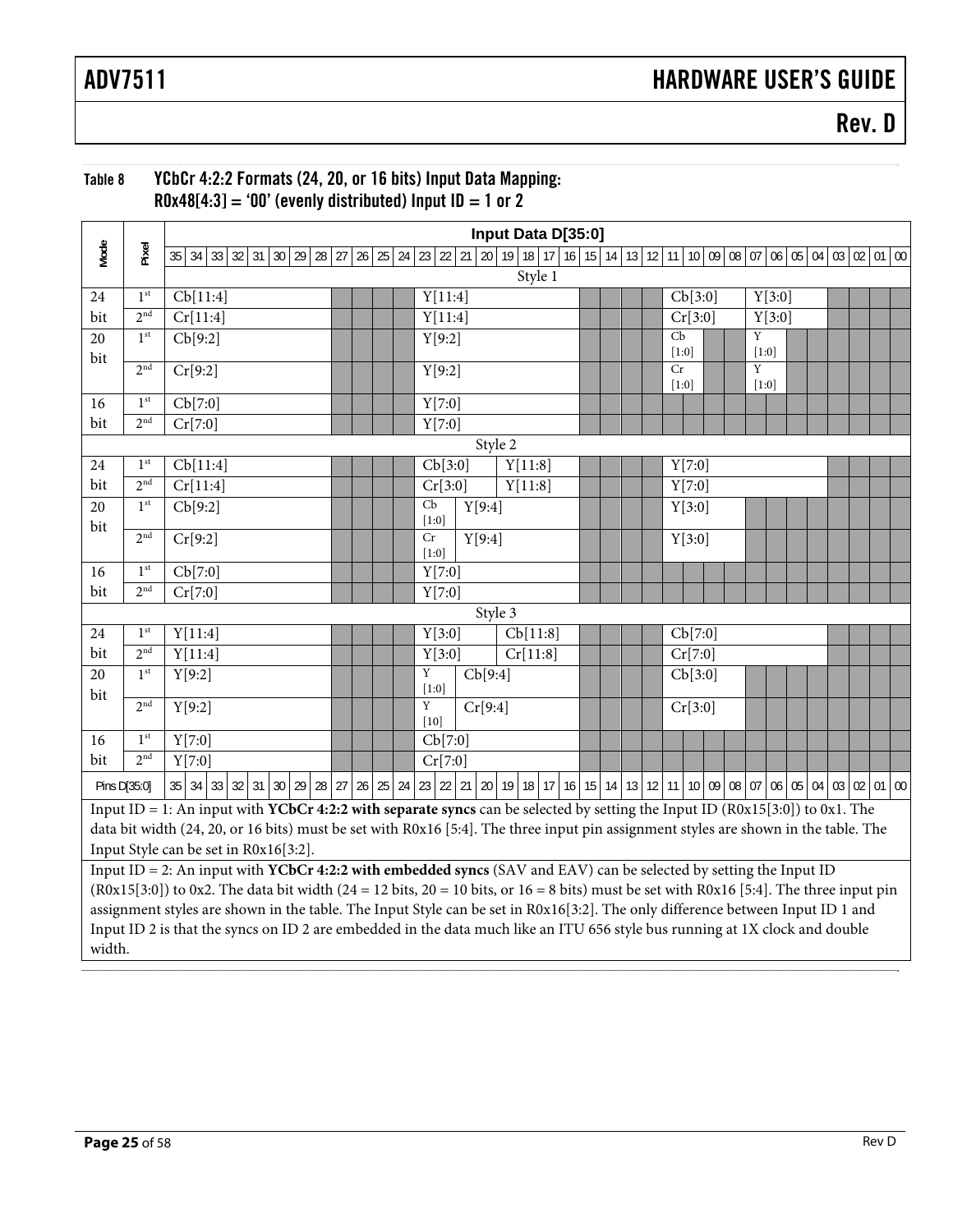|                                                                                                       |                                                                                                                                |                | $\frac{1}{2}$ $\frac{1}{2}$ $\frac{1}{2}$ $\frac{1}{2}$ $\frac{1}{2}$ $\frac{1}{2}$ $\frac{1}{2}$ $\frac{1}{2}$ $\frac{1}{2}$ $\frac{1}{2}$ $\frac{1}{2}$ $\frac{1}{2}$ $\frac{1}{2}$ $\frac{1}{2}$ $\frac{1}{2}$ $\frac{1}{2}$ $\frac{1}{2}$ $\frac{1}{2}$ $\frac{1}{2}$ $\frac{1}{2}$ $\frac{1}{2}$ $\frac{1}{2}$ |  |  |  |  |  |  |  |  |          |  |  |  |  |        |          |  |                                                                                                                                                                                                                                         |  |  |  |  |  |  |  |
|-------------------------------------------------------------------------------------------------------|--------------------------------------------------------------------------------------------------------------------------------|----------------|---------------------------------------------------------------------------------------------------------------------------------------------------------------------------------------------------------------------------------------------------------------------------------------------------------------------|--|--|--|--|--|--|--|--|----------|--|--|--|--|--------|----------|--|-----------------------------------------------------------------------------------------------------------------------------------------------------------------------------------------------------------------------------------------|--|--|--|--|--|--|--|
|                                                                                                       |                                                                                                                                |                |                                                                                                                                                                                                                                                                                                                     |  |  |  |  |  |  |  |  |          |  |  |  |  |        |          |  | Input Data D[35:0]                                                                                                                                                                                                                      |  |  |  |  |  |  |  |
| Mode                                                                                                  | Pixel                                                                                                                          | Edge           | 35 34 33 32 31 30 29 28 27 26 25 24 23 22 21 20                                                                                                                                                                                                                                                                     |  |  |  |  |  |  |  |  |          |  |  |  |  |        | 19 18 17 |  | 16   15   14   13   12   11   10   09   08   07   06   05   04   03   02   01   00                                                                                                                                                      |  |  |  |  |  |  |  |
|                                                                                                       |                                                                                                                                |                |                                                                                                                                                                                                                                                                                                                     |  |  |  |  |  |  |  |  |          |  |  |  |  |        | Style 1  |  |                                                                                                                                                                                                                                         |  |  |  |  |  |  |  |
| 12                                                                                                    | $\mathbf{1}$                                                                                                                   | $\mathbf{1}$   |                                                                                                                                                                                                                                                                                                                     |  |  |  |  |  |  |  |  | Cb[11:4] |  |  |  |  |        |          |  | Cb[3:0]                                                                                                                                                                                                                                 |  |  |  |  |  |  |  |
| bit                                                                                                   |                                                                                                                                | $\overline{c}$ |                                                                                                                                                                                                                                                                                                                     |  |  |  |  |  |  |  |  | Y[11:4]  |  |  |  |  |        |          |  | Y[3:0]                                                                                                                                                                                                                                  |  |  |  |  |  |  |  |
|                                                                                                       | 2                                                                                                                              | 1              |                                                                                                                                                                                                                                                                                                                     |  |  |  |  |  |  |  |  | Cr[11:4] |  |  |  |  |        |          |  | Cb[3:0]                                                                                                                                                                                                                                 |  |  |  |  |  |  |  |
|                                                                                                       |                                                                                                                                | $\overline{2}$ |                                                                                                                                                                                                                                                                                                                     |  |  |  |  |  |  |  |  | Y[11:4]  |  |  |  |  |        |          |  | Y[3:0]                                                                                                                                                                                                                                  |  |  |  |  |  |  |  |
| 10                                                                                                    | $\mathbf{1}$                                                                                                                   | $\mathbf{1}$   |                                                                                                                                                                                                                                                                                                                     |  |  |  |  |  |  |  |  | Cb[9:2]  |  |  |  |  |        |          |  | Cb [1:0]                                                                                                                                                                                                                                |  |  |  |  |  |  |  |
| bit                                                                                                   |                                                                                                                                | $\overline{c}$ |                                                                                                                                                                                                                                                                                                                     |  |  |  |  |  |  |  |  | Y[9:2]   |  |  |  |  |        |          |  | Y[1:0]                                                                                                                                                                                                                                  |  |  |  |  |  |  |  |
|                                                                                                       | $\overline{2}$                                                                                                                 | $\mathbf{1}$   |                                                                                                                                                                                                                                                                                                                     |  |  |  |  |  |  |  |  | Cr[9:2]  |  |  |  |  |        |          |  | Cr [1:0]                                                                                                                                                                                                                                |  |  |  |  |  |  |  |
|                                                                                                       |                                                                                                                                | $\overline{2}$ |                                                                                                                                                                                                                                                                                                                     |  |  |  |  |  |  |  |  | Y[9:2]   |  |  |  |  |        |          |  | Y[1:0]                                                                                                                                                                                                                                  |  |  |  |  |  |  |  |
| 8                                                                                                     | 1                                                                                                                              | $\,1$          |                                                                                                                                                                                                                                                                                                                     |  |  |  |  |  |  |  |  | Cb[7:0]  |  |  |  |  |        |          |  |                                                                                                                                                                                                                                         |  |  |  |  |  |  |  |
| bit                                                                                                   |                                                                                                                                | $\overline{2}$ |                                                                                                                                                                                                                                                                                                                     |  |  |  |  |  |  |  |  | Y[7:0]   |  |  |  |  |        |          |  |                                                                                                                                                                                                                                         |  |  |  |  |  |  |  |
|                                                                                                       | $\overline{2}$                                                                                                                 | $\mathbf{1}$   |                                                                                                                                                                                                                                                                                                                     |  |  |  |  |  |  |  |  | Cr[7:0]  |  |  |  |  |        |          |  |                                                                                                                                                                                                                                         |  |  |  |  |  |  |  |
|                                                                                                       | $\overline{c}$<br>Y[7:0]<br>Style 2<br>Cb[11:0]<br>$\mathbf{1}$<br>$\mathbf{1}$<br>$\overline{c}$<br>$\overline{Y}[11:0]$<br>2 |                |                                                                                                                                                                                                                                                                                                                     |  |  |  |  |  |  |  |  |          |  |  |  |  |        |          |  |                                                                                                                                                                                                                                         |  |  |  |  |  |  |  |
|                                                                                                       |                                                                                                                                |                |                                                                                                                                                                                                                                                                                                                     |  |  |  |  |  |  |  |  |          |  |  |  |  |        |          |  |                                                                                                                                                                                                                                         |  |  |  |  |  |  |  |
|                                                                                                       |                                                                                                                                |                |                                                                                                                                                                                                                                                                                                                     |  |  |  |  |  |  |  |  |          |  |  |  |  |        |          |  |                                                                                                                                                                                                                                         |  |  |  |  |  |  |  |
| bit                                                                                                   | 12<br>Cr[11:0]<br>$\mathbf{1}$<br>$\overline{c}$<br>Y[11:0]                                                                    |                |                                                                                                                                                                                                                                                                                                                     |  |  |  |  |  |  |  |  |          |  |  |  |  |        |          |  |                                                                                                                                                                                                                                         |  |  |  |  |  |  |  |
|                                                                                                       |                                                                                                                                |                |                                                                                                                                                                                                                                                                                                                     |  |  |  |  |  |  |  |  |          |  |  |  |  |        |          |  |                                                                                                                                                                                                                                         |  |  |  |  |  |  |  |
|                                                                                                       |                                                                                                                                |                |                                                                                                                                                                                                                                                                                                                     |  |  |  |  |  |  |  |  |          |  |  |  |  |        |          |  |                                                                                                                                                                                                                                         |  |  |  |  |  |  |  |
|                                                                                                       | $\mathbf{1}$<br>Cb[9:0]<br>10                                                                                                  |                |                                                                                                                                                                                                                                                                                                                     |  |  |  |  |  |  |  |  |          |  |  |  |  |        |          |  |                                                                                                                                                                                                                                         |  |  |  |  |  |  |  |
| bit                                                                                                   | Y[9:0]<br>2                                                                                                                    |                |                                                                                                                                                                                                                                                                                                                     |  |  |  |  |  |  |  |  |          |  |  |  |  |        |          |  |                                                                                                                                                                                                                                         |  |  |  |  |  |  |  |
|                                                                                                       | Cr[9:0]<br>$\overline{2}$<br>$\mathbf{1}$                                                                                      |                |                                                                                                                                                                                                                                                                                                                     |  |  |  |  |  |  |  |  |          |  |  |  |  |        |          |  |                                                                                                                                                                                                                                         |  |  |  |  |  |  |  |
|                                                                                                       |                                                                                                                                | $\overline{2}$ |                                                                                                                                                                                                                                                                                                                     |  |  |  |  |  |  |  |  |          |  |  |  |  | Y[9:0] |          |  |                                                                                                                                                                                                                                         |  |  |  |  |  |  |  |
| 8                                                                                                     | $\mathbf{1}$                                                                                                                   | $\mathbf{1}$   |                                                                                                                                                                                                                                                                                                                     |  |  |  |  |  |  |  |  |          |  |  |  |  |        | Cb[7:0]  |  |                                                                                                                                                                                                                                         |  |  |  |  |  |  |  |
| bit                                                                                                   |                                                                                                                                | $\overline{2}$ |                                                                                                                                                                                                                                                                                                                     |  |  |  |  |  |  |  |  |          |  |  |  |  |        | Y[7:0]   |  |                                                                                                                                                                                                                                         |  |  |  |  |  |  |  |
|                                                                                                       | $\overline{2}$                                                                                                                 | $\mathbf{1}$   |                                                                                                                                                                                                                                                                                                                     |  |  |  |  |  |  |  |  |          |  |  |  |  |        | Cr[7:0]  |  |                                                                                                                                                                                                                                         |  |  |  |  |  |  |  |
|                                                                                                       |                                                                                                                                | $\overline{2}$ |                                                                                                                                                                                                                                                                                                                     |  |  |  |  |  |  |  |  |          |  |  |  |  |        | Y[7:0]   |  |                                                                                                                                                                                                                                         |  |  |  |  |  |  |  |
| Pins D[35:0]                                                                                          |                                                                                                                                |                |                                                                                                                                                                                                                                                                                                                     |  |  |  |  |  |  |  |  |          |  |  |  |  |        |          |  | 35 34 33 32 31 30 29 28 27 26 25 24 23 22 21 20 19 18 17 16 15 14 13 12 11 10 09 08 07 06 05 04 03 02 01 00                                                                                                                             |  |  |  |  |  |  |  |
|                                                                                                       |                                                                                                                                |                |                                                                                                                                                                                                                                                                                                                     |  |  |  |  |  |  |  |  |          |  |  |  |  |        |          |  | Input ID = 3: An input with YCbCr 4:2:2 data and separate syncs can be selected by setting the Input ID (R0x15[3:0]) to 0x3. The data bit width                                                                                         |  |  |  |  |  |  |  |
|                                                                                                       |                                                                                                                                |                |                                                                                                                                                                                                                                                                                                                     |  |  |  |  |  |  |  |  |          |  |  |  |  |        |          |  | (12, 10, or 8 bits) must be set with R0x16 [5:4]. The two input pin assignment styles are shown in the table. The Input Style can be set in                                                                                             |  |  |  |  |  |  |  |
|                                                                                                       |                                                                                                                                |                |                                                                                                                                                                                                                                                                                                                     |  |  |  |  |  |  |  |  |          |  |  |  |  |        |          |  | R0x16[3:2]. Pixel 1 is the first pixel of the 4:2:2 word and should be where DE starts. This mode requires an input clock 2X the pixel rate. For                                                                                        |  |  |  |  |  |  |  |
| timing details, see the $\triangleright$ ADV7511 Hardware User's Guide and $\triangleright$ Figure 8. |                                                                                                                                |                |                                                                                                                                                                                                                                                                                                                     |  |  |  |  |  |  |  |  |          |  |  |  |  |        |          |  |                                                                                                                                                                                                                                         |  |  |  |  |  |  |  |
|                                                                                                       |                                                                                                                                |                |                                                                                                                                                                                                                                                                                                                     |  |  |  |  |  |  |  |  |          |  |  |  |  |        |          |  | Input ID = 4: An input with YCbCr 4:2:2 and embedded syncs (ITU 656 based) can be selected by setting the Input ID (R0x15[3:0]) to 0x4. The                                                                                             |  |  |  |  |  |  |  |
|                                                                                                       |                                                                                                                                |                |                                                                                                                                                                                                                                                                                                                     |  |  |  |  |  |  |  |  |          |  |  |  |  |        |          |  | data bit width (12, 10, or 8 bits) must be set with R0x16 [5:4]. The two input pin assignment styles are shown in the table. The Input Style can be                                                                                     |  |  |  |  |  |  |  |
|                                                                                                       |                                                                                                                                |                |                                                                                                                                                                                                                                                                                                                     |  |  |  |  |  |  |  |  |          |  |  |  |  |        |          |  | set in R0x16[3:2]. The order of data input is the order in the table. For example, data is accepted as: Cb0, Y0, Cr0, Y1, Cb2, Y2, Cr2, Y3 Pixel 1                                                                                      |  |  |  |  |  |  |  |
|                                                                                                       |                                                                                                                                |                |                                                                                                                                                                                                                                                                                                                     |  |  |  |  |  |  |  |  |          |  |  |  |  |        |          |  | is the first pixel of the 4:2:2 word and should be where DE starts. This mode requires an input clock 2X the pixel rate. For timing details, see                                                                                        |  |  |  |  |  |  |  |
| the $\triangleright$ ADV7511 Hardware User's Guide and $\triangleright$ Figure 8.                     |                                                                                                                                |                |                                                                                                                                                                                                                                                                                                                     |  |  |  |  |  |  |  |  |          |  |  |  |  |        |          |  |                                                                                                                                                                                                                                         |  |  |  |  |  |  |  |
|                                                                                                       |                                                                                                                                |                |                                                                                                                                                                                                                                                                                                                     |  |  |  |  |  |  |  |  |          |  |  |  |  |        |          |  | Input ID=7: This input format is the same as input ID 3 with the exception that the clock is not 2X the pixel rate, but is double data rate (DDR) and the Input ID                                                                      |  |  |  |  |  |  |  |
|                                                                                                       |                                                                                                                                |                |                                                                                                                                                                                                                                                                                                                     |  |  |  |  |  |  |  |  |          |  |  |  |  |        |          |  | (R0x15[3:0]) is set to 0x7. For timing details, see the ⊳ ADV7511 Hardware User's Guide and ► Figure 9 and ► Figure 10. The 1 <sup>st</sup> and the 2 <sup>nd</sup> edge may be the rising                                              |  |  |  |  |  |  |  |
|                                                                                                       |                                                                                                                                |                |                                                                                                                                                                                                                                                                                                                     |  |  |  |  |  |  |  |  |          |  |  |  |  |        |          |  | or falling edge. The Data Input Edge is defined in $R0x16$ [1]. $0b1 = 1^{st}$ edge rising edge; $0b0 = 1^{st}$ edge falling edge.                                                                                                      |  |  |  |  |  |  |  |
|                                                                                                       |                                                                                                                                |                |                                                                                                                                                                                                                                                                                                                     |  |  |  |  |  |  |  |  |          |  |  |  |  |        |          |  | Input ID=8: This input format is the same as input ID 4 with the exception that the clock is not 2X the pixel rate, but is double data rate (DDR) and the Input ID                                                                      |  |  |  |  |  |  |  |
|                                                                                                       |                                                                                                                                |                |                                                                                                                                                                                                                                                                                                                     |  |  |  |  |  |  |  |  |          |  |  |  |  |        |          |  | (R0x15[3:0]) is set to 0x8. For timing details, see the $\triangleright$ ADV7511 Hardware User's Guide and $\triangleright$ Figure 9 and $\triangleright$ Figure 10. The 1 <sup>st</sup> and the 2 <sup>nd</sup> edge may be the rising |  |  |  |  |  |  |  |
|                                                                                                       |                                                                                                                                |                |                                                                                                                                                                                                                                                                                                                     |  |  |  |  |  |  |  |  |          |  |  |  |  |        |          |  | or falling edge. The Data Input Edge is defined in R0x16 [1]. $0b1 = 1$ <sup>st</sup> edge rising edge; $0b0 = 1$ <sup>st</sup> edge falling edge.                                                                                      |  |  |  |  |  |  |  |

#### <span id="page-25-1"></span><span id="page-25-0"></span>Table 9 YCbCr 4:2:2 Formats (12, 10, or 8 bits) Input Data Mapping:  $R0x48[4:3] = '10'$  (left justified) Input ID  $= 3, 4, 7,$  or 8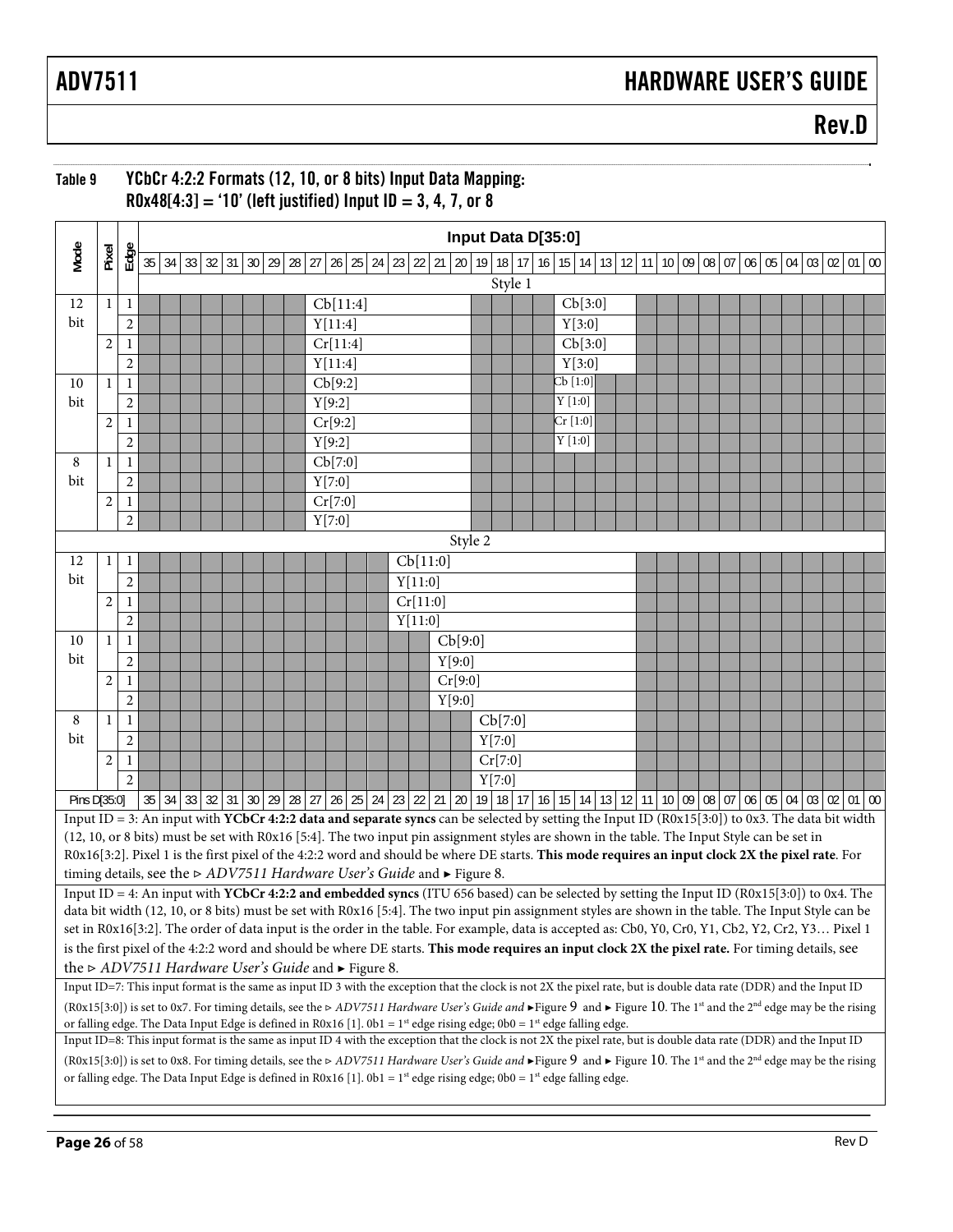|                                                                                                                                                                                                                                                                                                                                                           |                                                                                                       |                                                                                                                                                                                                                       |       |  |  |  |  |  |  |  |  |  |  |  |  |  |         |    | Input Data D[35:0] |                                                                                                          |  |  |        |            |  |         |  |  |
|-----------------------------------------------------------------------------------------------------------------------------------------------------------------------------------------------------------------------------------------------------------------------------------------------------------------------------------------------------------|-------------------------------------------------------------------------------------------------------|-----------------------------------------------------------------------------------------------------------------------------------------------------------------------------------------------------------------------|-------|--|--|--|--|--|--|--|--|--|--|--|--|--|---------|----|--------------------|----------------------------------------------------------------------------------------------------------|--|--|--------|------------|--|---------|--|--|
| Mode                                                                                                                                                                                                                                                                                                                                                      | Pixel                                                                                                 | Edge<br>26 25 24 23 22 21<br>35 34 33 32 31 30 29<br>20<br>  19   18   17   16   15   14   13   12   11   10   09   08   07   06   05   04   03   02   01<br>28 27<br>Style 1<br>Cb [11:4]<br>$\mathbf{1}$<br>$[3:0]$ |       |  |  |  |  |  |  |  |  |  |  |  |  |  |         | 00 |                    |                                                                                                          |  |  |        |            |  |         |  |  |
|                                                                                                                                                                                                                                                                                                                                                           |                                                                                                       |                                                                                                                                                                                                                       |       |  |  |  |  |  |  |  |  |  |  |  |  |  |         |    |                    |                                                                                                          |  |  |        |            |  |         |  |  |
| 12                                                                                                                                                                                                                                                                                                                                                        | $\mathbf{1}$                                                                                          |                                                                                                                                                                                                                       |       |  |  |  |  |  |  |  |  |  |  |  |  |  |         |    |                    |                                                                                                          |  |  |        |            |  |         |  |  |
| bit                                                                                                                                                                                                                                                                                                                                                       |                                                                                                       | $\overline{c}$                                                                                                                                                                                                        |       |  |  |  |  |  |  |  |  |  |  |  |  |  |         |    |                    | Y[11:4]                                                                                                  |  |  |        |            |  | $[3:0]$ |  |  |
|                                                                                                                                                                                                                                                                                                                                                           | $\overline{2}$                                                                                        | $\mathbf{1}$                                                                                                                                                                                                          |       |  |  |  |  |  |  |  |  |  |  |  |  |  |         |    |                    | Cr [11:4]                                                                                                |  |  |        |            |  | $[3:0]$ |  |  |
|                                                                                                                                                                                                                                                                                                                                                           |                                                                                                       | $\overline{c}$                                                                                                                                                                                                        |       |  |  |  |  |  |  |  |  |  |  |  |  |  |         |    |                    | Y[11:4]                                                                                                  |  |  |        |            |  | $[3:0]$ |  |  |
| 10                                                                                                                                                                                                                                                                                                                                                        | $\mathbf{1}$                                                                                          | $\mathbf{1}$                                                                                                                                                                                                          |       |  |  |  |  |  |  |  |  |  |  |  |  |  |         |    |                    | $Cb$ [9:2]                                                                                               |  |  |        |            |  | $[1:0]$ |  |  |
| bit                                                                                                                                                                                                                                                                                                                                                       |                                                                                                       | $\overline{c}$                                                                                                                                                                                                        |       |  |  |  |  |  |  |  |  |  |  |  |  |  |         |    |                    | Y[9:2]                                                                                                   |  |  |        |            |  | $[1:0]$ |  |  |
|                                                                                                                                                                                                                                                                                                                                                           | $\overline{2}$                                                                                        | $\mathbf{1}$                                                                                                                                                                                                          |       |  |  |  |  |  |  |  |  |  |  |  |  |  |         |    |                    | Cr [9:2]                                                                                                 |  |  |        |            |  | $[1:0]$ |  |  |
|                                                                                                                                                                                                                                                                                                                                                           |                                                                                                       | $\overline{c}$                                                                                                                                                                                                        |       |  |  |  |  |  |  |  |  |  |  |  |  |  |         |    |                    | Y[9:2]                                                                                                   |  |  |        |            |  | $[1:0]$ |  |  |
| 8                                                                                                                                                                                                                                                                                                                                                         | $\mathbf{1}$                                                                                          | $\mathbf{1}$                                                                                                                                                                                                          |       |  |  |  |  |  |  |  |  |  |  |  |  |  |         |    |                    | $Cb$ [7:0]                                                                                               |  |  |        |            |  |         |  |  |
| bit                                                                                                                                                                                                                                                                                                                                                       |                                                                                                       | $\overline{c}$                                                                                                                                                                                                        |       |  |  |  |  |  |  |  |  |  |  |  |  |  |         |    | Y[7:0]             |                                                                                                          |  |  |        |            |  |         |  |  |
|                                                                                                                                                                                                                                                                                                                                                           | $\overline{2}$                                                                                        | $\mathbf{1}$                                                                                                                                                                                                          |       |  |  |  |  |  |  |  |  |  |  |  |  |  |         |    |                    | Cr [7:0]                                                                                                 |  |  |        |            |  |         |  |  |
|                                                                                                                                                                                                                                                                                                                                                           |                                                                                                       | $\overline{c}$                                                                                                                                                                                                        |       |  |  |  |  |  |  |  |  |  |  |  |  |  |         |    | Y[7:0]             |                                                                                                          |  |  |        |            |  |         |  |  |
|                                                                                                                                                                                                                                                                                                                                                           |                                                                                                       |                                                                                                                                                                                                                       |       |  |  |  |  |  |  |  |  |  |  |  |  |  | Style 2 |    |                    |                                                                                                          |  |  |        |            |  |         |  |  |
| 12                                                                                                                                                                                                                                                                                                                                                        | $\mathbf{1}$                                                                                          | $\mathbf{1}$                                                                                                                                                                                                          |       |  |  |  |  |  |  |  |  |  |  |  |  |  |         |    |                    |                                                                                                          |  |  |        |            |  |         |  |  |
| bit                                                                                                                                                                                                                                                                                                                                                       | Cb [11:0]<br>$\overline{c}$<br>Y[11:0]<br>$\overline{2}$<br>Cr [11:0]<br>$\mathbf{1}$<br>2<br>Y[11:0] |                                                                                                                                                                                                                       |       |  |  |  |  |  |  |  |  |  |  |  |  |  |         |    |                    |                                                                                                          |  |  |        |            |  |         |  |  |
|                                                                                                                                                                                                                                                                                                                                                           |                                                                                                       |                                                                                                                                                                                                                       |       |  |  |  |  |  |  |  |  |  |  |  |  |  |         |    |                    |                                                                                                          |  |  |        |            |  |         |  |  |
|                                                                                                                                                                                                                                                                                                                                                           | Cb [9:0]<br>$\mathbf{1}$<br>$\mathbf 1$                                                               |                                                                                                                                                                                                                       |       |  |  |  |  |  |  |  |  |  |  |  |  |  |         |    |                    |                                                                                                          |  |  |        |            |  |         |  |  |
| 10                                                                                                                                                                                                                                                                                                                                                        | $\overline{2}$<br>Y[9:0]                                                                              |                                                                                                                                                                                                                       |       |  |  |  |  |  |  |  |  |  |  |  |  |  |         |    |                    |                                                                                                          |  |  |        |            |  |         |  |  |
| bit                                                                                                                                                                                                                                                                                                                                                       |                                                                                                       |                                                                                                                                                                                                                       |       |  |  |  |  |  |  |  |  |  |  |  |  |  |         |    |                    |                                                                                                          |  |  |        |            |  |         |  |  |
|                                                                                                                                                                                                                                                                                                                                                           | Cr [9:0]<br>$\overline{c}$<br>$\mathbf{1}$                                                            |                                                                                                                                                                                                                       |       |  |  |  |  |  |  |  |  |  |  |  |  |  |         |    |                    |                                                                                                          |  |  |        |            |  |         |  |  |
|                                                                                                                                                                                                                                                                                                                                                           |                                                                                                       | $\overline{2}$                                                                                                                                                                                                        |       |  |  |  |  |  |  |  |  |  |  |  |  |  |         |    |                    |                                                                                                          |  |  | Y[9:0] |            |  |         |  |  |
| 8                                                                                                                                                                                                                                                                                                                                                         | $\mathbf{1}$                                                                                          | $\mathbf{1}$                                                                                                                                                                                                          |       |  |  |  |  |  |  |  |  |  |  |  |  |  |         |    |                    |                                                                                                          |  |  |        | $Cb$ [7:0] |  |         |  |  |
| bit                                                                                                                                                                                                                                                                                                                                                       |                                                                                                       | $\overline{c}$                                                                                                                                                                                                        |       |  |  |  |  |  |  |  |  |  |  |  |  |  |         |    |                    |                                                                                                          |  |  |        | Y[7:0]     |  |         |  |  |
|                                                                                                                                                                                                                                                                                                                                                           | $\overline{2}$                                                                                        | $\mathbf{1}$                                                                                                                                                                                                          |       |  |  |  |  |  |  |  |  |  |  |  |  |  |         |    |                    |                                                                                                          |  |  |        | Cr [7:0]   |  |         |  |  |
|                                                                                                                                                                                                                                                                                                                                                           |                                                                                                       | $\overline{c}$                                                                                                                                                                                                        |       |  |  |  |  |  |  |  |  |  |  |  |  |  |         |    |                    |                                                                                                          |  |  |        | Y[7:0]     |  |         |  |  |
| Pins D[35:0]                                                                                                                                                                                                                                                                                                                                              |                                                                                                       |                                                                                                                                                                                                                       | 35 34 |  |  |  |  |  |  |  |  |  |  |  |  |  |         |    |                    | 33 32 31 30 29 28 27 26 27 26 27 28 29 21 20 19 18 17 16 15 14 13 12 11 10 09 08 07 06 05 04 03 02 01 00 |  |  |        |            |  |         |  |  |
| Input ID = 3: An input with YCbCr 4:2:2 data and separate syncs can be selected by setting the Input ID (R0x15[3:0]) to 0x3. The data bit<br>width (12, 10, or 8 bits) must be set with R0x16 [5:4]. The two input pin assignment styles are shown in the table. The Input Style can be set in                                                            |                                                                                                       |                                                                                                                                                                                                                       |       |  |  |  |  |  |  |  |  |  |  |  |  |  |         |    |                    |                                                                                                          |  |  |        |            |  |         |  |  |
| R0x16[3:2]. Pixel 1 is the first pixel of the 4:2:2 word and should be where DE starts. This mode requires an input clock 2X the pixel rate. For                                                                                                                                                                                                          |                                                                                                       |                                                                                                                                                                                                                       |       |  |  |  |  |  |  |  |  |  |  |  |  |  |         |    |                    |                                                                                                          |  |  |        |            |  |         |  |  |
| timing details, see the $\triangleright$ ADV7511 Hardware User's Guide and $\triangleright$ Figure 8.                                                                                                                                                                                                                                                     |                                                                                                       |                                                                                                                                                                                                                       |       |  |  |  |  |  |  |  |  |  |  |  |  |  |         |    |                    |                                                                                                          |  |  |        |            |  |         |  |  |
| Input ID = 4: An input with YCbCr 4:2:2 and embedded syncs (ITU 656 based) can be selected by setting the Input ID (R0x15[3:0]) to 0x4. The                                                                                                                                                                                                               |                                                                                                       |                                                                                                                                                                                                                       |       |  |  |  |  |  |  |  |  |  |  |  |  |  |         |    |                    |                                                                                                          |  |  |        |            |  |         |  |  |
| data bit width (12, 10, or 8 bits) must be set with R0x16 [5:4]. The two input pin assignment styles are shown in the table. The Input Style can be                                                                                                                                                                                                       |                                                                                                       |                                                                                                                                                                                                                       |       |  |  |  |  |  |  |  |  |  |  |  |  |  |         |    |                    |                                                                                                          |  |  |        |            |  |         |  |  |
| set in R0x16[3:2]. The order of data input is the order in the table. For example, data is accepted as: Cb0, Y0, Cr0, Y1, Cb2, Y2, Cr2, Y3 Pixel 1                                                                                                                                                                                                        |                                                                                                       |                                                                                                                                                                                                                       |       |  |  |  |  |  |  |  |  |  |  |  |  |  |         |    |                    |                                                                                                          |  |  |        |            |  |         |  |  |
| is the first pixel of the 4:2:2 word and should be where DE starts. This mode requires an input clock 2X the pixel rate. For timing details, see                                                                                                                                                                                                          |                                                                                                       |                                                                                                                                                                                                                       |       |  |  |  |  |  |  |  |  |  |  |  |  |  |         |    |                    |                                                                                                          |  |  |        |            |  |         |  |  |
| the $\triangleright$ ADV7511 Hardware User's Guide and $\triangleright$ Figure 8.                                                                                                                                                                                                                                                                         |                                                                                                       |                                                                                                                                                                                                                       |       |  |  |  |  |  |  |  |  |  |  |  |  |  |         |    |                    |                                                                                                          |  |  |        |            |  |         |  |  |
| Input ID=7: This input format is the same as input ID 3 with the exception that the clock is not 2X the pixel rate, but is double data rate (DDR) and the Input ID                                                                                                                                                                                        |                                                                                                       |                                                                                                                                                                                                                       |       |  |  |  |  |  |  |  |  |  |  |  |  |  |         |    |                    |                                                                                                          |  |  |        |            |  |         |  |  |
| (R0x15[3:0]) is set to 0x7. For timing details, see the ⊳ ADV7511 Hardware User's Guide and ► Figure 9 and ► Figure 10. The 1 <sup>st</sup> and the 2 <sup>nd</sup> edge may be the                                                                                                                                                                       |                                                                                                       |                                                                                                                                                                                                                       |       |  |  |  |  |  |  |  |  |  |  |  |  |  |         |    |                    |                                                                                                          |  |  |        |            |  |         |  |  |
| rising or falling edge. The Data Input Edge is defined in R0x16 [1]. 0b1 = 1 <sup>st</sup> edge rising edge; 0b0 = 1 <sup>st</sup> edge falling edge.                                                                                                                                                                                                     |                                                                                                       |                                                                                                                                                                                                                       |       |  |  |  |  |  |  |  |  |  |  |  |  |  |         |    |                    |                                                                                                          |  |  |        |            |  |         |  |  |
|                                                                                                                                                                                                                                                                                                                                                           |                                                                                                       |                                                                                                                                                                                                                       |       |  |  |  |  |  |  |  |  |  |  |  |  |  |         |    |                    |                                                                                                          |  |  |        |            |  |         |  |  |
| Input ID=8: This input format is the same as input ID 4 with the exception that the clock is not 2X the pixel rate, but is double data rate (DDR) and the Input ID<br>(R0x15[3:0]) is set to 0x8. For timing details, see the ⊳ ADV7511 Hardware User's Guide and ► Figure 9 and ► Figure 10. The 1 <sup>st</sup> and the 2 <sup>nd</sup> edge may be the |                                                                                                       |                                                                                                                                                                                                                       |       |  |  |  |  |  |  |  |  |  |  |  |  |  |         |    |                    |                                                                                                          |  |  |        |            |  |         |  |  |

## <span id="page-26-1"></span><span id="page-26-0"></span>Table 10 YCbCr 4:2:2 Formats (12, 10, or 8 bits) Input Data Mapping:  $R0x48[4:3] = '01'$  (right justified) Input ID = 3, 4, 7, or 8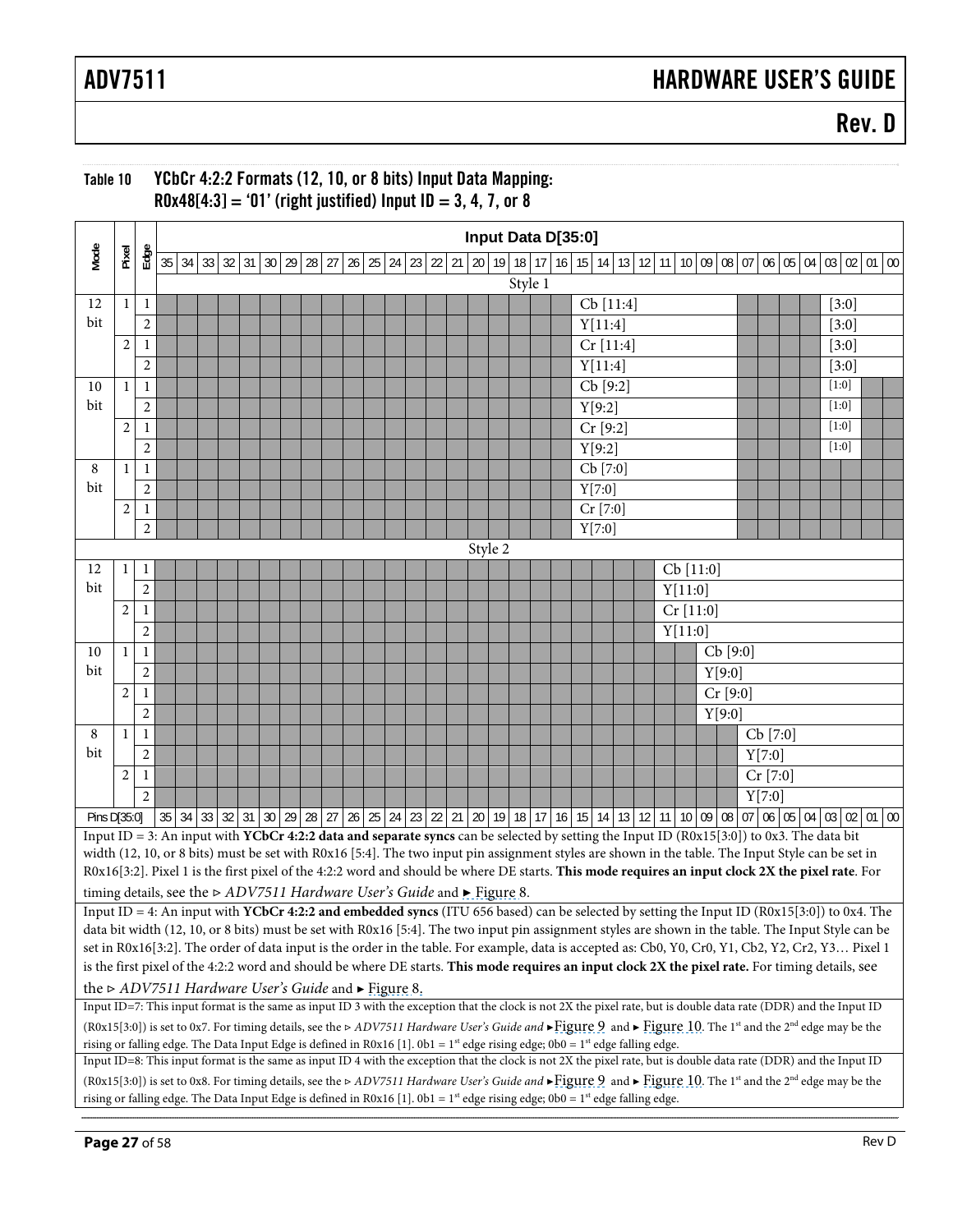## <span id="page-27-1"></span><span id="page-27-0"></span>ADV7511 **HARDWARE USER'S GUIDE**

Rev.D

|                                                                                                                                                                                                                                                                                                         |                                                                                                                                                                                                                                                                   |                  |    |  |  |  |  |  |  |  |  |  |  |  |  |        |            | $\mathbf{X} \cdot \mathbf{U}$ $\mathbf{U} \cdot \mathbf{U}$ . The state of $\mathbf{U} \cdot \mathbf{U}$ is the state of $\mathbf{U} \cdot \mathbf{U}$ . The state of $\mathbf{U} \cdot \mathbf{U}$ |         |                    |  |  |         |            |  |         |                                                                                                 |  |  |             |
|---------------------------------------------------------------------------------------------------------------------------------------------------------------------------------------------------------------------------------------------------------------------------------------------------------|-------------------------------------------------------------------------------------------------------------------------------------------------------------------------------------------------------------------------------------------------------------------|------------------|----|--|--|--|--|--|--|--|--|--|--|--|--|--------|------------|-----------------------------------------------------------------------------------------------------------------------------------------------------------------------------------------------------|---------|--------------------|--|--|---------|------------|--|---------|-------------------------------------------------------------------------------------------------|--|--|-------------|
|                                                                                                                                                                                                                                                                                                         |                                                                                                                                                                                                                                                                   |                  |    |  |  |  |  |  |  |  |  |  |  |  |  |        |            |                                                                                                                                                                                                     |         | Input Data D[35:0] |  |  |         |            |  |         |                                                                                                 |  |  |             |
| Mode                                                                                                                                                                                                                                                                                                    | Pixel                                                                                                                                                                                                                                                             | Edge             | 35 |  |  |  |  |  |  |  |  |  |  |  |  |        |            |                                                                                                                                                                                                     |         |                    |  |  |         |            |  |         | 34 33 32 31 30 29 28 27 26 25 24 23 22 21 20 19 18 17 16 15 14 13 12 11 10 09 08 07 06 05 04    |  |  | 03 02 01 00 |
|                                                                                                                                                                                                                                                                                                         |                                                                                                                                                                                                                                                                   |                  |    |  |  |  |  |  |  |  |  |  |  |  |  |        |            |                                                                                                                                                                                                     | Style 1 |                    |  |  |         |            |  |         |                                                                                                 |  |  |             |
| 12                                                                                                                                                                                                                                                                                                      | $\mathbf{1}$                                                                                                                                                                                                                                                      | $\mathbf{1}$     |    |  |  |  |  |  |  |  |  |  |  |  |  |        | Cb [11:4]  |                                                                                                                                                                                                     |         |                    |  |  |         |            |  | $[3:0]$ |                                                                                                 |  |  |             |
| bit                                                                                                                                                                                                                                                                                                     |                                                                                                                                                                                                                                                                   | $\overline{2}$   |    |  |  |  |  |  |  |  |  |  |  |  |  |        | Y[11:4]    |                                                                                                                                                                                                     |         |                    |  |  |         |            |  | $[3:0]$ |                                                                                                 |  |  |             |
|                                                                                                                                                                                                                                                                                                         | 2                                                                                                                                                                                                                                                                 | $\mathbf{1}$     |    |  |  |  |  |  |  |  |  |  |  |  |  |        | Cr[11:4]   |                                                                                                                                                                                                     |         |                    |  |  |         |            |  | $[3:0]$ |                                                                                                 |  |  |             |
|                                                                                                                                                                                                                                                                                                         |                                                                                                                                                                                                                                                                   | $\boldsymbol{2}$ |    |  |  |  |  |  |  |  |  |  |  |  |  |        | Y[11:4]    |                                                                                                                                                                                                     |         |                    |  |  |         |            |  | $[3:0]$ |                                                                                                 |  |  |             |
| 10                                                                                                                                                                                                                                                                                                      | $\mathbf{1}$                                                                                                                                                                                                                                                      | $\mathbf{1}$     |    |  |  |  |  |  |  |  |  |  |  |  |  |        | Cb [9:2]   |                                                                                                                                                                                                     |         |                    |  |  |         |            |  | $[1:0]$ |                                                                                                 |  |  |             |
| bit                                                                                                                                                                                                                                                                                                     |                                                                                                                                                                                                                                                                   | $\overline{2}$   |    |  |  |  |  |  |  |  |  |  |  |  |  | Y[9:2] |            |                                                                                                                                                                                                     |         |                    |  |  |         |            |  | [1:0]   |                                                                                                 |  |  |             |
|                                                                                                                                                                                                                                                                                                         | $\overline{2}$                                                                                                                                                                                                                                                    | $\mathbf 1$      |    |  |  |  |  |  |  |  |  |  |  |  |  |        | Cr[9:2]    |                                                                                                                                                                                                     |         |                    |  |  |         |            |  | $[1:0]$ |                                                                                                 |  |  |             |
|                                                                                                                                                                                                                                                                                                         |                                                                                                                                                                                                                                                                   | $\overline{c}$   |    |  |  |  |  |  |  |  |  |  |  |  |  | Y[9:2] |            |                                                                                                                                                                                                     |         |                    |  |  |         |            |  | $[1:0]$ |                                                                                                 |  |  |             |
| 8                                                                                                                                                                                                                                                                                                       | 1                                                                                                                                                                                                                                                                 | $\,1\,$          |    |  |  |  |  |  |  |  |  |  |  |  |  |        | $Cb$ [7:0] |                                                                                                                                                                                                     |         |                    |  |  |         |            |  |         |                                                                                                 |  |  |             |
| bit                                                                                                                                                                                                                                                                                                     |                                                                                                                                                                                                                                                                   | $\overline{2}$   |    |  |  |  |  |  |  |  |  |  |  |  |  | Y[7:0] |            |                                                                                                                                                                                                     |         |                    |  |  |         |            |  |         |                                                                                                 |  |  |             |
|                                                                                                                                                                                                                                                                                                         | 2                                                                                                                                                                                                                                                                 | $\mathbf{1}$     |    |  |  |  |  |  |  |  |  |  |  |  |  |        | Cr[7:0]    |                                                                                                                                                                                                     |         |                    |  |  |         |            |  |         |                                                                                                 |  |  |             |
|                                                                                                                                                                                                                                                                                                         |                                                                                                                                                                                                                                                                   | 2                |    |  |  |  |  |  |  |  |  |  |  |  |  | Y[7:0] |            |                                                                                                                                                                                                     |         |                    |  |  |         |            |  |         |                                                                                                 |  |  |             |
|                                                                                                                                                                                                                                                                                                         |                                                                                                                                                                                                                                                                   |                  |    |  |  |  |  |  |  |  |  |  |  |  |  |        |            |                                                                                                                                                                                                     |         |                    |  |  |         |            |  |         |                                                                                                 |  |  |             |
| 12                                                                                                                                                                                                                                                                                                      | Style 2<br>Cb [11:8]<br>$Cb$ [7:0]<br>1<br>$\mathbf{1}$<br>Y[7:0]<br>$\overline{2}$<br>Y[11:8]<br>Cr[11:8]<br>Cr[7:0]<br>$\mathbf{1}$<br>2<br>$\boldsymbol{2}$<br>Y[11:8]<br>Y[7:0]<br>$\overline{\text{Cb}}$ [9:8]<br>$\mathbf{1}$<br>$Cb$ [7:0]<br>$\mathbf{1}$ |                  |    |  |  |  |  |  |  |  |  |  |  |  |  |        |            |                                                                                                                                                                                                     |         |                    |  |  |         |            |  |         |                                                                                                 |  |  |             |
| bit                                                                                                                                                                                                                                                                                                     |                                                                                                                                                                                                                                                                   |                  |    |  |  |  |  |  |  |  |  |  |  |  |  |        |            |                                                                                                                                                                                                     |         |                    |  |  |         |            |  |         |                                                                                                 |  |  |             |
|                                                                                                                                                                                                                                                                                                         |                                                                                                                                                                                                                                                                   |                  |    |  |  |  |  |  |  |  |  |  |  |  |  |        |            |                                                                                                                                                                                                     |         |                    |  |  |         |            |  |         |                                                                                                 |  |  |             |
|                                                                                                                                                                                                                                                                                                         | Y[9:8]<br>$\overline{2}$<br>Y[7:0]                                                                                                                                                                                                                                |                  |    |  |  |  |  |  |  |  |  |  |  |  |  |        |            |                                                                                                                                                                                                     |         |                    |  |  |         |            |  |         |                                                                                                 |  |  |             |
| 10                                                                                                                                                                                                                                                                                                      |                                                                                                                                                                                                                                                                   |                  |    |  |  |  |  |  |  |  |  |  |  |  |  |        |            |                                                                                                                                                                                                     |         |                    |  |  |         |            |  |         |                                                                                                 |  |  |             |
| bit                                                                                                                                                                                                                                                                                                     | Cr [9:8]<br>Cr[7:0]<br>$\mathbf{1}$<br>2                                                                                                                                                                                                                          |                  |    |  |  |  |  |  |  |  |  |  |  |  |  |        |            |                                                                                                                                                                                                     |         |                    |  |  |         |            |  |         |                                                                                                 |  |  |             |
|                                                                                                                                                                                                                                                                                                         |                                                                                                                                                                                                                                                                   |                  |    |  |  |  |  |  |  |  |  |  |  |  |  |        |            |                                                                                                                                                                                                     |         |                    |  |  |         |            |  |         |                                                                                                 |  |  |             |
|                                                                                                                                                                                                                                                                                                         | Y[9:8]<br>Y[7:0]<br>$\overline{c}$                                                                                                                                                                                                                                |                  |    |  |  |  |  |  |  |  |  |  |  |  |  |        |            |                                                                                                                                                                                                     |         |                    |  |  |         |            |  |         |                                                                                                 |  |  |             |
| 8                                                                                                                                                                                                                                                                                                       | 1                                                                                                                                                                                                                                                                 | $\mathbf{1}$     |    |  |  |  |  |  |  |  |  |  |  |  |  |        |            |                                                                                                                                                                                                     |         |                    |  |  |         | $Cb$ [7:0] |  |         |                                                                                                 |  |  |             |
| bit                                                                                                                                                                                                                                                                                                     |                                                                                                                                                                                                                                                                   | $\overline{2}$   |    |  |  |  |  |  |  |  |  |  |  |  |  |        |            |                                                                                                                                                                                                     |         |                    |  |  | Y[7:0]  |            |  |         |                                                                                                 |  |  |             |
|                                                                                                                                                                                                                                                                                                         | 2                                                                                                                                                                                                                                                                 | $\mathbf{1}$     |    |  |  |  |  |  |  |  |  |  |  |  |  |        |            |                                                                                                                                                                                                     |         |                    |  |  | Cr[7:0] |            |  |         |                                                                                                 |  |  |             |
|                                                                                                                                                                                                                                                                                                         |                                                                                                                                                                                                                                                                   | $\overline{2}$   |    |  |  |  |  |  |  |  |  |  |  |  |  |        |            |                                                                                                                                                                                                     |         |                    |  |  | Y[7:0]  |            |  |         |                                                                                                 |  |  |             |
| Pins D[35:0]                                                                                                                                                                                                                                                                                            |                                                                                                                                                                                                                                                                   |                  |    |  |  |  |  |  |  |  |  |  |  |  |  |        |            |                                                                                                                                                                                                     |         |                    |  |  |         |            |  |         | 35 34 33 32 31 30 29 28 27 26 25 24 23 22 21 20 19 18 17 16 15 14 13 12 11 10 09 08 07 06 05 04 |  |  | 03 02 01 00 |
| Input ID = 3: An input with YCbCr $\overline{4:2:2}$ data and separate syncs can be selected by setting the Input ID (R0x15[3:0]) to 0x3. The data bit width                                                                                                                                            |                                                                                                                                                                                                                                                                   |                  |    |  |  |  |  |  |  |  |  |  |  |  |  |        |            |                                                                                                                                                                                                     |         |                    |  |  |         |            |  |         |                                                                                                 |  |  |             |
| (12, 10, or 8 bits) must be set with R0x16 [5:4]. The two input pin assignment styles are shown in the table. The Input Style can be set in                                                                                                                                                             |                                                                                                                                                                                                                                                                   |                  |    |  |  |  |  |  |  |  |  |  |  |  |  |        |            |                                                                                                                                                                                                     |         |                    |  |  |         |            |  |         |                                                                                                 |  |  |             |
| R0x16[3:2]. Pixel 1 is the first pixel of the 4:2:2 word and should be where DE starts. This mode requires an input clock 2X the pixel rate. For                                                                                                                                                        |                                                                                                                                                                                                                                                                   |                  |    |  |  |  |  |  |  |  |  |  |  |  |  |        |            |                                                                                                                                                                                                     |         |                    |  |  |         |            |  |         |                                                                                                 |  |  |             |
| timing details, see the $\rhd$ ADV7511 Hardware User's Guide and $\blacktriangleright$ Figure 8.                                                                                                                                                                                                        |                                                                                                                                                                                                                                                                   |                  |    |  |  |  |  |  |  |  |  |  |  |  |  |        |            |                                                                                                                                                                                                     |         |                    |  |  |         |            |  |         |                                                                                                 |  |  |             |
| Input ID = 4: An input with YCbCr 4:2:2 and embedded syncs (ITU 656 based) can be selected by setting the Input ID (R0x15[3:0]) to 0x4. The                                                                                                                                                             |                                                                                                                                                                                                                                                                   |                  |    |  |  |  |  |  |  |  |  |  |  |  |  |        |            |                                                                                                                                                                                                     |         |                    |  |  |         |            |  |         |                                                                                                 |  |  |             |
| data bit width (12, 10, or 8 bits) must be set with R0x16 [5:4]. The two input pin assignment styles are shown in the table. The Input Style can be                                                                                                                                                     |                                                                                                                                                                                                                                                                   |                  |    |  |  |  |  |  |  |  |  |  |  |  |  |        |            |                                                                                                                                                                                                     |         |                    |  |  |         |            |  |         |                                                                                                 |  |  |             |
| set in R0x16[3:2]. The order of data input is the order in the table. For example, data is accepted as: Cb0, Y0, Cr0, Y1, Cb2, Y2, Cr2, Y3 Pixel 1                                                                                                                                                      |                                                                                                                                                                                                                                                                   |                  |    |  |  |  |  |  |  |  |  |  |  |  |  |        |            |                                                                                                                                                                                                     |         |                    |  |  |         |            |  |         |                                                                                                 |  |  |             |
| is the first pixel of the 4:2:2 word and should be where DE starts. This mode requires an input clock 2X the pixel rate. For timing details, see                                                                                                                                                        |                                                                                                                                                                                                                                                                   |                  |    |  |  |  |  |  |  |  |  |  |  |  |  |        |            |                                                                                                                                                                                                     |         |                    |  |  |         |            |  |         |                                                                                                 |  |  |             |
| the $\triangleright$ ADV7511 Hardware User's Guide and $\triangleright$ Figure 8.                                                                                                                                                                                                                       |                                                                                                                                                                                                                                                                   |                  |    |  |  |  |  |  |  |  |  |  |  |  |  |        |            |                                                                                                                                                                                                     |         |                    |  |  |         |            |  |         |                                                                                                 |  |  |             |
| Input ID=7: This input format is the same as input ID 3 with the exception that the clock is not 2X the pixel rate, but is double data rate (DDR) and the Input ID                                                                                                                                      |                                                                                                                                                                                                                                                                   |                  |    |  |  |  |  |  |  |  |  |  |  |  |  |        |            |                                                                                                                                                                                                     |         |                    |  |  |         |            |  |         |                                                                                                 |  |  |             |
| (R0x15[3:0]) is set to 0x7. For timing details, see the $\triangleright$ ADV7511 Hardware User's Guide and $\triangleright$ Figure 9 and $\triangleright$ Figure 10. The 1 <sup>st</sup> and the 2 <sup>nd</sup> edge may be the                                                                        |                                                                                                                                                                                                                                                                   |                  |    |  |  |  |  |  |  |  |  |  |  |  |  |        |            |                                                                                                                                                                                                     |         |                    |  |  |         |            |  |         |                                                                                                 |  |  |             |
| rising or falling edge. The Data Input Edge is defined in R0x16 [1]. $0b1 = 1st$ edge rising edge; $0b0 = 1st$ edge falling edge.<br>Input ID=8: This input format is the same as input ID 4 with the exception that the clock is not 2X the pixel rate, but is double data rate (DDR) and the Input ID |                                                                                                                                                                                                                                                                   |                  |    |  |  |  |  |  |  |  |  |  |  |  |  |        |            |                                                                                                                                                                                                     |         |                    |  |  |         |            |  |         |                                                                                                 |  |  |             |
| (R0x15[3:0]) is set to 0x8. For timing details, see the ⊳ ADV7511 Hardware User's Guide and ► Figure 9 and ► Figure 10. The 1 <sup>st</sup> and the 2 <sup>nd</sup> edge may be the                                                                                                                     |                                                                                                                                                                                                                                                                   |                  |    |  |  |  |  |  |  |  |  |  |  |  |  |        |            |                                                                                                                                                                                                     |         |                    |  |  |         |            |  |         |                                                                                                 |  |  |             |
| rising or falling edge. The Data Input Edge is defined in R0x16 [1]. 0b1 = $1st$ edge rising edge; 0b0 = $1st$ edge falling edge.                                                                                                                                                                       |                                                                                                                                                                                                                                                                   |                  |    |  |  |  |  |  |  |  |  |  |  |  |  |        |            |                                                                                                                                                                                                     |         |                    |  |  |         |            |  |         |                                                                                                 |  |  |             |

### Table 11 YCbCr 4:2:2 Formats (12, 10, or 8 bits) Input Data Mapping:  $R0x48[4:3] = '00'$  (evenly distributed) Input  $ID = 3, 4, 7, or 8$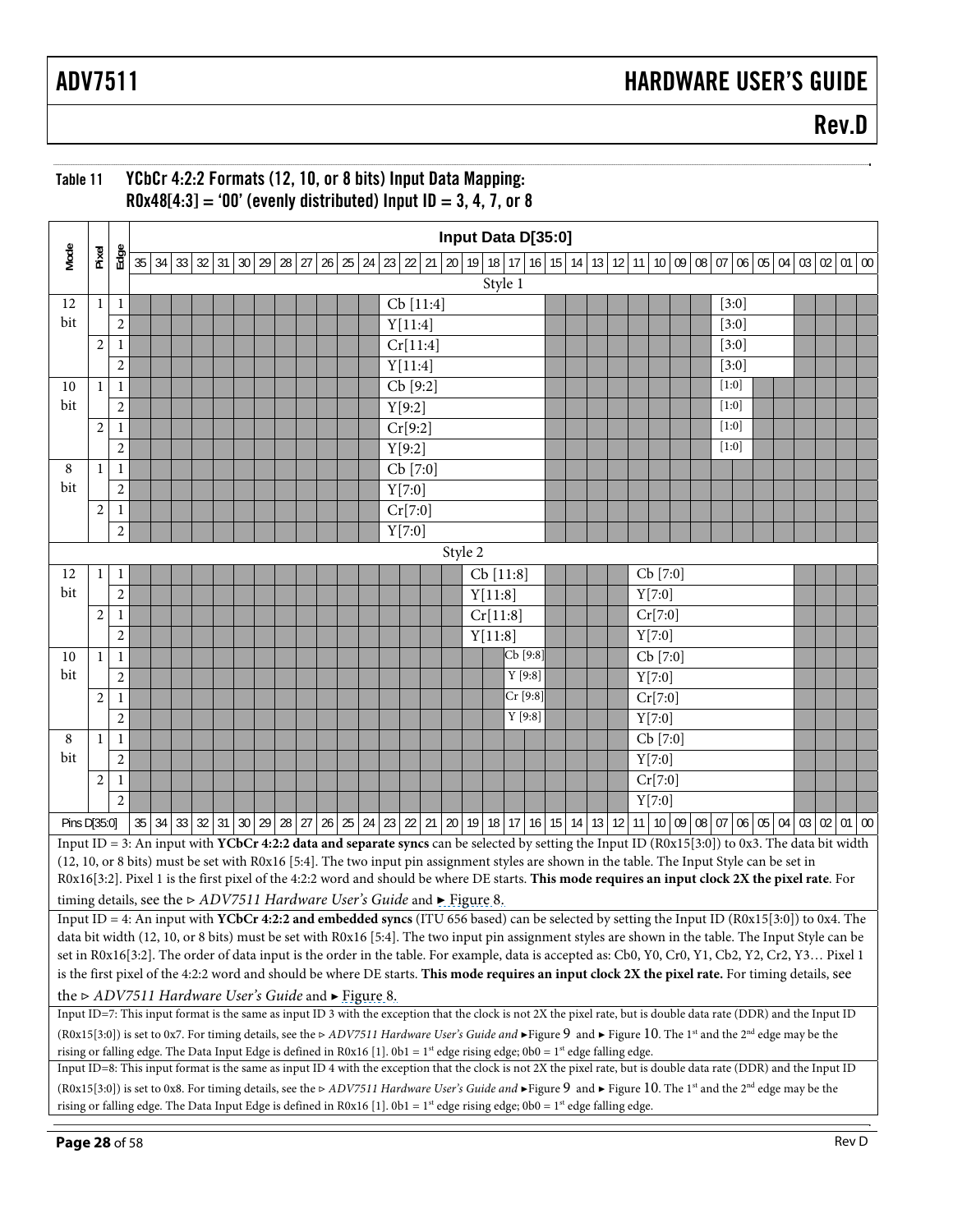<span id="page-28-1"></span><span id="page-28-0"></span>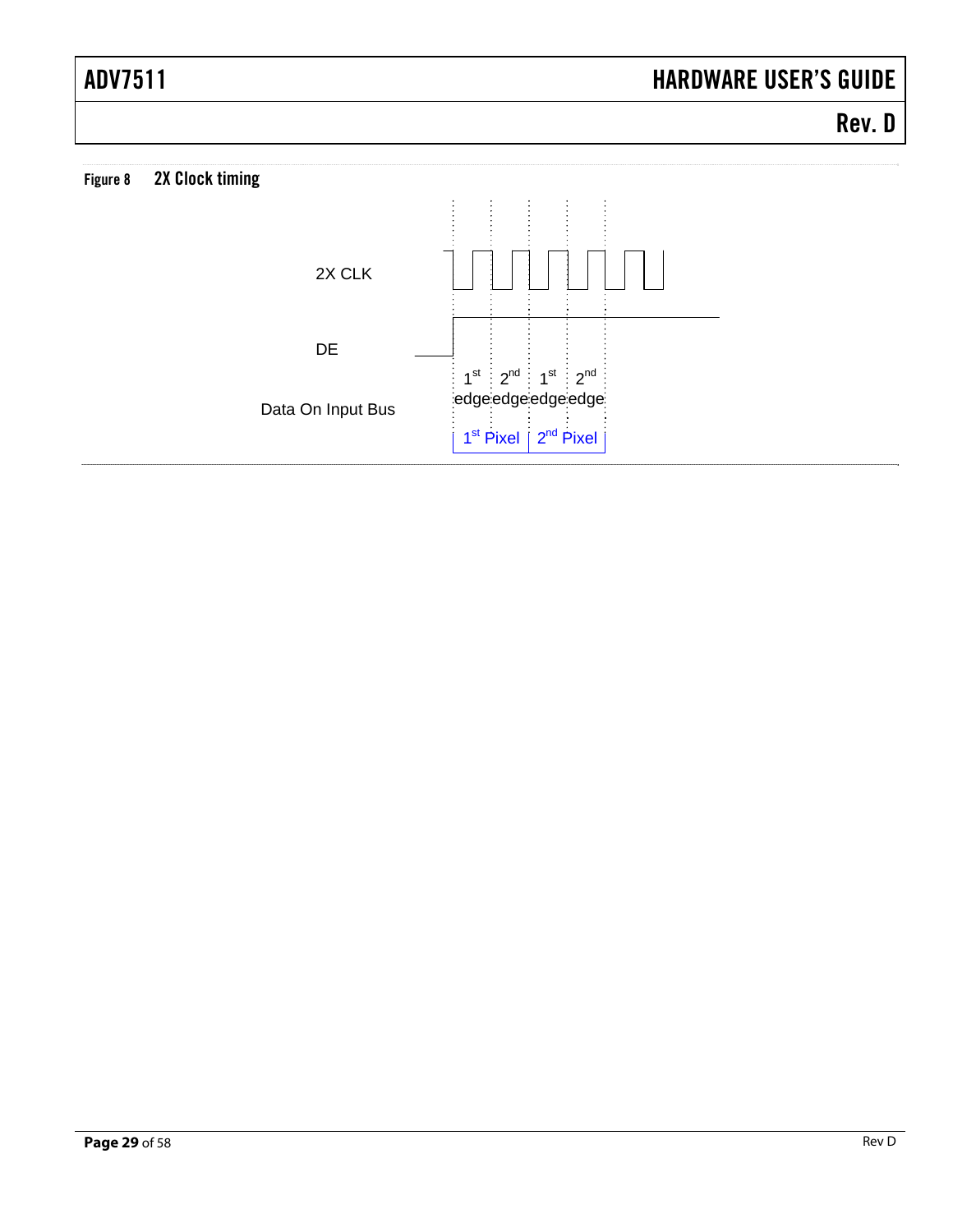## <span id="page-29-1"></span><span id="page-29-0"></span>Table 12 RGB or YCbCr 4:4:4 (12, 10 or 8 bits) DDR with Separate Syncs: Input ID = 5, left aligned  $(R0x48[5] = 1)$

|              |              |                                  |                                                                                                                                                                                                                                                                                                   |                             | Input Data Mapping Input ID = 5 |         |  |  |  |  |                                                 |  |  |    |    |         |  |
|--------------|--------------|----------------------------------|---------------------------------------------------------------------------------------------------------------------------------------------------------------------------------------------------------------------------------------------------------------------------------------------------|-----------------------------|---------------------------------|---------|--|--|--|--|-------------------------------------------------|--|--|----|----|---------|--|
| Mode         | Pixel        | Edge                             | 35 34 33 32 31 30 32 32 32 32 32 31 40 5 4 5 32 33 4 33 4 5 4 6 5 4 6 5 4 6 5 4 6 5 6 7 6 6 5 6 7 6 6 7 6 7 7 8                                                                                                                                                                                   |                             |                                 |         |  |  |  |  |                                                 |  |  |    |    |         |  |
|              |              |                                  |                                                                                                                                                                                                                                                                                                   |                             |                                 | Style 1 |  |  |  |  |                                                 |  |  |    |    |         |  |
| 12           | $\mathbf{1}$ | $\mathbf 1$                      | G[5:0]                                                                                                                                                                                                                                                                                            | $\overline{B}[11:0]$        |                                 |         |  |  |  |  |                                                 |  |  |    |    |         |  |
| bit          |              | $\overline{c}$                   | $\overline{R[11:0]}$                                                                                                                                                                                                                                                                              |                             | G[11:6]                         |         |  |  |  |  |                                                 |  |  |    |    |         |  |
|              | $\mathbf{1}$ | $\mathbf{1}$                     | Y[5:0]                                                                                                                                                                                                                                                                                            | Cb[9:0]                     |                                 |         |  |  |  |  |                                                 |  |  |    |    |         |  |
|              |              | $\overline{c}$                   | Cr[11:0]                                                                                                                                                                                                                                                                                          |                             | Y[11:6]                         |         |  |  |  |  |                                                 |  |  |    |    |         |  |
| 10           | $\mathbf{1}$ | $\mathbf{1}$                     | G[4:0]                                                                                                                                                                                                                                                                                            | B[9:0]                      |                                 |         |  |  |  |  |                                                 |  |  |    |    |         |  |
| bit          |              | $\overline{c}$                   | R[9:0]                                                                                                                                                                                                                                                                                            | G[9:5]                      |                                 |         |  |  |  |  |                                                 |  |  |    |    |         |  |
|              | $\mathbf{1}$ | $\mathbf{1}$                     | Y[4:0]                                                                                                                                                                                                                                                                                            | Cb[9:0]                     |                                 |         |  |  |  |  |                                                 |  |  |    |    |         |  |
|              |              | $\overline{c}$                   | Cr[9:0]                                                                                                                                                                                                                                                                                           | Y[9:5]                      |                                 |         |  |  |  |  |                                                 |  |  |    |    |         |  |
| 8            | $\mathbf{1}$ | $\mathbf 1$                      | G[3:0]<br>B[7:0]                                                                                                                                                                                                                                                                                  |                             |                                 |         |  |  |  |  |                                                 |  |  |    |    |         |  |
| bit          |              | $\overline{c}$                   | R[7:0]                                                                                                                                                                                                                                                                                            | G[7:4]                      |                                 |         |  |  |  |  |                                                 |  |  |    |    |         |  |
|              | 1            | $\mathbf{1}$                     | Y[3:0]<br>Cb[7:0]                                                                                                                                                                                                                                                                                 |                             |                                 |         |  |  |  |  |                                                 |  |  |    |    |         |  |
|              |              | $\overline{c}$                   | Cr[7:0]                                                                                                                                                                                                                                                                                           | Y[7:4]                      |                                 |         |  |  |  |  |                                                 |  |  |    |    |         |  |
|              |              |                                  |                                                                                                                                                                                                                                                                                                   |                             |                                 | Style 2 |  |  |  |  |                                                 |  |  |    |    |         |  |
| 12           | $\mathbf{1}$ | $\,1$                            | R[11:0]                                                                                                                                                                                                                                                                                           |                             | G[11:6]                         |         |  |  |  |  |                                                 |  |  |    |    |         |  |
| bit          |              | $\overline{c}$                   | G[4:0]                                                                                                                                                                                                                                                                                            | B[11:0]                     |                                 |         |  |  |  |  |                                                 |  |  |    |    |         |  |
|              | $\mathbf 1$  | $\mathbf{1}$                     | Cr[11:0]                                                                                                                                                                                                                                                                                          |                             | $\bar{Y}[11:6]$                 |         |  |  |  |  |                                                 |  |  |    |    |         |  |
|              |              | $\overline{c}$                   | Y[5:0]                                                                                                                                                                                                                                                                                            | Cb[11:0]                    |                                 |         |  |  |  |  |                                                 |  |  |    |    |         |  |
| 10           | $\mathbf{1}$ | $\,1$                            | R[9:0]                                                                                                                                                                                                                                                                                            | G[9:5]                      |                                 |         |  |  |  |  |                                                 |  |  |    |    |         |  |
| bit          |              | $\overline{c}$                   | G[4:0]                                                                                                                                                                                                                                                                                            | B[9:0]                      |                                 |         |  |  |  |  |                                                 |  |  |    |    |         |  |
|              | 1            | $\mathbf{1}$                     | Cr[9:0]                                                                                                                                                                                                                                                                                           | Y[9:5]                      |                                 |         |  |  |  |  |                                                 |  |  |    |    |         |  |
|              |              | $\overline{c}$                   | Y[4:0]                                                                                                                                                                                                                                                                                            | Cb[9:0]                     |                                 |         |  |  |  |  |                                                 |  |  |    |    |         |  |
| 8            | $\mathbf{1}$ | $\mathbf{1}$                     | R[7:0]                                                                                                                                                                                                                                                                                            | G[7:4]                      |                                 |         |  |  |  |  |                                                 |  |  |    |    |         |  |
| bit          |              | $\overline{c}$                   | G[3:0]<br>B[7:0]                                                                                                                                                                                                                                                                                  |                             |                                 |         |  |  |  |  |                                                 |  |  |    |    |         |  |
|              | $\mathbf{1}$ | $\mathbf{1}$                     | Cr[7:0]                                                                                                                                                                                                                                                                                           | Y[7:4]                      |                                 |         |  |  |  |  |                                                 |  |  |    |    |         |  |
|              |              | $\overline{c}$                   | Cb[7:0]<br>$\overline{Y[3:0]}$                                                                                                                                                                                                                                                                    |                             |                                 |         |  |  |  |  |                                                 |  |  |    |    |         |  |
|              |              |                                  |                                                                                                                                                                                                                                                                                                   |                             |                                 | Style 3 |  |  |  |  |                                                 |  |  |    |    |         |  |
| 12<br>bit    | $\mathbf{1}$ | $\mathbf{1}$                     | Y[11:0]                                                                                                                                                                                                                                                                                           |                             | Cb[11:6]                        |         |  |  |  |  |                                                 |  |  |    |    |         |  |
| 10           | $\mathbf{1}$ | $\sqrt{2}$                       | Cb[5:0]                                                                                                                                                                                                                                                                                           | Cr[11:0]                    |                                 |         |  |  |  |  |                                                 |  |  |    |    |         |  |
| bit          |              | $\mathbf 1$                      | Y[9:0]                                                                                                                                                                                                                                                                                            | $\overline{\text{Cb}[9:5]}$ |                                 |         |  |  |  |  |                                                 |  |  |    |    |         |  |
|              |              | $\overline{c}$<br>$\overline{1}$ | Cb[4:0]                                                                                                                                                                                                                                                                                           | Cr[9:0]                     |                                 |         |  |  |  |  |                                                 |  |  |    |    |         |  |
| 8<br>bit     | $\mathbf{1}$ |                                  | Y[7:0]                                                                                                                                                                                                                                                                                            | $\overline{\text{Cb}[7:4]}$ |                                 |         |  |  |  |  |                                                 |  |  |    |    |         |  |
|              |              | $\overline{c}$                   | Cb[3:0]<br>Cr[7:0]                                                                                                                                                                                                                                                                                |                             |                                 |         |  |  |  |  |                                                 |  |  |    |    |         |  |
| Pins D[35:0] |              |                                  | 35 34 33 32 31 30 29<br>28                                                                                                                                                                                                                                                                        | 27 26 25 24 23 22 21        | 20 19 18 17 16 15 14            |         |  |  |  |  | 13   12   11   10   09   08   07   06   05   04 |  |  | 03 | 02 | $01$ 00 |  |
|              |              |                                  | Input ID=5: An input format of RGB 4:4:4 DDR or YCbCr 4:4:4 DDR can be selected by setting the input ID (R0x15 [3:0]) to 0x5. The data bit<br>width (12, 10, or 8 bits) must be set with R0x16 [5:4]. The three input pin assignment styles are shown in the table. The Input Style can be set in |                             |                                 |         |  |  |  |  |                                                 |  |  |    |    |         |  |
|              |              |                                  | R0x16[3:2]. The 1 <sup>st</sup> and the 2 <sup>nd</sup> edge may be the rising or falling edge. The Data Input Edge is defined in R0x16 [1]. 0b1 = 1 <sup>st</sup> edge rising edge; 0b0                                                                                                          |                             |                                 |         |  |  |  |  |                                                 |  |  |    |    |         |  |
|              |              |                                  | $= 1$ <sup>st</sup> edge falling edge. Pixel 0 is the first pixel of the 4:4:4 word and should be where DE starts.                                                                                                                                                                                |                             |                                 |         |  |  |  |  |                                                 |  |  |    |    |         |  |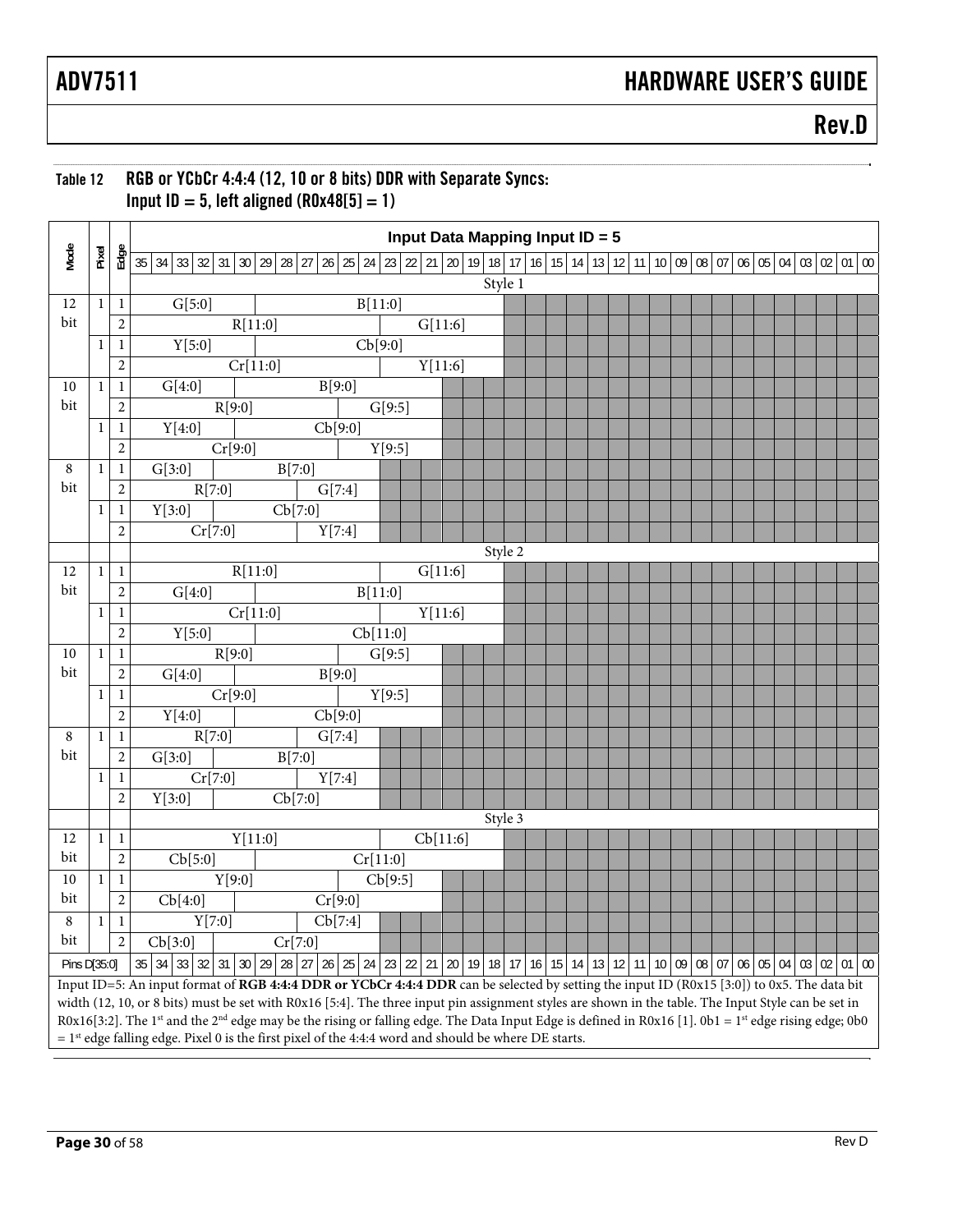#### **Mode Pixel Edge Input Data Mapping Input ID = 5**  35 34 33 32 31 30 29 28 27 26 25 24 23 22 21 20 19 18 17 16 15 14 13 12 11 10 09 08 07 06 05 04 03 02 01 00 Style 1 12 bit 1 1 G[5:0] B[11:0] 2 R[11:0] G[11:6] 1 1 Y[5:0] Cb[9:0] 2 Cr[11:0] Y[11:6] 10 bit 1 1 G[4:0] B[9:0] 2 R[9:0] G[9:5] 1 1 Y[4:0] Cb[9:0] 2 Cr[9:0] Y[9:5] 8 bit 1 1 G[3:0] B[7:0] 2 R[7:0] G[7:4] 1 1 Y[3:0] Cb[7:0] 2 Cr[7:0] Y[7:4] style 2 12 bit 1 1 R[11:0] G[11:6] 2 G[4:0] B[11:0] 1 1 Cr[11:0] Y[11:6] 2 Y[5:0] Cb[11:0] 10 bit 1 1 R[9:0] G[9:5] 2 G[4:0] B[9:0] 1 1 Cr[9:0] Y[9:5] 2 Y[4:0] Cb[9:0] 8 bit 1 1 R[7:0] G[7:4] 2 G[3:0] B[7:0] 1 1 Cr[7:0] Y[7:4] 2 Y[3:0] Cb[7:0] Style 3 12 bit 1 1 Y[11:0] Cb[11:6] 2 Cb[5:0] Cr[11:0] 10 bit 1 1 Y[9:0] Cb[9:5] 2 Cb[4:0] Cr[9:0] 8 bit 1 1 Y[7:0] Cb[7:4] 2 Cb[3:0] Cr[7:0] Pins D[35:0] 35 34 33 32 31 30 29 28 27 26 25 24 23 22 21 20 19 18 17 16 15 14 13 12 11 10 09 08 07 06 05 04 03 02 01 00 Input ID=5: An input format of **RGB 4:4:4 DDR or YCbCr 4:4:4 DDR** can be selected by setting the input ID (R0x15 [3:0]) to 0x5. The data bit width (12, 10, or 8 bits) must be set with R0x16 [5:4].The three input pin assignment styles are shown in the table. The Input Style can be set in R0x16[3:2]. The 1<sup>st</sup> and the 2<sup>nd</sup> edge may be the rising or falling edge. The Data Input Edge is defined in R0x16 [1]. 0b1 = 1<sup>st</sup> edge rising edge; 0b0  $= 1$ <sup>st</sup> edge falling edge. Pixel 0 is the first pixel of the 4:4:4 word and should be where DE starts.

### <span id="page-30-1"></span><span id="page-30-0"></span>Table 13 RGB or YCbCr 4:4:4 (12 bits) DDR with Separate Syncs: Input ID = 5, right aligned  $(R0x48[5] = 0)$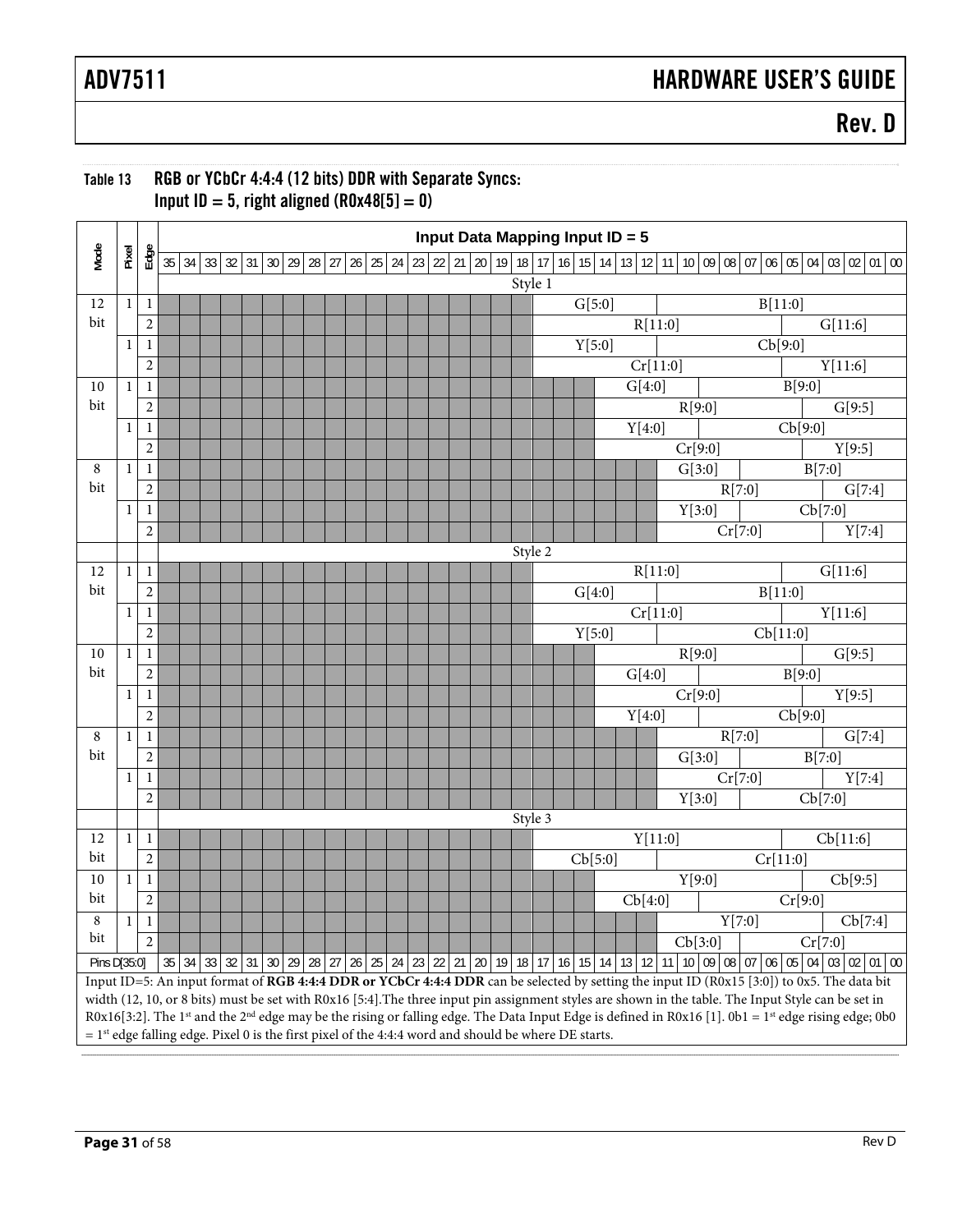## <span id="page-31-1"></span><span id="page-31-0"></span>ADV7511 **HARDWARE USER'S GUIDE**

Rev.D

## Table 14 YCbCr 4:2:2 (12, 10, or 8 bits) DDR with Separate Syncs: Input ID = 6, right justified (R0x48[4:3] = '01')

| 33 32 31 30 29 28 27 26 27 28 29 29 29 21 20 19 18 17 16 15 14 13 12 11 10 09 08 07 06 05 04 03 02 01 00<br>35 <sup>5</sup><br>34<br>YCbCr<br>Style 1<br>12bit<br>Cb[3:0]<br>$\mathbf{1}$<br>Y[7:4]<br>$\mathbf{1}$<br>Cb[11:4]<br>$\overline{c}$<br>$\overline{2}$<br>Y[7:4]<br>Cr[3:0]<br>$\mathbf{1}$<br>$\overline{c}$<br>Cr[11:4]<br>Cb[3:0]<br>Y[3:0]<br>10bit<br>$\bf 1$<br>Y[5:4]<br>$\mathbf{1}$<br>$\overline{c}$<br>Cb[9:4]<br>Y[9:6]<br>Cr[3:0]<br>Y[3:0]<br>Y[5:4]<br>$\sqrt{2}$<br>$\bf 1$<br>$\overline{c}$<br>Cr[9:4]<br>Y[9:6]<br>Cb[3:0]<br>8bit<br>$\bf 1$<br>Y[3:0]<br>$\mathbf{1}$<br>$\overline{c}$<br>Cb[7:4]<br>Y[7:4]<br>Cr[3:0]<br>Y[3:0]<br>$\overline{2}$<br>$\mathbf{1}$<br>$\overline{c}$<br>Cr[7:4]<br>Y[7:4]<br>Style 2<br>Y[11:0]<br>12bit<br>$\mathbf{1}$<br>$\mathbf{1}$<br>$\overline{c}$<br>Cb[11:0]<br>$\bf 1$<br>Y[11:0]<br>$\overline{2}$<br>$\overline{c}$<br>Cr[11:0]<br>10bit<br>$\,1$<br>Y[9:0]<br>$\mathbf{1}$<br>$\overline{c}$<br>Cb[9:0]<br>Y[9:0]<br>$\overline{2}$<br>$\mathbf{1}$<br>$\overline{2}$<br>Cr[9:0]<br>8bit<br>$\mathbf{1}$<br>Y[7:0]<br>$\mathbf{1}$<br>Cb[7:0]<br>$\overline{c}$<br>Y[7:0]<br>$\sqrt{2}$<br>$\bf 1$<br>$\overline{c}$<br>Cr[7:0]<br>Style 3<br>12bit<br>Cb[11:0]<br>$\mathbf{1}$<br>$\bf 1$<br>$\overline{c}$<br>Y[11:0]<br>Cr[11:0]<br>$\overline{2}$<br>$\,1$<br>$\overline{2}$<br>Y[11:0]<br>Cb[9:0]<br>10bit<br>$\bf 1$<br>$\mathbf{1}$<br>Y[9:0]<br>$\overline{c}$<br>$\sqrt{2}$<br>$\mathbf{1}$<br>Cr[9:0]<br>$\overline{c}$<br>Y[9:0] |         |  |  |  |  |  |  | Input Data Mapping Input ID = 6 |  |  |  |  |  |  |  |  | Edge | Pixel | Mode |
|------------------------------------------------------------------------------------------------------------------------------------------------------------------------------------------------------------------------------------------------------------------------------------------------------------------------------------------------------------------------------------------------------------------------------------------------------------------------------------------------------------------------------------------------------------------------------------------------------------------------------------------------------------------------------------------------------------------------------------------------------------------------------------------------------------------------------------------------------------------------------------------------------------------------------------------------------------------------------------------------------------------------------------------------------------------------------------------------------------------------------------------------------------------------------------------------------------------------------------------------------------------------------------------------------------------------------------------------------------------------------------------------------------------------------------------------------------------------------------------------------------------------------|---------|--|--|--|--|--|--|---------------------------------|--|--|--|--|--|--|--|--|------|-------|------|
|                                                                                                                                                                                                                                                                                                                                                                                                                                                                                                                                                                                                                                                                                                                                                                                                                                                                                                                                                                                                                                                                                                                                                                                                                                                                                                                                                                                                                                                                                                                              |         |  |  |  |  |  |  |                                 |  |  |  |  |  |  |  |  |      |       |      |
|                                                                                                                                                                                                                                                                                                                                                                                                                                                                                                                                                                                                                                                                                                                                                                                                                                                                                                                                                                                                                                                                                                                                                                                                                                                                                                                                                                                                                                                                                                                              |         |  |  |  |  |  |  |                                 |  |  |  |  |  |  |  |  |      |       |      |
|                                                                                                                                                                                                                                                                                                                                                                                                                                                                                                                                                                                                                                                                                                                                                                                                                                                                                                                                                                                                                                                                                                                                                                                                                                                                                                                                                                                                                                                                                                                              | Y[3:0]  |  |  |  |  |  |  |                                 |  |  |  |  |  |  |  |  |      |       |      |
|                                                                                                                                                                                                                                                                                                                                                                                                                                                                                                                                                                                                                                                                                                                                                                                                                                                                                                                                                                                                                                                                                                                                                                                                                                                                                                                                                                                                                                                                                                                              | Y[11:8] |  |  |  |  |  |  |                                 |  |  |  |  |  |  |  |  |      |       |      |
|                                                                                                                                                                                                                                                                                                                                                                                                                                                                                                                                                                                                                                                                                                                                                                                                                                                                                                                                                                                                                                                                                                                                                                                                                                                                                                                                                                                                                                                                                                                              | Y[3:0]  |  |  |  |  |  |  |                                 |  |  |  |  |  |  |  |  |      |       |      |
|                                                                                                                                                                                                                                                                                                                                                                                                                                                                                                                                                                                                                                                                                                                                                                                                                                                                                                                                                                                                                                                                                                                                                                                                                                                                                                                                                                                                                                                                                                                              | Y[11:8] |  |  |  |  |  |  |                                 |  |  |  |  |  |  |  |  |      |       |      |
|                                                                                                                                                                                                                                                                                                                                                                                                                                                                                                                                                                                                                                                                                                                                                                                                                                                                                                                                                                                                                                                                                                                                                                                                                                                                                                                                                                                                                                                                                                                              |         |  |  |  |  |  |  |                                 |  |  |  |  |  |  |  |  |      |       |      |
|                                                                                                                                                                                                                                                                                                                                                                                                                                                                                                                                                                                                                                                                                                                                                                                                                                                                                                                                                                                                                                                                                                                                                                                                                                                                                                                                                                                                                                                                                                                              |         |  |  |  |  |  |  |                                 |  |  |  |  |  |  |  |  |      |       |      |
|                                                                                                                                                                                                                                                                                                                                                                                                                                                                                                                                                                                                                                                                                                                                                                                                                                                                                                                                                                                                                                                                                                                                                                                                                                                                                                                                                                                                                                                                                                                              |         |  |  |  |  |  |  |                                 |  |  |  |  |  |  |  |  |      |       |      |
|                                                                                                                                                                                                                                                                                                                                                                                                                                                                                                                                                                                                                                                                                                                                                                                                                                                                                                                                                                                                                                                                                                                                                                                                                                                                                                                                                                                                                                                                                                                              |         |  |  |  |  |  |  |                                 |  |  |  |  |  |  |  |  |      |       |      |
|                                                                                                                                                                                                                                                                                                                                                                                                                                                                                                                                                                                                                                                                                                                                                                                                                                                                                                                                                                                                                                                                                                                                                                                                                                                                                                                                                                                                                                                                                                                              |         |  |  |  |  |  |  |                                 |  |  |  |  |  |  |  |  |      |       |      |
|                                                                                                                                                                                                                                                                                                                                                                                                                                                                                                                                                                                                                                                                                                                                                                                                                                                                                                                                                                                                                                                                                                                                                                                                                                                                                                                                                                                                                                                                                                                              |         |  |  |  |  |  |  |                                 |  |  |  |  |  |  |  |  |      |       |      |
|                                                                                                                                                                                                                                                                                                                                                                                                                                                                                                                                                                                                                                                                                                                                                                                                                                                                                                                                                                                                                                                                                                                                                                                                                                                                                                                                                                                                                                                                                                                              |         |  |  |  |  |  |  |                                 |  |  |  |  |  |  |  |  |      |       |      |
|                                                                                                                                                                                                                                                                                                                                                                                                                                                                                                                                                                                                                                                                                                                                                                                                                                                                                                                                                                                                                                                                                                                                                                                                                                                                                                                                                                                                                                                                                                                              |         |  |  |  |  |  |  |                                 |  |  |  |  |  |  |  |  |      |       |      |
|                                                                                                                                                                                                                                                                                                                                                                                                                                                                                                                                                                                                                                                                                                                                                                                                                                                                                                                                                                                                                                                                                                                                                                                                                                                                                                                                                                                                                                                                                                                              |         |  |  |  |  |  |  |                                 |  |  |  |  |  |  |  |  |      |       |      |
|                                                                                                                                                                                                                                                                                                                                                                                                                                                                                                                                                                                                                                                                                                                                                                                                                                                                                                                                                                                                                                                                                                                                                                                                                                                                                                                                                                                                                                                                                                                              |         |  |  |  |  |  |  |                                 |  |  |  |  |  |  |  |  |      |       |      |
|                                                                                                                                                                                                                                                                                                                                                                                                                                                                                                                                                                                                                                                                                                                                                                                                                                                                                                                                                                                                                                                                                                                                                                                                                                                                                                                                                                                                                                                                                                                              |         |  |  |  |  |  |  |                                 |  |  |  |  |  |  |  |  |      |       |      |
|                                                                                                                                                                                                                                                                                                                                                                                                                                                                                                                                                                                                                                                                                                                                                                                                                                                                                                                                                                                                                                                                                                                                                                                                                                                                                                                                                                                                                                                                                                                              |         |  |  |  |  |  |  |                                 |  |  |  |  |  |  |  |  |      |       |      |
|                                                                                                                                                                                                                                                                                                                                                                                                                                                                                                                                                                                                                                                                                                                                                                                                                                                                                                                                                                                                                                                                                                                                                                                                                                                                                                                                                                                                                                                                                                                              |         |  |  |  |  |  |  |                                 |  |  |  |  |  |  |  |  |      |       |      |
|                                                                                                                                                                                                                                                                                                                                                                                                                                                                                                                                                                                                                                                                                                                                                                                                                                                                                                                                                                                                                                                                                                                                                                                                                                                                                                                                                                                                                                                                                                                              |         |  |  |  |  |  |  |                                 |  |  |  |  |  |  |  |  |      |       |      |
|                                                                                                                                                                                                                                                                                                                                                                                                                                                                                                                                                                                                                                                                                                                                                                                                                                                                                                                                                                                                                                                                                                                                                                                                                                                                                                                                                                                                                                                                                                                              |         |  |  |  |  |  |  |                                 |  |  |  |  |  |  |  |  |      |       |      |
|                                                                                                                                                                                                                                                                                                                                                                                                                                                                                                                                                                                                                                                                                                                                                                                                                                                                                                                                                                                                                                                                                                                                                                                                                                                                                                                                                                                                                                                                                                                              |         |  |  |  |  |  |  |                                 |  |  |  |  |  |  |  |  |      |       |      |
|                                                                                                                                                                                                                                                                                                                                                                                                                                                                                                                                                                                                                                                                                                                                                                                                                                                                                                                                                                                                                                                                                                                                                                                                                                                                                                                                                                                                                                                                                                                              |         |  |  |  |  |  |  |                                 |  |  |  |  |  |  |  |  |      |       |      |
|                                                                                                                                                                                                                                                                                                                                                                                                                                                                                                                                                                                                                                                                                                                                                                                                                                                                                                                                                                                                                                                                                                                                                                                                                                                                                                                                                                                                                                                                                                                              |         |  |  |  |  |  |  |                                 |  |  |  |  |  |  |  |  |      |       |      |
|                                                                                                                                                                                                                                                                                                                                                                                                                                                                                                                                                                                                                                                                                                                                                                                                                                                                                                                                                                                                                                                                                                                                                                                                                                                                                                                                                                                                                                                                                                                              |         |  |  |  |  |  |  |                                 |  |  |  |  |  |  |  |  |      |       |      |
|                                                                                                                                                                                                                                                                                                                                                                                                                                                                                                                                                                                                                                                                                                                                                                                                                                                                                                                                                                                                                                                                                                                                                                                                                                                                                                                                                                                                                                                                                                                              |         |  |  |  |  |  |  |                                 |  |  |  |  |  |  |  |  |      |       |      |
|                                                                                                                                                                                                                                                                                                                                                                                                                                                                                                                                                                                                                                                                                                                                                                                                                                                                                                                                                                                                                                                                                                                                                                                                                                                                                                                                                                                                                                                                                                                              |         |  |  |  |  |  |  |                                 |  |  |  |  |  |  |  |  |      |       |      |
|                                                                                                                                                                                                                                                                                                                                                                                                                                                                                                                                                                                                                                                                                                                                                                                                                                                                                                                                                                                                                                                                                                                                                                                                                                                                                                                                                                                                                                                                                                                              |         |  |  |  |  |  |  |                                 |  |  |  |  |  |  |  |  |      |       |      |
|                                                                                                                                                                                                                                                                                                                                                                                                                                                                                                                                                                                                                                                                                                                                                                                                                                                                                                                                                                                                                                                                                                                                                                                                                                                                                                                                                                                                                                                                                                                              |         |  |  |  |  |  |  |                                 |  |  |  |  |  |  |  |  |      |       |      |
|                                                                                                                                                                                                                                                                                                                                                                                                                                                                                                                                                                                                                                                                                                                                                                                                                                                                                                                                                                                                                                                                                                                                                                                                                                                                                                                                                                                                                                                                                                                              |         |  |  |  |  |  |  |                                 |  |  |  |  |  |  |  |  |      |       |      |
|                                                                                                                                                                                                                                                                                                                                                                                                                                                                                                                                                                                                                                                                                                                                                                                                                                                                                                                                                                                                                                                                                                                                                                                                                                                                                                                                                                                                                                                                                                                              |         |  |  |  |  |  |  |                                 |  |  |  |  |  |  |  |  |      |       |      |
|                                                                                                                                                                                                                                                                                                                                                                                                                                                                                                                                                                                                                                                                                                                                                                                                                                                                                                                                                                                                                                                                                                                                                                                                                                                                                                                                                                                                                                                                                                                              |         |  |  |  |  |  |  |                                 |  |  |  |  |  |  |  |  |      |       |      |
|                                                                                                                                                                                                                                                                                                                                                                                                                                                                                                                                                                                                                                                                                                                                                                                                                                                                                                                                                                                                                                                                                                                                                                                                                                                                                                                                                                                                                                                                                                                              |         |  |  |  |  |  |  |                                 |  |  |  |  |  |  |  |  |      |       |      |
|                                                                                                                                                                                                                                                                                                                                                                                                                                                                                                                                                                                                                                                                                                                                                                                                                                                                                                                                                                                                                                                                                                                                                                                                                                                                                                                                                                                                                                                                                                                              |         |  |  |  |  |  |  |                                 |  |  |  |  |  |  |  |  |      |       |      |
| 8bit<br>Cb[7:0]<br>$\mathbf{1}$<br>$\mathbf{1}$                                                                                                                                                                                                                                                                                                                                                                                                                                                                                                                                                                                                                                                                                                                                                                                                                                                                                                                                                                                                                                                                                                                                                                                                                                                                                                                                                                                                                                                                              |         |  |  |  |  |  |  |                                 |  |  |  |  |  |  |  |  |      |       |      |
| $\overline{c}$<br>Y[7:0]                                                                                                                                                                                                                                                                                                                                                                                                                                                                                                                                                                                                                                                                                                                                                                                                                                                                                                                                                                                                                                                                                                                                                                                                                                                                                                                                                                                                                                                                                                     |         |  |  |  |  |  |  |                                 |  |  |  |  |  |  |  |  |      |       |      |
| $\overline{2}$<br>Cr[7:0]<br>$\bf 1$                                                                                                                                                                                                                                                                                                                                                                                                                                                                                                                                                                                                                                                                                                                                                                                                                                                                                                                                                                                                                                                                                                                                                                                                                                                                                                                                                                                                                                                                                         |         |  |  |  |  |  |  |                                 |  |  |  |  |  |  |  |  |      |       |      |
| $\overline{c}$<br>Y[7:0]                                                                                                                                                                                                                                                                                                                                                                                                                                                                                                                                                                                                                                                                                                                                                                                                                                                                                                                                                                                                                                                                                                                                                                                                                                                                                                                                                                                                                                                                                                     |         |  |  |  |  |  |  |                                 |  |  |  |  |  |  |  |  |      |       |      |
| 35 34 33 32 31 30 29 28 27 26 25 24 23 22 21 20 19 18 17 16 15 14 13 12 11 10 09 08 07 06 05 04 03 02 01 00<br>Pins D[35:0]                                                                                                                                                                                                                                                                                                                                                                                                                                                                                                                                                                                                                                                                                                                                                                                                                                                                                                                                                                                                                                                                                                                                                                                                                                                                                                                                                                                                  |         |  |  |  |  |  |  |                                 |  |  |  |  |  |  |  |  |      |       |      |
| An input format of YCbCr 4:2:2 DDR can be selected by setting the input ID (R0x15 [3:0]) to 0x6. The three different input pin assignment styles are shown in the                                                                                                                                                                                                                                                                                                                                                                                                                                                                                                                                                                                                                                                                                                                                                                                                                                                                                                                                                                                                                                                                                                                                                                                                                                                                                                                                                            |         |  |  |  |  |  |  |                                 |  |  |  |  |  |  |  |  |      |       |      |
| table. The Input Style can be set in R0x16[3:2]. The data bit width (12, 10, or 8 bits) must be set with R0x16 [5:4]. The Data Input Edge is defined in R0x16 [1]. The                                                                                                                                                                                                                                                                                                                                                                                                                                                                                                                                                                                                                                                                                                                                                                                                                                                                                                                                                                                                                                                                                                                                                                                                                                                                                                                                                       |         |  |  |  |  |  |  |                                 |  |  |  |  |  |  |  |  |      |       |      |
| 1st and the $2nd$ edge may be the rising or falling edge. The Data Input Edge is defined in R0x16 [1]. 0b1 = 1st edge rising edge; 0b0 = 1st edge falling edge. Pixel 0 is                                                                                                                                                                                                                                                                                                                                                                                                                                                                                                                                                                                                                                                                                                                                                                                                                                                                                                                                                                                                                                                                                                                                                                                                                                                                                                                                                   |         |  |  |  |  |  |  |                                 |  |  |  |  |  |  |  |  |      |       |      |
| the first pixel of the 4:2:2 word and should be where DE starts.                                                                                                                                                                                                                                                                                                                                                                                                                                                                                                                                                                                                                                                                                                                                                                                                                                                                                                                                                                                                                                                                                                                                                                                                                                                                                                                                                                                                                                                             |         |  |  |  |  |  |  |                                 |  |  |  |  |  |  |  |  |      |       |      |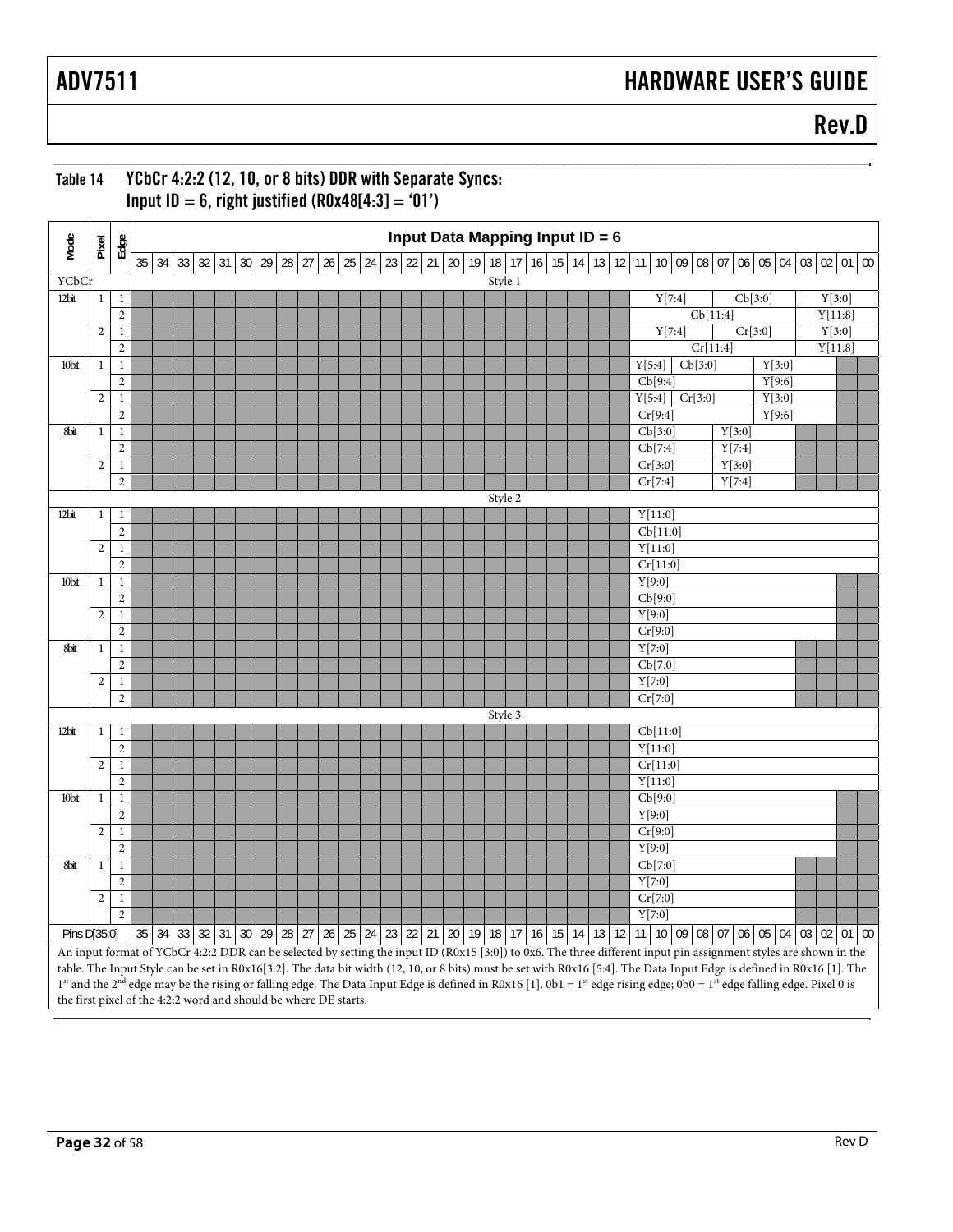| Mode                                                                                                                                                                                                                                                                                                                                                 | Pixel                                                                                                                                                                             | Edge                           |                          |       |                 |  |          |    |    |    |    |    |                      |  |        |                    |    |         |          |                  |         |        | Input Data Mapping Input $ID = 6$      |                   |  |       |          |    |    |  |                   |              |    |
|------------------------------------------------------------------------------------------------------------------------------------------------------------------------------------------------------------------------------------------------------------------------------------------------------------------------------------------------------|-----------------------------------------------------------------------------------------------------------------------------------------------------------------------------------|--------------------------------|--------------------------|-------|-----------------|--|----------|----|----|----|----|----|----------------------|--|--------|--------------------|----|---------|----------|------------------|---------|--------|----------------------------------------|-------------------|--|-------|----------|----|----|--|-------------------|--------------|----|
|                                                                                                                                                                                                                                                                                                                                                      |                                                                                                                                                                                   |                                | 35                       | 34    | 33 <sup>1</sup> |  | 32 31    | 30 | 29 | 28 | 27 | 26 | 25 24                |  | 23     | 22                 | 21 | 20      | 19       |                  |         |        | 18 17 16 15 14 13 12 11                |                   |  | 10 09 | 08       | 07 | 06 |  | 05 04 03 02       | 01           | 00 |
| YCbCr                                                                                                                                                                                                                                                                                                                                                |                                                                                                                                                                                   |                                |                          |       |                 |  |          |    |    |    |    |    |                      |  |        |                    |    |         |          |                  | Style 1 |        |                                        |                   |  |       |          |    |    |  |                   |              |    |
| 12bit                                                                                                                                                                                                                                                                                                                                                | $\mathbf{1}$                                                                                                                                                                      | $\mathbf{1}$<br>$\overline{2}$ |                          |       |                 |  |          |    |    |    |    |    |                      |  |        | Y[7:4]             |    |         | Cb[11:4] |                  | Cb[3:0] |        |                                        | Y[3:0]<br>Y[11:8] |  |       |          |    |    |  |                   |              |    |
|                                                                                                                                                                                                                                                                                                                                                      | $\overline{2}$                                                                                                                                                                    | $\mathbf{1}$                   |                          |       |                 |  |          |    |    |    |    |    |                      |  |        | Y[7:4]             |    |         |          |                  | Cr[3:0] |        |                                        | Y[3:0]            |  |       |          |    |    |  |                   |              |    |
|                                                                                                                                                                                                                                                                                                                                                      |                                                                                                                                                                                   | $\overline{c}$                 |                          |       |                 |  |          |    |    |    |    |    |                      |  |        |                    |    |         | Cr[11:4] |                  |         |        |                                        | Y[11:8]           |  |       |          |    |    |  |                   |              |    |
| 10bit                                                                                                                                                                                                                                                                                                                                                | 1                                                                                                                                                                                 | $\,1$                          |                          |       |                 |  |          |    |    |    |    |    |                      |  | Y[5:4] |                    |    | Cb[3:0] |          |                  |         | Y[3:0] |                                        |                   |  |       |          |    |    |  |                   |              |    |
|                                                                                                                                                                                                                                                                                                                                                      |                                                                                                                                                                                   | $\overline{c}$                 |                          |       |                 |  |          |    |    |    |    |    |                      |  |        | Cb[9:4]            |    |         |          |                  |         | Y[9:6] |                                        |                   |  |       |          |    |    |  |                   |              |    |
|                                                                                                                                                                                                                                                                                                                                                      | $\overline{2}$                                                                                                                                                                    | $\,1$                          |                          |       |                 |  |          |    |    |    |    |    |                      |  | Y[5:4] |                    |    | Cr[3:0] |          |                  |         | Y[3:0] |                                        |                   |  |       |          |    |    |  |                   |              |    |
|                                                                                                                                                                                                                                                                                                                                                      |                                                                                                                                                                                   | $\overline{c}$                 |                          |       |                 |  |          |    |    |    |    |    |                      |  |        | Cr[9:4]            |    |         |          |                  |         | Y[9:6] |                                        |                   |  |       |          |    |    |  |                   |              |    |
| 8bit                                                                                                                                                                                                                                                                                                                                                 | 1                                                                                                                                                                                 | $\mathbf{1}$<br>$\overline{c}$ |                          |       |                 |  |          |    |    |    |    |    |                      |  |        | Cb[3:0]            |    |         |          | Y[3:0]           |         |        |                                        |                   |  |       |          |    |    |  |                   |              |    |
|                                                                                                                                                                                                                                                                                                                                                      | $\overline{2}$                                                                                                                                                                    | $\mathbf{1}$                   |                          |       |                 |  |          |    |    |    |    |    |                      |  |        | Cb[7:4]<br>Cr[3:0] |    |         |          | Y[7:4]<br>Y[3:0] |         |        |                                        |                   |  |       |          |    |    |  |                   |              |    |
|                                                                                                                                                                                                                                                                                                                                                      |                                                                                                                                                                                   | $\overline{c}$                 |                          |       |                 |  |          |    |    |    |    |    |                      |  |        | Cr[7:4]            |    |         |          | Y[7:4]           |         |        |                                        |                   |  |       |          |    |    |  |                   |              |    |
|                                                                                                                                                                                                                                                                                                                                                      |                                                                                                                                                                                   |                                |                          |       |                 |  |          |    |    |    |    |    |                      |  |        |                    |    |         |          |                  | Style 2 |        |                                        |                   |  |       |          |    |    |  |                   |              |    |
| 12bit                                                                                                                                                                                                                                                                                                                                                | Y[11:0]<br>$\mathbf{1}$<br>$\mathbf{1}$<br>$\boldsymbol{2}$<br>Cb[11:0]<br>Y[11:0]<br>$\overline{2}$<br>$\mathbf{1}$<br>$\overline{c}$<br>Cr[11:0]<br>Y[9:0]<br>$\mathbf{1}$<br>1 |                                |                          |       |                 |  |          |    |    |    |    |    |                      |  |        |                    |    |         |          |                  |         |        |                                        |                   |  |       |          |    |    |  |                   |              |    |
|                                                                                                                                                                                                                                                                                                                                                      |                                                                                                                                                                                   |                                |                          |       |                 |  |          |    |    |    |    |    |                      |  |        |                    |    |         |          |                  |         |        |                                        |                   |  |       |          |    |    |  |                   |              |    |
|                                                                                                                                                                                                                                                                                                                                                      |                                                                                                                                                                                   |                                |                          |       |                 |  |          |    |    |    |    |    |                      |  |        |                    |    |         |          |                  |         |        |                                        |                   |  |       |          |    |    |  |                   |              |    |
| 10bit                                                                                                                                                                                                                                                                                                                                                |                                                                                                                                                                                   |                                | Cb[9:0]                  |       |                 |  |          |    |    |    |    |    |                      |  |        |                    |    |         |          |                  |         |        |                                        |                   |  |       |          |    |    |  |                   |              |    |
|                                                                                                                                                                                                                                                                                                                                                      |                                                                                                                                                                                   |                                | $\overline{c}$<br>Y[9:0] |       |                 |  |          |    |    |    |    |    |                      |  |        |                    |    |         |          |                  |         |        |                                        |                   |  |       |          |    |    |  |                   |              |    |
|                                                                                                                                                                                                                                                                                                                                                      | $\overline{2}$                                                                                                                                                                    | $\mathbf{1}$                   |                          |       |                 |  |          |    |    |    |    |    |                      |  |        |                    |    |         |          |                  |         |        |                                        |                   |  |       |          |    |    |  |                   |              |    |
|                                                                                                                                                                                                                                                                                                                                                      |                                                                                                                                                                                   | $\overline{c}$                 | Cr[9:0]                  |       |                 |  |          |    |    |    |    |    |                      |  |        |                    |    |         |          |                  |         |        |                                        |                   |  |       |          |    |    |  |                   |              |    |
| 8bit                                                                                                                                                                                                                                                                                                                                                 | $\mathbf{1}$                                                                                                                                                                      | $\mathbf{1}$                   |                          |       |                 |  |          |    |    |    |    |    |                      |  |        | Y[7:0]             |    |         |          |                  |         |        |                                        |                   |  |       |          |    |    |  |                   |              |    |
|                                                                                                                                                                                                                                                                                                                                                      |                                                                                                                                                                                   | $\overline{c}$                 |                          |       |                 |  |          |    |    |    |    |    |                      |  |        | Cb[7:0]            |    |         |          |                  |         |        |                                        |                   |  |       |          |    |    |  |                   |              |    |
|                                                                                                                                                                                                                                                                                                                                                      | $\overline{c}$                                                                                                                                                                    | $\,1$                          |                          |       |                 |  |          |    |    |    |    |    |                      |  |        | Y[7:0]             |    |         |          |                  |         |        |                                        |                   |  |       |          |    |    |  |                   |              |    |
|                                                                                                                                                                                                                                                                                                                                                      |                                                                                                                                                                                   | $\mathbf{2}$                   |                          |       |                 |  |          |    |    |    |    |    |                      |  |        | Cr[7:0]            |    |         |          |                  | Style 3 |        |                                        |                   |  |       |          |    |    |  |                   |              |    |
| 12bit                                                                                                                                                                                                                                                                                                                                                | 1                                                                                                                                                                                 | $\mathbf{1}$                   |                          |       |                 |  |          |    |    |    |    |    |                      |  |        | Cb[11:0]           |    |         |          |                  |         |        |                                        |                   |  |       |          |    |    |  |                   |              |    |
|                                                                                                                                                                                                                                                                                                                                                      |                                                                                                                                                                                   | $\overline{c}$                 |                          |       |                 |  |          |    |    |    |    |    |                      |  |        | Y[11:0]            |    |         |          |                  |         |        |                                        |                   |  |       |          |    |    |  |                   |              |    |
|                                                                                                                                                                                                                                                                                                                                                      | $\overline{2}$                                                                                                                                                                    | $\mathbf{1}$                   |                          |       |                 |  |          |    |    |    |    |    |                      |  |        | Cr[11:0]           |    |         |          |                  |         |        |                                        |                   |  |       |          |    |    |  |                   |              |    |
|                                                                                                                                                                                                                                                                                                                                                      |                                                                                                                                                                                   | $\overline{c}$                 |                          |       |                 |  |          |    |    |    |    |    |                      |  |        | Y[11:0]            |    |         |          |                  |         |        |                                        |                   |  |       |          |    |    |  |                   |              |    |
| 10bit                                                                                                                                                                                                                                                                                                                                                | $\mathbf{1}$                                                                                                                                                                      | $\,1\,$                        |                          |       |                 |  |          |    |    |    |    |    |                      |  |        | Cb[9:0]            |    |         |          |                  |         |        |                                        |                   |  |       |          |    |    |  |                   |              |    |
|                                                                                                                                                                                                                                                                                                                                                      | $\overline{2}$                                                                                                                                                                    | $\overline{c}$<br>$\,1$        |                          |       |                 |  |          |    |    |    |    |    |                      |  |        | Y[9:0]<br>Cr[9:0]  |    |         |          |                  |         |        |                                        |                   |  |       |          |    |    |  |                   |              |    |
|                                                                                                                                                                                                                                                                                                                                                      |                                                                                                                                                                                   | $\overline{2}$                 |                          |       |                 |  |          |    |    |    |    |    |                      |  |        | Y[9:0]             |    |         |          |                  |         |        |                                        |                   |  |       |          |    |    |  |                   |              |    |
| 8bit                                                                                                                                                                                                                                                                                                                                                 | $\mathbf{1}$                                                                                                                                                                      | $\mathbf{1}$                   |                          |       |                 |  |          |    |    |    |    |    |                      |  |        | Cb[7:0]            |    |         |          |                  |         |        |                                        |                   |  |       |          |    |    |  |                   |              |    |
|                                                                                                                                                                                                                                                                                                                                                      |                                                                                                                                                                                   | $\mathbf{2}$                   |                          |       |                 |  |          |    |    |    |    |    |                      |  |        | Y[7:0]             |    |         |          |                  |         |        |                                        |                   |  |       |          |    |    |  |                   |              |    |
|                                                                                                                                                                                                                                                                                                                                                      | $\overline{c}$                                                                                                                                                                    | $\mathbf{1}$                   |                          |       |                 |  |          |    |    |    |    |    |                      |  |        | Cr[7:0]            |    |         |          |                  |         |        |                                        |                   |  |       |          |    |    |  |                   |              |    |
|                                                                                                                                                                                                                                                                                                                                                      |                                                                                                                                                                                   | $\overline{c}$                 |                          |       |                 |  |          |    |    |    |    |    |                      |  |        | Y[7:0]             |    |         |          |                  |         |        |                                        |                   |  |       |          |    |    |  |                   |              |    |
| Pins D[35:0]                                                                                                                                                                                                                                                                                                                                         |                                                                                                                                                                                   |                                |                          | 35 34 |                 |  | 33 32 31 |    |    |    |    |    | 30 29 28 27 26 25 24 |  |        |                    |    |         |          |                  |         |        | 23 22 21 20 19 18 17 16 15 14 13 12 11 |                   |  |       | 10 09 08 |    |    |  | 07 06 05 04 03 02 | $01 \mid 00$ |    |
| An input format of YCbCr 4:2:2 DDR can be selected by setting the input ID (R0x15 [3:0]) to 0x6. The three different input pin assignment styles are shown in the                                                                                                                                                                                    |                                                                                                                                                                                   |                                |                          |       |                 |  |          |    |    |    |    |    |                      |  |        |                    |    |         |          |                  |         |        |                                        |                   |  |       |          |    |    |  |                   |              |    |
| table. The Input Style can be set in R0x16[3:2]. The data bit width (12, 10, or 8 bits) must be set with R0x16 [5:4]. The Data Input Edge is defined in R0x16 [1]. The<br>1st and the $2nd$ edge may be the rising or falling edge. The Data Input Edge is defined in R0x16 [1]. 0b1 = 1st edge rising edge; 0b0 = 1st edge falling edge. Pixel 0 is |                                                                                                                                                                                   |                                |                          |       |                 |  |          |    |    |    |    |    |                      |  |        |                    |    |         |          |                  |         |        |                                        |                   |  |       |          |    |    |  |                   |              |    |
| the first pixel of the 4:2:2 word and should be where DE starts.                                                                                                                                                                                                                                                                                     |                                                                                                                                                                                   |                                |                          |       |                 |  |          |    |    |    |    |    |                      |  |        |                    |    |         |          |                  |         |        |                                        |                   |  |       |          |    |    |  |                   |              |    |
|                                                                                                                                                                                                                                                                                                                                                      |                                                                                                                                                                                   |                                |                          |       |                 |  |          |    |    |    |    |    |                      |  |        |                    |    |         |          |                  |         |        |                                        |                   |  |       |          |    |    |  |                   |              |    |

## <span id="page-32-1"></span><span id="page-32-0"></span>Table 15 YCbCr 4:2:2 (12, 10, or 8 bits) DDR with Separate Syncs: Input ID = 6, left justified  $(R0x48[4:3] = '10')$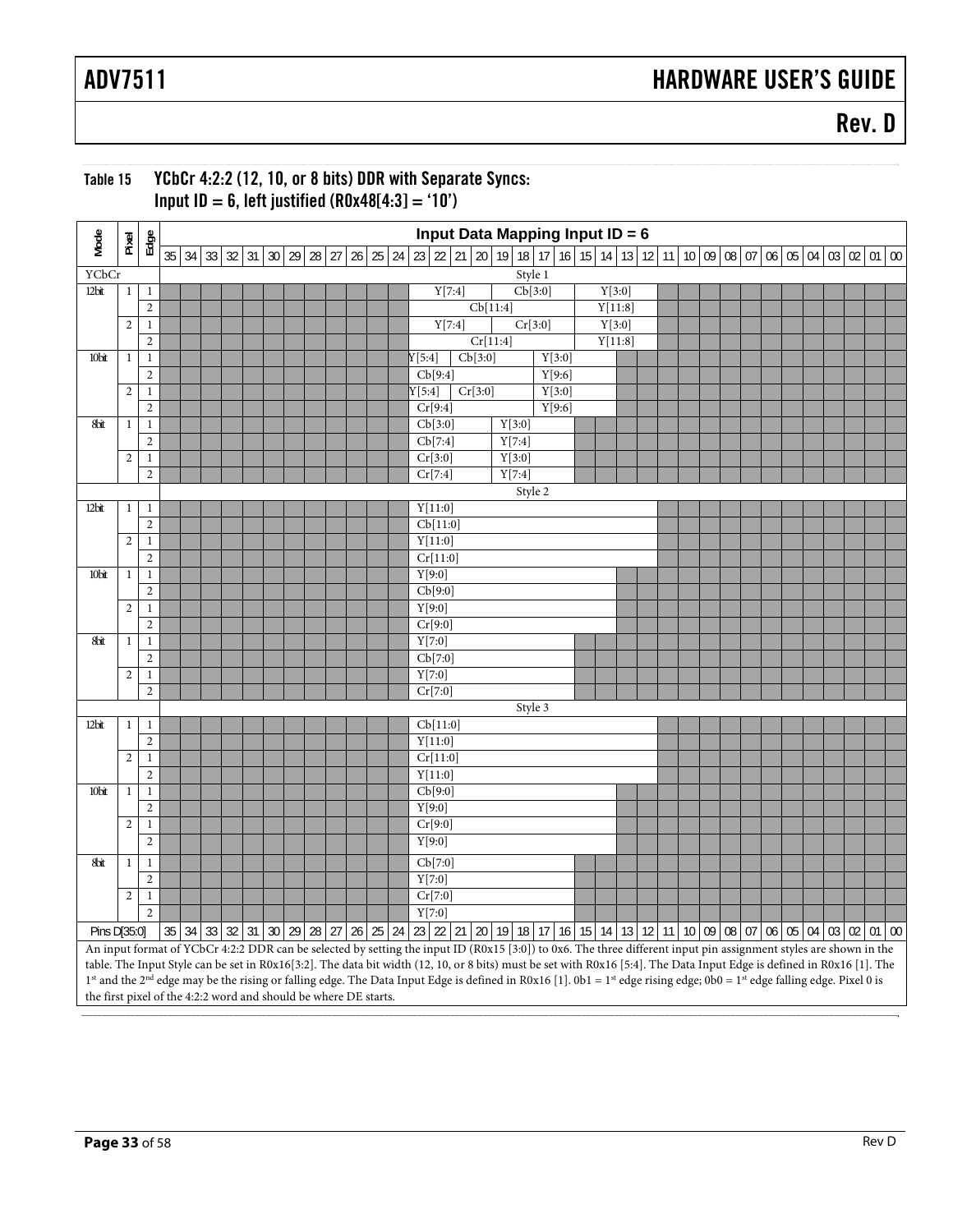| Mode<br>Edge<br>Pixel                                                                                                                                             |                                                                                                                                                                                                                                                                                                                                                      |                   |          |  |                      |       |    |  |                |                   | Input Data Mapping Input ID = 6 |                                                                          |         |  |  |  |        |                   |        |  |                |    |          |    |         |  |
|-------------------------------------------------------------------------------------------------------------------------------------------------------------------|------------------------------------------------------------------------------------------------------------------------------------------------------------------------------------------------------------------------------------------------------------------------------------------------------------------------------------------------------|-------------------|----------|--|----------------------|-------|----|--|----------------|-------------------|---------------------------------|--------------------------------------------------------------------------|---------|--|--|--|--------|-------------------|--------|--|----------------|----|----------|----|---------|--|
|                                                                                                                                                                   |                                                                                                                                                                                                                                                                                                                                                      | 35<br>33<br>34    | 32 31 30 |  | 29                   | 28 27 | 26 |  | 25 24 23 22 21 |                   |                                 | $\overline{20}$ 19   18   17   16   15   14   13   12   11               |         |  |  |  |        |                   |        |  | 10 09 08 07 06 |    | 05 04 03 | 02 | 01 00   |  |
| YCbCr                                                                                                                                                             |                                                                                                                                                                                                                                                                                                                                                      |                   |          |  |                      |       |    |  |                |                   |                                 |                                                                          | Style 1 |  |  |  |        |                   |        |  |                |    |          |    |         |  |
| 12bit<br>$\mathbf{1}$<br>$\mathbf{1}$                                                                                                                             |                                                                                                                                                                                                                                                                                                                                                      | Y[7:4]            |          |  |                      |       |    |  |                |                   | Cb[3:0]                         |                                                                          |         |  |  |  |        |                   | Y[3:0] |  |                |    |          |    |         |  |
| $\overline{2}$                                                                                                                                                    |                                                                                                                                                                                                                                                                                                                                                      | Cb[11:8]          |          |  |                      |       |    |  |                |                   | Cb[7:4]                         |                                                                          |         |  |  |  |        | Y[11:8]           |        |  |                |    |          |    |         |  |
| $\overline{2}$<br>$\mathbf{1}$                                                                                                                                    |                                                                                                                                                                                                                                                                                                                                                      | Y[7:4]            |          |  |                      |       |    |  |                |                   | Cr[3:0]                         |                                                                          |         |  |  |  |        |                   | Y[3:0] |  |                |    |          |    |         |  |
| $\overline{c}$                                                                                                                                                    |                                                                                                                                                                                                                                                                                                                                                      | Cr[11:8]          |          |  |                      |       |    |  |                | Cr[7:4]           |                                 |                                                                          |         |  |  |  |        | Y[11:8]           |        |  |                |    |          |    |         |  |
| $\,1$<br>10 <sub>bit</sub><br>1                                                                                                                                   |                                                                                                                                                                                                                                                                                                                                                      | Cb[3:2]<br>Y[5:4] |          |  |                      |       |    |  |                |                   | Cb[1:0]Y[3:2]                   |                                                                          |         |  |  |  |        | Y[1:0]            |        |  |                |    |          |    |         |  |
| $\overline{c}$                                                                                                                                                    |                                                                                                                                                                                                                                                                                                                                                      | Cb[9:6]           |          |  |                      |       |    |  |                |                   | Cb[5:4]Y[9:8]                   |                                                                          |         |  |  |  |        | Y[7:6]            |        |  |                |    |          |    |         |  |
| $\overline{2}$<br>$\mathbf{1}$                                                                                                                                    |                                                                                                                                                                                                                                                                                                                                                      | Y [5:4] Cr [3:2]  |          |  |                      |       |    |  | Cr[1:0]        |                   | Y[3:2]                          |                                                                          |         |  |  |  | Y[1:0] |                   |        |  |                |    |          |    |         |  |
| $\overline{c}$                                                                                                                                                    |                                                                                                                                                                                                                                                                                                                                                      | Cr[9:6]           |          |  |                      |       |    |  |                |                   | $Cr[5:4]$ Y[9:6]                |                                                                          |         |  |  |  |        | Y[5:4]            |        |  |                |    |          |    |         |  |
| $\mathbf{1}$<br>8bit<br>$\mathbf{1}$                                                                                                                              |                                                                                                                                                                                                                                                                                                                                                      | Cb[3:0]           |          |  |                      |       |    |  |                | Y[3:0]            |                                 |                                                                          |         |  |  |  |        |                   |        |  |                |    |          |    |         |  |
| $\overline{2}$                                                                                                                                                    |                                                                                                                                                                                                                                                                                                                                                      | Cb[7:4]           |          |  |                      |       |    |  |                | Y[7:4]            |                                 |                                                                          |         |  |  |  |        |                   |        |  |                |    |          |    |         |  |
| $\overline{2}$<br>$\,1\,$                                                                                                                                         |                                                                                                                                                                                                                                                                                                                                                      | Cr[3:0]           |          |  |                      |       |    |  |                | Y[3:0]            |                                 |                                                                          |         |  |  |  |        |                   |        |  |                |    |          |    |         |  |
| $\overline{2}$                                                                                                                                                    |                                                                                                                                                                                                                                                                                                                                                      | Cr[7:4]           |          |  |                      |       |    |  |                | Y[7:4]            |                                 |                                                                          |         |  |  |  |        |                   |        |  |                |    |          |    |         |  |
| 12bit                                                                                                                                                             |                                                                                                                                                                                                                                                                                                                                                      | Y[11:8]           |          |  |                      |       |    |  |                |                   |                                 |                                                                          | Style 2 |  |  |  |        |                   |        |  |                |    |          |    |         |  |
| $\mathbf{1}$<br>1<br>$\sqrt{2}$                                                                                                                                   |                                                                                                                                                                                                                                                                                                                                                      | Cb[11:8]          |          |  |                      |       |    |  |                | Y[7:4]<br>Cb[7:4] |                                 |                                                                          |         |  |  |  |        | Y[3:0]<br>Cb[3:0] |        |  |                |    |          |    |         |  |
| $\overline{2}$<br>$\mathbf{1}$                                                                                                                                    |                                                                                                                                                                                                                                                                                                                                                      | Y[11:8]           |          |  |                      |       |    |  |                | Y[7:4]            |                                 |                                                                          |         |  |  |  |        | Y[3:0]            |        |  |                |    |          |    |         |  |
| $\overline{2}$                                                                                                                                                    |                                                                                                                                                                                                                                                                                                                                                      | Cr[11:8]          |          |  |                      |       |    |  |                | Cr[7:4]           |                                 |                                                                          |         |  |  |  |        | Cr[3:0]           |        |  |                |    |          |    |         |  |
| $\,1\,$<br>10bit<br>$\mathbf{1}$                                                                                                                                  |                                                                                                                                                                                                                                                                                                                                                      | Y[9:6]            |          |  |                      |       |    |  |                | Y[5:2]            |                                 |                                                                          |         |  |  |  | Y[1:0] |                   |        |  |                |    |          |    |         |  |
| $\sqrt{2}$                                                                                                                                                        |                                                                                                                                                                                                                                                                                                                                                      | Cb[9:6]           |          |  |                      |       |    |  |                | Cb[5:2]           |                                 |                                                                          |         |  |  |  |        | Cb[1:0]           |        |  |                |    |          |    |         |  |
| $\overline{2}$<br>$\mathbf{1}$                                                                                                                                    |                                                                                                                                                                                                                                                                                                                                                      | Y[9:6]            |          |  |                      |       |    |  |                | Y[5:2]            |                                 |                                                                          |         |  |  |  | Y[1:0] |                   |        |  |                |    |          |    |         |  |
| $\overline{2}$                                                                                                                                                    |                                                                                                                                                                                                                                                                                                                                                      | Cr[9:6]           |          |  |                      |       |    |  |                | Cr[5:2]           |                                 |                                                                          |         |  |  |  |        | Cr[1:0]           |        |  |                |    |          |    |         |  |
| $\,1\,$<br>8bit<br>1                                                                                                                                              |                                                                                                                                                                                                                                                                                                                                                      | Y[7:0]            |          |  |                      |       |    |  |                | Y[7:0]            |                                 |                                                                          |         |  |  |  |        |                   |        |  |                |    |          |    |         |  |
| $\overline{2}$                                                                                                                                                    |                                                                                                                                                                                                                                                                                                                                                      | Cb[7:0]           |          |  |                      |       |    |  |                | Cb[7:0]           |                                 |                                                                          |         |  |  |  |        |                   |        |  |                |    |          |    |         |  |
| $\overline{2}$<br>$\,1\,$                                                                                                                                         |                                                                                                                                                                                                                                                                                                                                                      | Y[7:0]            |          |  |                      |       |    |  |                | Y[7:0]            |                                 |                                                                          |         |  |  |  |        |                   |        |  |                |    |          |    |         |  |
| $\overline{c}$                                                                                                                                                    |                                                                                                                                                                                                                                                                                                                                                      | Cr[7:0]           |          |  |                      |       |    |  |                | Cr[7:0]           |                                 |                                                                          |         |  |  |  |        |                   |        |  |                |    |          |    |         |  |
|                                                                                                                                                                   |                                                                                                                                                                                                                                                                                                                                                      |                   |          |  |                      |       |    |  |                |                   |                                 |                                                                          | Style 3 |  |  |  |        |                   |        |  |                |    |          |    |         |  |
| 12bit<br>$\mathbf{1}$<br>$\mathbf{1}$                                                                                                                             |                                                                                                                                                                                                                                                                                                                                                      | Cb[11:8]          |          |  |                      |       |    |  |                | Cb[7:4]           |                                 |                                                                          |         |  |  |  |        | Cb[3:0]           |        |  |                |    |          |    |         |  |
| $\overline{c}$                                                                                                                                                    |                                                                                                                                                                                                                                                                                                                                                      | Y[11:0]           |          |  |                      |       |    |  |                | Y[7:4]            |                                 |                                                                          |         |  |  |  |        | Y[3:0]            |        |  |                |    |          |    |         |  |
| $\overline{2}$<br>$\mathbf{1}$                                                                                                                                    |                                                                                                                                                                                                                                                                                                                                                      | Cr[11:0]          |          |  |                      |       |    |  |                | Cr[7:4]           |                                 |                                                                          |         |  |  |  |        | Cr[3:0]           |        |  |                |    |          |    |         |  |
| $\overline{2}$                                                                                                                                                    |                                                                                                                                                                                                                                                                                                                                                      | Y[11:0]           |          |  |                      |       |    |  |                | Y[7:4]            |                                 |                                                                          |         |  |  |  |        | Y[3:0]            |        |  |                |    |          |    |         |  |
| $\,1\,$<br>10 <sup>h</sup><br>$\mathbf{1}$                                                                                                                        |                                                                                                                                                                                                                                                                                                                                                      | Cb[9:6]           |          |  |                      |       |    |  |                | Cb[5:2]           |                                 |                                                                          |         |  |  |  |        | Cb[1:0]           |        |  |                |    |          |    |         |  |
| $\overline{2}$                                                                                                                                                    |                                                                                                                                                                                                                                                                                                                                                      | Y[9:6]            |          |  |                      |       |    |  |                | Y[5:2]            |                                 |                                                                          |         |  |  |  | Y[1:0] |                   |        |  |                |    |          |    |         |  |
| $\overline{2}$<br>$\mathbf{1}$                                                                                                                                    |                                                                                                                                                                                                                                                                                                                                                      | Cr[9:6]           |          |  |                      |       |    |  |                | Cr[5:2]           |                                 |                                                                          |         |  |  |  |        | Cr[1:0]           |        |  |                |    |          |    |         |  |
| $\overline{2}$                                                                                                                                                    |                                                                                                                                                                                                                                                                                                                                                      | Y[9:6]            |          |  |                      |       |    |  |                | Y[5:2]            |                                 |                                                                          |         |  |  |  |        | Y[1:0]            |        |  |                |    |          |    |         |  |
| 8bit<br>$\mathbf{1}$<br>$\mathbf{1}$                                                                                                                              |                                                                                                                                                                                                                                                                                                                                                      | Cb[7:4]           |          |  |                      |       |    |  |                | Cb[3:0]           |                                 |                                                                          |         |  |  |  |        |                   |        |  |                |    |          |    |         |  |
| $\overline{2}$                                                                                                                                                    |                                                                                                                                                                                                                                                                                                                                                      | Y[7:4]            |          |  |                      |       |    |  |                | Y[3:0]            |                                 |                                                                          |         |  |  |  |        |                   |        |  |                |    |          |    |         |  |
| $\overline{2}$<br>$\mathbf{1}$                                                                                                                                    |                                                                                                                                                                                                                                                                                                                                                      | Cr[7:4]           |          |  |                      |       |    |  |                | Cr[3:0]           |                                 |                                                                          |         |  |  |  |        |                   |        |  |                |    |          |    |         |  |
| $\overline{c}$                                                                                                                                                    |                                                                                                                                                                                                                                                                                                                                                      | Y[7:4]            |          |  |                      |       |    |  |                | Y[3:0]            |                                 |                                                                          |         |  |  |  |        |                   |        |  |                |    |          |    |         |  |
| Pins $D[35:0]$                                                                                                                                                    |                                                                                                                                                                                                                                                                                                                                                      | 35 34<br>33 32 31 |          |  | 30 29 28 27 26 25 24 |       |    |  |                |                   | 23 22 21                        | 20   19   18   17   16   15   14   13   12   11   10   09   08   07   06 |         |  |  |  |        |                   |        |  |                | 05 | 04 03 02 |    | $01$ 00 |  |
| An input format of YCbCr 4:2:2 DDR can be selected by setting the input ID (R0x15 [3:0]) to 0x6. The three different input pin assignment styles are shown in the |                                                                                                                                                                                                                                                                                                                                                      |                   |          |  |                      |       |    |  |                |                   |                                 |                                                                          |         |  |  |  |        |                   |        |  |                |    |          |    |         |  |
|                                                                                                                                                                   |                                                                                                                                                                                                                                                                                                                                                      |                   |          |  |                      |       |    |  |                |                   |                                 |                                                                          |         |  |  |  |        |                   |        |  |                |    |          |    |         |  |
|                                                                                                                                                                   | table. The Input Style can be set in R0x16[3:2]. The data bit width (12, 10, or 8 bits) must be set with R0x16 [5:4]. The Data Input Edge is defined in R0x16 [1]. The<br>1st and the $2nd$ edge may be the rising or falling edge. The Data Input Edge is defined in R0x16 [1]. 0b1 = 1st edge rising edge; 0b0 = 1st edge falling edge. Pixel 0 is |                   |          |  |                      |       |    |  |                |                   |                                 |                                                                          |         |  |  |  |        |                   |        |  |                |    |          |    |         |  |
| the first pixel of the 4:2:2 word and should be where DE starts.                                                                                                  |                                                                                                                                                                                                                                                                                                                                                      |                   |          |  |                      |       |    |  |                |                   |                                 |                                                                          |         |  |  |  |        |                   |        |  |                |    |          |    |         |  |

## <span id="page-33-1"></span><span id="page-33-0"></span>Table 16 YCbCr 4:2:2 (12, 10, or 8 bits) DDR with Separate Syncs: Input ID = 6, evenly distributed  $(R0x48[4:3] = '00')$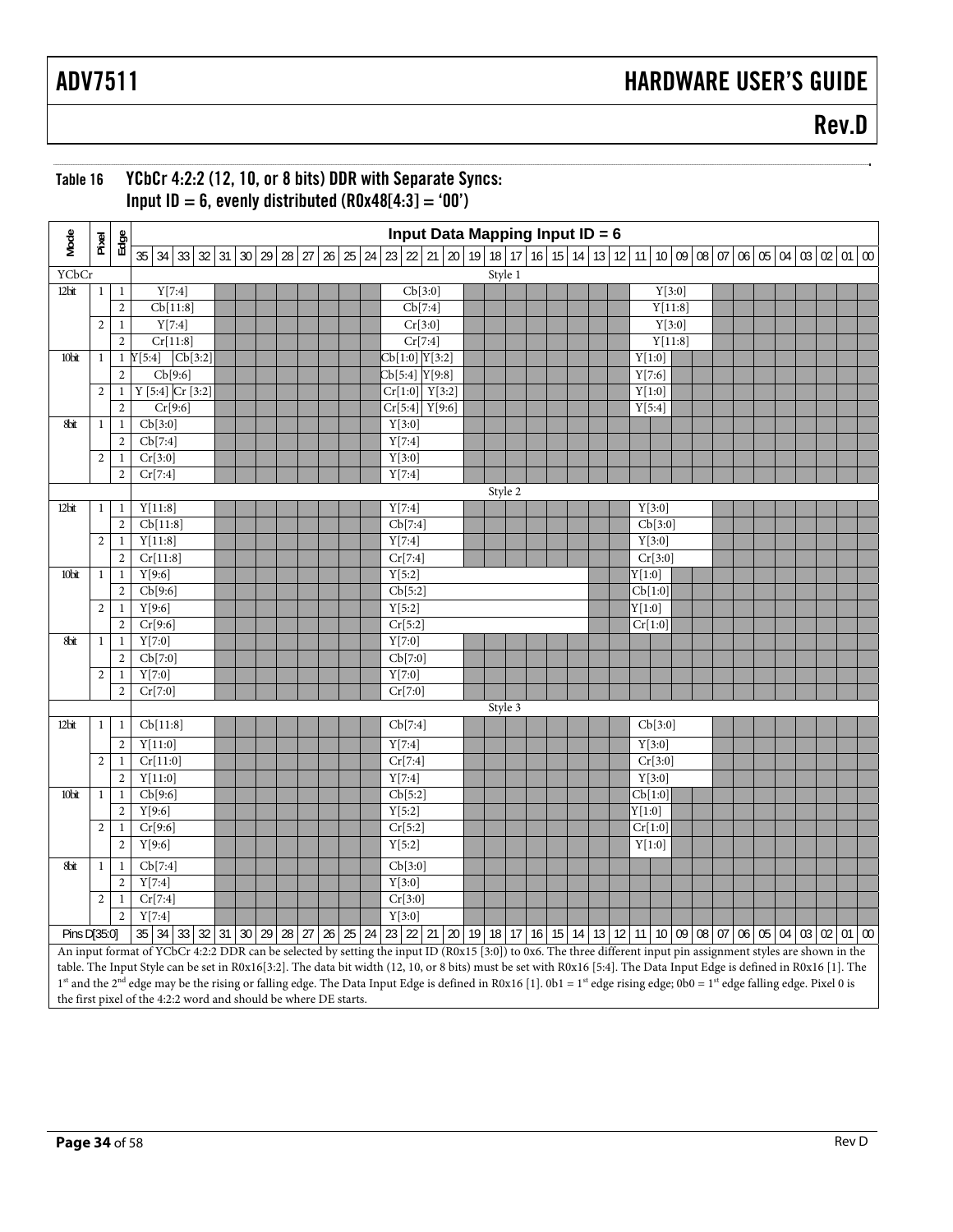<span id="page-34-3"></span><span id="page-34-2"></span><span id="page-34-1"></span>

## <span id="page-34-0"></span>6.1.3 **Audio Data Capture Block**

The ADV7511 supports multiple audio interfaces and formats: I2S, SPDIF, DSD, DST, and HBR. The ADV7511 supports audio input frequencies of 32kHz, 44.1kHz, 48kHz, 88.2kHz, 96kHz, 176.4kHz, 192kHz, and higher (with use of HBR). The MCLK signal is optional unless specifically listed in ▶ [Table 17.](#page-35-2) The I2S audio inputs can support standard I2S, left-justified serial audio, right-justified serial audio and AES3 stream formats. The Audio Data Capture Block captures the audio samples and converts them into audio packets which are sent through the HDMI link (if the ADV7511 is set in HDMI mode). Please refer to the ADV7511 Programming Guide for more information.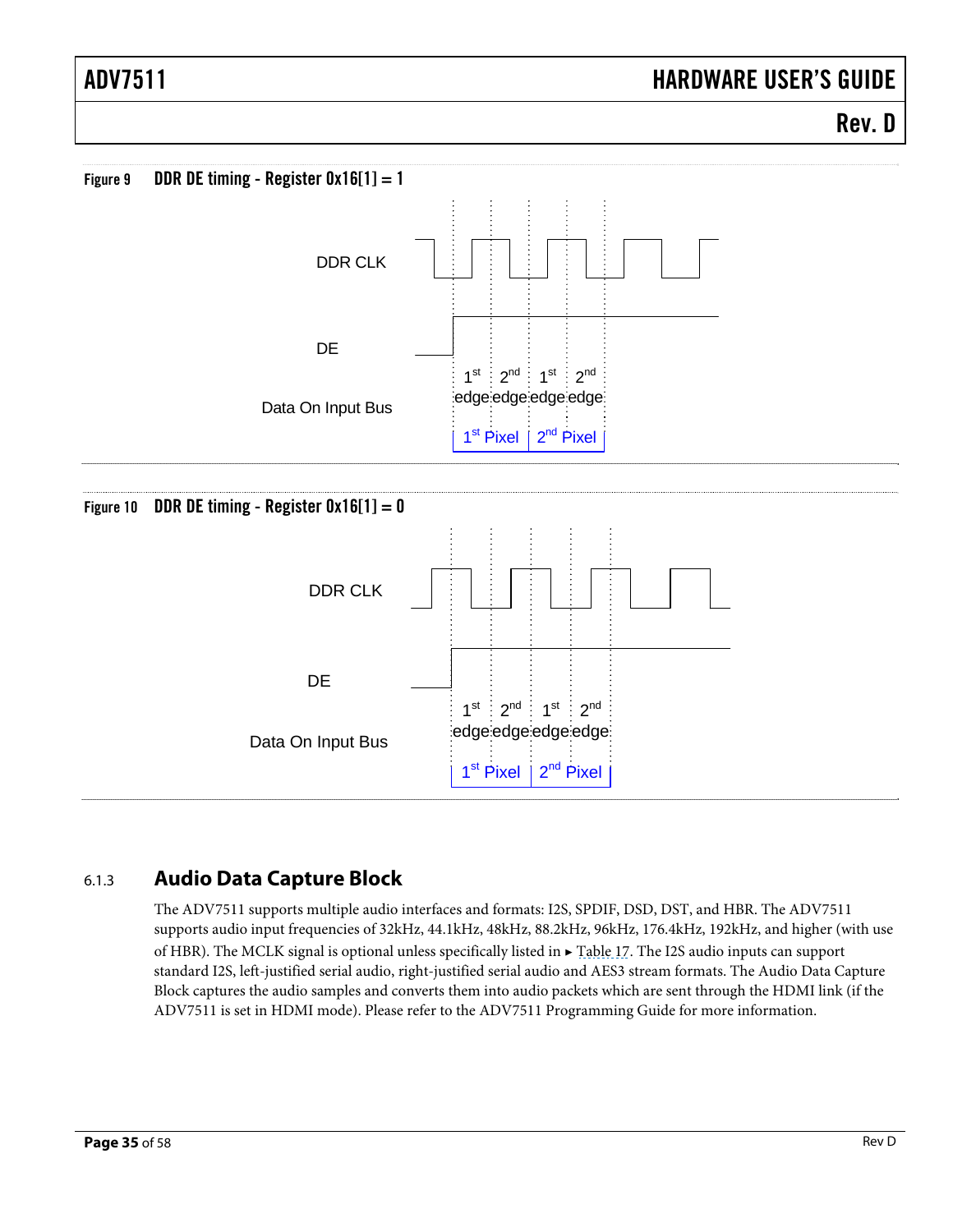#### <span id="page-35-1"></span><span id="page-35-0"></span>6.1.3.1 **Supported Audio Input Format and Implementation**

ADV7511 is capable of receiving audio data for packetization and transmission over the HDMI interface in any of the following formats:

- Inter IC Sound (I2S)
- Sony/Philips Digital Interface (SPDIF)
- Direct Stream Digital audio (DSD)
- Direct Stream Transfer (DST)
- High Bit-Rate (HBR)

[Table 17](#page-35-2) illustrates the many audio input and output options that are available with the ADV7511. Unless specifically listed as a clock requirement, the MCLK is optional.

<span id="page-35-2"></span>

| Table 17 |  |  |  | Audio input format summary |
|----------|--|--|--|----------------------------|
|----------|--|--|--|----------------------------|

|                        |                      | Input                |                                  | <b>Output</b>           |                      |                        |                                |  |  |  |  |
|------------------------|----------------------|----------------------|----------------------------------|-------------------------|----------------------|------------------------|--------------------------------|--|--|--|--|
| Audio<br><b>Select</b> | <b>Audio</b><br>Mode | 125<br><b>Format</b> | <b>Data</b><br><b>Input Pins</b> | Clock(s)                | <b>Encoding</b>      | <b>Format</b>          | <b>Output Packet Type</b>      |  |  |  |  |
| R0x0A[6:4]             | R0x0A[4:3]           | R0x0C[1:0]           |                                  |                         |                      |                        |                                |  |  |  |  |
| 000                    | $***$                | 00                   | 25[3:0]                          | <b>SCLK &amp; LRCLK</b> | Normal               | Standard I2S           | Audio Sample Packet            |  |  |  |  |
| 000                    | $***$                | 01                   | 25[3:0]                          | <b>SCLK &amp; LRCLK</b> | Normal               | <b>Right Justified</b> | Audio Sample Packet            |  |  |  |  |
| 000                    | $***$                | 10                   | 25[3:0]                          | <b>SCLK &amp; LRCLK</b> | Normal               | Left Justified         | Audio Sample Packet            |  |  |  |  |
| 000                    | $***$                | 11                   | 25[3:0]                          | <b>SCLK &amp; LRCLK</b> | Normal               | <b>AES3 Direct</b>     | Audio Sample Packet            |  |  |  |  |
| 001                    | 00                   | $***$                | <b>SPDIF</b>                     | <b>MCLK</b>             | <b>Bi-Phase Mark</b> | IEC60958 or IEC61937   | Audio Sample Packet            |  |  |  |  |
| 010                    | $0^*$                | $***$                | DSD[5:0] &<br> 2S[4:3]           | DSD_CLK                 | Normal               | <b>DSD</b>             | One Bit Audio Sample Packet    |  |  |  |  |
| 010                    | $1*$                 | $***$                | DSD[5:0] &<br> 25[4:3]           | DSD_CLK                 | SDIF-3               | <b>DSD</b>             | One Bit Audio Sample Packet    |  |  |  |  |
| 011                    | 00                   | $***$                | 25[3:0]                          | <b>SCLK &amp; LRCLK</b> | <b>Bi-Phase Mark</b> | IEC61937               | <b>HBR Audio Stream Packet</b> |  |  |  |  |
| 011                    | 01                   | 00                   | 2S[3:0]                          | <b>SCLK &amp; LRCLK</b> | Normal               | Standard I2S           | <b>HBR Audio Stream Packet</b> |  |  |  |  |
| 011                    | 01                   | 01                   | 2S[3:0]                          | <b>SCLK &amp; LRCLK</b> | Normal               | <b>Right Justified</b> | <b>HBR Audio Stream Packet</b> |  |  |  |  |
| 011                    | 01                   | 10                   | 25[3:0]                          | <b>SCLK &amp; LRCLK</b> | Normal               | Left Justified         | <b>HBR Audio Stream Packet</b> |  |  |  |  |
| 011                    | 01                   | 11                   | 2S[3:0]                          | <b>SCLK &amp; LRCLK</b> | Normal               | <b>AES3 Direct</b>     | <b>HBR Audio Stream Packet</b> |  |  |  |  |
| 011                    | 10                   | $***$                | <b>SPDIF</b>                     | <b>MCLK</b>             | <b>Bi-Phase Mark</b> | <b>IEC61937</b>        | <b>HBR Audio Stream Packet</b> |  |  |  |  |
| 011                    | 11                   | 00                   | <b>SPDIF</b>                     | <b>MCLK</b>             | Normal               | Standard I2S           | <b>HBR Audio Stream Packet</b> |  |  |  |  |
| 011                    | 11                   | 01                   | <b>SPDIF</b>                     | <b>MCLK</b>             | Normal               | <b>Right Justified</b> | <b>HBR Audio Stream Packet</b> |  |  |  |  |
| 011                    | 11                   | 10                   | <b>SPDIF</b>                     | <b>MCLK</b>             | Normal               | Left Justified         | <b>HBR Audio Stream Packet</b> |  |  |  |  |
| 011                    | 11                   | 11                   | <b>SPDIF</b>                     | <b>MCLK</b>             | Normal               | <b>IEC61937</b>        | <b>HBR Audio Stream Packet</b> |  |  |  |  |
| 100                    | $*$ 0                | $***$                | DSD[5:4]                         | DSD_CLK                 | Normal               | <b>DST Normal</b>      | <b>DST Audio Packet</b>        |  |  |  |  |
| 100                    | 01                   | $***$                | DSD[5:4]                         | DSD_CLK                 | Normal               | DST <sub>2X</sub>      | <b>DST Audio Packet</b>        |  |  |  |  |
| 100                    | 11                   | $***$                | DSD[5:4]                         | DSD_CLK                 | Normal               | DST 1X (DDR)           | <b>DST Audio Packet</b>        |  |  |  |  |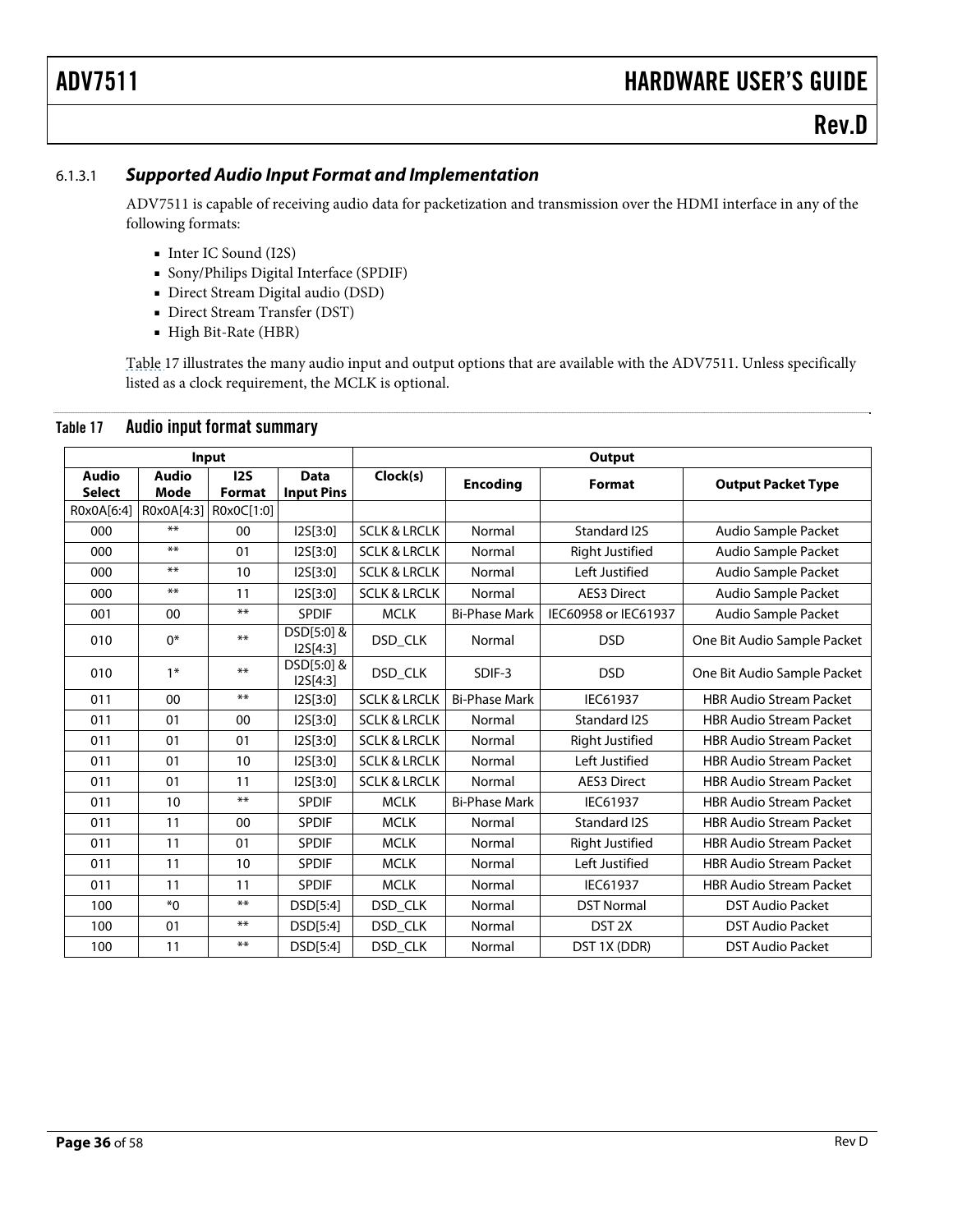#### <span id="page-36-1"></span><span id="page-36-0"></span>6.1.3.2 **Inter-IC Sound (I2S) Audio**

The ADV7511 can accommodate from two to eight channels of I2S audio at up to a 192KHz sampling rate. The ADV7511 supports standard I2S, left-justified serial audio, right-justified serial audio and AES3 stream formats via R0x0C[1:0] and sample word lengths between 16 bits and 24 bits (R0x14[3:0]).

If the I2S data changes on the rising clock edge it is recommended that it be latched into the ADV7511 on the falling edge. If the I2S data changes on the falling clock edge, it is recommended that it be latched into the ADV7511 on the rising edge. This can be specified by programming register  $R0x0B[6]$ .  $0 =$  latch on the rising clock edge; 1 = latch on the falling clock edge. For more information see the following figures:

- ▶ [Figure 11](#page-36-2) –▶ [Figure 14](#page-37-3) for format information
- ▶ [Figure 3](#page-13-2) for timing information
- ▷ Please refer to the *ADV7511 Programming Guide* for more information about configuring the audio.

The accurate transmission of audio depends upon an accurate SCLK and can be a function of the duty cycle of the SCLK. [▶Table 18](#page-36-3) specifies this duty cycle dependency. 'N' and 'CTS' values are used to reconstruct the audio data and if the 'N' value is an odd number, the SCLK duty cycle must be within the range of  $49 - 51\%$ ; if the 'N' value is an even number and the audio is in a 32 bit format the SCLK duty cycle requirements can be in a much wider range of 40 – 60%. For the case of 16 bit audio format, 'N' values which are not divisible by 4 restrict the duty cycle to 49-51% where an 'N' value which is evenly divisible by 4 may have a duty cycle from 40% - 60%.

#### <span id="page-36-3"></span>Table 18 SCLK Duty Cycle

| N value                             | <b>SCLK DC requirement</b><br>(16 bit audio) | <b>SCLK DC requirement</b><br>$(32 \text{ bit audio})$ |
|-------------------------------------|----------------------------------------------|--------------------------------------------------------|
| N is odd                            | Not supported                                | 49-51%                                                 |
| N is a even but not a multiple of 4 | 49-51%                                       | $40 - 60\%$                                            |
| N is even & a multiple of 4         | 40-60%                                       | 40-60%                                                 |

#### <span id="page-36-2"></span>Figure 11 I2S Standard Audio – Data width 16 to 24 bits per channel

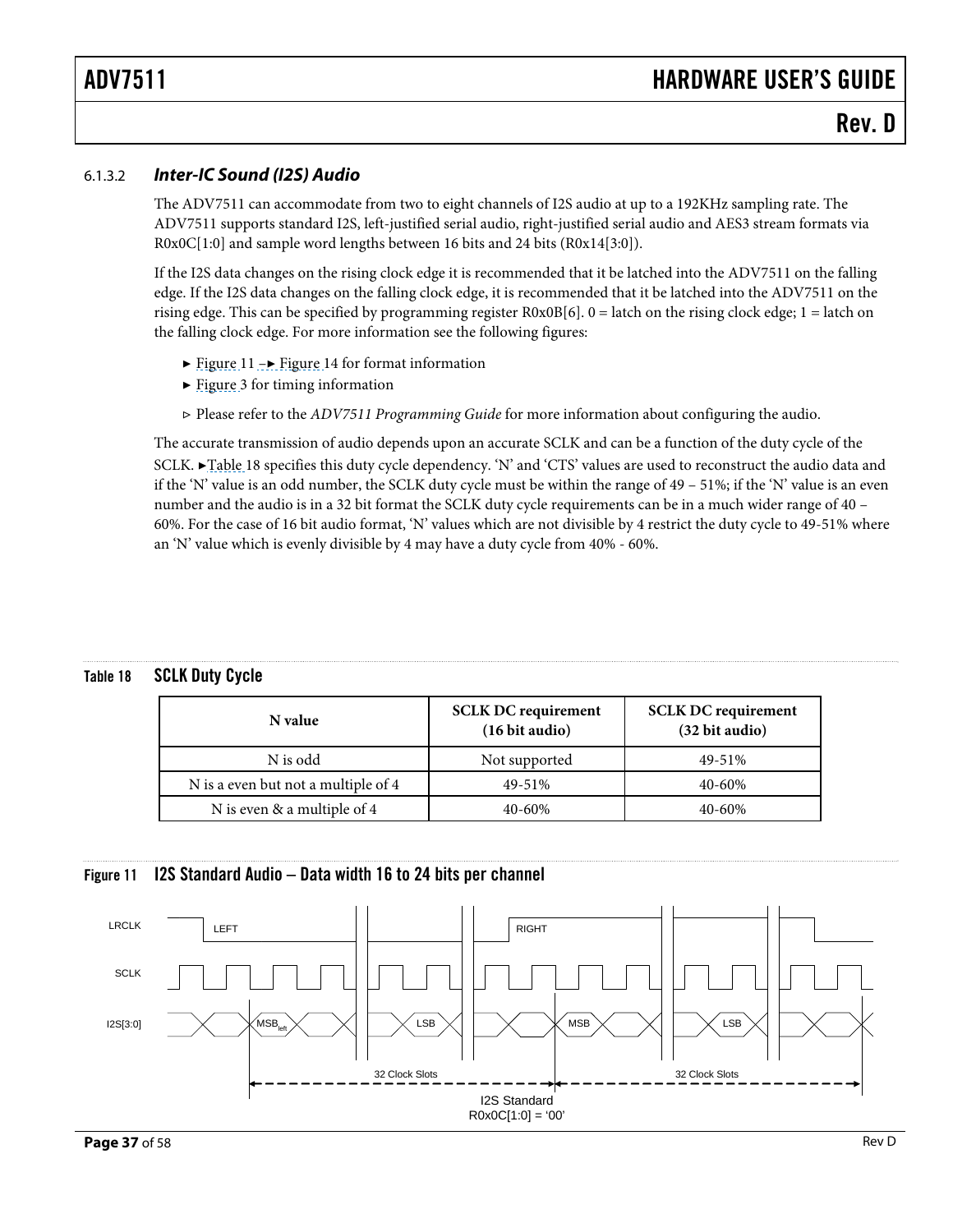## <span id="page-37-1"></span><span id="page-37-0"></span>ADV7511 HARDWARE USER'S GUIDE

## Rev.D

### Figure 12 I2S Standard Audio – 16-bit samples only



<span id="page-37-2"></span>

<span id="page-37-3"></span>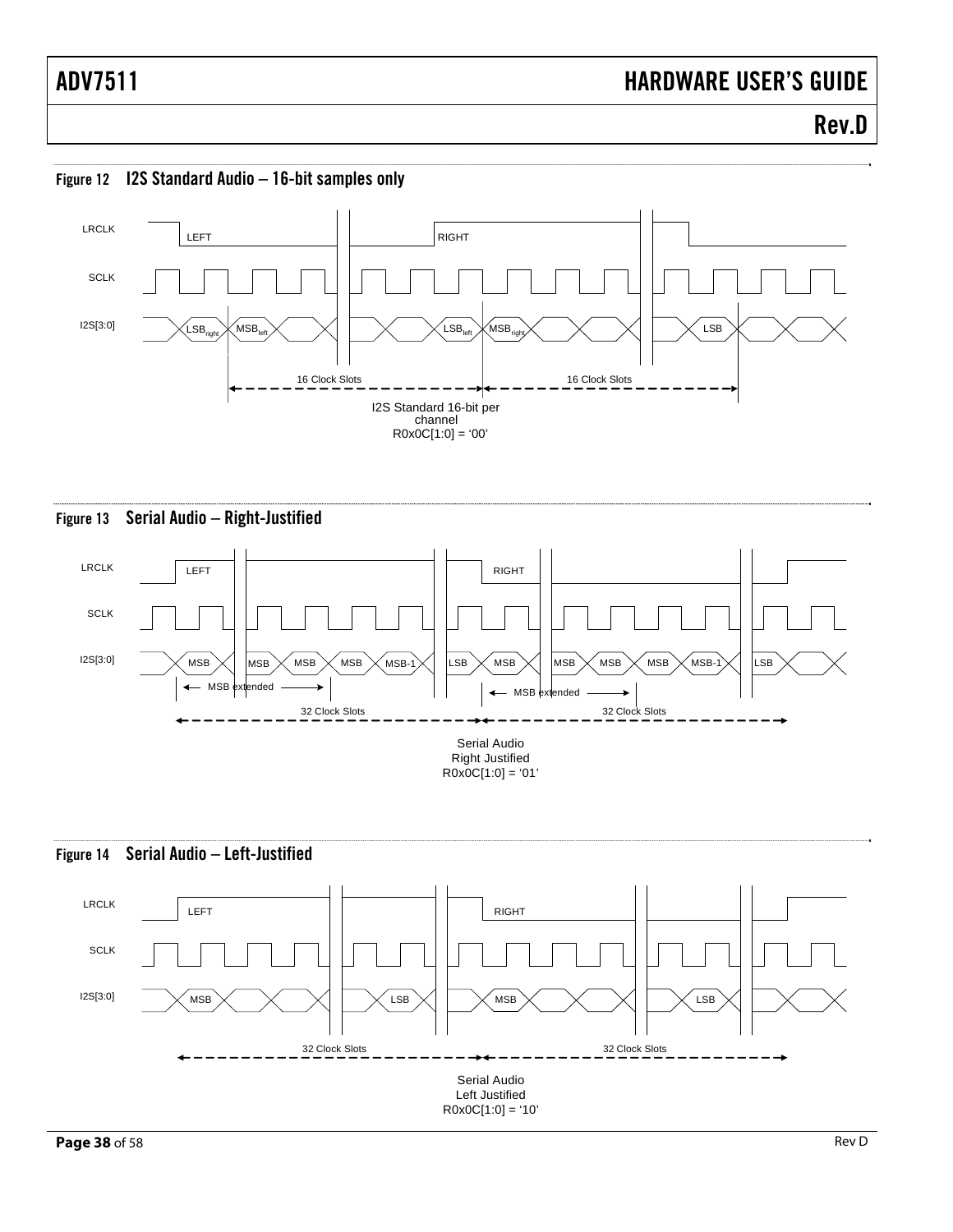#### <span id="page-38-4"></span><span id="page-38-1"></span>Figure 15 AES3 Direct Audio



R0x0C[1:0] = '11'

#### <span id="page-38-5"></span><span id="page-38-0"></span>6.1.3.3 **Sony/Philips Digital Interface (SPDIF)**

The ADV7511 is capable of accepting two-channel linear pulse code modulation (LPCM) and encoded audio up to a 192KHz sampling rate via the SPDIF. SPDIF audio input is selected by setting  $R0x0A[4] = '1'$ . The ADV7511 is capable of accepting SPDIF with or without an MCLK input. When no MCLK is present the ADV7511 generates its own MCLK internally based on the SPDIF information to sample the data and determine the CTS value. For timing information see ▶[Figure](#page-14-1)  [4.](#page-14-1)



#### <span id="page-38-3"></span><span id="page-38-2"></span>6.1.3.4 **DSD Audio**

Direct Stream Digital (DSD) Audio uses the One Bit Audio packets to transfer data across the Transition Minimized Differential Signaling (TMDS) link. Up to eight channels of DSD data can be input onto eight data lines (DSD[5:0] plus I2S3 and I2S2 if channels 7 and 8 are required) clocked by the DSD\_CLK at 2.8224MHz. For timing information see [▶Figure 5.](#page-14-2)

#### 6.1.3.5 **HBR Audio**

High Bit-Rate audio uses the HBR audio packets to transfer compressed data at rates greater than 6.144Mbps across the TMDS link. For additional information, refer to IEC61937.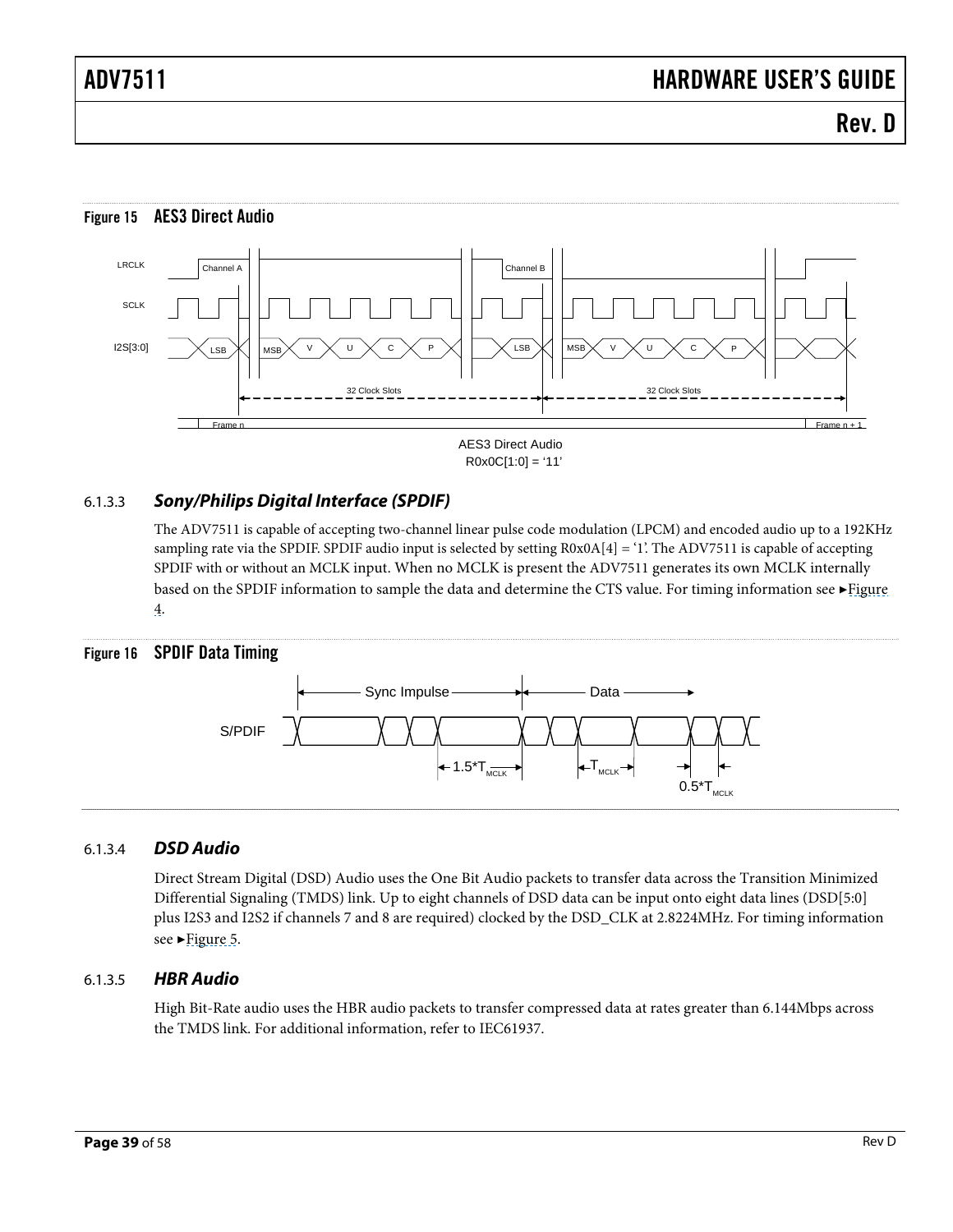#### <span id="page-39-2"></span><span id="page-39-1"></span><span id="page-39-0"></span>6.1.3.6 **DST Audio**

Direct Stream Transfer audio is compressed DSD audio. This format is sent in frames which are in time slots equal to 1/75 of a second. The DST audio packets will be used to send the data across the TMDS link. Refer to ISO/IEC14496, Part 3 for additional information.

## <span id="page-39-3"></span>6.1.4 **Hot Plug Detect (HPD) pin**

The Hot Plug Detect (HPD) pin is an input which detects if a DVI or HDMI sink is connected. If the voltage on HPD is greater than 1.2V, then the ADV7511 considers an HDMI/DVI sink is connected. If the voltage is below 1.2V, then the ADV7511 considers no sink is connected. The HPD must be connected to the HDMI connector. A 10KΩ (+/-10%) pull down resistor to ground is recommended: this ensures that 0V is present on the HPD pin when no sink is connected.

## 6.1.5 **Power Down / I2C Address (PD/AD)**

The Power Down / Address (PD/AD) input pin can be connected to GND or AVDD (through a 2KΩ (+/-10%) resistor or a control signal). The device address and power down polarity are set by the state of the PD/AD pin when the ADV7511 supplies are applied. For example, if the PD/AD pin is low (when the supplies are turned on) then the device address will be 0x72 and the power down will be active high. If the PD/AD pin is high (when the supplies are turned on), the device address will be 0x7A and the power down will be active low. The ADV7511 power state can also be controlled via I2C registers (the PD pin and PD register bit are "or'ed" together). For further information, please refer to the Power Management section of the ADV7511 Programming Guide.

## <span id="page-39-5"></span><span id="page-39-4"></span>6.1.6 **Input Voltage Tolerance**

The digital inputs (video, audio) on the ADV7511 work with 1.8V and 3.3V signal levels. The I2C ports (DDCSDA/DDCSCL and SDA/SCL) and (Consumer Electronic Control) CEC port work with 1.8V and 3.3V and are tolerant of 5V logic levels.

## 6.2 **Audio Return Channel (ARC)**

An HDMI v1.4 feature incorporated in the ADV7511 is HEAC (ARC). The Audio Return Channel is part of the HDMI Ethernet Audio return Channel (HEAC). With this capability, the TV can send back audio to the TMDS source for processing and distribution. This audio channel can be sent over a differential pair (common mode component) or on a single line. The differential signals are on the HEAC+ pin and the HEAC- pin. A single mode transmission will be on the HEAC+ line. The ARC allows audio from a display with a tuner to be sent to a receiver over the HDMI cable for better audio reproduction. All HDMI cables will support this feature and use of this can reduce the amount of cables in the system.

The audio data is a stereo L-PCM (IEC 60958-1) stream supporting 32KHz, 44.1KHz or 48KHz sampling. These represent a clock rate of respectively: 4.096MHz, 5.6448MHz and 6.144MHz.

Control of the ARC is initiated by the sink over the CEC lines. The capabilities of the source can be discovered in this fashion with the TMDS sink driving the ARC line(s).

### 6.2.1 **Unused ARC**

If the ARC function is not to be used, the input pins (51 and 52) should be tied to ground.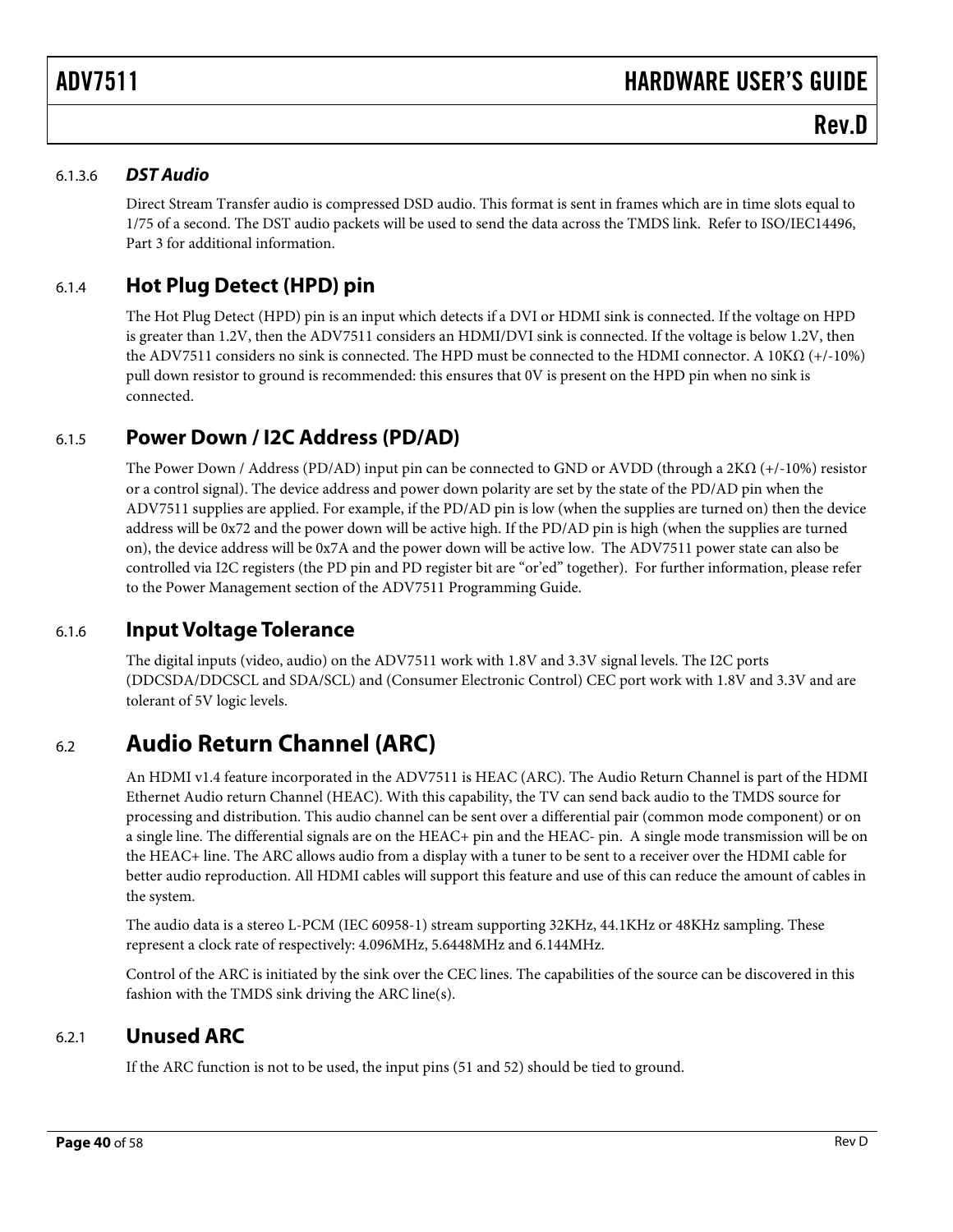### <span id="page-40-5"></span><span id="page-40-1"></span>6.2.2 **ARC Configuration**

The ADV7511's ARC receiver accepts single-ended or common mode signals and directs the resulting SPDIF signal to the SPDIF\_OUT pin as 3.3V CMOS logic levels. This is illustrated in ▶[Figure 17.](#page-40-5) Refer to the *ADV7511 Programming* Guide for more details concerning the setup and operation of the ARC receiver. The HEAC signals should be routed from the HDMI connector as 100 ohm impedance differential traces, decoupled with a 1μF capacitor and terminated with a 50 ohm  $(+/-1%)$  resistor to 1.8V.

#### Figure 17 ARC Hardware Configuration



## <span id="page-40-3"></span><span id="page-40-2"></span>6.3 **Output Connections**

### <span id="page-40-4"></span>6.3.1 **Output Formats Supported**

The ADV7511 supports the following output formats:

- 36 or 30 bit RGB 4:4:4 (Deep Color)
- 24 bit RGB 4:4:4
- 36 or 30 bit YCbCr 4:4:4 (Deep Color)
- 24 bit YCbCr 4:4:4
- 24 bit YCbCr 4:2:2

### <span id="page-40-0"></span>6.3.2 **TMDS Outputs**

The three TMDS output data channels have signals which can run up to 2.25GHz. It is highly recommended to match the length of the traces in order to minimize the following:

Intra-pair skew (skew between + and - ) Inter-pair skew (skew between Channels 0, 1, and 2 and Clock)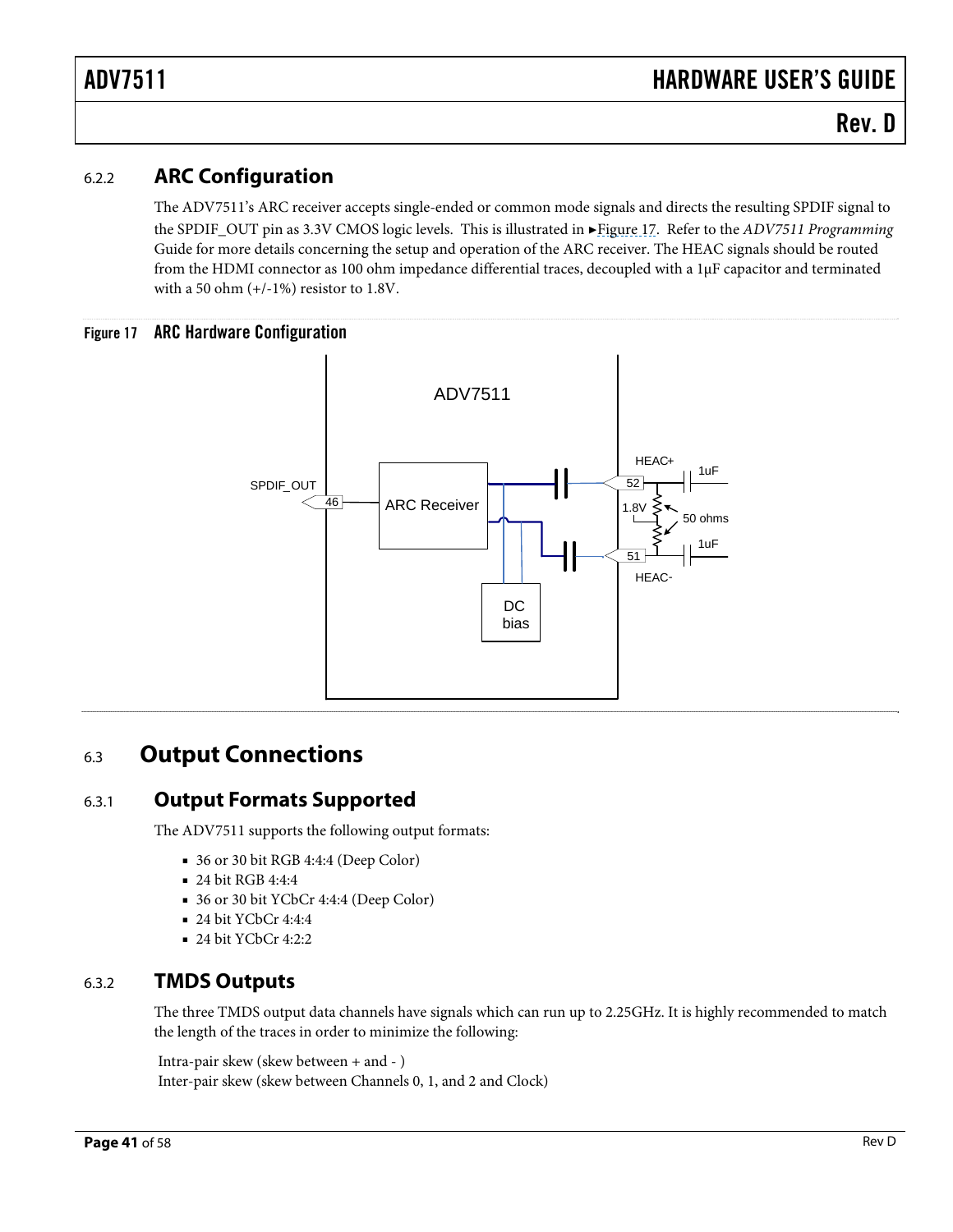<span id="page-41-0"></span>The traces should also have a 50 Ohm transmission line impedance characteristic (100 Ohms differential). This is very important to avoid any reflections, thus outputting the best Eye Diagram. Also minimize the trace length as much as possible to minimize the resistance path. This is generally done by placing the ADV7511 close to the HDMI connector.

#### <span id="page-41-2"></span><span id="page-41-1"></span>6.3.2.1 **ESD Protection**

In order to provide ESD protection to the TMDS differential pairs, it is recommended that low capacitance (<.6pF) varistors are used, such as the Panasonic EZAEG2A device. Please refer to [▶Figure 27](#page-54-1) for connection of the varistors. These should be placed as close to the TMDS lines as possible.

#### <span id="page-41-3"></span>6.3.2.2 **EMI Prevention**

If it is necessary to reduce the EMI emissions (predominantly at higher frequencies), we recommend use of common mode chokes placed in the TMDS lines as close to the ADV7511 as is possible. Two such options are the Murata DLW21SN670HQ2L (67 ohm) or DLW21SN900SHQ2 (90 ohm).

## <span id="page-41-4"></span>6.3.3 **Display Data Channel (DDC) pins**

The Display Data Channel (DDCSCL and DDCSDA) pins need to have the minimum amount of capacitance loading to ensure the best signal integrity. The DDCSCL and DDCSDA capacitance loading must be less than 50pF to meet the HDMI compliance specification. The DDCSCL and DDCSDA must be connected to the HDMI connector and a pullup resistor to 5V is required. The pull-up resistor must have a value between 1.5K $\Omega$  and 2K $\Omega$ . The Enhanced Display Identification Data (EDID) EEPROM on the HDMI/DVI sink is expected to have an address of 0xA0. It is recommended to match the length of the DDCSCL and DDCSDA lines.

### <span id="page-41-5"></span>6.3.4 **Interrupt Output (INT)**

The ADV7511 provides the INT (interrupt) pin in order to enable an interrupt driven system design. The interrupt pin is an open drain output. It should be pulled to a logic high level (such as 1.8V or 3.3V depending on the high logic level of the microcontroller) through a resistor (2kOhm to 5kOhm). It should also be connected to the input of the system's microcontroller. Refer to the ADV7511 Programming Guide for additional information.

### <span id="page-41-7"></span><span id="page-41-6"></span>6.3.5 **PLL Circuit**

The phase-locked loop (PLL) generates the TMDS output clock as well as clocks used internally by the ADV7511 to serialize the data. The PLL filters high-frequency jitter components to minimize the output data clock jitter.

## <span id="page-41-8"></span>6.4 **Consumer Electronic Control (CEC)**

### 6.4.1 **Unused Inputs**

If the [CEC function is not used, the CEC and CEC\\_CLK pins](#page-20-0) should be connected to ground.

## 6.4.2 **CEC Function**

The ADV7511 has a Consumer Electronic Control ([CEC\) receiver/transmitter function wh](#page-21-0)ich captures and buffers three (3) command messages and passes them on to the host. CEC is a single-wire, bidirectional interface intended to facilitate the control of any device on an HDMI network, as typified in ▶ [Figure 18,](#page-42-2) with the remote control unit or ondevice control buttons of any other device connected to the network. Defined as an optional feature in the HDMI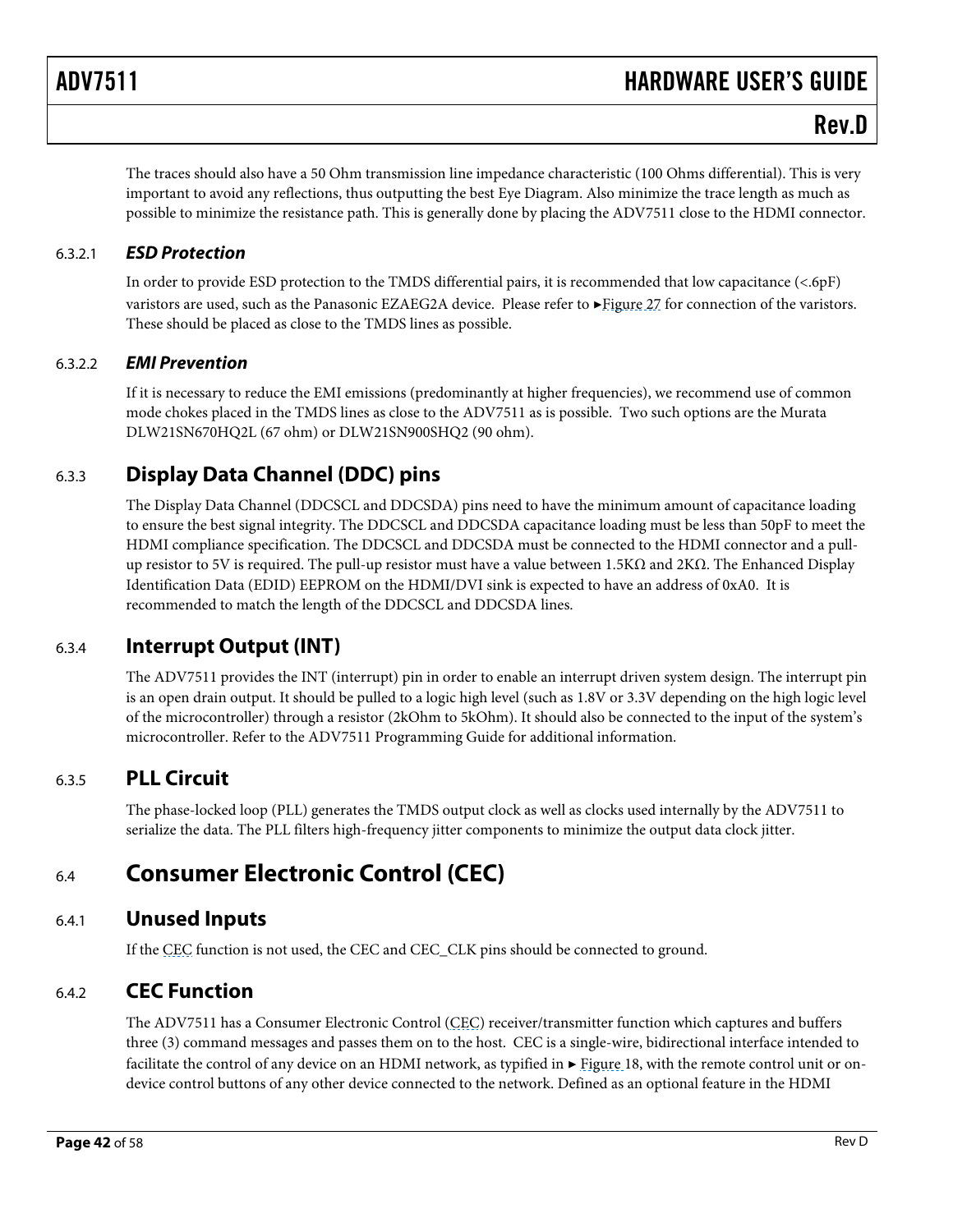<span id="page-42-0"></span>specification, it is based on the AV Link function defined in the European SCART (Syndicat des Constructeurs d'Appareils Radiorécepteurs et Téléviseurs) specification. ▶ [Table 19](#page-42-3) describes some typical end-user CEC features.

#### <span id="page-42-2"></span>Figure 18 Typical All-HDMI Home Theatre



#### <span id="page-42-3"></span>Table 19 Some useful "End-User" CEC Features:

| Feature          | Description                                                                                                                  |
|------------------|------------------------------------------------------------------------------------------------------------------------------|
| One-Touch Play   | Pushing the "play" button commands a source to play and become the<br>active video source for the TV.                        |
| Stand-By         | Pushing the "power down" button of any active device commands all<br>devices on the HDMI network to shut down.               |
| One-Touch Record | Pushing the "record" button commands a recording device to power up<br>and record the content currently displayed on the TV. |

Many of these end-user features require sending multiple messages over the CEC bus such as "Active Source," and "Routing Change," which support the CEC feature "Routing Control." This feature allows a device to play and become the active source by switching the TV's source input. If the TV is displaying another source at the time this command is used, it may place the other source into "stand-by" mode, depending on the implementation.

## <span id="page-42-1"></span>6.5 **Video Data Formatting**

Following the Input Data Capture are the options for Color Space Conversion (CSC) and for formatting between 4:4:4 and 4:2:2. Taken together these can alter an input stream from: RGB to YCbCr (4:4:4 or 4:2:2) , or YCbCr to RGB. Required video control signals such as Hsync, Vsync and Data Enable (DE) can be generated from different input formats and can be adjusted for optimum position.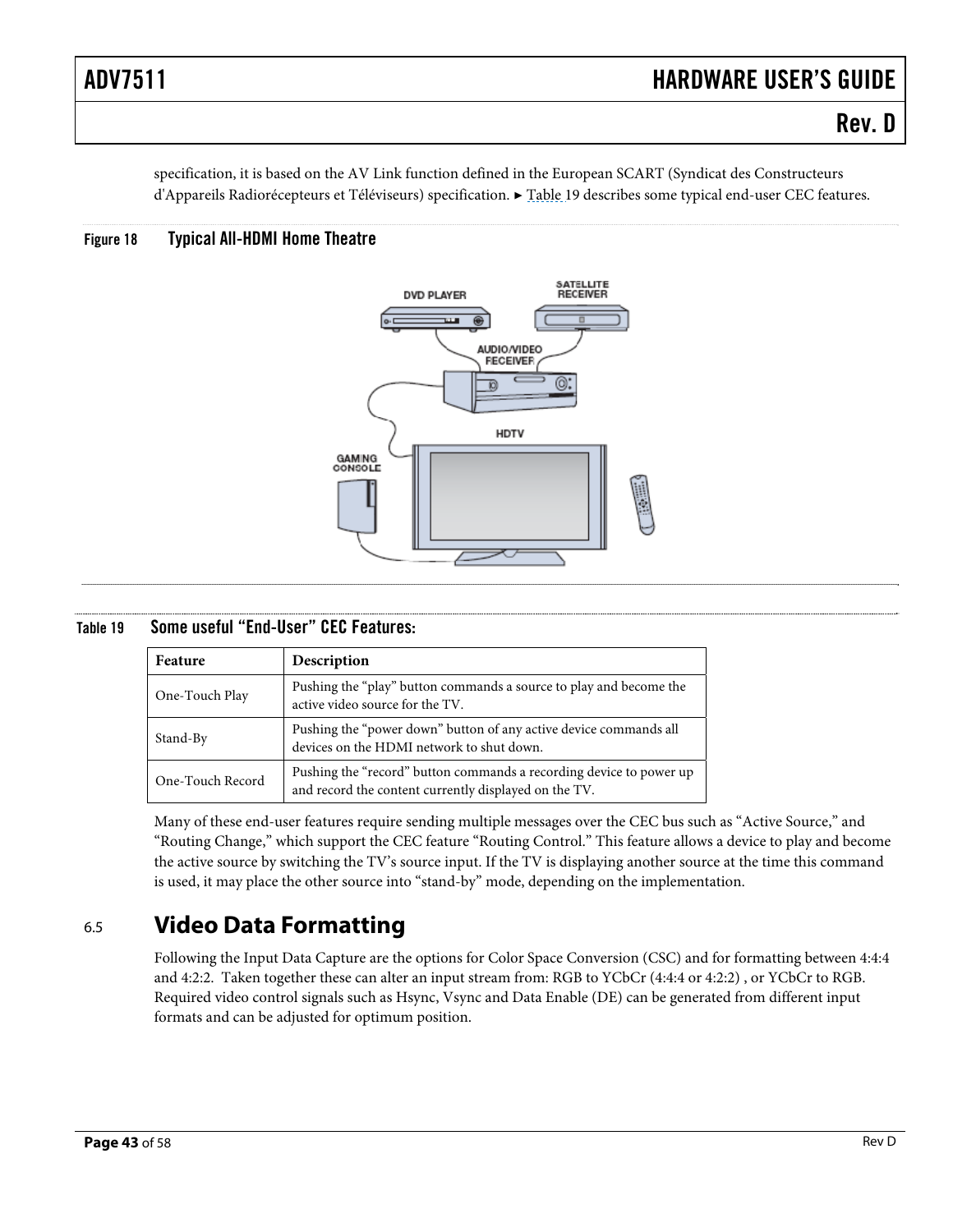### <span id="page-43-2"></span><span id="page-43-1"></span>6.5.1 **DE, Hsync and Vsync Generation**

When transmitting video data across the TMDS interface, it is necessary to have an Hsync, Vsync, and Data Enable (DE) defined for the image. There are three methods for sync input to the ADV7511. See ▶ [Figure 19](#page-43-0) for a block diagram of the sync processing capabilities.

#### **Separate Hsync, Vsync, and DE**

For this method, all necessary signals are provided so neither Sync generation nor DE generation is required. If desired, the user can adjust the Hsync and Vsync timing relative to DE (refer to Hsync and Vsync adjustment section). Also, the DE timing can be adjusted relative to Hsync and Vsync.

▷ Refer to the *ADV7511 Programming Guide* for details on how to adjust the DE and sync timing.

#### **Embedded Syncs (SAV and EAV)**

When embedded syncs are provided to the ADV7511 Hsync and Vsync need to be generated internally by the ADV7511 hardware. Registers 0x30 through 0x34 and 0x17[6:5] contain the settings for Hsync and Vsync generation in the embedded sync decoder section. The ADV7511 will use the signal generated by the EAV and SAV as the DE by default, but a new DE can also be generated. Sync adjustment is also available.

▷ Refer to the *ADV7511 Programming Guide* for details on how to program the DE and sync generator when embedded syncs are used.

#### **Separate Hsync and Vsync only**

This method requires that a DE be generated. Hsync and Vsync can also be adjusted based on the new DE if desired by enabling the Hsync and Vsync generation and setting the order to DE generation then Hsync Vsync Generation.

▷ Refer to the *ADV7511 Programming Guide* for details on how to generate DE based on the incoming sync signals.



#### <span id="page-43-0"></span>Figure 19 Sync Processing Block Diagram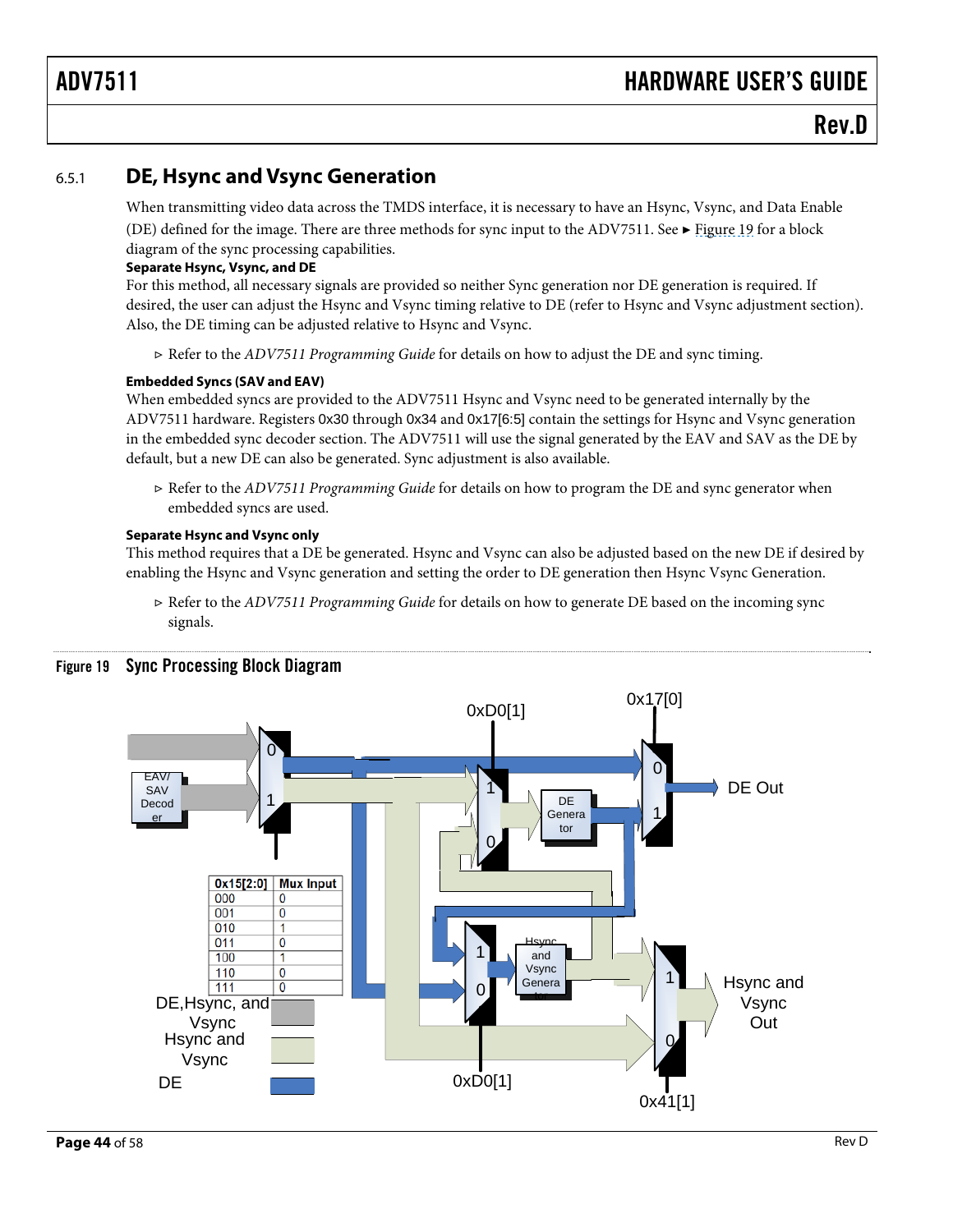## <span id="page-44-1"></span><span id="page-44-0"></span>6.5.2 **Color Space Conversion (CSC) Matrix**

The Color Space Conversion [\(CSC](#page-55-0)) matrix in the ADV7511 consists of three identical processing channels (see [▶Figure 20\)](#page-45-3). In each channel, the three input values (R,G,B or Y,Cr,Cb - see ▶[Table 20](#page-44-2)) are multiplied by three separate coefficients. In each CSC channel, the order of input remains the same – Out\_A will have the same input (In\_A, In\_B, In\_C) as Out\_B and Out\_C. The coefficients will be different for each channel. Also included is an offset value for each row of the matrix and a scaling multiple for all values. Each coefficient is 13 bit 2's complement resolution to ensure the signal integrity is maintained. The [CSC](#page-55-0) is designed to run at speeds up to 165Mhz, supporting resolutions up to [1080p](#page-55-0) at 60Hz and [UXGA](#page-55-0) at 60Hz. With "any-to-any" color space support, formats such as [RGB,](#page-55-0) YUV, YCbCr, and others are supported by the [CSC.](#page-55-0)

▷ Please refer to the *ADV7511 Programming Guide* for more information about this block.

<span id="page-44-2"></span>Table 20 Channel Assignment for Color Space Converter (CSC)

| Input        | RGB   | YCrCb | Coefficients   | Output |
|--------------|-------|-------|----------------|--------|
| In A         | Red   | Cr    |                |        |
| In B         | Green | Y     | A1, A2, A3, A4 | Out_A  |
| In $\subset$ | Blue  | Cb    |                |        |
| In A         | Red   | Cr    |                |        |
| In B         | Green | Y     | B1.B2.B3.B4    | Out B  |
| In C         | Blue  | Cb    |                |        |
| In A         | Red   | Cr    |                |        |
| In B         | Green | Y     | C1, C2, C3, C4 | Out C  |
| In C         | Blue  | Cb    |                |        |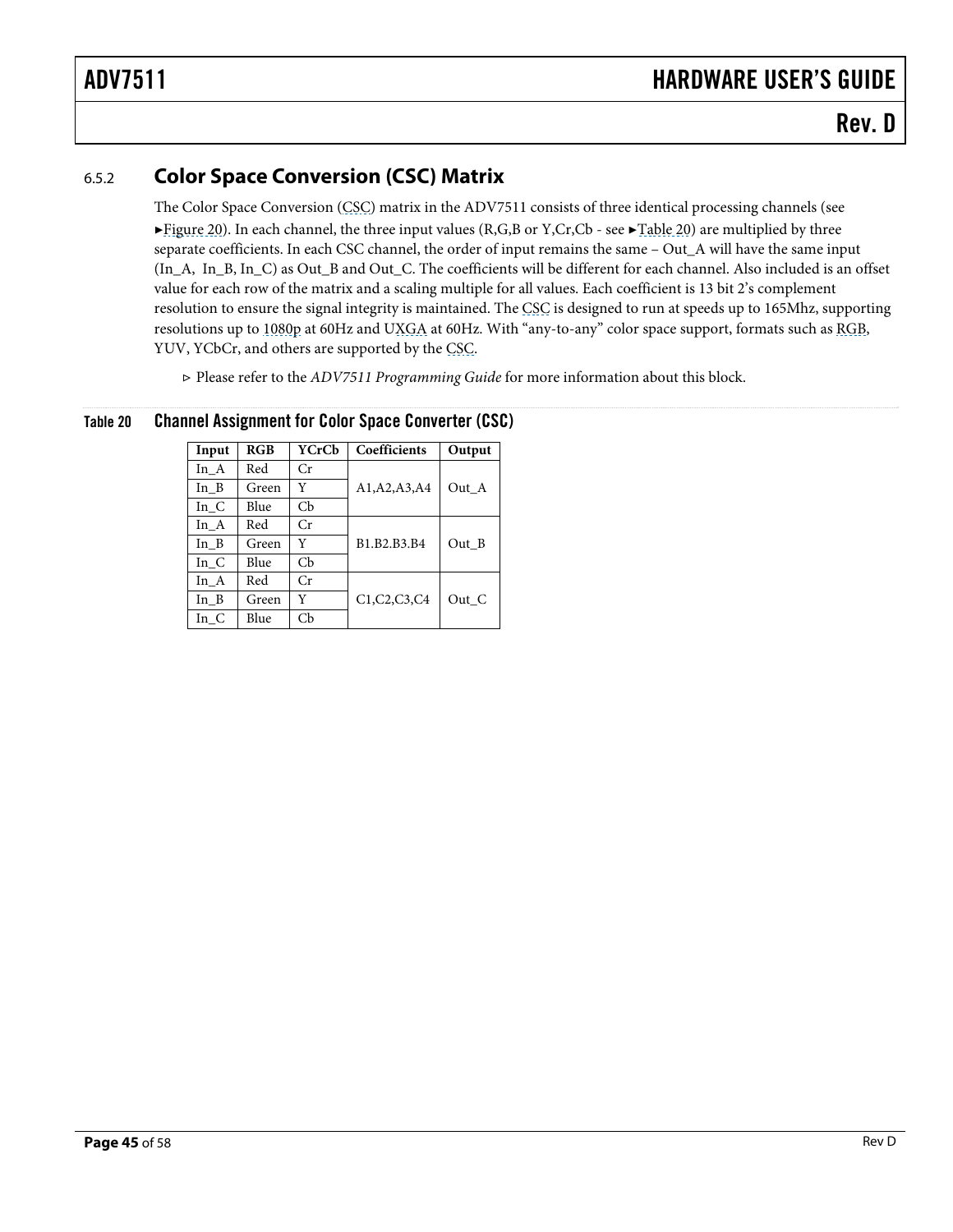#### <span id="page-45-3"></span><span id="page-45-0"></span>Figure 20 Single Channel of CSC (In\_A)



### <span id="page-45-2"></span><span id="page-45-1"></span>6.5.3 **4:2:2 to 4:4:4 and 4:4:4 to 4:2:2 Conversion Block**

The 4:2:2 to 4:4:4 conversion block can convert 4:2:2 input signals into the 4:4:4 timing format. This is necessary, for instance, if the ADV7511 is set in [DVI](#page-55-0) mode and has 4:2:2 format as its video input. The ADV7511 is also capable of performing 4:4:4 to 4:2:2 conversions.

▷ Please refer to Section 4.3.5 of the *ADV7511 Programming Guide* for more information about this block.

## 6.6 **DDC Controller**

The ADV7511 DDC Controller performs two main functions: support the system's EDID and handle HDCP.

- The ADV7511 has the ability to read and buffer the sink EDID (one segment of 256 bytes at a time) via the DDC lines. This feature eliminates the requirement for the source controller to interface directly to the sink.
- The ADV7511 DDC controller provides the path through which HDCP content protection authentication and communications occur. The ADV7511 has internal HDCP key storage (eliminating the need for an external EEPROM) and a built-in micro-controller to handle HDCP transmitter states, including handling down-stream HDCP repeaters. This provides content protection for video which prevents unauthorized digital copying. Refer to Section ▶ [6.8.2](#page-49-1) for power consumption of HDCP.
- ▷ Please refer to Section 4.5 of the *ADV7511 Programming Guide* for more information about this block.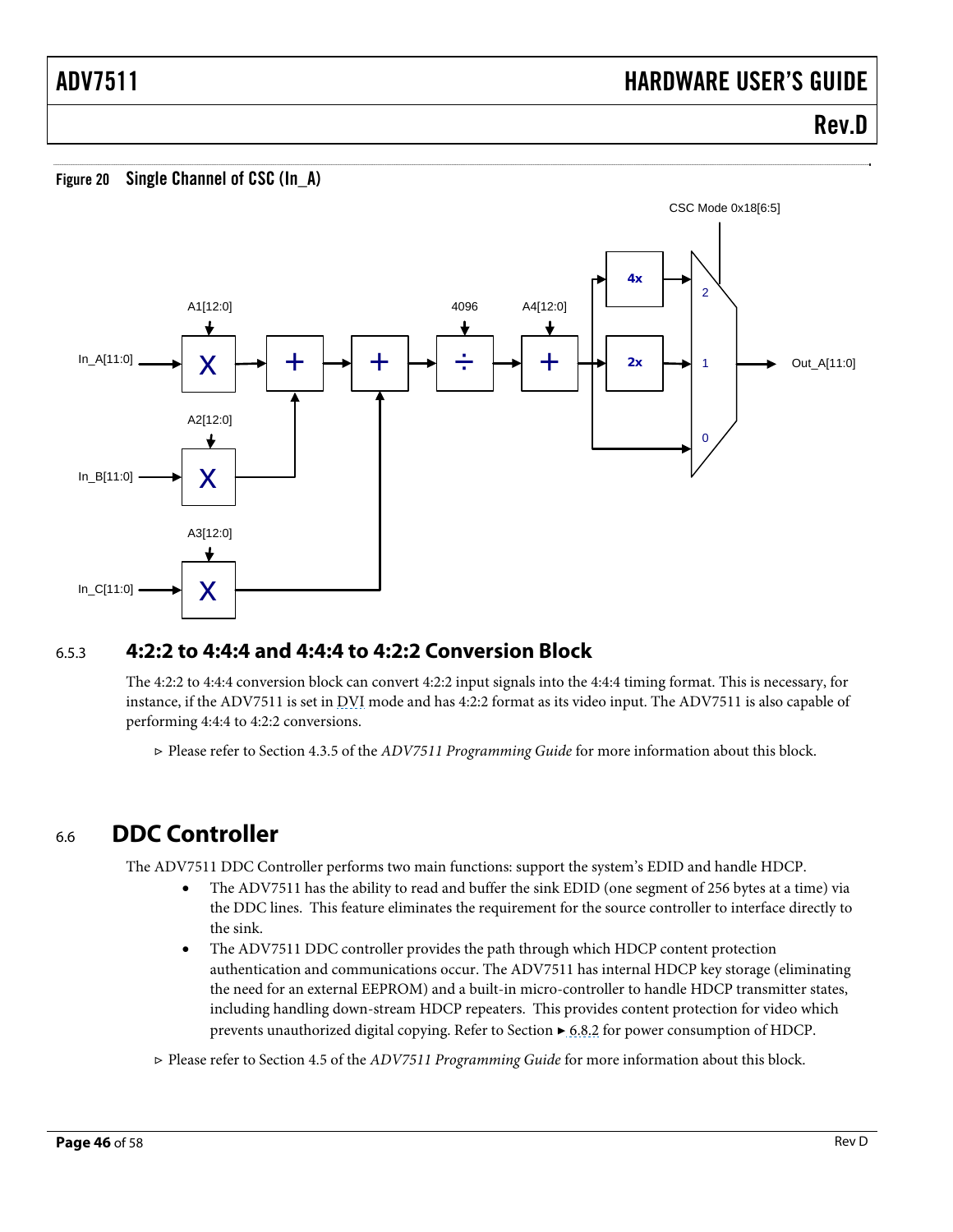## <span id="page-46-2"></span><span id="page-46-1"></span><span id="page-46-0"></span>6.7 **Inter-IC Communications (I2C)**

### 6.7.1 **Two-Wire Serial Control Port**

The ADV7511's registers must be programmed through the SDA and SCL pins using the Inter IC (IIC or I2C) protocol. The SDA/SCL programming address is 0x72 or 0x7A based on whether the PD/AD pin is pulled high (I2C address =  $0x7A$ ) or pulled low (I2C address =  $0x72$ ). When initially powered up, there is a 200ms period before the device is ready to be addressed.

▷ The *ADV7511 Programming Guide* provides the information necessary for programming the transmitter.

Up to two ADV7511 devices can be connected to the two-wire serial interface, with a unique address for each device.

The two-wire serial interface comprises a clock (SCL) and a bidirectional data (SDA) pin. The ADV7511 interface acts as a slave for receiving and transmitting data over the serial interface. When the serial interface is not active, the logic levels on SCL and SDA are pulled high by external pull-up resistors.

Data received or transmitted on the SDA line must be stable for the duration of the positive-going SCL pulse. Data on SDA must change only when SCL is low. If SDA changes state while SCL is high, the serial interface interprets that action as a start or stop sequence.

There are six components to serial bus operation:

- Start signal
- Slave address byte
- Base register address byte
- Data byte to read or write
- Stop signal
- Acknowledge (Ack)

When the serial interface is inactive (SCL and SDA are high), communications are initiated by sending a start signal. The start signal is a high-to-low transition on SDA while SCL is high. This signal alerts all slaved devices that a data transfer sequence is coming.

The first eight bits of data transferred after a start signal comprise a seven bit slave address (the first seven bits) and a single R/W bit (the eighth bit). The R/W bit indicates the direction of data transfer, read from (1) or write to (0) the slave device. If the transmitted slave address matches the address of the device (set by the state of the A2 input pin as shown in [Table 21](#page-46-3)), the ADV7511 acknowledges by bringing SDA low on the 9th SCL pulse. If the addresses do not match, the ADV7511 does not acknowledge.

#### <span id="page-46-3"></span>Table 21 Serial Port Addresses

|                | Bit 7       | Bit 6          | Bit 5 | Bit 4 | Bit 3          | Bit 2          | Bit 1 | Hex Addr. |
|----------------|-------------|----------------|-------|-------|----------------|----------------|-------|-----------|
| PD/AD pin      | $A_6$ (MSB) | A <sub>5</sub> | A4    | $A_3$ | A <sub>2</sub> | A <sub>1</sub> | A٥    |           |
| Power-up state |             |                |       |       |                |                |       |           |
|                |             |                |       |       | 0              | 0              |       | 0x72      |
|                |             |                |       |       |                | 0              |       | 0x7A      |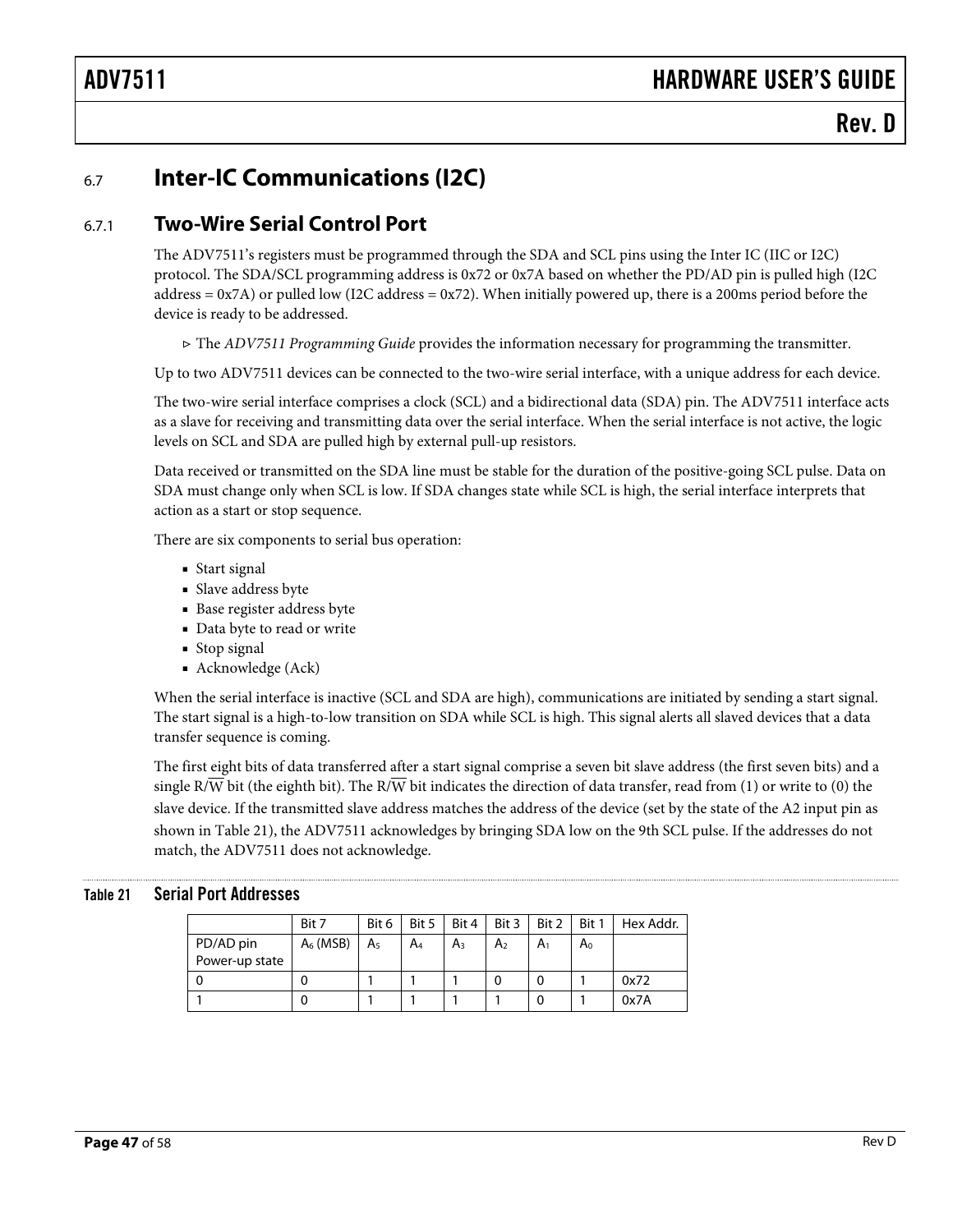### <span id="page-47-1"></span><span id="page-47-0"></span>6.7.2 **Data Transfer via I2C**

For each byte of data read or written, the most significant bit (MSB) is the first bit of the sequence.

If the ADV7511 does not acknowledge the master device during a write sequence, the SDA remains high so the master can generate a stop signal. If the master device does not acknowledge the ADV7511 during a read sequence, the ADV7511 interprets this as end of data. The SDA remains high, so the master can generate a stop signal.

Writing data to specific control registers of the ADV7511 requires that the 8-bit address of the control register of interest be written after the slave address has been established. This control register address is the base address for subsequent write operations, however, it is reset after a STOP signal. The base address auto-increments by one for each byte of data written after the data byte intended for the base address. If more bytes are transferred than there are available addresses, the address does not increment and remains at its maximum value. Any base address higher than the maximum value does not produce an acknowledge signal.

Data are read from the control registers of the ADV7511 in a similar manner. Reading requires two data transfer operations:

- 1. The base address must be written with the  $R/\overline{W}$  bit of the slave address byte low to set up a sequential read operation.
- 2. Reading (the R/W bit of the slave address byte high) begins at the previously established base address. The address of the read register auto-increments after each byte is transferred.

To terminate a read/write sequence to the ADV7511, a stop signal must be sent. A stop signal comprises a low-to-high transition of SDA while SCL is high. As in the write sequence, a STOP signal resets the base address.

A repeated start signal occurs when the master device driving the serial interface generates a start signal without first generating a stop signal to terminate the current communication. This is used to change the mode of communication (read/write) between the slave and master without releasing the serial interface lines.

<span id="page-47-2"></span>

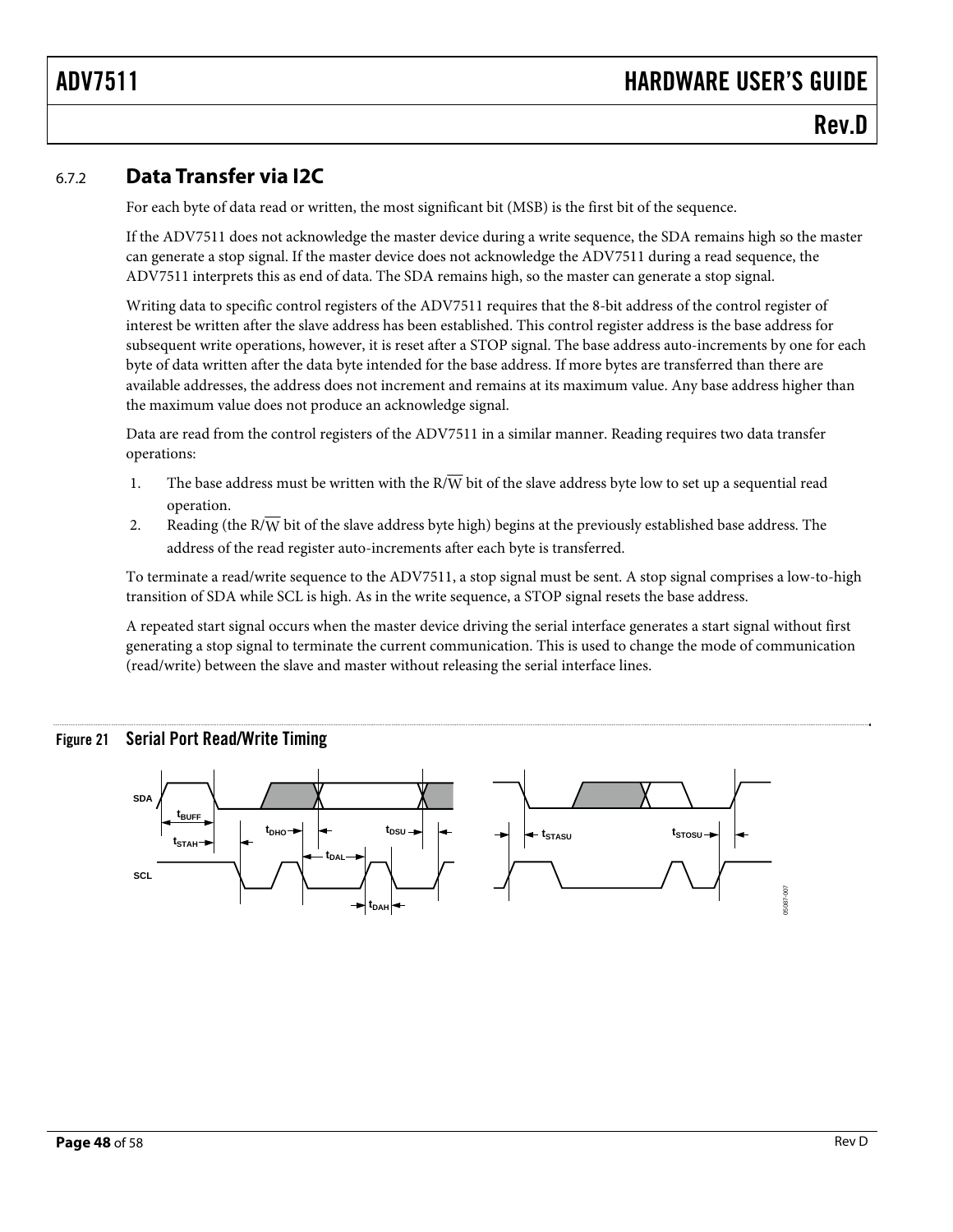## <span id="page-48-1"></span><span id="page-48-0"></span>6.7.3 **Serial Interface Read/Write Examples**

Write to one control register:

- Start signal
- Slave address byte  $(R/\overline{W})$  bit = low)
- Base address byte
- Data byte to base address
- Stop signal

Write to four consecutive control registers:

- Start signal
- Slave address byte  $(R/\overline{W})$  bit = LOW)
- Base address byte
- Data byte to base address
- Data byte to (base address  $+1$ )
- $\blacksquare$  Data byte to (base address  $+ 2$ )
- Data byte to (base address  $+3$ )
- Stop signal

Read from one control register:

- Start signal
- Slave address byte ( $R/\overline{W}$  bit = low)
- Base address byte
- Start signal
- Slave address byte  $(R/\overline{W})$  bit = high)
- Data byte from base address
- Stop signal

Read from four consecutive control registers:

- Start signal
- Slave address byte  $(R/\overline{W})$  bit = low)
- Base address byte
- Start signal
- Slave address byte  $(R/\overline{W})$  bit = high)
- Data byte from base address
- Data byte from (base address + 1)
- Data byte from (base address + 2)
- Data byte from (base address + 3)
- Stop signal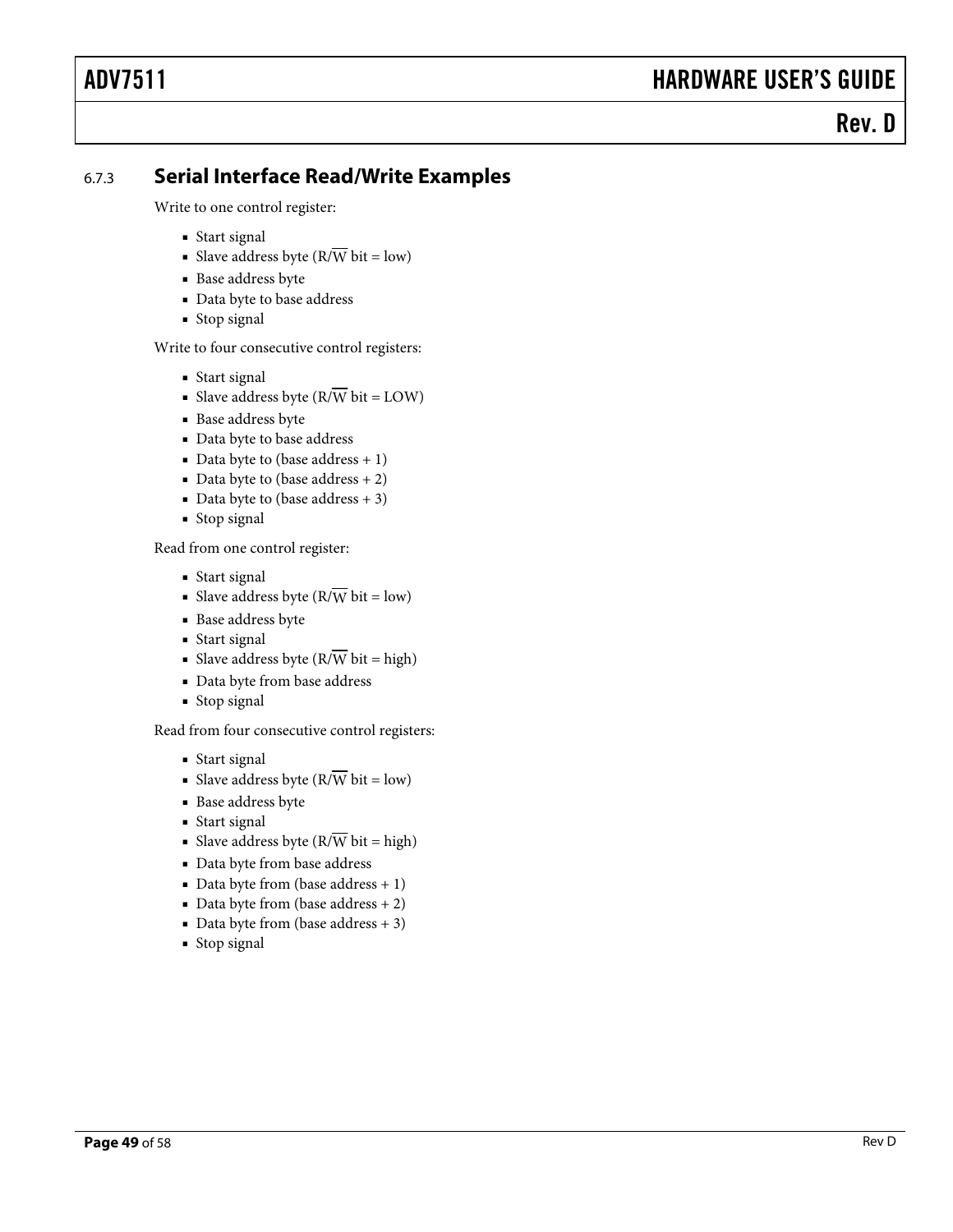<span id="page-49-4"></span><span id="page-49-2"></span><span id="page-49-0"></span>Figure 22 Serial Interface—Typical Byte Transfer



## <span id="page-49-5"></span>6.8 **Power Domains**

The AVDD, DVDD, PVDD, BGVDD and PLVDD power domains of the ADV7511 operate off of 1.8 volts. It is recommended that the ADV7511 has its own designated 1.8V linear regulator and that the AVDD, DVDD and PLVDD PCB power domains be segregated using inductors. More detailed recommendations for the PCB can be found in section ▶ Section 7:.

#### Figure 23 Power Supply Domains



### <span id="page-49-3"></span><span id="page-49-1"></span>6.8.1 **Power Supply Sequencing**

There is no required sequence for turning on or turning off the power domains; all should be fully powered up or down within 1 second of the others.

### 6.8.2 **Power Consumption**

The power consumption of the ADV7511 will vary depending upon: clock frequency, power supply domain voltages and which functional blocks are being used. In Section 4: the specifications table lists the maximum power as 326mW at 1080p, CSC off. ▶ [Table 22](#page-50-1)illustrates the maximum power consumed by individual circuits in the ADV7511. All of these entries are for worst case operations – 1080p output, and 192KHz audio sampling frequency. The SPDIF power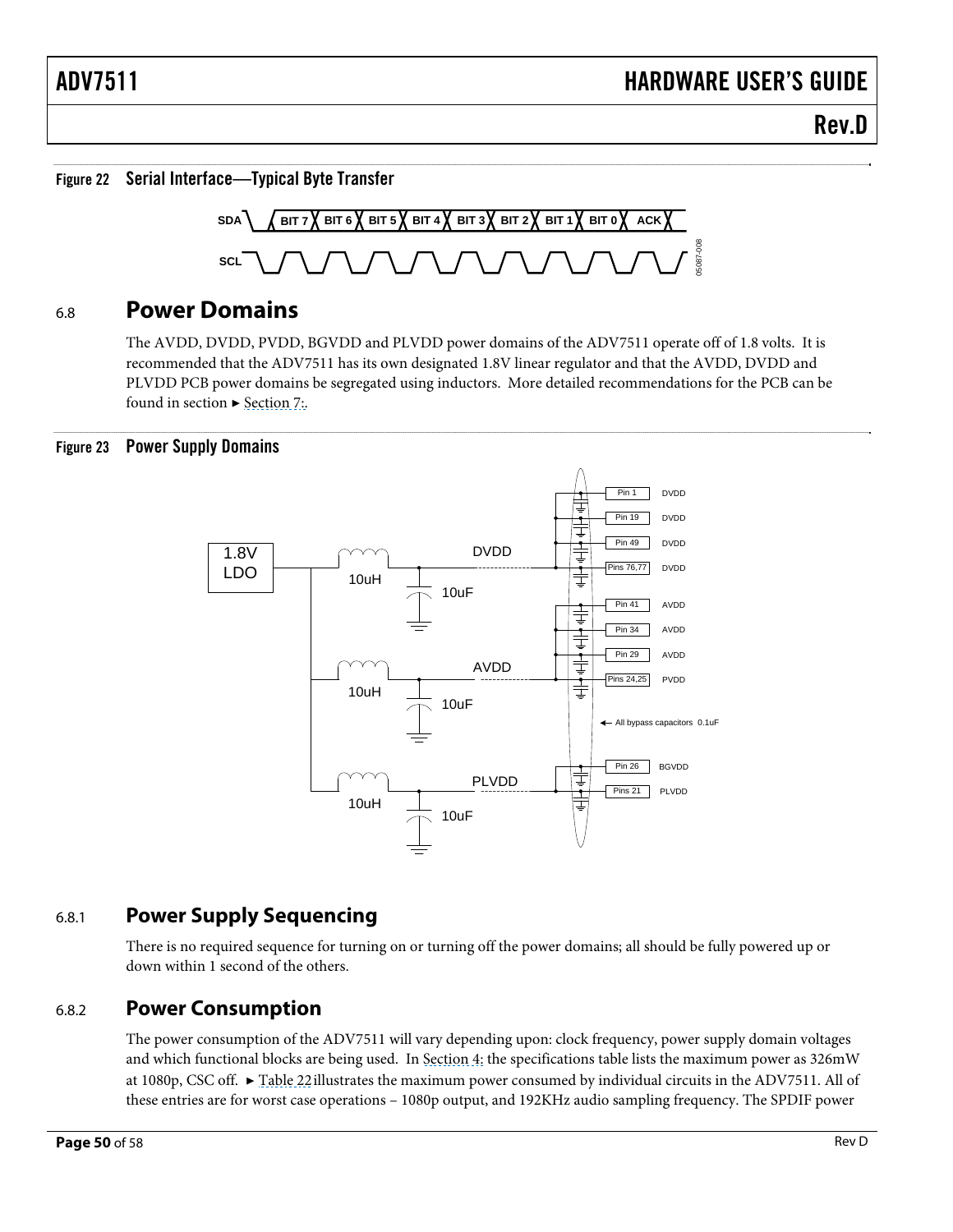<span id="page-50-0"></span>consumption is affected by use of an external or internal MCLK. The high power mode assumes an internally generated MCLK, while the low power mode uses an externally supplied MCLK.

### <span id="page-50-1"></span>Table 22 Maximum Power Consumption by Circuit – note these values will change after characterization

| <b>Functional Block</b> | CSC  | <b>HDCP</b> | <b>CEC</b>       | <b>SPDIF</b> high power<br>mode | <b>SPDIF</b> Low power<br>mode |
|-------------------------|------|-------------|------------------|---------------------------------|--------------------------------|
| Max Power <sup>1</sup>  | 25mW | 30mW        | $\langle$ 1mW    | $40mW^2$                        | 10m W <sup>3</sup>             |
| <b>Typical Power</b>    | 16mW | 25mW        | $\langle$ 1m $W$ |                                 |                                |

1. At 1080p video resolution

2. At 192KHz audio sampling rate

3. At 32KHz sudio sampling rate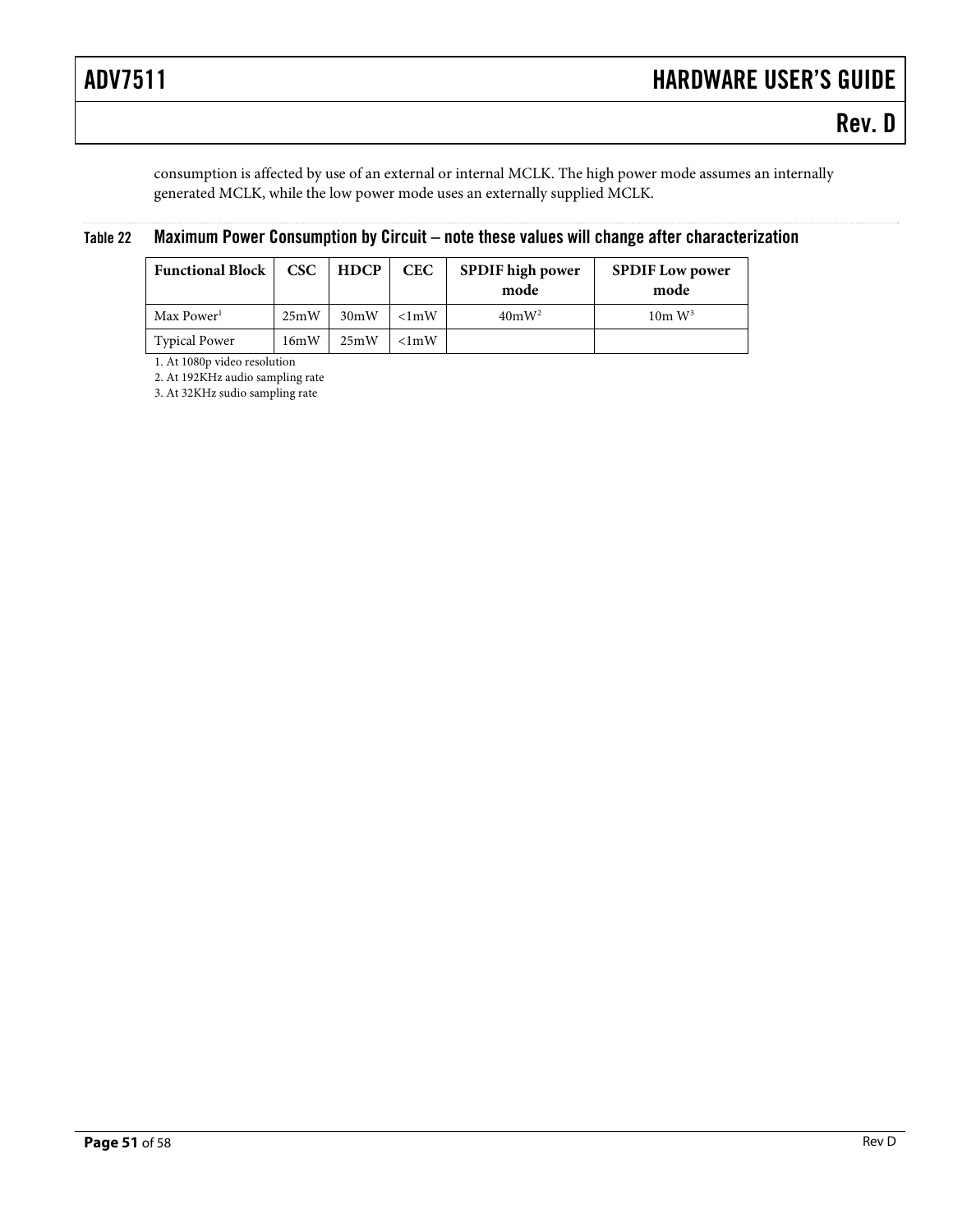## <span id="page-51-2"></span><span id="page-51-1"></span><span id="page-51-0"></span>SECTION 7: PCB LAYOUT RECOMMENDATIONS

## 7.1 **Power Supply Filtering**

All of the ADV7511 supply domains are 1.8V with the exception of MVDD which is 3.3V and need to remain as noisefree as possible for the best operation. Power supply noise has a frequency component that affects performance, and this is specified in Vrms terms. [▶Figure 24](#page-51-3) shows the maximum allowable noise for the AVDD and PLVDD supply domains in the ADV7511. The noise limit for all other supply domains are listed in  $\blacktriangleright$  [Table 1.](#page-11-1)

It is recommended to combine the five 1.8 volt power domains of the ADV7511 into 3 separate PCB power domains as shown in ►Figure 23. An LC filter on the output of the power supply is recommended to attenuate the noise and should be placed as close to the ADV7511 as possible. An effective LC filter for this is a 10 μH inductor and a 10μF capacitor (see▶ [Figure 23](#page-49-5)). This filter scheme will reduce any noise component over 20KHz to effectively 0. Using the recommended LC filter with realistic load and series resistance yields the transfer curve shown in [Figure 25.](#page-52-5)

Each of the power supply pins of the ADV7511 should also have a 0.1uF capacitor connected to the ground plane as shown in  $\rightarrow$ Figure 23. The capacitor should be placed as close to the supply pin as possible. Adjacent power pins can share a bypass capacitor. The ground pins of the ADV7511 should be connected to the GND plane using vias.



#### <span id="page-51-3"></span>Figure 24 AVDD and PLVDD Max Noise vs. Frequency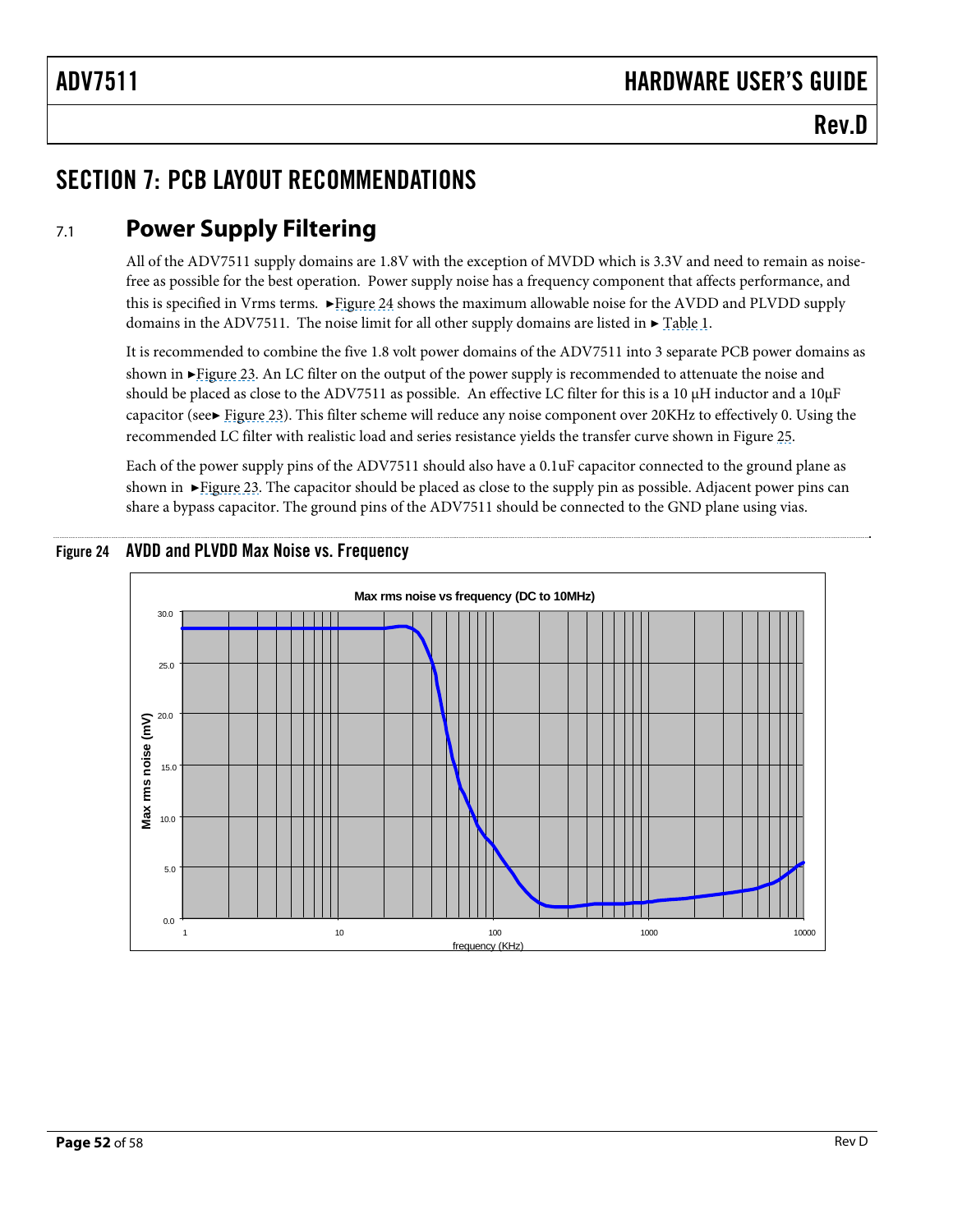#### <span id="page-52-5"></span><span id="page-52-2"></span>Figure 25 LC Filter Transfer Curve

![](_page_52_Figure_4.jpeg)

## <span id="page-52-4"></span><span id="page-52-3"></span>7.2 **Video Clock and Data Inputs**

Any noise that that is coupled onto the CLK input trace will add jitter to the system. It is a recommended to control the impedance of the CLK trace. If possible, using a solid ground or supply reference under the trace is a good way to ensure the impedance remains constant over the entire length of the trace. Therefore, minimize the video input data clock (pin 79) trace length and do not run any digital or other high frequency traces near it. Make sure to match the length of the input data signals to optimize data capture especially for Double Data Rate (DDR) input formats.

## <span id="page-52-0"></span>7.3 **Audio Clock and Data Inputs**

The length of the input audio data signals should be matched as closely as possible to optimize audio data capture. It is recommended to add series 50 $\Omega$  resistors (+/-5%) as close as possible to the source of the audio data and clock signals to minimize impedance mismatch.

## <span id="page-52-1"></span>7.4 **SDA and SCL**

The SDA and SCL pins should be connected to an  $12C$  Master. A pull-up resistor of  $2K\Omega$  (+/-5%) to 1.8V or 3.3V is recommended for each of these signals. See [Figure 27](#page-54-1).

## 7.5 **DDCSDA and DDCSCL**

The DDCSDA and DDCSCL pins should be connected to the HDMI connector. A pull-up resistor of 1.5KΩ to 2KΩ (+/-5%) to [HDMI](#page-55-0) +5V is required for each of these signals. See [Figure 27.](#page-54-1)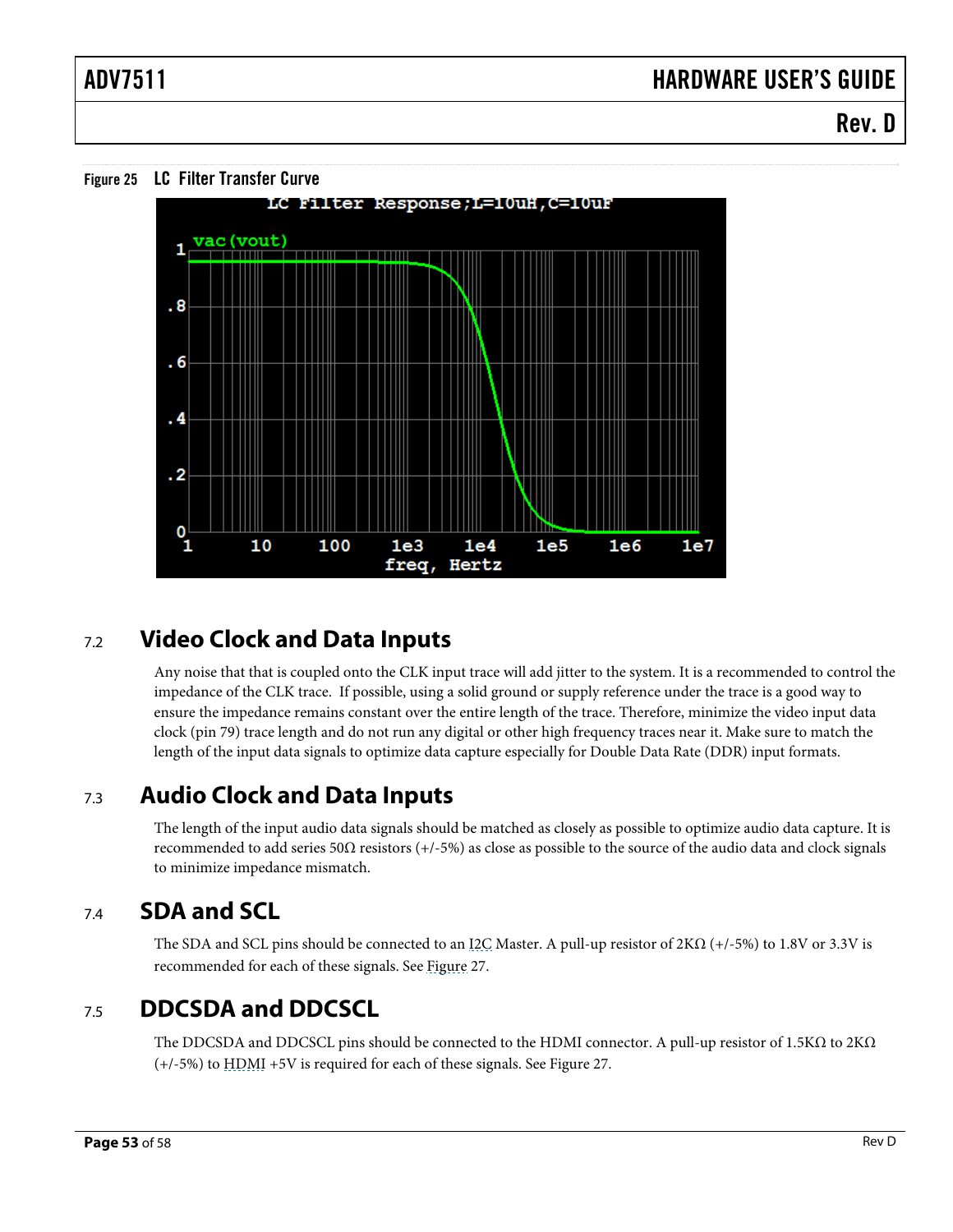## <span id="page-53-3"></span><span id="page-53-2"></span><span id="page-53-0"></span>7.6 **Current Reference Pin: R\_EXT**

The external reference resistor should be connected between the R\_EXT pin and ground with as short a trace as possible. The external reference resistor must have a value of 887 Ohms (+/-1% tolerance). It is strongly recommended to avoid running any high-speed AC or noisy signals next to the R\_EXT line or close to it. Specifically it is recommended that no switching signals – such as LRCLK (including vias) be routed close to the R\_EXT pin (28). Lowlevel TMDS switching noise should have minimal impact on R\_EXT.

## <span id="page-53-1"></span>7.7 **CEC Implementation**

An external clock is required to drive the CEC\_CLK input pin. Default frequency is 12MHz, but any clock between 3 and 100MHz (+/-2%) can be used.  $\blacktriangleright$  Figure 26 illustrates the recommended connection to the CEC line.

#### Figure 26 CEC external connection

![](_page_53_Figure_8.jpeg)

An example schematic is shown in [Figure 27](#page-54-1). For a complete set of reference schematics and PCB layout example, contact [ATV\\_VideoTX\\_apps@analog.com](mailto:ATV_VideoTX_apps@analog.com).

## <span id="page-53-4"></span>7.8 **HEAC (ARC)**

Please refer to [Figure 17](#page-40-5) for the recommended interface to the HEAC+ and HEAC- pins.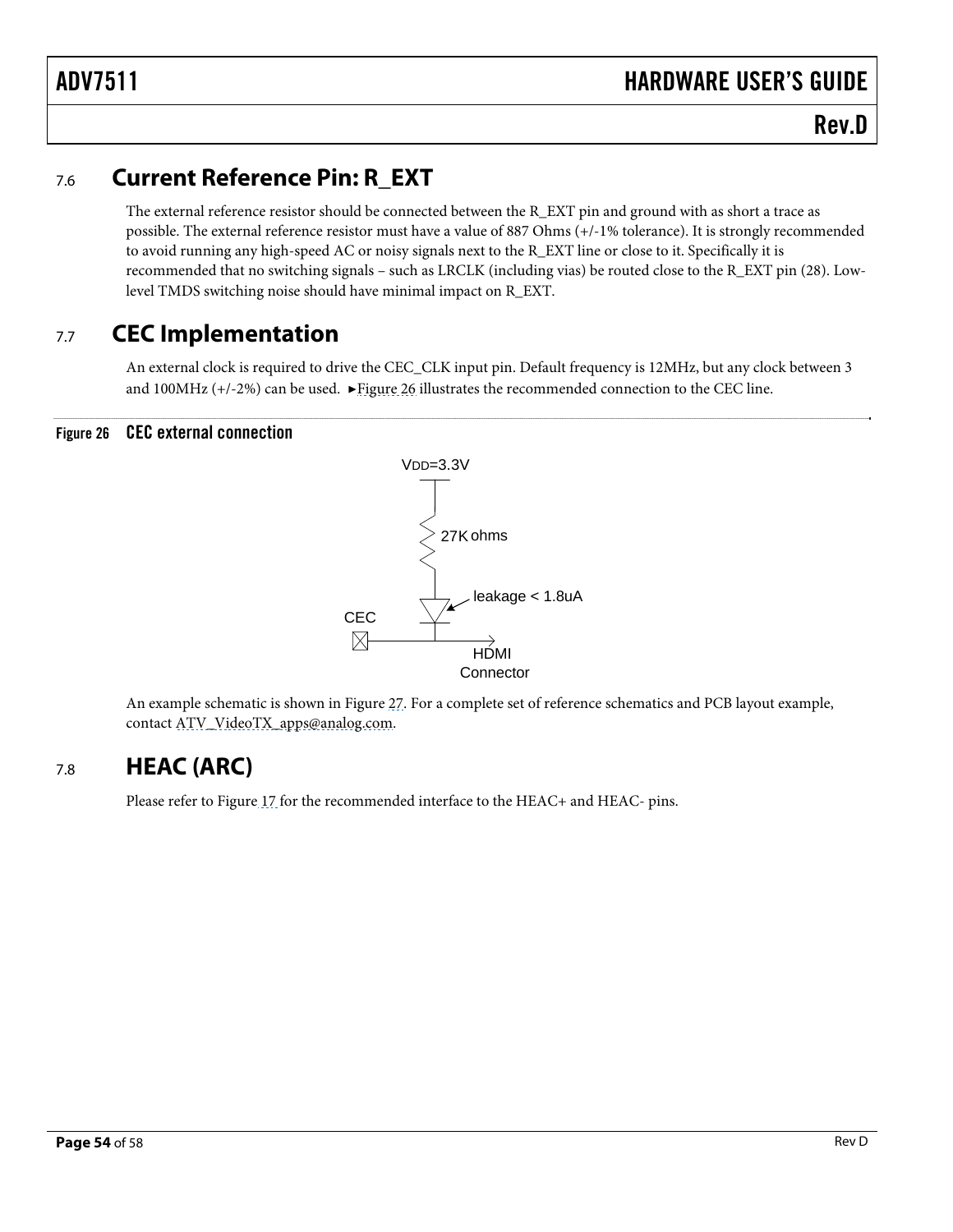### <span id="page-54-1"></span><span id="page-54-0"></span>Figure 27 Example Schematic

![](_page_54_Figure_4.jpeg)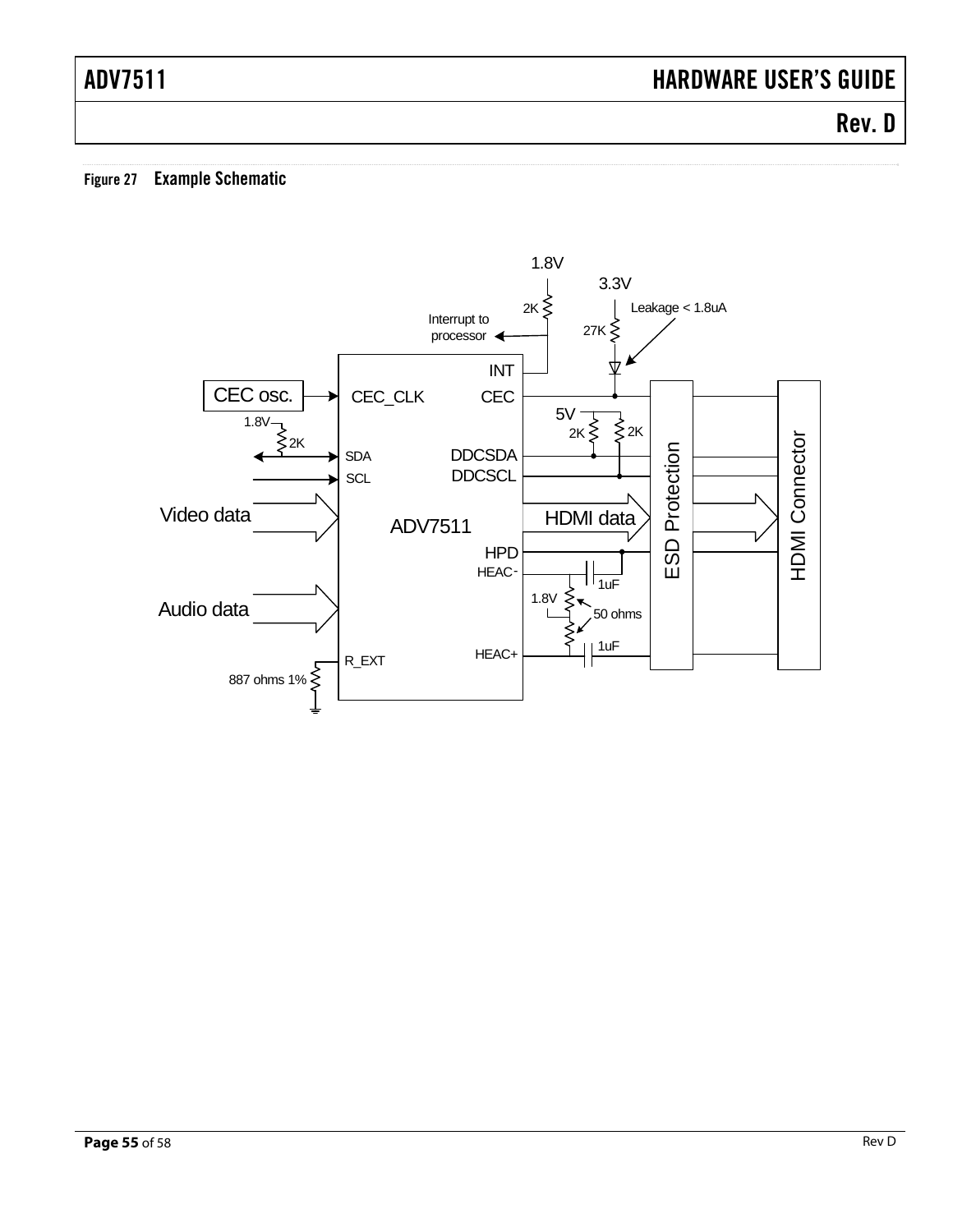## <span id="page-55-1"></span><span id="page-55-0"></span>SECTION 8: GLOSSARY

| 480i, 480p, 576i,<br>576p, 720p,<br>1080i, 1080p | Common video modes.<br>$\triangleright$ Refer to CEA-861D for more information.                                                                                                                         |
|--------------------------------------------------|---------------------------------------------------------------------------------------------------------------------------------------------------------------------------------------------------------|
| VGA, SVGA,<br>XGA, SXGA,<br><b>UXGA</b>          | Common graphics modes.<br>$\triangleright$ Refer to VESA org for more information.                                                                                                                      |
| <b>ARC</b>                                       | Audio Return Channel                                                                                                                                                                                    |
| <b>CEC</b>                                       | Consumer Electronics Control is used to unify remotes of differing make to perform a given task with one-<br>button-touch.                                                                              |
| <b>CSC</b>                                       | Colorspace Convert is used to convert RGB to YCbCbr or YCbCr to RGB. Adjustments can be factored in<br>for differing ranges.                                                                            |
| <b>DDC</b>                                       | Display Data Channel is used to communicate between to the source and sink to determine sink<br>capabilities. It is also used as the HDCP key communications channel.                                   |
| <b>DDR</b>                                       | Double Data Rate clocks capture data on both the rising and falling edge of the clock.                                                                                                                  |
| <b>Deep Color</b>                                | Deep Color" is a feature of HDMI v.1.3 in which pixel color depths for 444 signals can be greater the 8 bits.<br>Options exist for 10, 12, and 16 bits.                                                 |
| <b>DSD</b>                                       | Direct Stream Digital audio is transmitted in a one-bit delta sigma audio stream.                                                                                                                       |
| <b>DST</b>                                       | Direct Stream Transfer is a lossless compression technique for DSD audio                                                                                                                                |
| <b>DVI</b>                                       | Digital Visual Interface - uses TMDS to transmit RGB signals.                                                                                                                                           |
| <b>EDID</b>                                      | Enhanced Display Identification Data is used to store monitor (sink) capabilities in an EEPROM.                                                                                                         |
| <b>HBR</b>                                       | High Bit-Rate audio is used to define sample rates greater than 192Kbits.                                                                                                                               |
| <b>HDCP</b>                                      | High-bandwidth Digital Content Protection is a method of protecting content from unauthorized digital<br>copying.                                                                                       |
| <b>HDMI</b>                                      | High Definition Multimedia Interface is composed of three TMDS differential data channels and one<br>differential clock channel. It is defined to include video streams up to 3.7Gbps as well as audio. |
| <b>HEAC</b>                                      | HDMI Ethernet and Audio return Channel                                                                                                                                                                  |
| <b>HPD</b>                                       | The Hot Plug Detect pin is an input which detects if a DVI or HDMI sink is connected.                                                                                                                   |
| I2C, IIC                                         | Inter-IC Communications is a Philips two-wire serial bus for low-speed (up to 400kHz) data.                                                                                                             |
| 12S                                              | Inter-IC Sound is a serial Philips bus designed specifically for audio.                                                                                                                                 |
| <b>LPCM</b>                                      | Linear Pulse-Code Modulation is a method of encoding audio samples.                                                                                                                                     |
| <b>LQFP</b>                                      | Low-Profile Quad Flat Pack is the type of package for the ADV7511.                                                                                                                                      |
| <b>NDA</b>                                       | Non-Disclosure Agreement is used to assure confidentiality of intellectual property.                                                                                                                    |
| <b>PLL</b>                                       | Phase-Locked Loop.                                                                                                                                                                                      |
| <b>RGB</b>                                       | Red Green Blue is the standard definition for three-color graphics and video.                                                                                                                           |
| <b>SPDIF</b>                                     | Sony / Philips Digital Interface is a method of presenting audio data in a serial stream.                                                                                                               |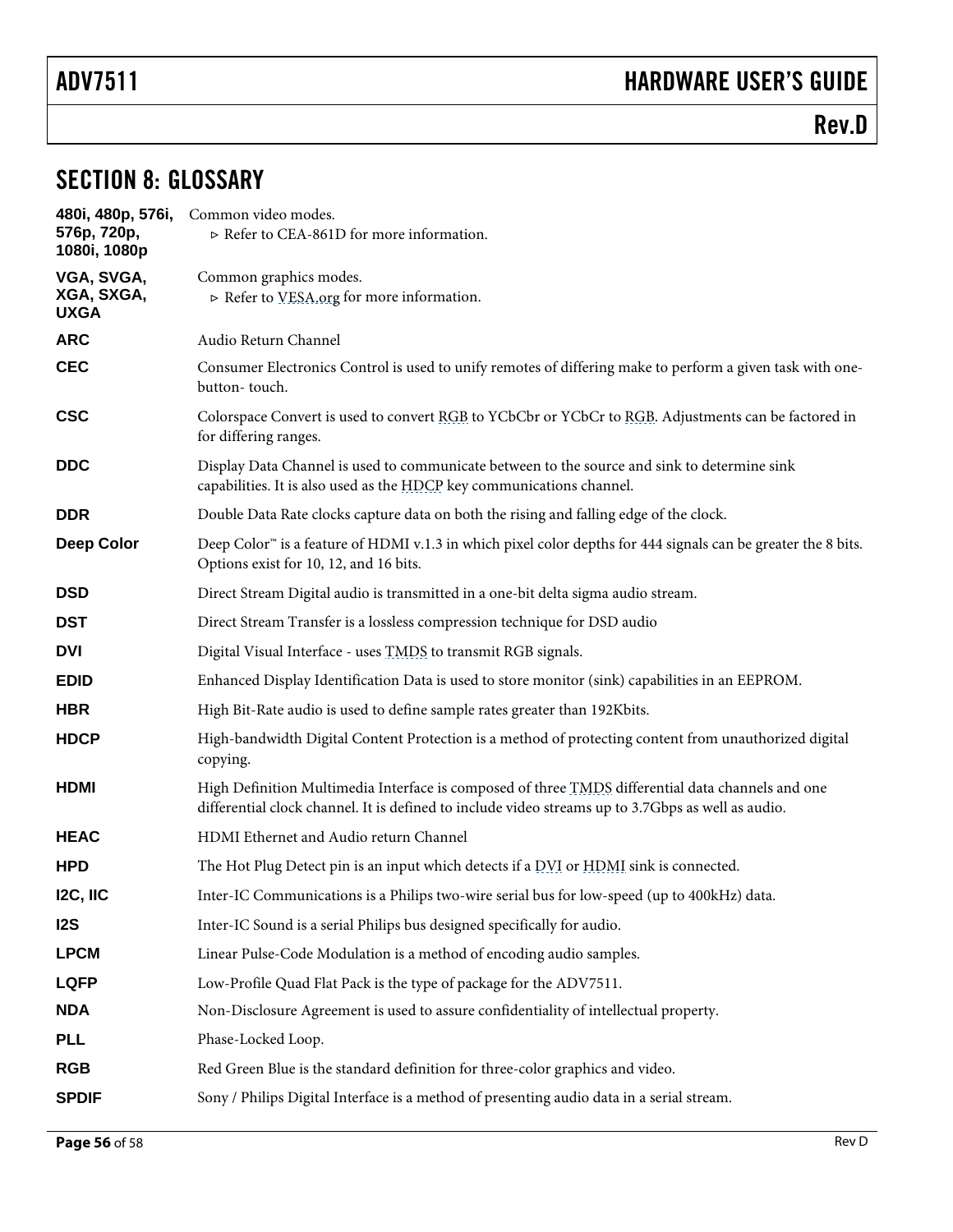## <span id="page-56-0"></span>ADV7511 **HARDWARE USER'S GUIDE**  Rev. D **TMDS** Transition Minimized Differential Signaling is the format used by the three data channels in [HDMI.](#page-55-0) This encodes 8 bits into 10 and serializes them. **x.v.Color™** This is feature of [HDMI](#page-55-0) v.1.3 in which the color gamut may be extended or altered beyond the normal range in order to accommodate a given sink. **YCbCr** This is a common color format for video where the 'Y' component is luminance and the Cr and Cb signals

are color difference signals. 4:4:4 defines a Y, Cr, and Cb for each pixel; 4:2:2 defines a Y for each pixel and a sharing of Cr and Cb between 2 sequential pixels. In this manner, compression of 33% is possible.

I 2 C refers to a communications protocol originally developed by Philips Semiconductors (now NXP Semiconductors).

HDMI, the HDMI Logo, and High-Definition Multimedia Interface are trademarks or registered trademarks of HDMI Licensing LLC in the United States and other countries.